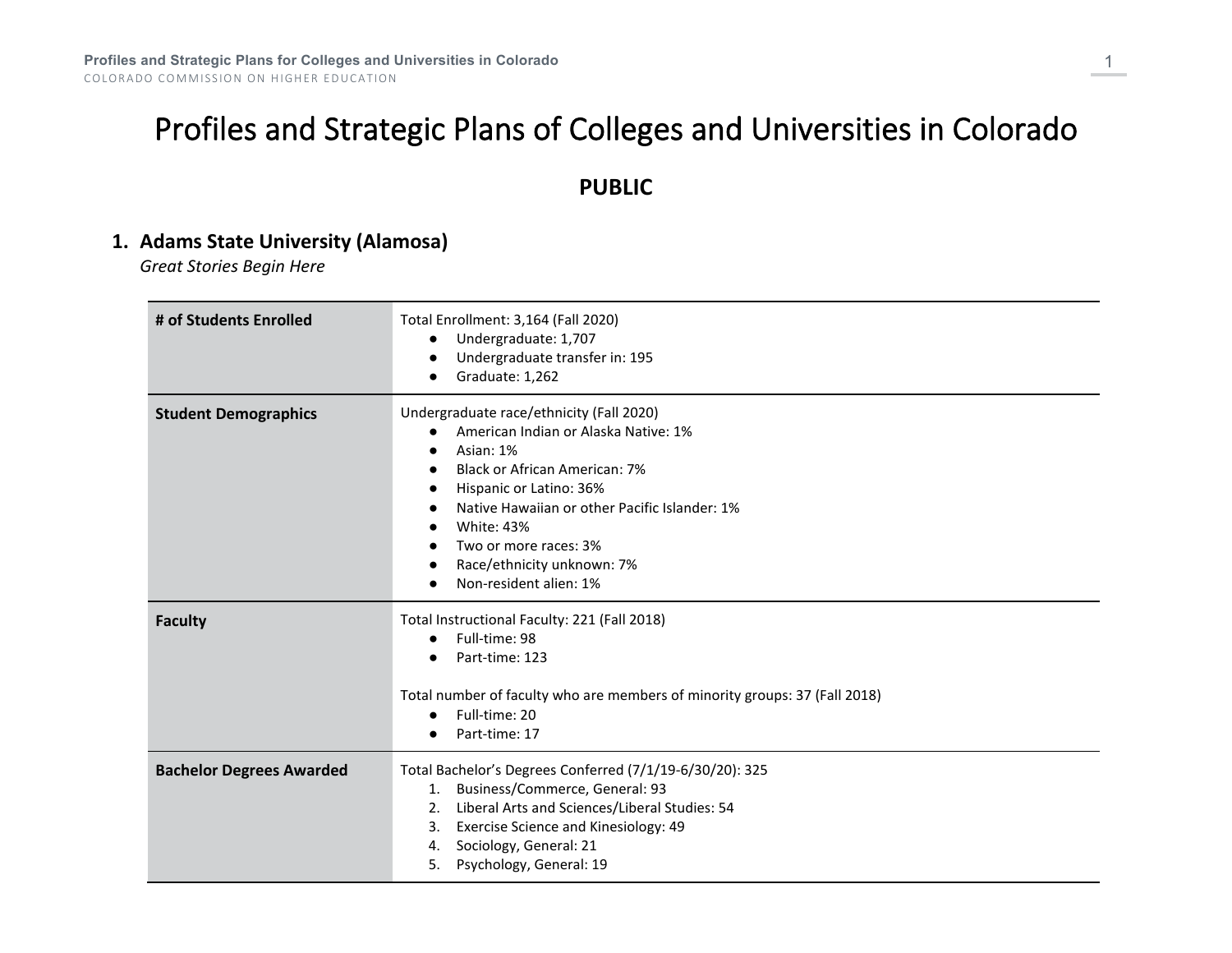### **ASU 2025 STRATEGIC FRAMEWORK**

#### [ASU Strategic Framework](https://drive.google.com/file/d/1zQDFD80r7VXW7uffACen2euJUC4XdoF8/view)

#### ● **Pillar 1: Foster Student Achievement**

- Priority 1.1: Ensure academic excellence in every program.
- Priority 1.2: Provide an integrative educational experience using high-impact practices that supports students and responds to their needs.
- Priority 1.3: Encourage student engagement and provide growth opportunities relevant to student aspirations.
- Priority 1.4: Promote social mobility for all students.
- Priority 1.5: Foster accountability and responsibility in our students.
- Priority 1.6: Promote professional excellence in and out of the classroom.

#### **Pillar 2: Champion Practices for Lifelong Learning and Development**

- Priority 2.1: Prepare our learners for career success.
- Priority 2.2: Apply the outcomes and skills learned in academic programs.
- Priority 2.3: Nurture lifelong learning in our students, alumni, and community.
- Priority 2.4: Provide ongoing career development opportunities.
- Priority 2.5: Encourage civic engagement by our graduates.
- Priority 2.6: Develop ambassadors for investment in ASU.

#### **Pillar 3: Advocate for Equity and Inclusion**

- Priority 3.1: Promote community building: trust, respect, civility, and caring
- Priority 3.2: Employ a social justice lens in our decision-making and operations.
- Priority 3.3: Embrace and celebrate the diverse backgrounds of our students.
- Priority 3.4: Emphasize place-based learning and service to the San Luis Valley.
- Priority 3.5: Honor the rich cultural traditions of the SLV.
- Priority 3.6: Engage in personal and professional development that advances diversity and inclusion.
- Priority 3.7: Foster community relations between the university, city, and region.

#### ● **Pillar 4: Engage in Innovation and Creativity**

- Priority 4.1: Develop and revise programs to meet changing local, regional, national, and international needs.
- Priority 4.2: Advance entrepreneurial approaches to program development and partnerships with the community and industry.
- Priority 4.3: Communicate innovative practices to faculty and staff and provide cutting-edge training.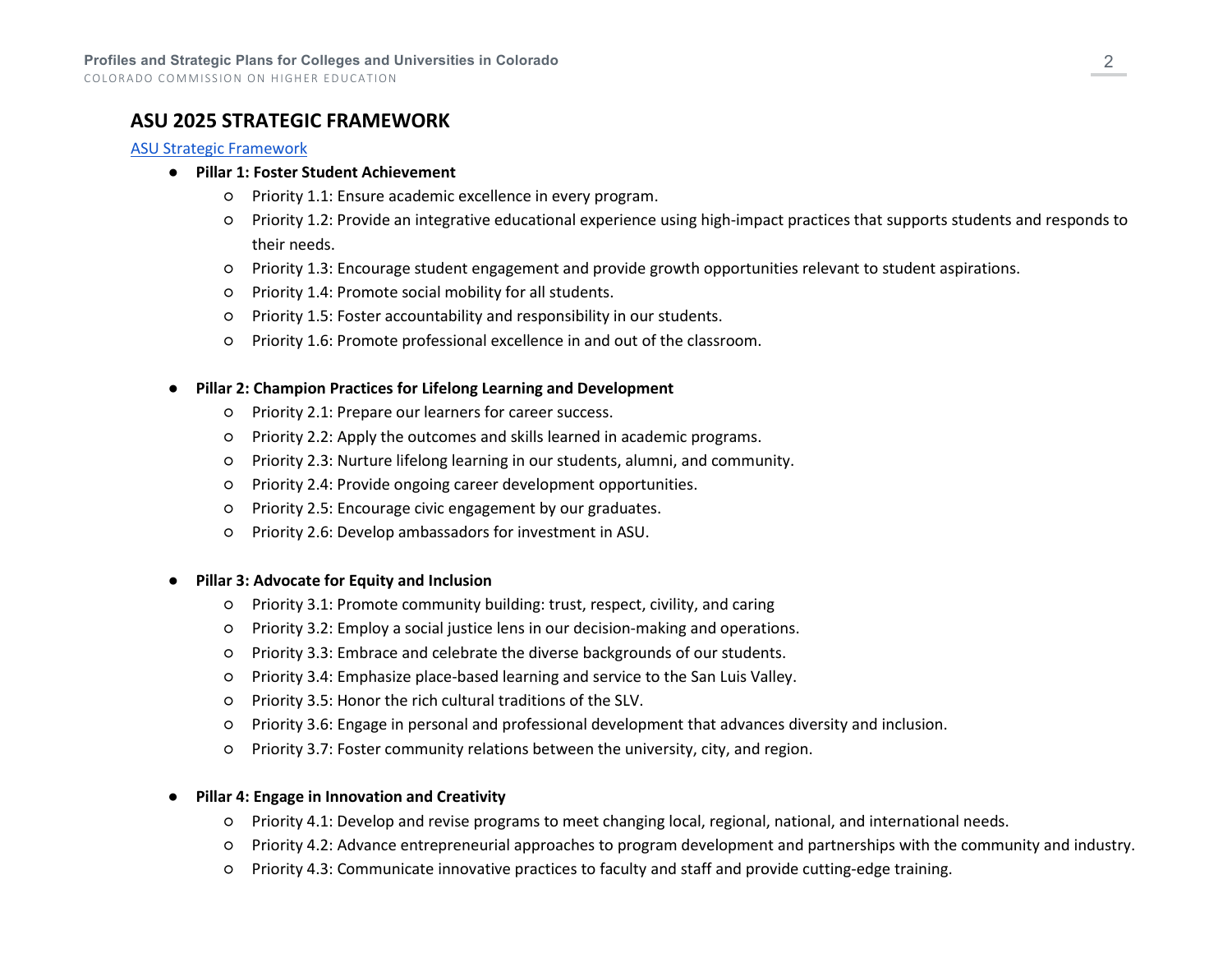○ Priority 4.4: Provide students with the skills to be responsive to diverse situations and environments.

#### ● **Pillar 5: Exemplify Operational Excellence**

- Priority 5.1: Become a competitive employer.
- Priority 5.2: Ensure transparency in policy and decision-making.
- Priority 5.3: Provide access to a variety of degree programs and ensure affordability for students from all backgrounds.
- Priority 5.4: Practice accountability and stewardship in our use of resources.
- Priority 5.5: Demonstrate financial responsibility and stability to ensure the long-term viability of campus units and the institution.
- Priority 5.6: Boost recruitment efforts and increase retention.
- Priority 5.7: Support sustainable practices and use of natural resources.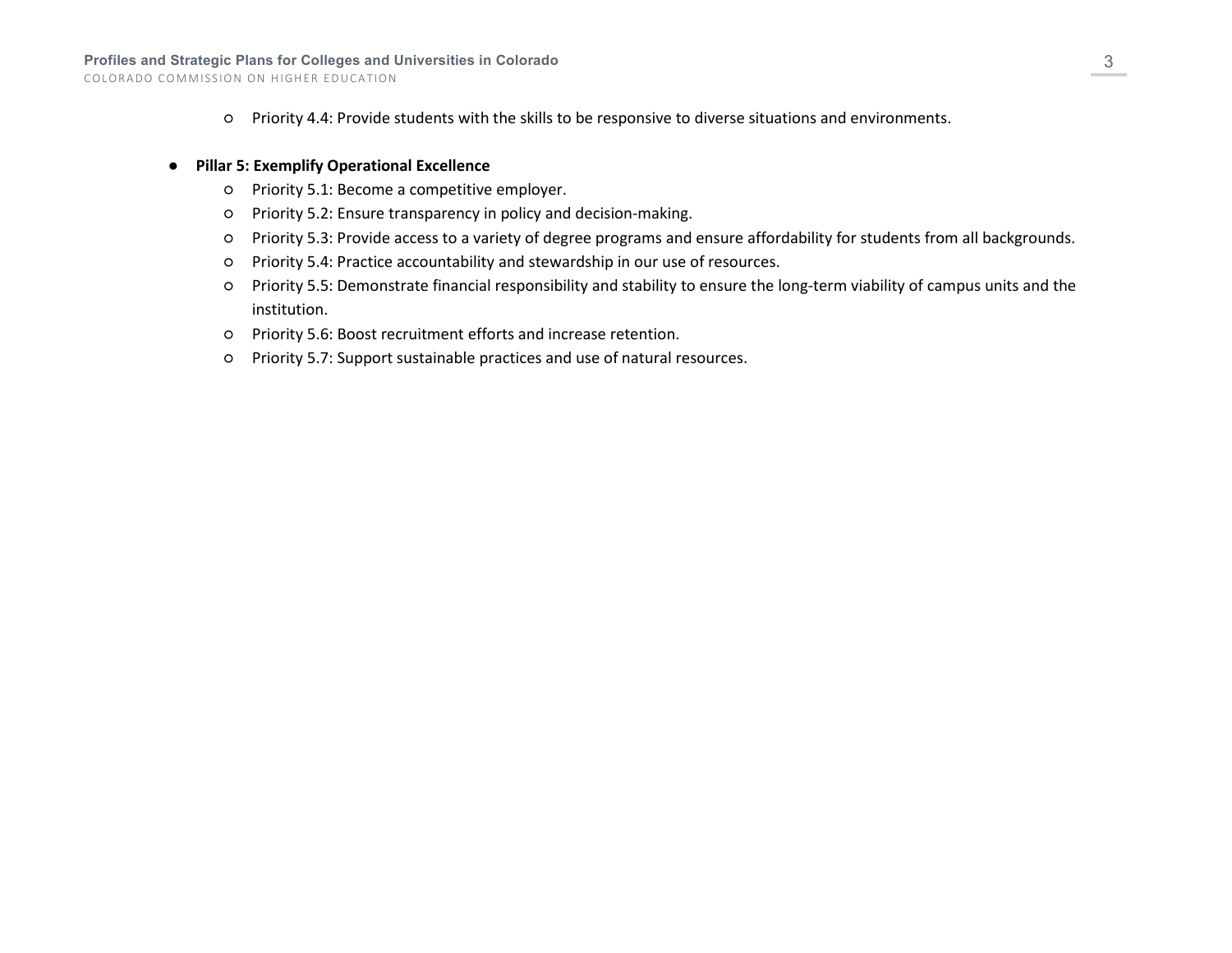# **2. Colorado Mesa University (Grand Junction and Montrose)**

*Achieving a Higher Degree*

| # of Students Enrolled          | Total Enrollment: 9,110 (Fall 2020)<br>Undergraduate: 8,495<br>$\bullet$<br>Undergraduate transfer in: 450<br>Graduate: 165                                                                                                                                                                                           |
|---------------------------------|-----------------------------------------------------------------------------------------------------------------------------------------------------------------------------------------------------------------------------------------------------------------------------------------------------------------------|
| <b>Student Demographics</b>     | Undergraduate race/ethnicity (Fall 2020)<br>American Indian or Alaska Native: 1%<br>Asian: 1%<br><b>Black or African American: 2%</b><br>Hispanic or Latino: 21%<br>Native Hawaiian or other Pacific Islander: 0%<br>White: 66%<br>Two or more races: 4%<br>Race/ethnicity unknown: 3%<br>Non-resident alien: 1%      |
| <b>Faculty</b>                  | Total Instructional Faculty: 574 (Fall 2020)<br>Full-time: 313<br>$\bullet$<br>Part-time: 261<br>Total number of faculty who are members of minority groups: 0 (Fall 2020)<br>Full-time: 0<br>Part-time: 0                                                                                                            |
| <b>Bachelor Degrees Awarded</b> | Total Bachelor's Degrees Conferred (7/1/19-6/30/20): 1,153<br>1. Registered Nursing/Registered Nurse: 175<br>Business Administration and Management, General: 172<br>2.<br>Exercise Science and Kinesiology: 105<br>3.<br>Biology/Biological Sciences, General: 85<br>4.<br>Criminal Justice/Safety Studies: 66<br>5. |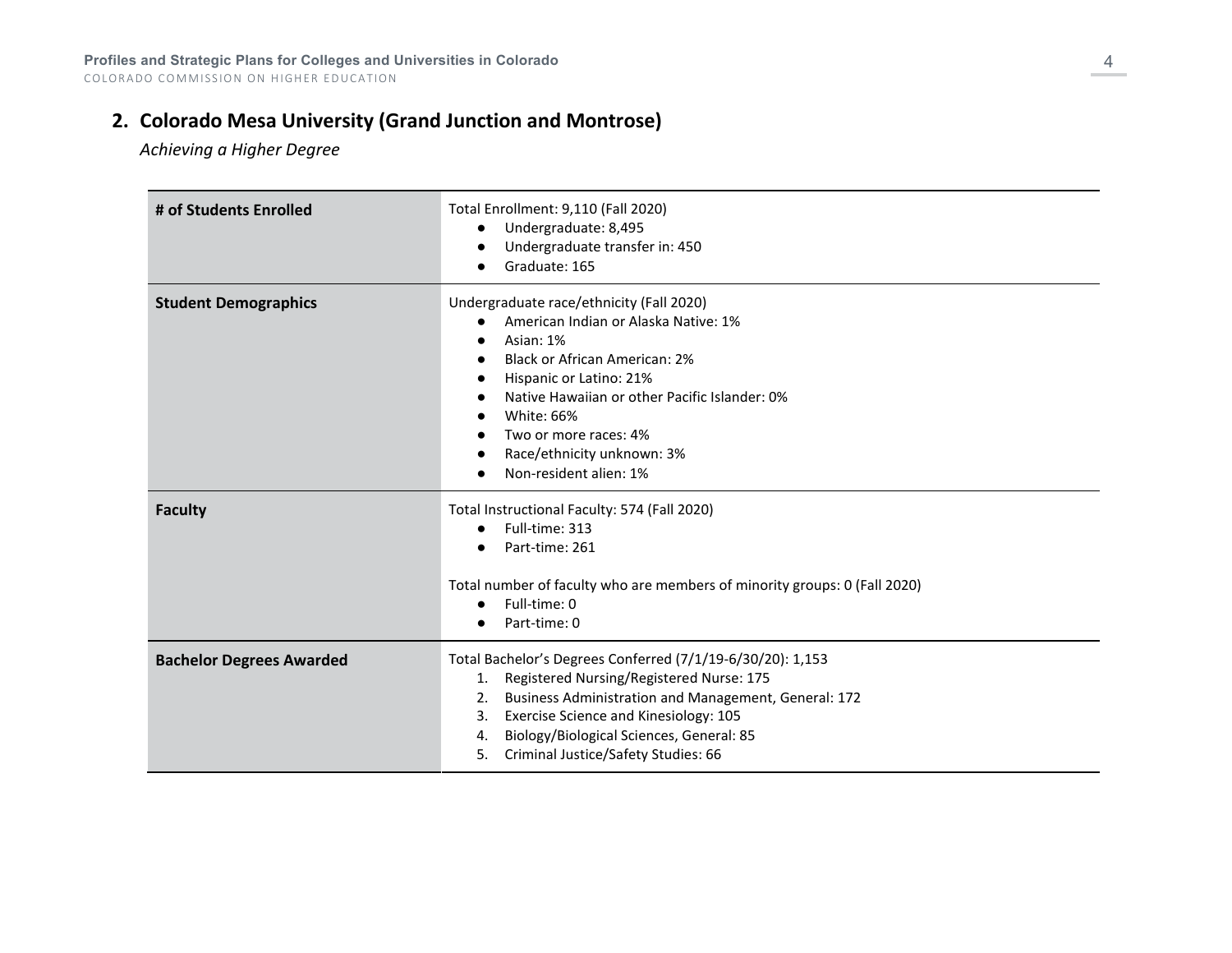# **CMU STRATEGIC PLANNING GOALS AND OBJECTIVES 2020 (2016-21)**

#### [CMU Strategic Plan](https://www.coloradomesa.edu/president/documents/StrategicPlan01-2016.pdf) & [CMU Montrose Strategic Plan](https://www.coloradomesa.edu/strategic-plan/2020cmumontrosestrategicplan.pdf)

- **Goal 1: Become the university of choice for students, faculty, and staff with a focus on academic excellence.**
	- Objective 1A. Become the university of choice for students.
		- Strategy 1. Attract and retain students with increasing levels of academic preparation.
		- Strategy 2. Offer a rigorous student-centered educational environment that promotes academic success.
	- Objective 1B. Attract and retain faculty who balance a passion for teaching with a commitment to scholarship.
	- Objective 1C. Attract and retain staff who embrace the institution's student-centered focus and are committed to student success.
	- Objective 1D. Advance learning opportunities that are innovative, integrated, experiential, and interdisciplinary.
	- Objective 1E. Increase recruitment and retention of faculty, staff, and students who reflect geographic, racial, ethnic, and age diversity.
- **Goal 2: Increase the level of educational attainment in the region through quality academic programming.**
	- Objective 2A. Boost new student enrollment by an average of 2% per year.
	- Objective 2B. Increase the rates of first-year retention and six-year graduation for all students while reducing the attainment gap.
	- Objective 2C. Selectively add programs that enhance student opportunities after graduation.
	- Objective 2D. Increase community awareness of and participation in the life of our campuses.
	- Objective 2E. Ensure that all graduates are prepared with the knowledge and skills required for success in the 21st-century workplace.
- **Goal 3: Continue the maturation of the university at all of its campuses.**
	- Objective 3A. Continue commitment to small class sizes that promote high levels of faculty-student interaction.
	- Objective 3B. Nurture faculty members who embrace CMU's teacher-scholar model.
	- Objective 3C. Continue to strengthen financial and organizational structures that support the University's strategic goals.
		- Strategy 1. Ensure student-centric business process and data-driven institutional decision making.
		- Strategy 2. Set budget priorities in alignment with strategic planning goals.
	- Objective 3D. Enhance awareness among present and potential students of the educational opportunities available through CMU's WCCC division and the Montrose campus.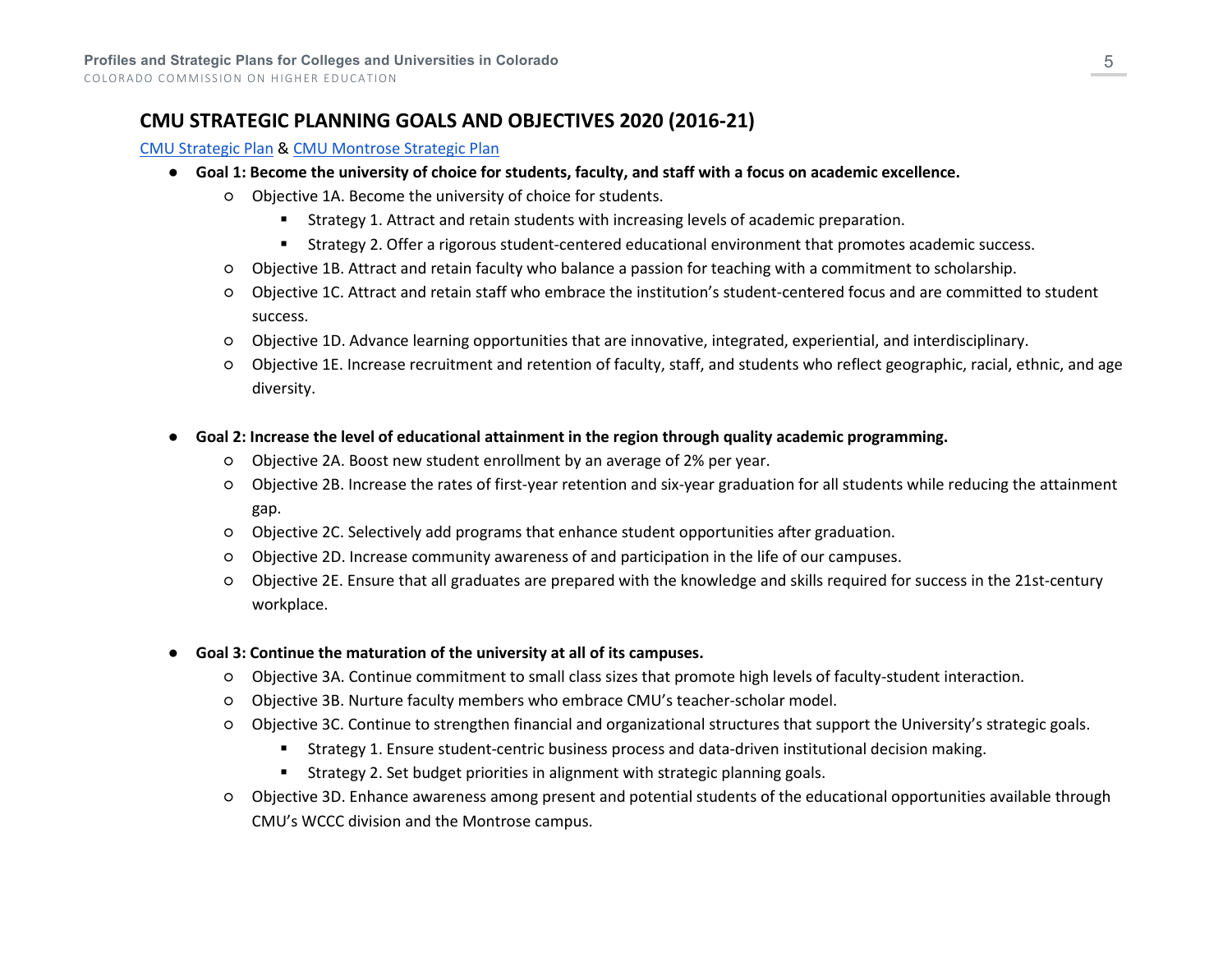# **2b. Western Colorado Community College (Grand Junction)**

Division of Colorado Mesa University - not part of the CCCS

# **3. Colorado School of Mines (Golden)**

*The world needs Mines*

| # of Students Enrolled          | Total Enrollment: 6,744 (Fall 2020)<br>Undergraduate: 5,037<br>$\bullet$<br>Undergraduate transfer in: 163<br>Graduate: 1,544<br>$\bullet$                                                                                                                                                                                                                    |
|---------------------------------|---------------------------------------------------------------------------------------------------------------------------------------------------------------------------------------------------------------------------------------------------------------------------------------------------------------------------------------------------------------|
| <b>Student Demographics</b>     | Undergraduate race/ethnicity (Fall 2020)<br>American Indian or Alaska Native: 0%<br>$\bullet$<br>Asian: 5%<br>Black or African American: 1%<br>$\bullet$<br>Hispanic or Latino: 10%<br>$\bullet$<br>Native Hawaiian or other Pacific Islander: 0%<br>$\bullet$<br>White: 68%<br>Two or more races: 5%<br>Race/ethnicity unknown: 3%<br>Non-resident alien: 9% |
| <b>Faculty</b>                  | Total Instructional Faculty: 456 (Fall 2020)<br>Full-time: 314<br>$\bullet$<br>Part-time: 142<br>Total number of faculty who are members of minority groups: 78 (Fall 2020)<br>Full-time: 63<br>$\bullet$<br>Part-time: 15                                                                                                                                    |
| <b>Bachelor Degrees Awarded</b> | Total Bachelor's Degrees Conferred (7/1/19 - 6/30/20): 1,058<br>Mechanical Engineering: 313<br>1.<br>Computer Science: 125<br>2.<br>Chemical Engineering: 104<br>3.<br>Petroleum Engineering: 84<br>4.<br>Electrical and Electronics Engineering: 77<br>5.                                                                                                    |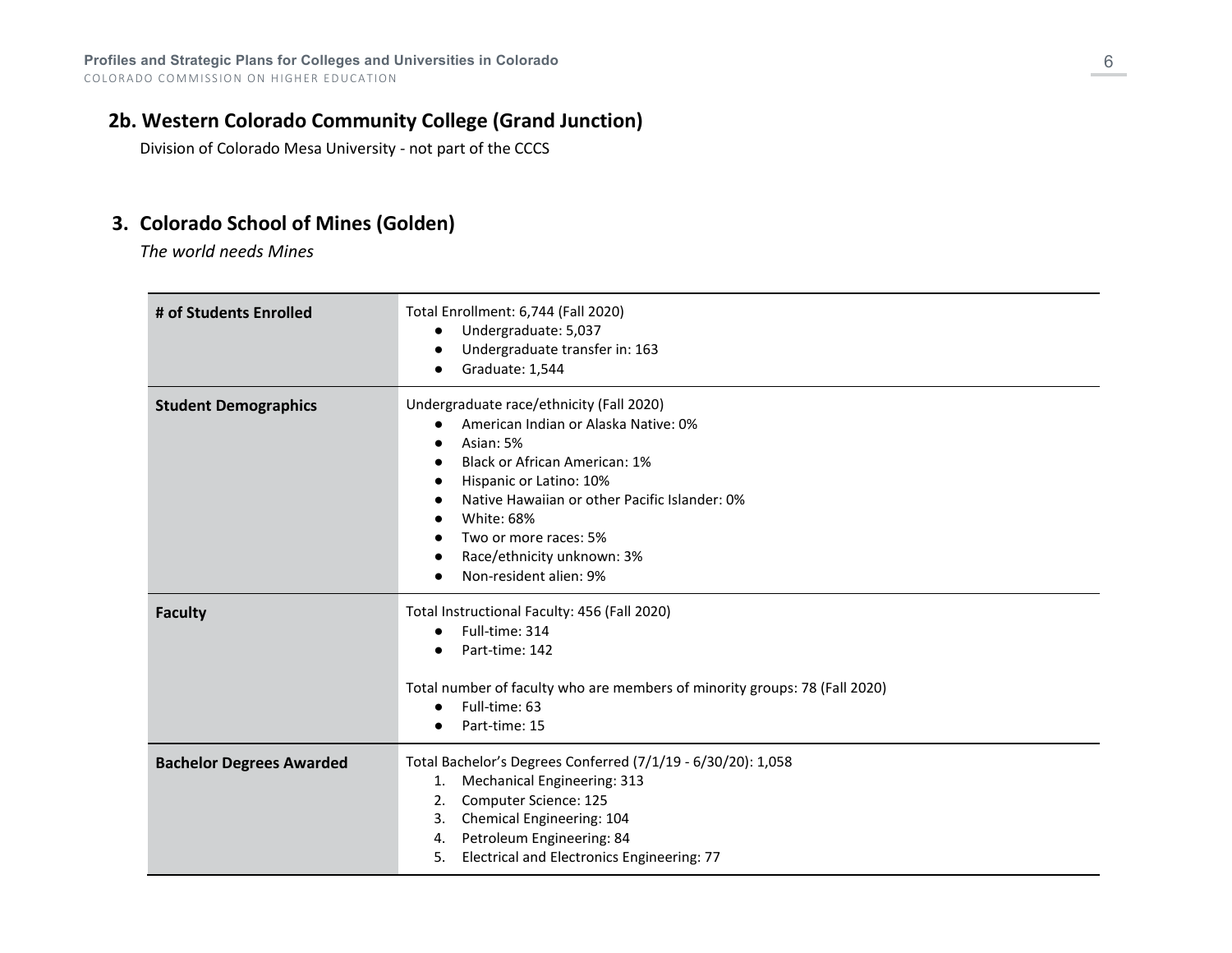### **CSOM STRATEGIC PLAN 2014-2024**

#### [CSOM Strategic Plan](http://inside.mines.edu/UserFiles/File/academicAffairs/CITL/6664-1%20CSOM%20Strategic%20Plan.pdf)

- **Goal 1: Enhance the distinctive identity and reputation of Mines.**
	- **Strategies:**
		- Develop and implement an integrated marketing plan that expands our brand recognition and reputation throughout the world.
		- Increase collaborations with other top-quality institutions worldwide.
		- Expand active-learning instruction (such as studio and project-based, rather than traditional lecture format) utilizing best-in-class pedagogical and technological practices.
		- Improve and expand opportunities for participation in professional practice and research throughout the entire undergraduate experience.
		- Expand and enhance graduate student development of professional attributes through formalized activities and curricular excellence.
		- Create new and enhance existing large research initiatives focused on the global challenges related to the earth, energy, and the environment.
		- Increase faculty membership in national academies and professional society fellows and student participation in prestigious national awards and fellowships.
- **Goal 2: Build upon a student-centered campus culture of excellence, inclusion, diversity, and community.**
	- **Strategies:**
		- Expand residential campus to integrate efforts from academic affairs and student life for undergraduate and graduate students - to promote student community and to foster collaboration, learning, leadership, and citizenship.
		- Advance academic culture and structure that fosters creativity, intellectual curiosity, and student success.
		- Enhance opportunities for students to develop effective communication skills as a complement to strong content expertise.
		- Build a campus that values employees and students of the institution through a positive, supportive and inclusive environment.
		- Increase the diversity and quality of Mines' faculty, students, and staff.
		- Improve mentoring and other support of faculty with the goal to enhance the overall quality of the student experience.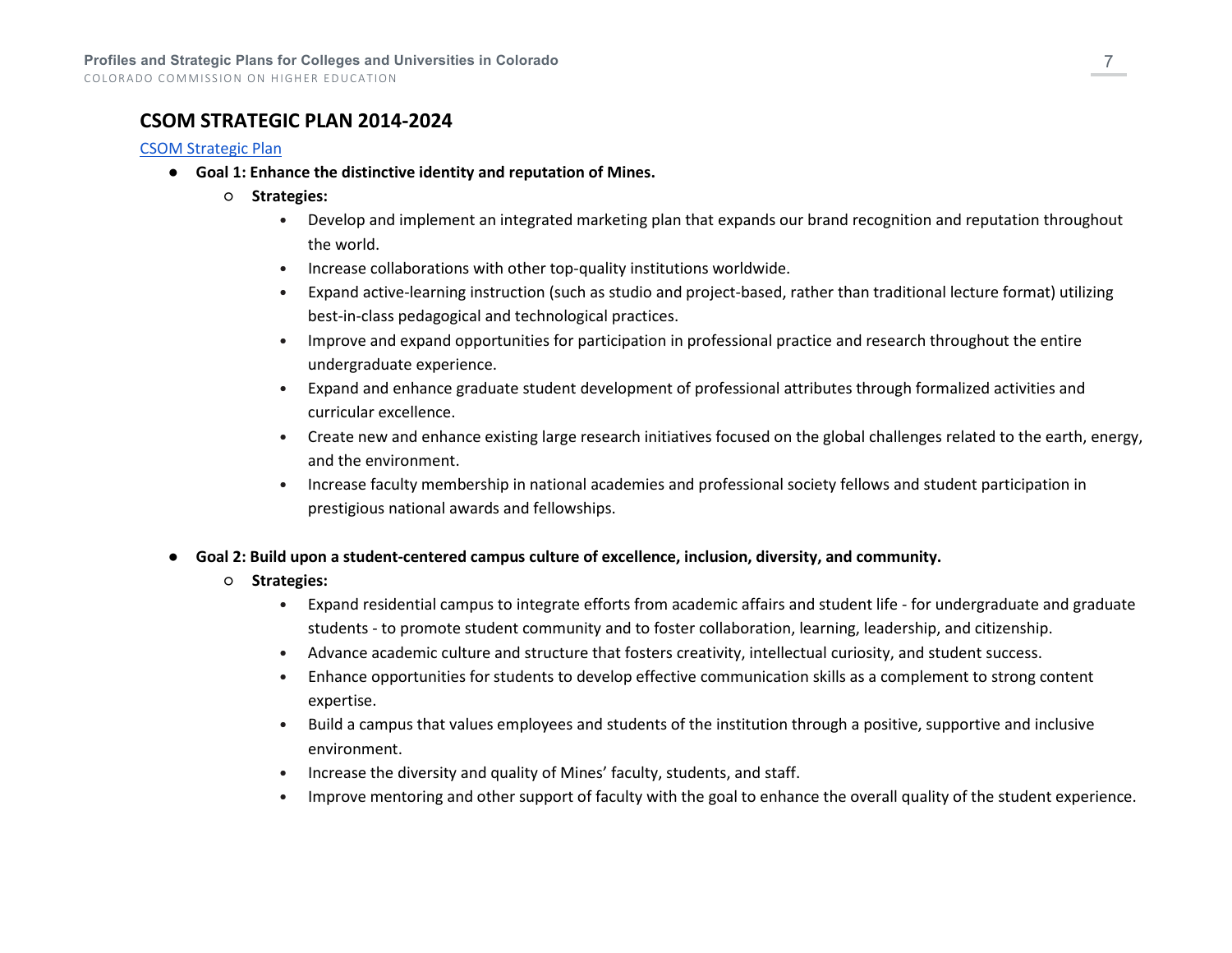- **Goal 3: Build and diversify revenue streams and auxiliary enterprises.**
	- **Strategies:**
		- Build upon advancements in board authorities that define Mines' relationship with the state.
		- Expand institutional support and infrastructure development through alumni outreach and foundation initiatives.
		- Establish new or expand continuing education and executive education enterprises that enhance the reputation, global reach, and financial security of Mines.
		- Continuously investigate new technologies and market trends that threaten core revenues and respond to best leading practices that maintain our preeminence in instructional delivery.
		- Diversify federal research funding across multiple agencies while increasing corporate and private research support.
		- Support research innovation through an enhanced technology transfer program.
- **Goal 4: Develop and support campus infrastructure and processes to match Mines' aspiration to become a top-tier engineering and science institution.**
	- **Strategies:**
		- Incorporate within the overall financial plan a strategy to sustain and improve capital infrastructure.
		- Produce and continuously monitor the effectiveness of faculty teaching and research guidelines that promote excellence and satisfaction.
		- Align performance expectations, outcomes, rewards, and recognitions with campus needs and the strategic plan.
		- Assess and reconfigure administrative processes to promote institutional efficiency, communication, transparency, and ease of access to information.
		- Upgrade and enhance instructional infrastructure and support services.
		- Enhance and expand research infrastructure to support growth in research while ensuring effectiveness and efficiency.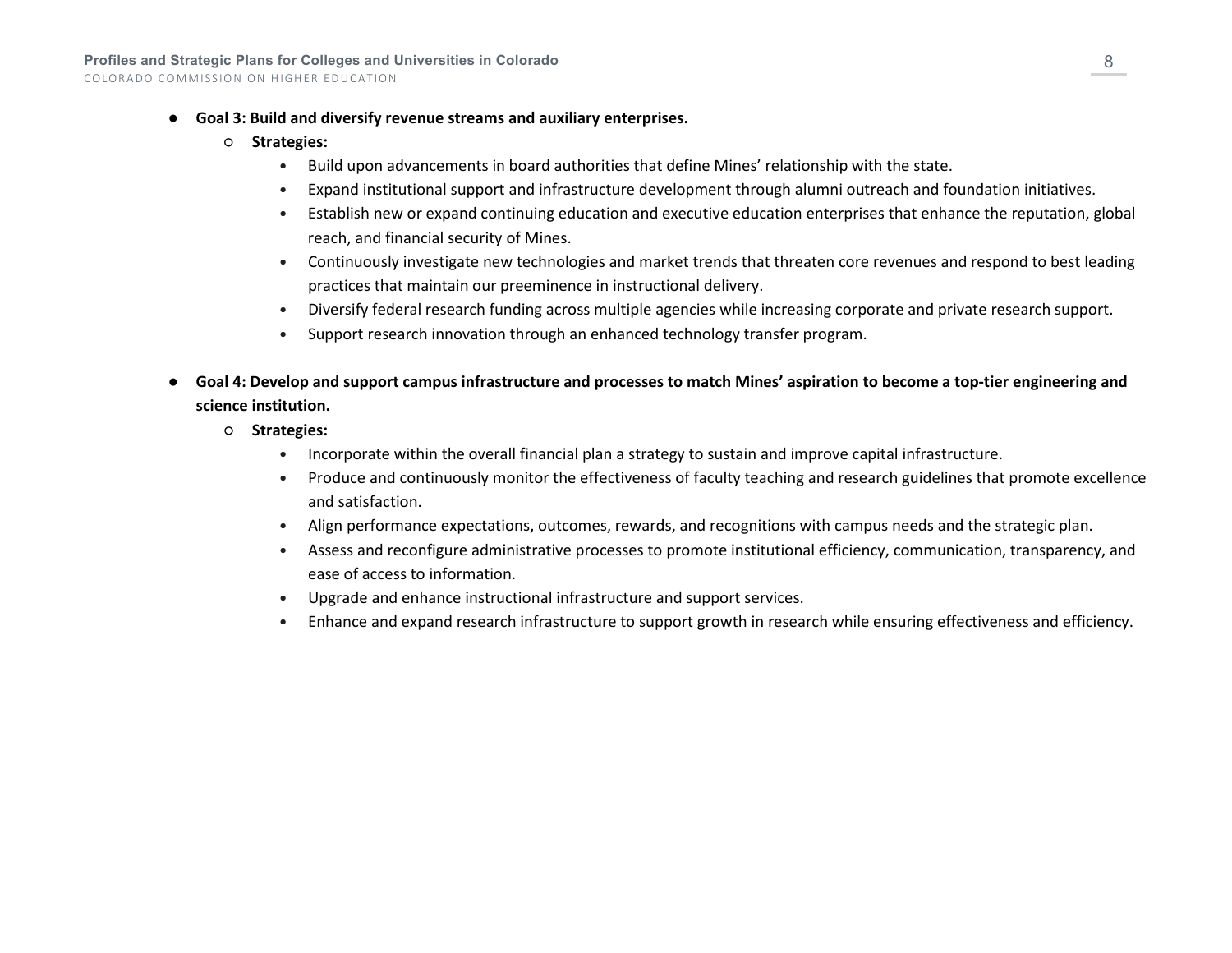# **4. Colorado State University-Ft. Collins (Ft. Collins)**

<span id="page-8-0"></span>*Courageous Strategic Transformation (Phase 5 of 6 - leading to Plan revisions and* 

*Implementation of Strategic Plan 2022-2026)* 

| # of Students Enrolled          | Total Enrollment: 32,428 (Fall 2020)<br>Undergraduate: 23,568<br>$\bullet$<br>Undergraduate transfer in: 1,224<br>Graduate: 7,636                                                                                                                                                                                                                 |
|---------------------------------|---------------------------------------------------------------------------------------------------------------------------------------------------------------------------------------------------------------------------------------------------------------------------------------------------------------------------------------------------|
| <b>Student Demographics</b>     | Undergraduate race/ethnicity (Fall 2020)<br>American Indian or Alaska Native: 1%<br>$\bullet$<br>Asian: 3%<br><b>Black or African American: 2%</b><br>Hispanic or Latino: 14%<br>Native Hawaiian or other Pacific Islander: 0%<br><b>White: 70%</b><br>Two or more races: 4%<br>Race/ethnicity unknown: 1%<br>Non-resident alien: 5%              |
| <b>Faculty</b>                  | Total Instructional Faculty: 1,943 (Fall 2021)<br>Full-time: 1,398<br>$\bullet$<br>Part-time: 545<br>Total number of faculty who are members of minority groups: 265 (Fall 2021)<br>Full-time: 214<br>Part-time: 51                                                                                                                               |
| <b>Bachelor Degrees Awarded</b> | Total Bachelor's Degrees Conferred (7/1/19 - 6/30/20): 5,250 <sup>1</sup><br>1. Business Administration and Management, General: 692<br>Human Development and Family Studies, General: 289 <sup>d</sup><br>2.<br>Psychology, General: $249d$<br>3.<br>4. Exercise Science and Kinesiology: 226<br>Biology/Biomedical Sciences, General: 203<br>5. |

<sup>&</sup>lt;sup>1 d</sup> identifies programs and award levels that are offered as a distance education program. For program category totals, <sup>d</sup> is shown if one or more programs in the category are offered as a distance education program.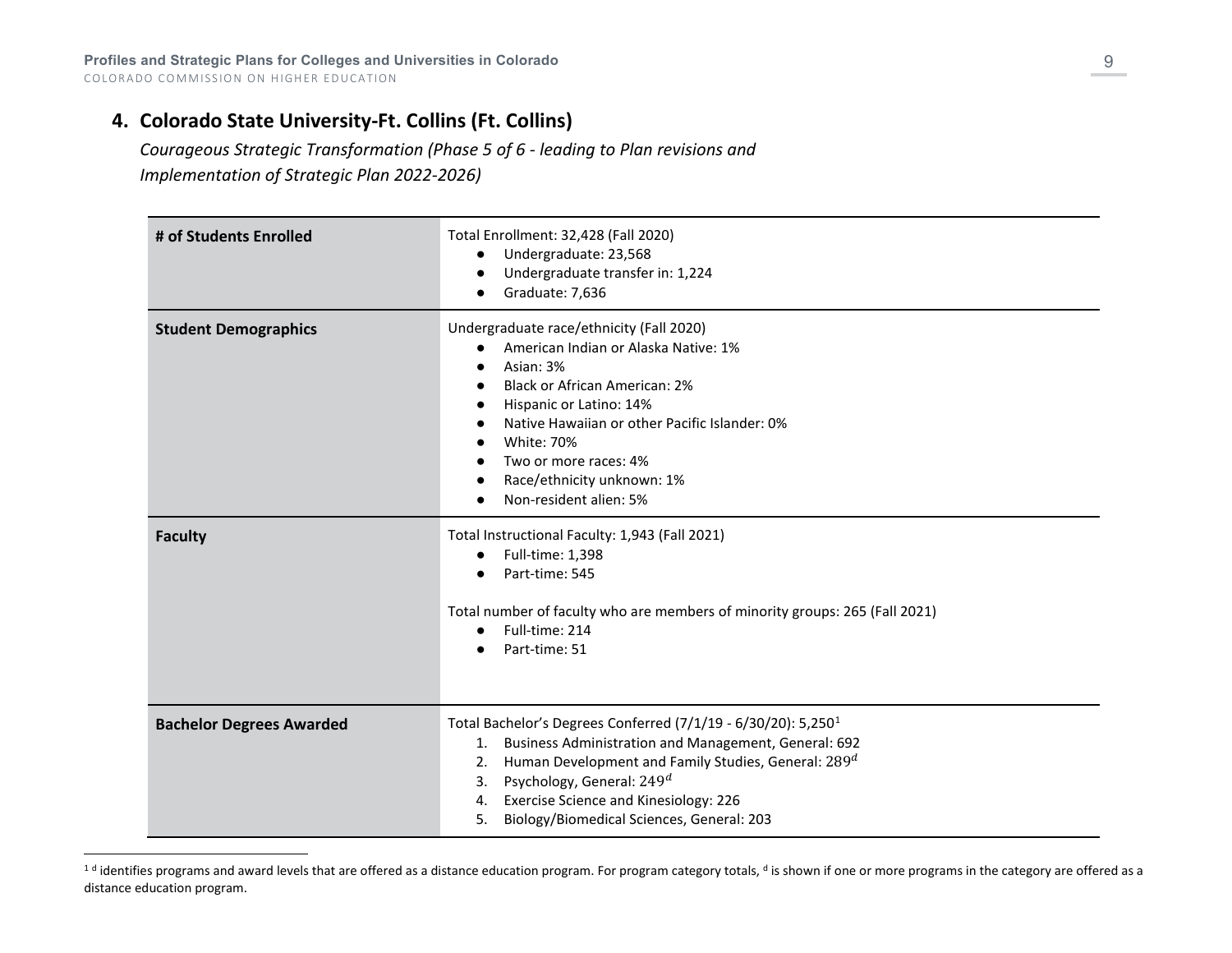# **CSU COURAGEOUS STRATEGIC TRANSFORMATION UNIVERSITY PLANNING FRAMEWORK**

#### [CSU Ft Collins Strategic Plan Framework](https://courageous.colostate.edu/wp-content/uploads/sites/18/2021/08/2020.06.08-framework-June-10-2021-Board-Retreat-final.pdf)

- **Prerequisites/Transformation Building Blocks**
	- **Strategic Academic Innovation**
		- 1. Create a campus-wide academic master plan.
		- 2. Close the student equity gaps.
		- <sup>3</sup> 3. Collaboratively develop strategic and interdisciplinary curricular innovations.
		- 4. Foster faculty development in pursuit of excellence in teaching.

#### ○ **Strategic Enrollment**

- 1. Strategies and targets for program-level enrollment growth.
- 2. Targeted student enrollment growth in strategic categories.
- 3. A unified enrollment process.
- 4. Comprehensive and intentional curricular innovation to meet student needs.

#### ○ **Strategic Workforce Development, Support, and Wellness**

- **1.** Implementation of strategic, forward-thinking approach to positions, organizations, and shape of work.
- **2. Facilities investments that support the recruitment and retention of excellent faculty and staff.**
- 3. Expansion of employee learning and professional development opportunities and positive performance incentives for employees in all areas of the university.
- 4. Support employee mental and physical health and wellness through supportive programs, HR policies, and culture.

#### ○ **Individual and Institutional Accountability**

- 1. Establishing unit plans as a significant factor in evaluations.
- 2. Articulating unit-level planning to university plans.
- 3. Creating cycles of learning and improvement toward university success.

#### ○ **Diversity, Equity, Inclusion, and Justice**

- **1. Review and reform university and unit policies, practices, and systems.**
- 2. Intentional work toward inclusive culture and climate and coordinated approaches to diversity efforts across campus.
- 3. Continued inclusive investments in the physical and virtual environment.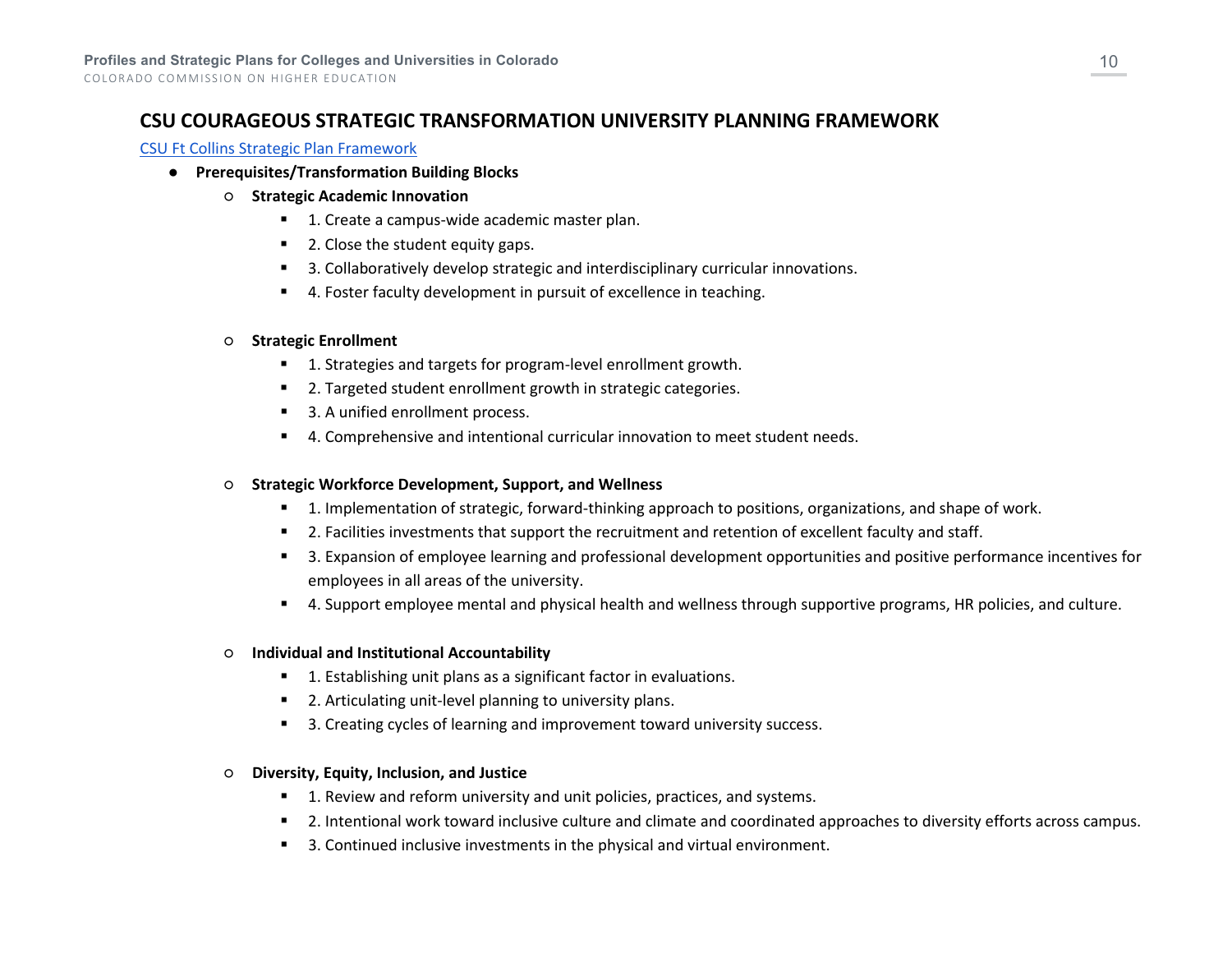#### ○ **Budget and Operational Reform**

- 1. Reform of core budget to align with strategic priorities.
- 2. Diversification of revenue sources.
- 3. Establishing a strategic financial aid and scholarship model.
- 4. Reform and/or reorganization of HR systems, including hiring and promotion processes.
- 5. Reform and/or expansion of existing OEO systems to address the changing needs of the workforce.

#### ○ **Principled Philanthropy**

- **1.** Cultivating a philanthropic culture focused on the impact of giving.
- 2. Achieving annual goals of \$225M in philanthropic support for university priorities by 2025.
- 3. Designing, planning, and implementation of CSU's next comprehensive campaign effort.
- 4. Aligning philanthropy goals with university priorities.

#### ○ **Strategic Branding and Marketing**

- 1. Conceiving and implementing a new brand structure and visual identity guidelines.
- **2.** Establishing a coordinated communications structure to ensure campus-wide adoption of new brand element.
- 3. Leveraging brand to increase Top of Mind awareness among target constituencies.

#### ○ **Athletics**

- 1. Reflecting and enhancing the Institution's efforts, particularly in the areas of diversity, equity and inclusion, strategic enrollment, strategic branding and marketing, and fundraising and development.
- 2. Achieving academic and competitive excellence with the utmost integrity.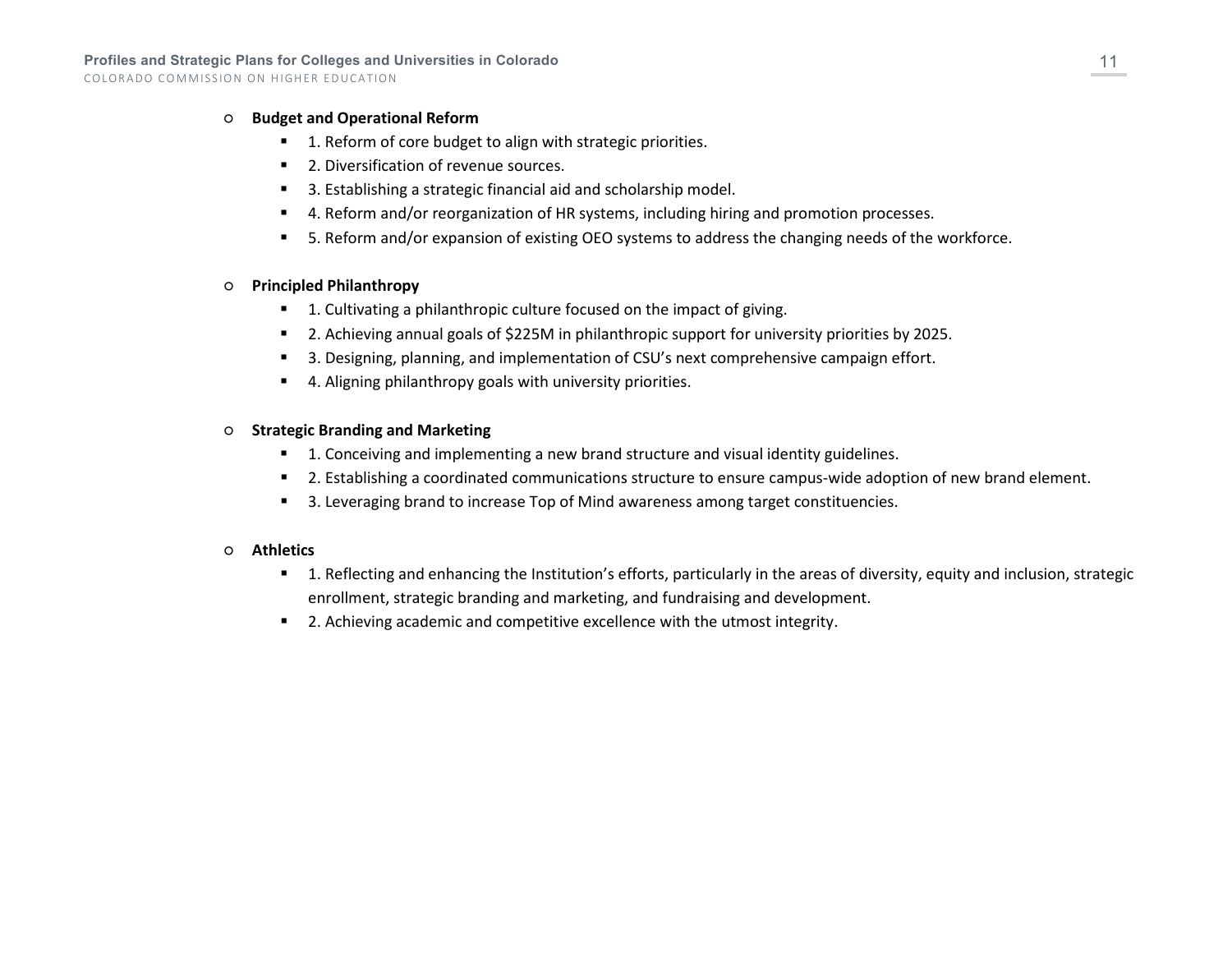# **5. Colorado State University-Global Campus (Aurora)**

<span id="page-11-0"></span>*Advancing Opportunities - One Student at a Time*

| # of Students Enrolled          | Total Enrollment: 12,578 (Fall 2020)<br>Undergraduate: 6,408<br>Undergraduate transfer in: 1,562<br>Graduate: 4,608                                                                                                                                                                                                                                                                       |
|---------------------------------|-------------------------------------------------------------------------------------------------------------------------------------------------------------------------------------------------------------------------------------------------------------------------------------------------------------------------------------------------------------------------------------------|
| <b>Student Demographics</b>     | Undergraduate race/ethnicity (Fall 2020)<br>American Indian or Alaska Native: 1%<br>Asian: 4%<br><b>Black or African American: 7%</b><br>Hispanic or Latino: 16%<br>Native Hawaiian or other Pacific Islander: 0%<br><b>White: 63%</b><br>Two or more races: 5%<br>Race/ethnicity unknown: 4%<br>Non-resident alien: 1%                                                                   |
| <b>Faculty</b>                  | Total Instructional Faculty: 531 (Fall 2021)<br>Full-time: 36<br>Part-time: 495<br>Total number of faculty who are members of minority groups: 145 (Fall 2021)<br>Full-time: 10<br>$\bullet$                                                                                                                                                                                              |
|                                 | Part-time: 135                                                                                                                                                                                                                                                                                                                                                                            |
| <b>Bachelor Degrees Awarded</b> | Total Bachelor's Degrees Conferred (7/1/19-6/30/20): 1,917 <sup>2</sup><br>1. Information Technology: 383 <sup>d</sup><br>Business Administration and Management, General: 356 <sup>d</sup><br>2.<br>Accounting: 230 <sup>d</sup><br>3.<br>Health/Health Care Administration/Management: 166 <sup>d</sup><br>4.<br>Human Resources Management and Services, Other: 150 <sup>d</sup><br>5. |

<sup>&</sup>lt;sup>2d</sup> identifies programs and award levels that are offered as a distance education program. For program category totals, <sup>d</sup> is shown if one or more programs in the category are offered as a distance education program.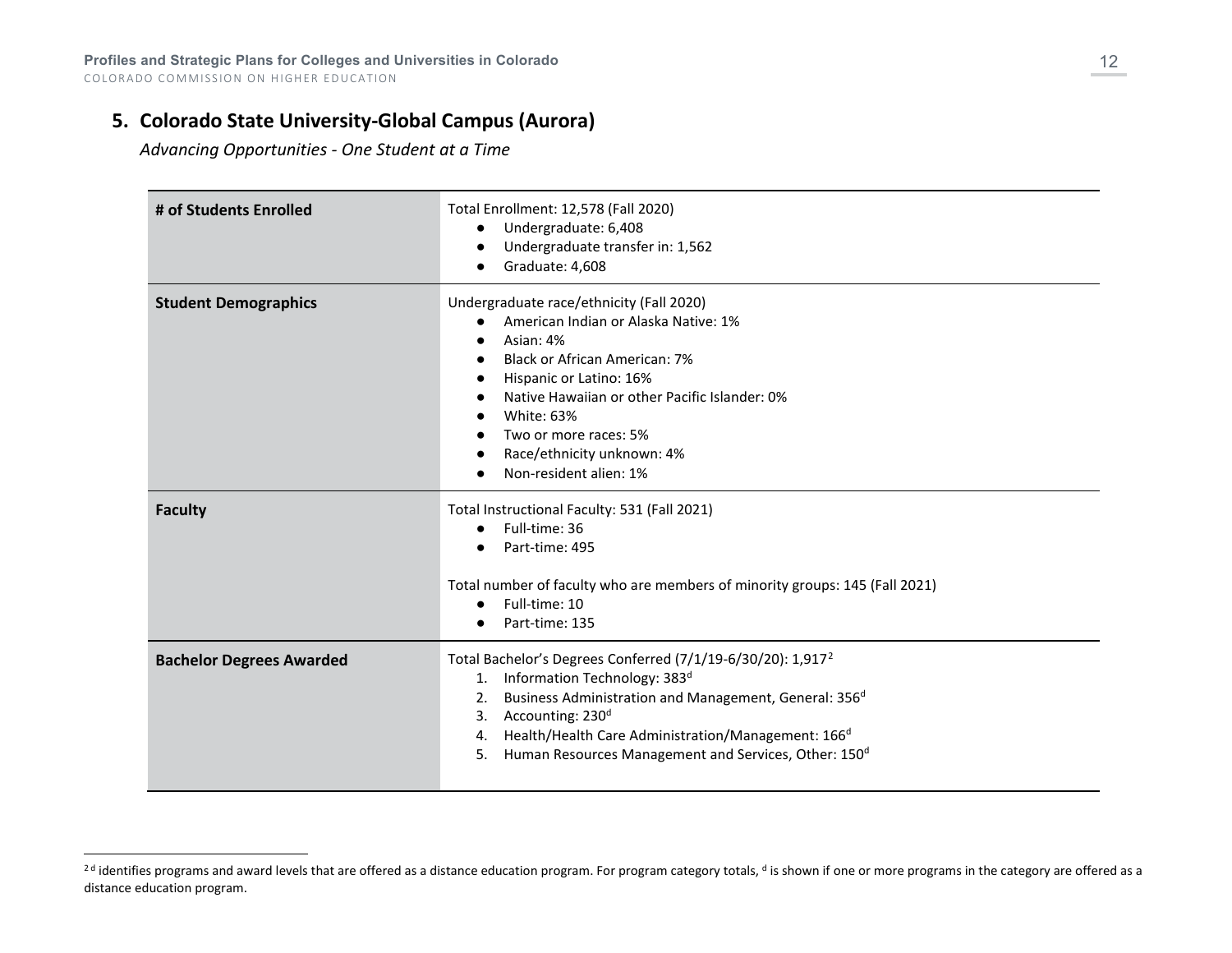# **CSU GLOBAL CAMPUS STRATEGIC PLAN 2021-2024**

#### [CSU Global Campus Strategic Plan](https://drive.google.com/file/d/19G9ZihHw_n-JYC091k3kS18UJ3y8yZPj/view?usp=sharing)

#### ● **Strategic Pillars:**

- Innovative Experience: Provide an innovative educational experience that differentiates CSU Global in the marketplace.
	- **1.1 Strategy: Establishing the CSU Global brand to elicit confidence, community, and accomplishment.**
	- **1.2 Strategy: Empowering students to seamlessly navigate their student journey.**
	- **1.3 Strategy: Ensuring current, industry-relevant programs and curriculum designed for the modern student.**
- Strategic Engagement: Develop stronger connections with stakeholders to improve engagement and increase visibility of CSU Global.
	- 2.1 Strategy: Fostering reciprocal relationships with business and industry partners' educational needs for degrees, professional development, and upskilling for their employees.
	- 2.2 Strategy: Engaging community and non-profit organizations as strategic partners where there is an alignment of missions.
	- 2.3 Strategy: Supporting Colorado educational initiatives that improve students' post-secondary opportunities and success.
	- 2.4 Strategy: Engaging alumni and cultivating an advancement program.
- Student Success: Drive achievement, credentialing, and return on investment for our students.
	- 3.1 Strategy: Improving student retention and persistence rates.
	- 3.2 Strategy: Closing the equity gap in retention and degree attainment.
	- 3.3 Strategy: Ensuring a return on investment for CSU Global students.
- Entrepreneurial Culture: Promote a mindset of accountability and leading change through critical questioning, promoting innovation, and supporting continuous improvement.
	- 4.1 Strategy: Ensuring the financial sustainability of CSU Global through continued growth and operational efficiencies.
	- 4.2 Strategy: Improving employee engagement and performance.
	- 4.3 Strategy: Innovating the CSU Global educational experience of the future.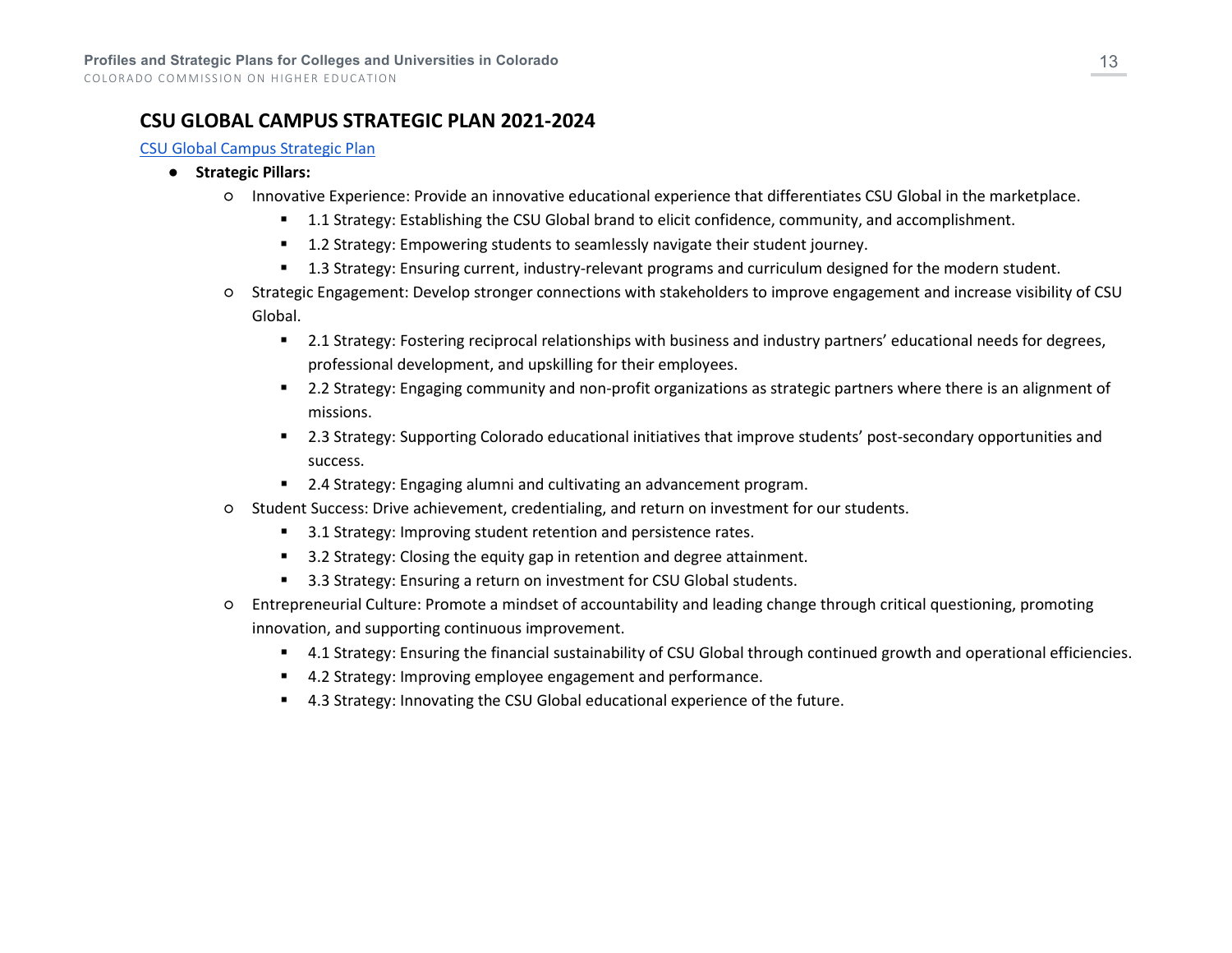# **6. Colorado State University-Pueblo (Pueblo)**

*Investing in CSU-Pueblo Works Vision 2028*

| # of Students Enrolled          | Total Enrollment: 5,925 (Fall 2020)<br>Undergraduate: 3,813<br>$\bullet$<br>Undergraduate transfer in: 300<br>Graduate: 1,812                                                                                                                                                                                    |
|---------------------------------|------------------------------------------------------------------------------------------------------------------------------------------------------------------------------------------------------------------------------------------------------------------------------------------------------------------|
| <b>Student Demographics</b>     | Undergraduate race/ethnicity (Fall 2020)<br>American Indian or Alaska Native: 0%<br>Asian: 2%<br>Black or African American: 6%<br>Hispanic or Latino: 36%<br>Native Hawaiian or other Pacific Islander: 1%<br><b>White: 45%</b><br>Two or more races: 5%<br>Race/ethnicity unknown: 3%<br>Non-resident alien: 2% |
| <b>Faculty</b>                  | Total Instructional Faculty: 341 (Fall 2020)<br>Full-time: 171<br>$\bullet$<br>Part-time: 170<br>Total number of faculty who are members of minority groups: 68 (Fall 2020)<br>Full-time: 36<br>Part-time: 32                                                                                                    |
| <b>Bachelor Degrees Awarded</b> | Total Bachelor's Degrees Conferred (7/1/19-6/30/20): 680<br>1. Registered Nursing/Registered Nurse: 111<br>Business/Commerce, General: 81<br>2.<br>Sociology, General: 61<br>3.<br>4. Psychology, General: 42<br>Exercise Science and Kinesiology: 40<br>5.                                                      |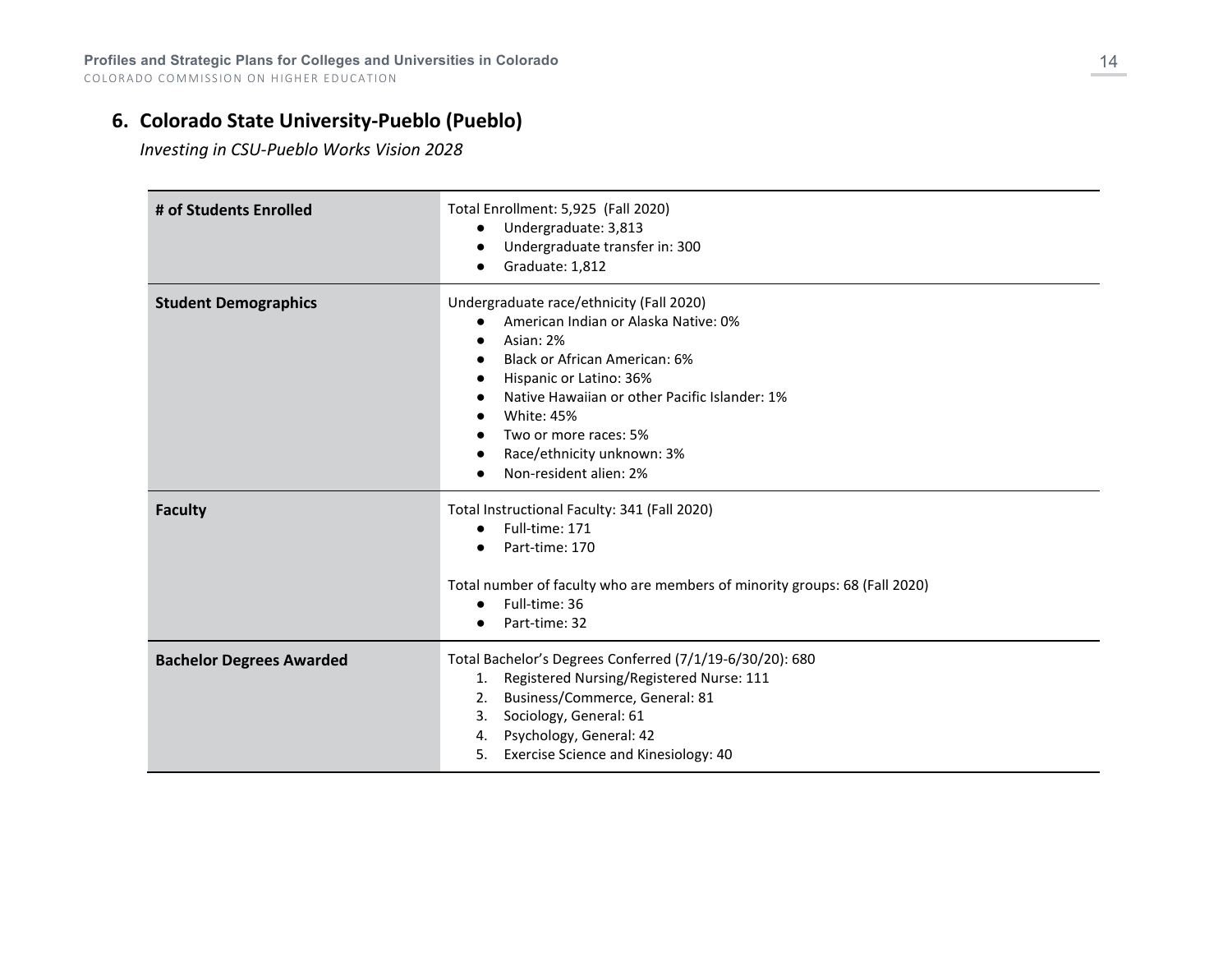# **CSU PUEBLO STRATEGIC PLAN**

#### [CSU-Pueblo Strategic Plan Implementation](https://www.csupueblo.edu/vision2028/_doc/executivesummary_vision_implementation_may2019_bog.pdf) & [CSU-Pueblo Strategic Plan Recommendations](https://www.csupueblo.edu/vision2028/_doc/team_recommendtions_visionappendix_may2019_bog.pdf)

- **System Goals:**
	- **Ensure student satisfaction and success.** We will ensure access and affordability and make sure students receive the support they need to succeed, graduate and obtain the benefits of their post-graduate careers.
	- **Expand statewide presence.** Our outreach efforts include initiatives aimed at increasing the percentage of students enrolling in higher education and increasing the proportion of students who choose to enroll in one or more of the CSU System campuses.
	- **Create financial sustainability.** We will reinforce our contributions to Colorado in teaching, research and service, and the positive economic impact of the state's investment in public higher education.
	- **Transform Colorado's future.** We will provide an educated workforce to keep Colorado competitive in the global marketplace through teaching, research, and outreach.
- **Initiatives Map to System Goals:** 
	- **Initiative 1: New Financial Aid Model.** Creates new avenues for access and affordability for the most high-need student populations in the state of Colorado. This initiative is twofold: 1) provide new opportunities for on-campus work in exchange for reduced tuition, and 2) create a new program that embeds "Prior Learning Assessment" as an access, affordability, and acceleration approach to adult learning. The multi-faceted approach allows students the opportunity to earn additional workstudy monies as a way to increase access and affordability. Our goal is to establish work-based learning credits across academic units while leveraging professional opportunities that will allow students to develop a more robust work ethic, explore possible career pathways, and engage with business owners, industry partners, and local/regional employers.
	- **Initiative 2: Athletics.** Acknowledges the importance of our student-athletes and the growing need we have to successfully serve this student population that, in 2018-2019, makes up almost 15% of our current enrollment. Over the last 10 years (2007-2018), student-athletes have grown from 297 to 582. Athletics has been a critical component for attaining CSU-Pueblo's enrollment, retention, and graduation goals. Student-athletes continually bolster these metrics through higher academic achievement than the general student body and ultimately higher graduation rates. CSU-Pueblo has strategically utilized athletics to drive enrollment through maintaining a robust offering of NCAA Division II sports and managing each of these sports at a highperformance level.
	- **Initiative 3: University Tracks Center.** In 2018, Colorado State University-Pueblo established *University Tracks Center (UTCs)* in Pueblo (one in District 60, one in District 70) in a concerted effort to establish a "college-going culture" in the community of Pueblo while offering opportunities and encouragement for high school students to enroll in a 4-year institution upon graduation. Currently, these UTCs provide guidance regarding how to navigate the process to matriculate to a 4-year institution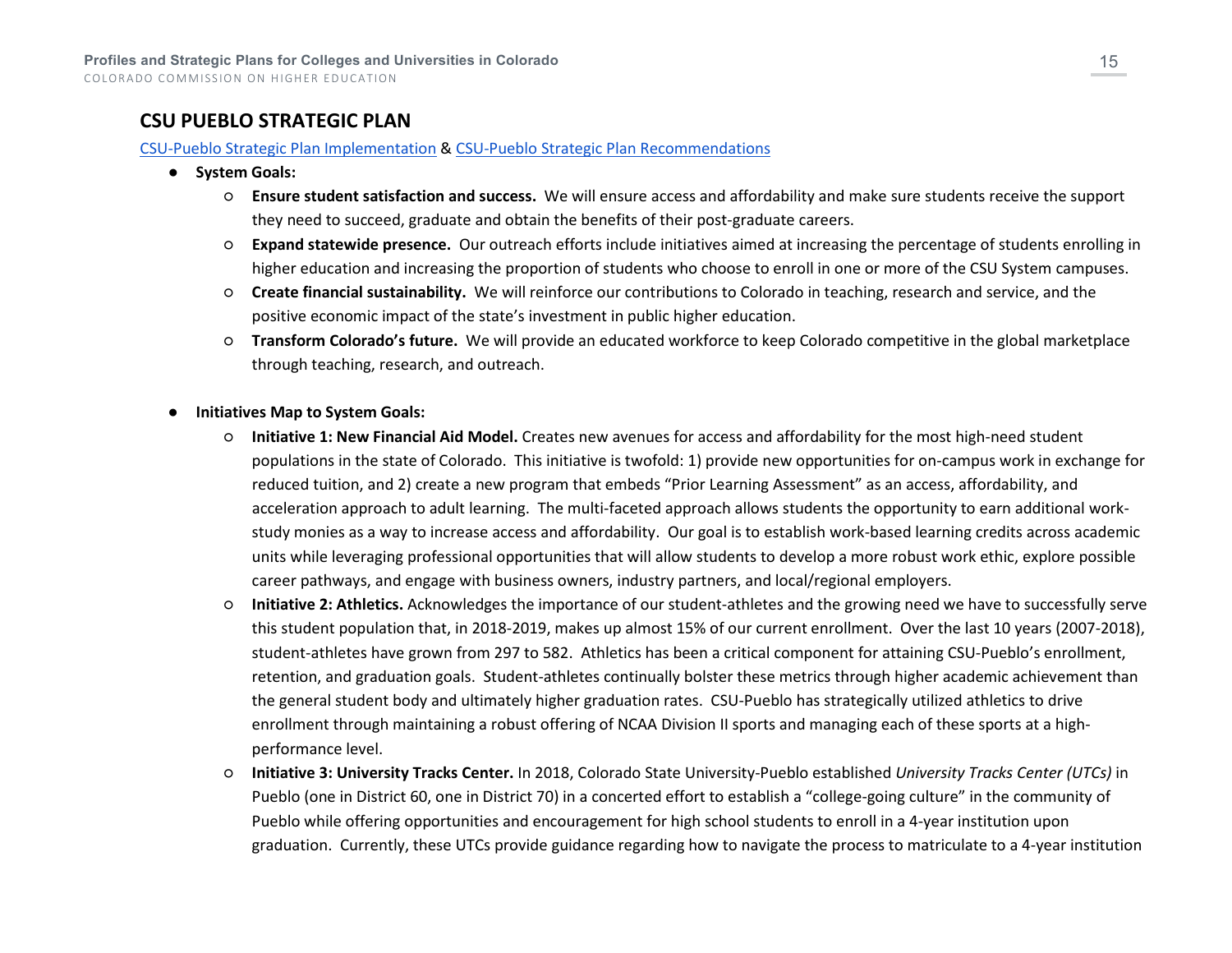- specifically through assistance in general college planning, applying to 4-year universities, scholarship applications, FAFSA submission, and understanding college terminology.

- **Recommendation 1: Open Additional University Tracks Centers and Expand Programming.** Establish additional University Tracks Centers to expand offerings to more across our region and capitalize on the momentum created by the two existing Tracks Centers. Areas proposed include additional high schools in Pueblo, Canon City, Denver and/or Colorado Springs area, and the Otero County region.
- **Recommendation 2: Diversity & Inclusion in the University Tracks Center.** Language equity and family engagement are vital aspects in the Tracks Centers as they provide a pathway for a foundational progression of minority communities; this is specifically true for the Latinx Community. As a Hispanic Serving Institution, we need to recognize the needs of our Hispanic students. In order to increase language equity and parental involvement for Latinx students in the University Tracks Centers, we need to focus our efforts in two areas: 1) A UTC staff member who is fluent in the Spanish language should be hired. This person will not only be able to meet with families who are primarily Spanish speaking, he/she will also teach US 101 courses to Spanish-speaking families. 2) Our Tracks Center literature should be translated to Spanish, and the Tracks Center services should be advertised on local Spanish media outlets.
- **Recommendation 3: Peer Mentorship in the University Tracks Centers.** Peer mentoring has been used in a wide variety of settings to affect development, behavior, and levels of support. Many research studies have indicated common mentoring characteristics, including effective partnerships between more experienced and less experienced learners, increased emotional and instrumental functions such as acceptance, support, coaching, advocacy, and sponsorship, nurturing social and psychological development, role modeling, and planning/goal setting. By including peer mentorship in the University Tracks Centers, we expect increased college readiness for the high school students while providing valuable educational and leadership opportunities for CSU-Pueblo students.
- **Recommendation 4: CSU-Pueblo Scholarships for University Tracks Centers Participants.** In order to encourage engagement within the University Tracks Centers and promote matriculation to CSU-Pueblo, a UTC scholarship program will be established. While this will ultimately lead to higher enrollment at CSU-Pueblo, it will also provide opportunities to have conversations regarding financial readiness for college. A "micro-scholarship" program that rewards frequent and regular involvement with UTC programming throughout the students' high school careers will be developed.
- **Initiative 4: New Advising Model.** CSU-Pueblo is in need of a more robust centralized advising process that can serve continuing students beyond the first year. There are numerous benefits to such a model. The student body can readily identify where advisement occurs and by whom, and a centralized office can be available from 8-5, Monday through Friday, as well as summer and holidays when faculty are not typically available. Supervision of advisor activity and assessment of student engagement in the advisement process is more easily facilitated through this approach as well. This centralized advising model will provide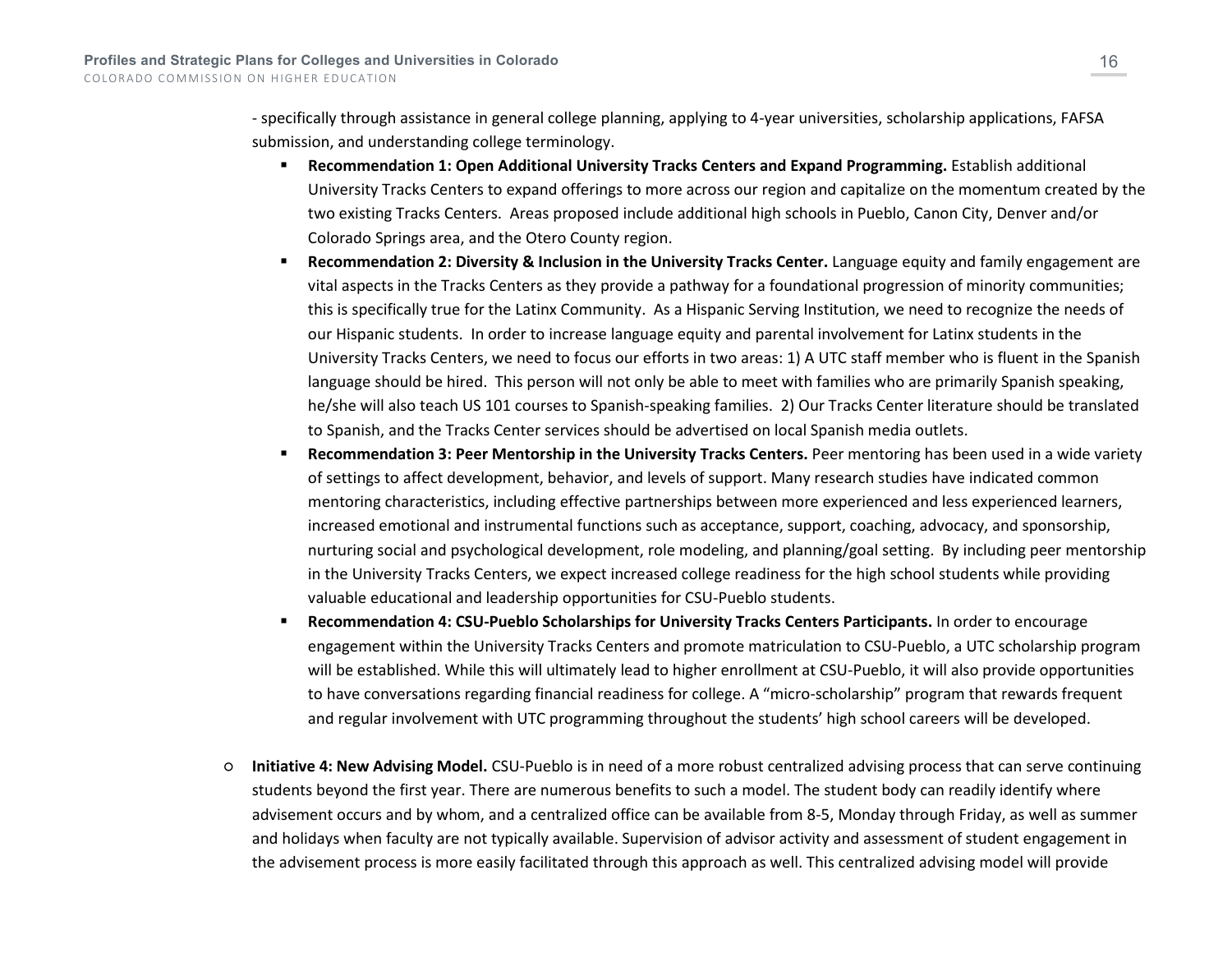students with someone that becomes "their person" throughout their academic career - someone whom they know they can go to with concerns or issues at any time, thus eliminating confusion for students and increasing customer service opportunities.

- **Recommendation 1: Engaging Faculty.** Our proposed model proposes that advisement is a shared activity and that collaboration among the faculty member and professional advisors will be augmented to ensure that the student obtains the services needed to succeed from matriculation to graduation. This new advising model does not propose to disengage faculty from the advising process but to capitalize on the student-faculty mentorship opportunities within the advising process. Faculty will be able to focus on the high-value activities regarding course elective paths, internship seeking, and ultimately career placement, rather than focusing time and effort on course registration, social issues (e.g., financial aid, housing needs, etc.), and the monitoring of completion of tasks in the student's life cycle. In order to develop a system that increases faculty availability for advising, it is proposed that on average one faculty per department be provided release time of 1 course to expand availability and accountability of advisement at the academic department level.
- **Recommendation 2: Co-Location of Student Services to Foster Success.** Centralizing the services that impact the student experience and subsequent enrollment is essential to moving CSU-Pueblo into a position to actualize Vision 2028. The goal of centralizing these offices is to ensure that students have one location to obtain enrollment-related services and know precisely where to go to obtain these services, thereby reducing confusion, increasing student satisfaction with the CSU-Pueblo experience, and increasing enrollment indices. Departments that are proposed to be co-located include Admissions, Registrar, Student Financial Services, the Center for Academic Enrichment (advising), Testing and Placement Services, Peer Mentoring, Veterans Affairs, Tutoring Coordination, and the Career Center. C
- **Recommendation 3: Testing Center.** Currently, CSU-Pueblo does not have a Testing Center and has limited availability for students to participate in CLEP, GRE, and SAT. A testing center is needed to increase the availability of these services to students. As a necessary student service, a Testing Center should be implemented as an important component to a fully functioning student services center.
- **Recommendation 4: Tutoring, Peer Mentoring, and Supplemental Academic Instruction.** Tutoring services are in disparate locations on CSU-Pueblo's campus. A result of this decentralized approach is that data collection methods and subsequent comparative analyses of the services provided in the various tutoring centers on campus have not been streamlined and have very little common protocol, marketing, and oversight. It is proposed that a Tutoring Coordination Office be developed with a single person to coordinate the various tutoring centers on campus as well as develop a robust SAI and Peer Mentoring programs.
- **Recommendation 5: Technology and Software Support.** CSU-Pueblo has implemented the utilization of Starfish software to facilitate the achievement of enrollment, retention, and graduation goals. The interactive nature of the Starfish program enables professional advisors, counselors, faculty, and student affairs personnel to intervene on behalf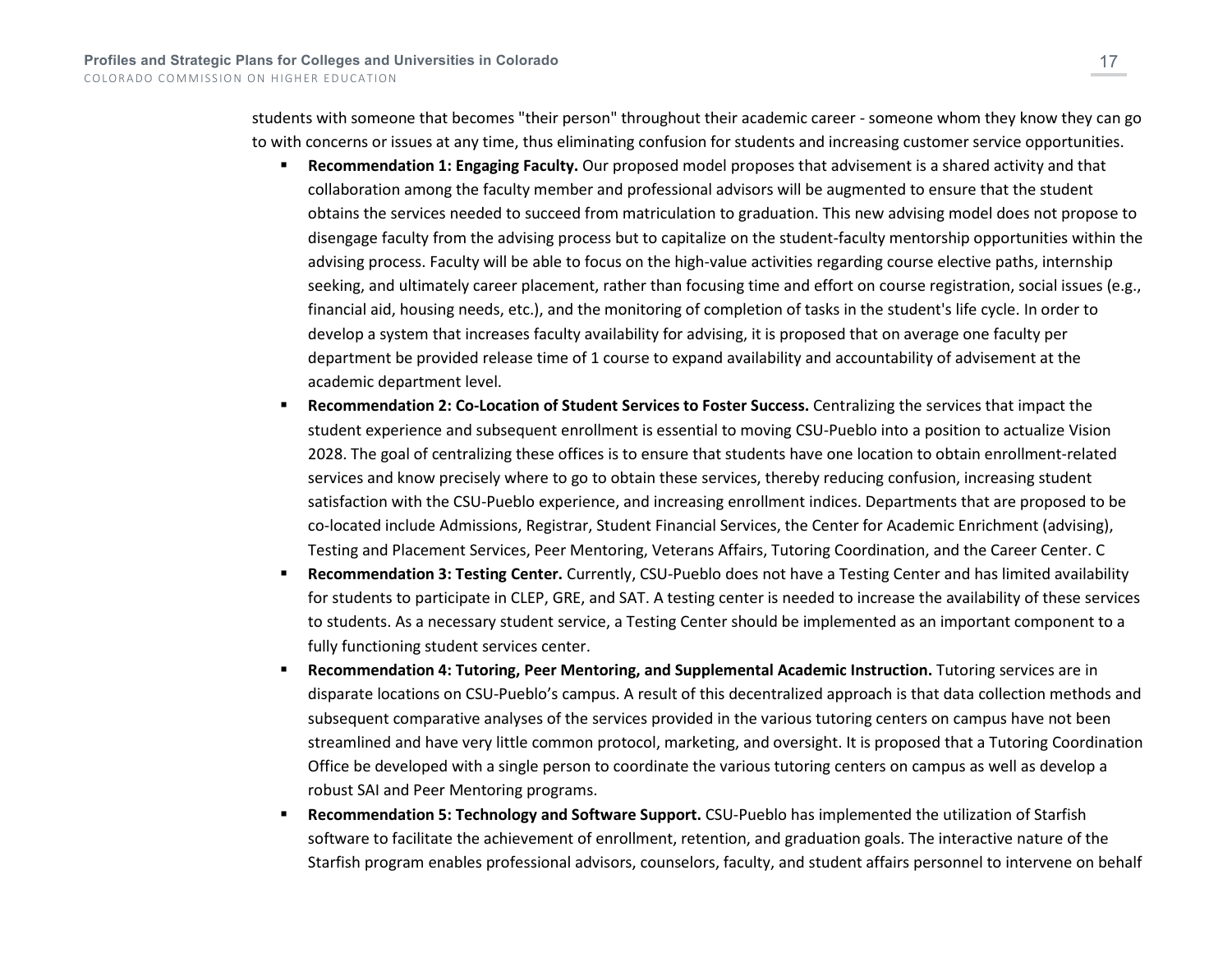of students. The adoption of this software has been successful; however, there are additional software modules and maintenance fees that must be considered to implement a long-term, fully functional student intervention protocol.

- **Initiative 5: CSU Pueblo @ Colorado Springs.** CSU-Pueblo at Colorado Springs (CSUP@COS) is an extension of CSU-Pueblo in a market that offers unique opportunities for adult learners, degree completion programs, industry, and military certificates, and other services for regional students. The focus of CSUP@COS is to deliver innovative and emerging industry-directed degrees, certificates, and micro-credentials targeting the adult learning population and fostering a pipeline of students who would better fit at the CSU-Pueblo campus.
	- **Recommendation 1: Underserved Market of Degree and Certificate Seekers in COS.** An adult learner at CSU-Pueblo has been defined in the Initiative 6 report proposal and focuses on students with prior college experience, professional skills, and military backgrounds. The location in Colorado Springs is ideal for meeting learners' needs and is positioned to develop the socioeconomic status of the area. Universities need to adapt and meet the needs of students looking to prepare for work and help those students who are working as they learn to enhance skills. The labor market is bursting with jobs that don't require a bachelor's degree, and the students are looking for smaller portions to augment their skills and ability in the workplace. Prior learning assessment (PLA) is an important tool to assess knowledge acquired and how that knowledge translates into specific college-level courses and/or micro-credentials. Adult students earning credit through PLA have higher rates of degree completion than non-PLA students. PLA helps adult learners save time and makes earning a degree more affordable and would require dedicated CSUP@COS expertise to effectively and efficiently work with students to bring the maximum amount of credit forward.
	- **Recommendation 2: Not a Typical Destination Campus, a Coworking Campus.** The current location in Colorado Springs presents opportunities for enhancements and expansion to meet the needs of adult learners in the region. Branding and exterior signage have been added; however, to increase visibility, additional efforts and resources need to be dedicated to create stronger street and highway signage to direct people to the CSU-Pueblo campus in Colorado Springs. The Tower Building has open leasable space on the main level adjacent to current administrative office, 9th floor, and lower level. The advantage of gaining the main level space would be to expand on-site services that are only currently available at the Pueblo campus or that have limited availability in Colorado Springs. Main floor space would be able to accommodate admission and enrollment services, student financial services for billing and payment, advising/case management, and student support services in a one-stop-shop approach (Herget, 2018). Generalists trained in these key service positions can expand opportunities for access and increase student satisfaction by reducing delays in resolving issues, which is especially critical with our military.
	- **Recommendation 3: Processes, Shared Governance, and University Systems.** At present, there are university core processes and procedures that need to be readjusted to support growth and access in Colorado Springs. Pueblo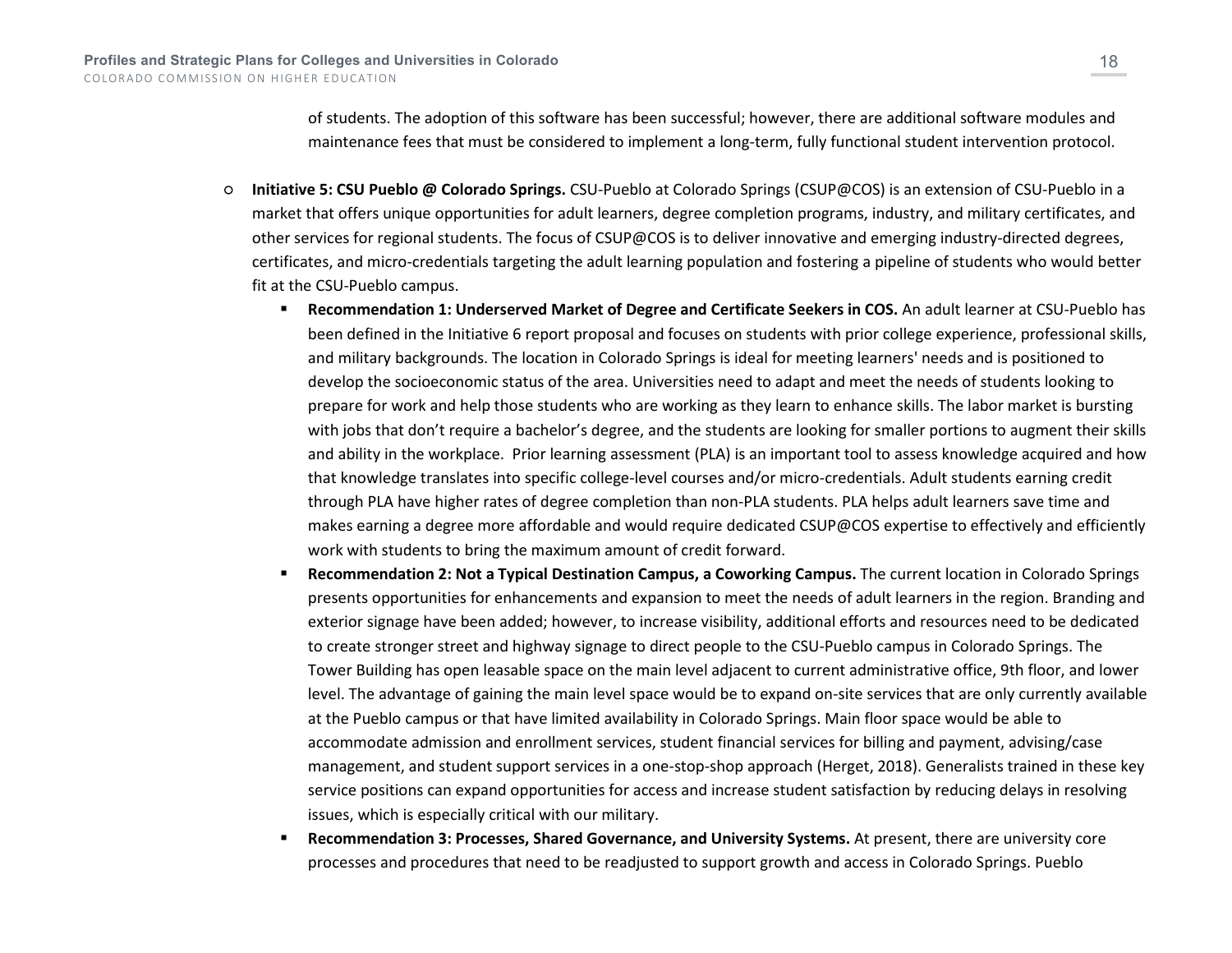leadership must set a new expectation for faculty and the role they shall play in the success of CSUP@COS. Faculty with the need to strategically build semester schedules in advance with COS to maximum enrollment numbers per section, which can be accomplished through synchronous video conferencing. This will also need to include a formalized training process for faculty teaching in virtual spaces. A shared governance structure will be needed for the development and assessment of micro-degree/credential programs.

- **Recommendation 4: Collaboration Opportunities.** A necessary and critical step for CSUP@COS to succeed is in the development of innovative partnerships between education and industry to build an integrated educational and experiential pathway to "new-collar" careers. Many of these careers demand high levels of technical training, along with an efficient transfer to a bachelor's program for the development of generalized soft organizational skills while building experience through partnering with the industry. To make this a priority, there will need to be a dedicated Industry Research Analyst/Outreach Specialist to consistently work with industry partners to identify emerging needs, as well as a dedicated Curriculum Developer to craft new programs. This will also open pathways to develop and deliver on-site programs with growing corporations in the El Paso County and south Denver markets.
- **Initiative 6: Adult Learning.** CSU-Pueblo must develop academic programming with the adult learner at the forefront of their model. It is our responsibility as a regional comprehensive that we provide an avenue for economic prosperity, and it is the adult students we are needing to reach, and while it is important and necessary to develop our current degree programs at alternative times and through different modalities, to reach the adult market. It is also important that we adapt the academic offerings into smaller, more quickly attainable pieces so that the adult learner has a return on their investment, specifically related to employment and economic stability. We are defining adult learners as individuals over 25 with either work or college experience, particularly focusing our efforts on the military population (active duty, spouses, and dependents), women, and underrepresented populations, with some college or work experience.
	- **Recommendation 1: Adult Learner Market is Growing.** CSU-Pueblo needs to grow the adult learning academic opportunities to attract adult learners. The Education Commission of the States' (2017) recommendations for accommodating this growing, career-motivated demographic in higher education include providing options to award credit toward certification for prior learning assessment and to enhance the credentialing of competency-based education. Students do not automatically have to take what they see as "unnecessary courses" or wait several years to complete a degree before obtaining the enhancement to their employment potential they seek. "Alternative certificates" are otherwise known as "micro-credentials" and include such options as certificates, certifications, nanodegrees, and micro master's programs.
	- **Recommendation 2: Digital Badging Customizing Adult Learner Profiles.** Students can earn badges in numerous ways. Completion of a course, either online or co-present, is one way, but so is successfully passing a test or confirming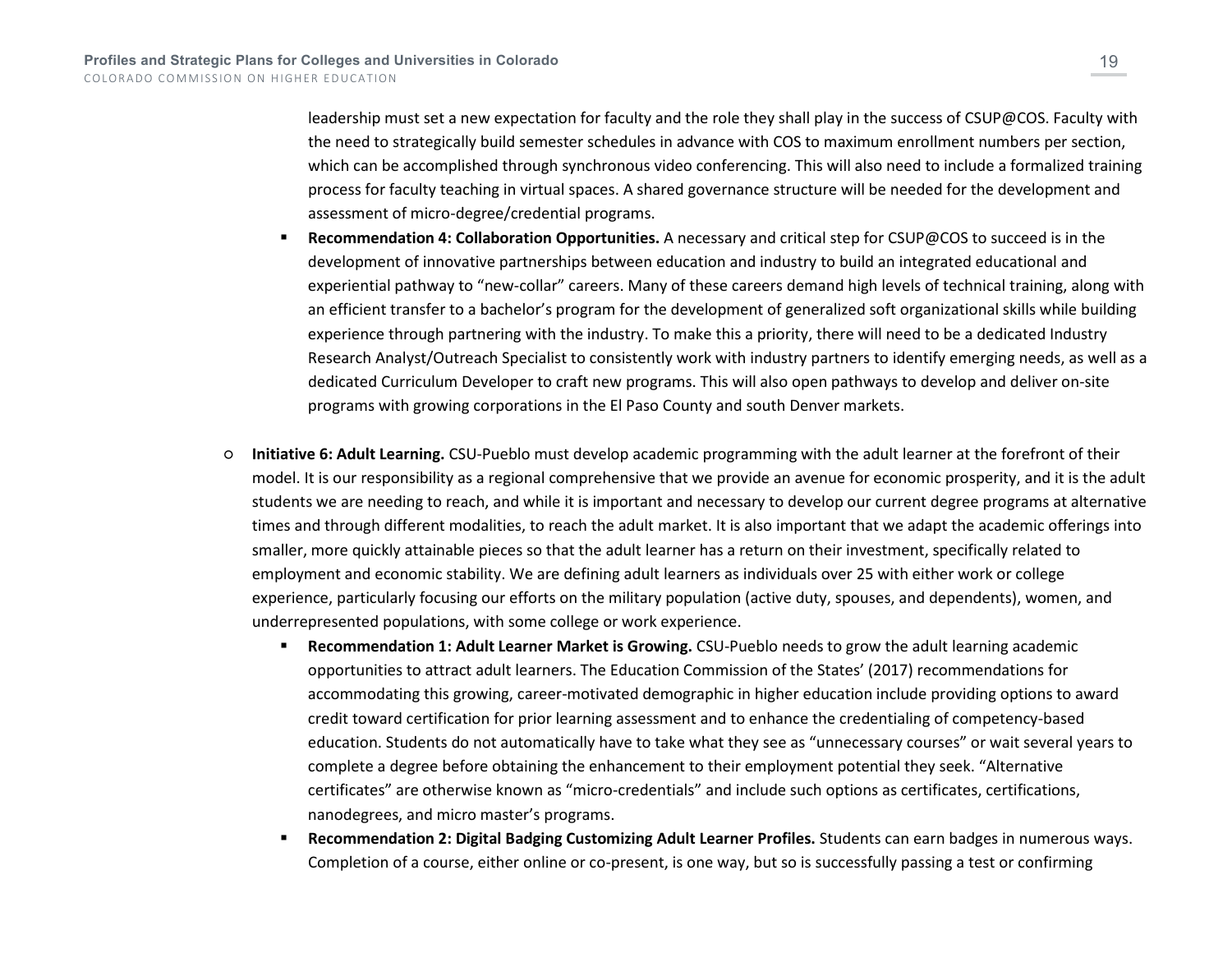experiential learning. In short, badges allow for the validation of mastery of skills rather than how or where the student obtained those skills. As such, they have a particular and immediate value for adult learners seeking employmentenhancing credentials. This is also known in academia as "Prior Learning Assessment." CSU-Pueblo needs to develop a method for validating an adult learner's prior experience, in cases of work or education to expedite time to degree or micro-credential.

- **Recommendation 3: Certificates on Transcripts.** Micro credentialing, as a concept and a reality, is in process at CSU-Pueblo because we introduced a new policy effective in fall 2019 that required the Registrar to transcribe certificates on the transcript. These exist at the undergraduate and graduate level. The development of this process is underway and will provide the already approved 10 academic certificates to be formally transcripted. Since the process for was already in place, departments were able to create new certificates that will be available beginning in fall 2019. The first and most important step to this process is in its infancy: Colorado State University-Pueblo's Financial Aid is in the process of working to become a "Gainful Employment" university, which will allow students access to federal aid for microcredentials, which could lead to more gainful employment.
- **Recommendation 4: Community and Regional Industry Partnerships.** CSU-Pueblo Extended Studies has begun to work on creating new "learning spaces" in order to fill a knowledge gap. The adult learning initiative in Extended Studies found much of its grounding from meetings with the CSUP Advisory Board that Extended Studies (ES) has created. This board contains individuals from throughout CSUP, the Pueblo Police Department, Sheriff's Office, multiple subsets of the Department of Corrections, Parkview Hospital, Pueblo Fire Department, CoreCivic, Pueblo Department of Public Health and the Environment, and Health Solutions. ES has offered three Spanish classes for campus and the community.
- **Recommendation 5: Prior Learning Assessment (PLA) and Credential Design.** One key aspect of PLA is validating a student's knowledge or work experience through a variety of options that lead to documented evidence towards an academic goal. Currently, CSU-Pueblo has a robust and validated transfer policy through our statewide articulation agreements and defined testing out procedures in the catalog, which includes CLEP, International Baccalaureate, and Accelerated Placement tests. The scores of these tests directly correlate to transcripted credits that allow for swifter degree completion. Another avenue to explore further is to validate community trainings and have departments validate that curriculum. Expanding Adult Learning at CSU-Pueblo will take additional resources to embed sustainable academic growth that will have a positive economic impact on our region. First and foremost, we need to dedicate an office on our campus to directing efforts to adult learning, specifically by hiring individuals with a vested interest in the success of the adult learner. Specifically, we need someone working with departments to build a robust PLA platform that clearly articulates the importance of validating work experience and translating that to academic credit. This may include a fully operational Testing Center where students can also "test out" of courses by proving they know the needed content and do not need to take the course.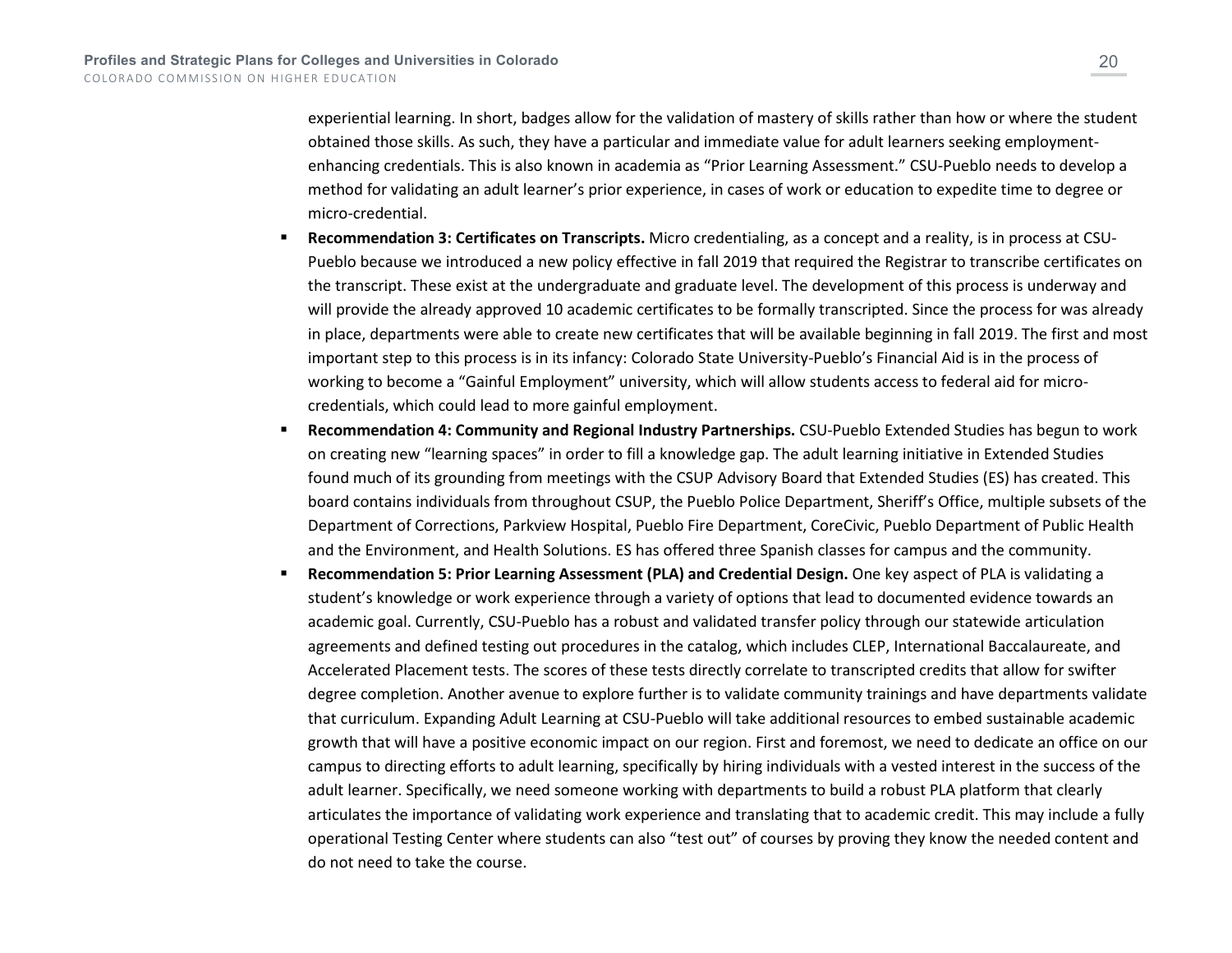- **Recommendation 6: Coworking Spaces for Adult Learners.** Developing spaces on campus for adult learners will be crucial. Developing these spaces for students to learn, experiment, and socialize meet the specific needs researched in adult learning theories and reflect the growing trend of coworking in higher education. Simulations, alignment to workplace realities, and hands-on activities contribute to deep and meaningful learning outcomes. The spaces alone will not be enough to attract and retain students; therefore, CSU-Pueblo must develop courses, services, and ties to other organizations while acknowledging the synergy and interdisciplinary potential through the mix of offerings. Coworking space for adult learners would require a Coworking Site Manager to oversee the space events, activities, and layouts. Additionally, spaces can be leased and/or utilized by external organizations for finite amounts of time, which not only brings returns on the space but creates unique learning potential for students who have the opportunity to interact with those partners. More specifically, organizational partnerships can be fostered to use the space for training and certification of current employees in the spaces.
- **Recommendation 7: Badging Platform and Coworking Space Justification.** Human resources are critical to enhancing the adult learning initiative at CSU-Pueblo and must be complemented by investments into a digital badging platform and physical spaces on the CSU-Pueblo campus. The current Learning Management System (LMS) on campus is Blackboard, and the annual licensing, infrastructure, and human resources equate to about \$65k annually. While this expense is relatively low, we anticipate scaling to a SaaS option and eventually investigating how to align with a systemwide LMS choice. We anticipate future investments of over \$100k/annually in LMS in the coming years. Scaling the capabilities of the LMS must be addressed alongside contracting with a credible badging provider. Badges would need deep integration into the LMS, learning objectives and integrated into the pedagogy strategy at CSU-Pueblo. Badges are becoming the digital currency in which job seekers can provide tangible and relevant data about their current skills and specialization. It is a customization of the modern learner. We aim to best align skills by building direct paths that correlate to work.
- **Recommendation 8: Extended Hours for Student Services.** One of the key pieces of growing the adult learning market is providing services and space that are available to them on their unique schedules. This will require flex / alternate scheduling of offices and services, including Financial Aid, Admissions, and Academics itself. They will need access to the Counseling Center, tutoring services, and child care services after 5 pm. This may require a few more staff members, or maybe it requires CSU-Pueblo to adjust existing staff to meet students after hours. We cannot operate only from 8-5 because the adult learner needs evenings, weekends, hybrid and online offerings in micro-credentialing or degrees.
- **Initiative 7: General Education and Capstone Redesign.** Undergraduate students at Colorado State University-Pueblo deserve an engaged general education program that prepares our students to understand and manage complexity, diversity, and change. An engaged general education touches on nearly every component of the Vision statements, beginning with Our Value of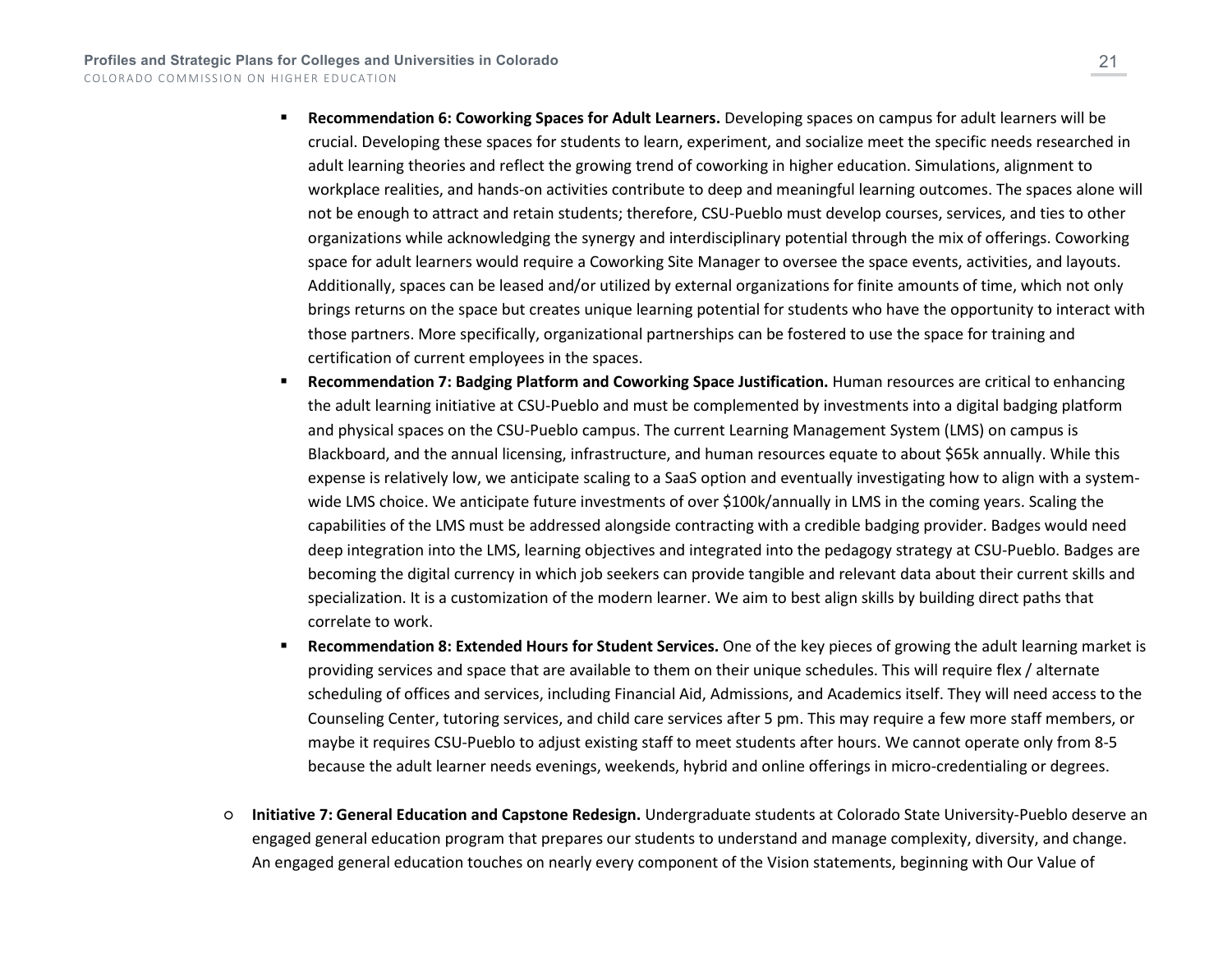dedication to interdisciplinary learning and entrepreneurship that elevates our people and our community, creates educational opportunities, fosters unique collaborations14 and Our Mission that CSU-Pueblo's success will be measured by the resilience, agility, and problem-solving abilities of our diverse student population and the ways in which our graduates are able to navigate work in a rapidly changing world.

- **Recommendation 1:** The development of a new curriculum based on our belief in Transforming Learning, where CSU Pueblo creates new opportunities by reimagining academic experiences.
- **Recommendation 2:** A new governance structure that involves coordinated programs aligned to Our Vision, a dedicated staff, and clear processes, assessments, and expectations to create consistency, visibility, transparency, and equity.
- **Recommendation 3:** Create a capstone experience and integrate undergraduate research into our curriculum for all students to develop and empower our students, engage place, cultivate entrepreneurship, build knowledge, and impact society.
- **Recommendation 4:** Provide Open Educational Resources (OER) for our students in GenEd to improve student outcomes and reduce costs.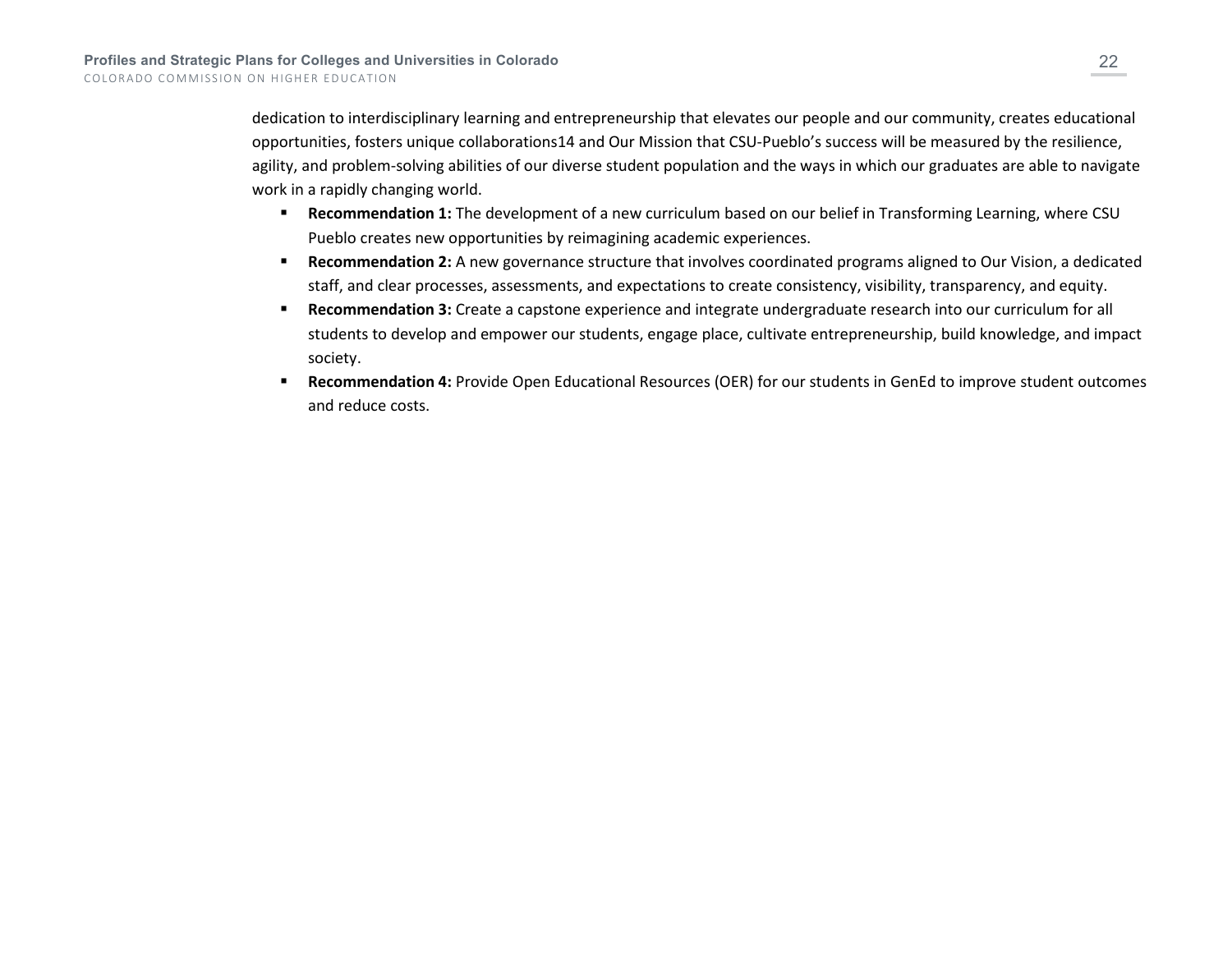# **7. Fort Lewis College (Durango)**

*Students at the Center*

| # of Students Enrolled          | Total Enrollment: 3,469 (Fall 2020)<br>Undergraduate: 3,044<br>$\bullet$<br>Undergraduate transfer in: 315<br>Graduate: 110                                                                                                                                                                                        |
|---------------------------------|--------------------------------------------------------------------------------------------------------------------------------------------------------------------------------------------------------------------------------------------------------------------------------------------------------------------|
| <b>Student Demographics</b>     | Undergraduate race/ethnicity (Fall 2020)<br>American Indian or Alaska Native: 33%<br>Asian: 0%<br><b>Black or African American: 1%</b><br>Hispanic or Latino: 13%<br>Native Hawaiian or other Pacific Islander: 0%<br>White: 40%<br>Two or more races: 10%<br>Race/ethnicity unknown: 2%<br>Non-resident alien: 1% |
| <b>Faculty</b>                  | Total Instructional Faculty: 263 (Fall 2021)<br>Full-time: 200<br>Part-time: 63<br>Total number of faculty who are members of minority groups: 34 Fall 2021)<br>Full-time: 28<br>$\bullet$<br>Part-time: 6                                                                                                         |
| <b>Bachelor Degrees Awarded</b> | Total Bachelor's Degrees Conferred (7/1/19-6/30/20): 594<br>Business/Commerce, General: 65<br>1.<br>Psychology, General: 49<br>2.<br>Exercise Science and Kinesiology: 46<br>3.<br>Biology/Biological Sciences, General: 37<br>4.<br><b>Environmental Studies: 33</b><br>5.<br>Fine/Studio Arts, General: 33<br>6. |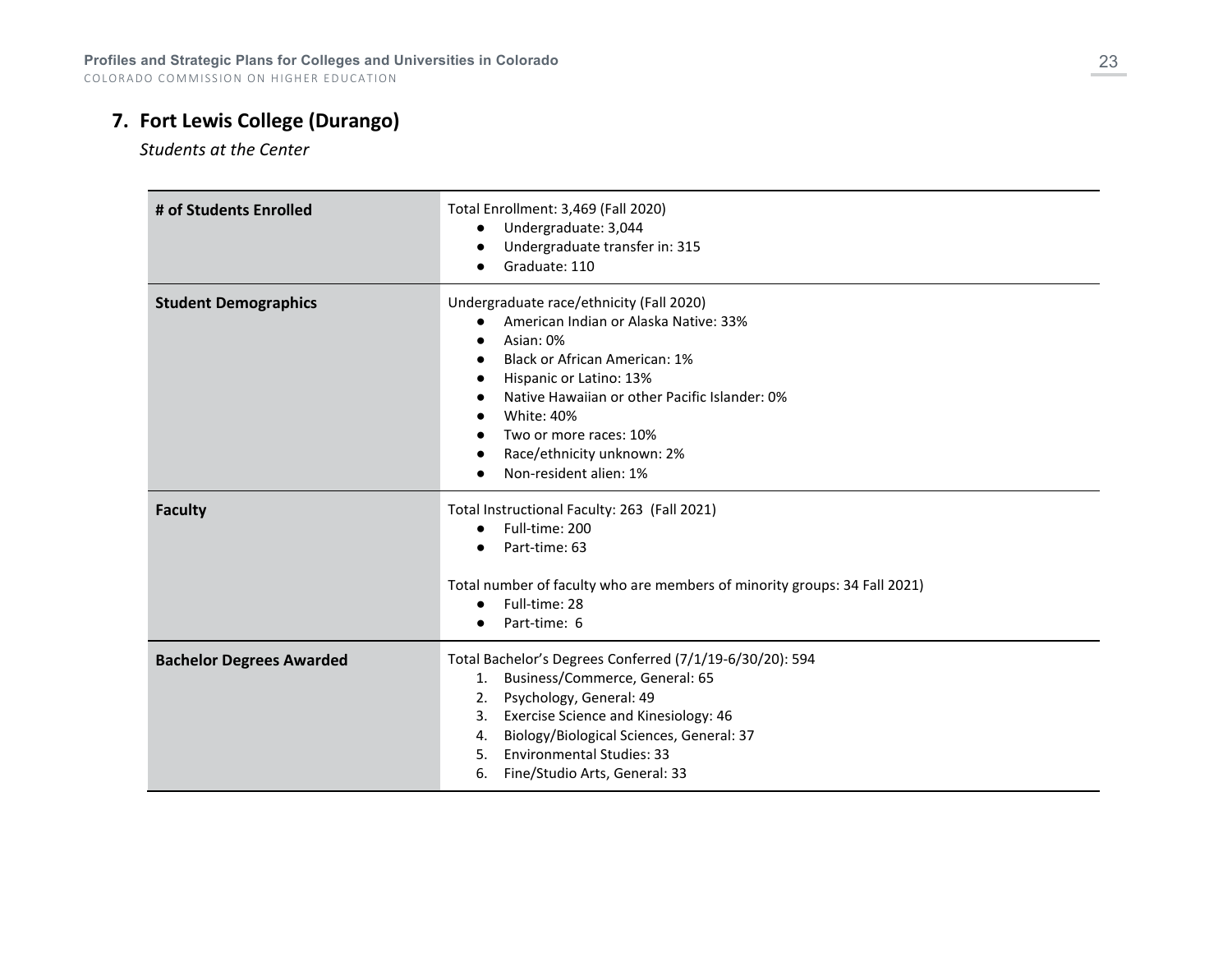### **FORT LEWIS COLLEGE STRATEGIC PLAN**

#### [Fort Lewis Strategic Plan](https://www.fortlewis.edu/Portals/1/assets/strategic-planning/FLC--Strategic%20Plan_Dec-2019.pdf?ver=ZOTk8pg8E5xwIu-mwucK0w%3d%3d)

- **Strategic areas of emphasis**
	- **1. Students at the Center**
		- Objective 1: Use high-impact curricular and co-curricular practices to improve student success and retention.
		- Objective 2: Serve our students through innovative and best recruitment, communication, and admission practices.

#### ○ **2. Knowledge as Action**

- Objective 1: Support students' abilities to deeply engage with the most critical scientific and social issues of the future by investing in and leveraging FLC's academic strengths. Do so in concert with holistic practice to develop the whole student and foster effective communication skills that flow from FLC's roots in the liberal arts.
- Objective 2: Improve the quality and relevance of FLC academic offerings by deepening connections to post-graduate and professional programs and labor market needs.

#### ○ **3. Community and Regional Partnerships**

- Objective 1: Expand and leverage resources that enhance the College's impact in the community through economic and workforce development.
- Objective 2: Create new pathways and partnerships for educational enrichment and/or employment that meet market needs in the Four Corners region.
- Objective 3: Better connect faculty and staff expertise to community needs to foster regional economic and community development.

#### ○ **4. Systems to Facilitate Success**

- Objective 1: Evaluate, assess, and improve upon current practices and new initiatives as outlined in this strategic plan.
- Objective 2: Facilitate and improve communication across campus and throughout the community.
- Objective 3: Develop, support, and reward faculty and staff through improving our Human Resources function.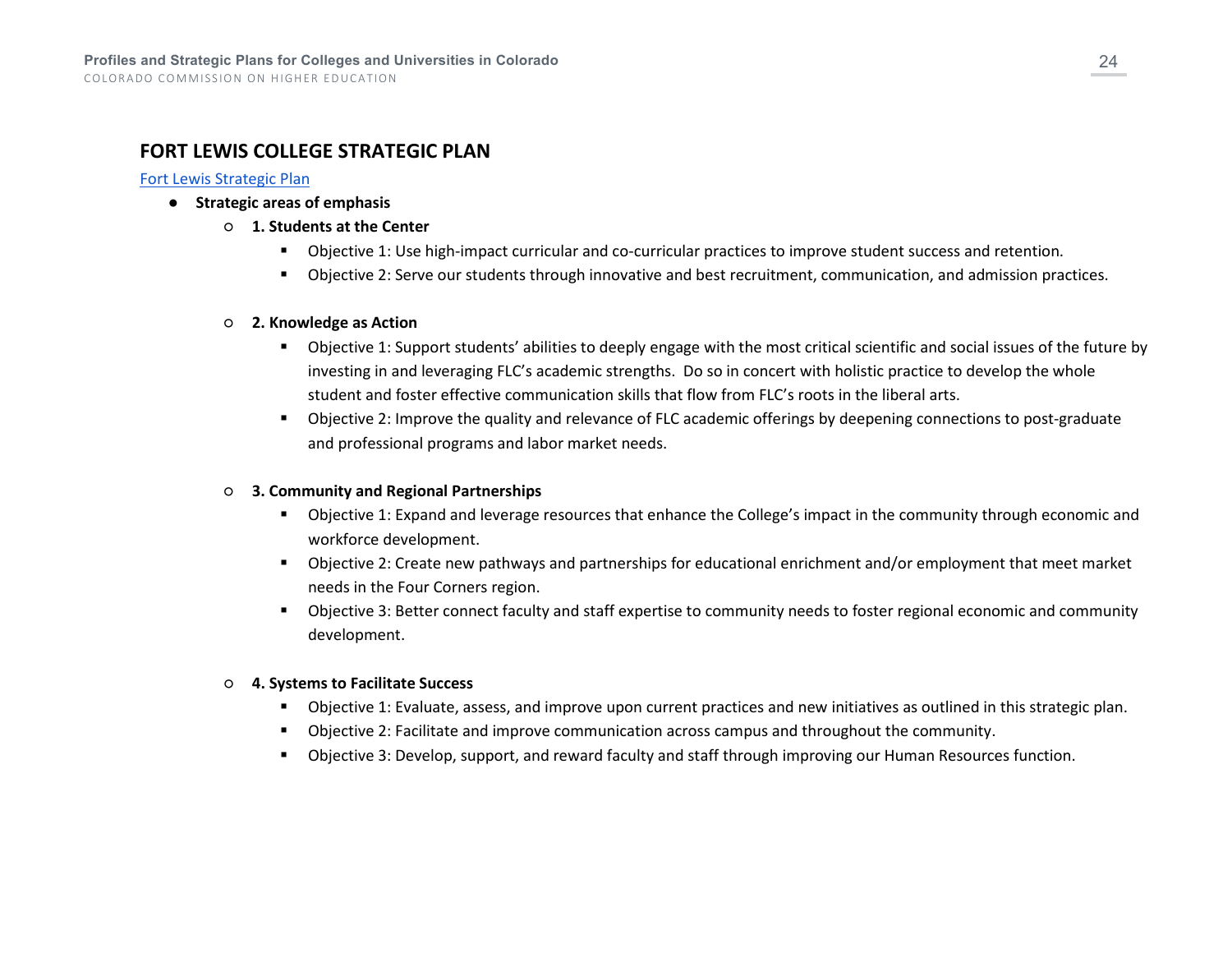### **8. Metropolitan State University in Denver (Denver)**

<span id="page-24-0"></span>*Reimagine possible*

| # of Students Enrolled          | Total Enrollment: 19,086 (Fall 2020)<br>Undergraduate: 15,852<br>$\bullet$<br>Undergraduate transfer in: 2,136<br>Graduate: 1,098                                                                                                                                                                                                                                                              |
|---------------------------------|------------------------------------------------------------------------------------------------------------------------------------------------------------------------------------------------------------------------------------------------------------------------------------------------------------------------------------------------------------------------------------------------|
| <b>Student Demographics</b>     | Undergraduate race/ethnicity (Fall 2020)<br>American Indian or Alaska Native: 1%<br>$\bullet$<br>Asian: 4%<br>$\bullet$<br>Black or African American: 7%<br>$\bullet$<br>Hispanic or Latino: 32%<br>$\bullet$<br>Native Hawaiian or other Pacific Islander: 0%<br>$\bullet$<br><b>White: 49%</b><br>Two or more races: 5%<br>$\bullet$<br>Race/ethnicity unknown: 2%<br>Non-resident alien: 1% |
| <b>Faculty</b>                  | Total Instructional Faculty: 1,169 (Fall 2020)<br>Full-time: 558<br>$\bullet$<br>Part-time: 611<br>$\bullet$<br>Total number of faculty who are members of minority groups: 245 (Fall 2020)<br>Full-time: 133<br>$\bullet$<br>Part-time: 112                                                                                                                                                   |
| <b>Bachelor Degrees Awarded</b> | Total Bachelor's Degrees Conferred $(7/1/19-6/30/20)$ : 3,091 <sup>3</sup><br>Biology/Biological Sciences, General: 188<br>1.<br>Research and Experimental Psychology, Other: 177<br>2.<br>Multi-/Interdisciplinary Studies, Other: 162<br>3.<br>Business Administration and Management, General: 155<br>4.<br>Accounting: 143 <sup>d</sup><br>5.                                              |

<sup>&</sup>lt;sup>3d</sup> identifies programs and award levels that are offered as a distance education program. For program category totals, <sup>d</sup> is shown if one or more programs in the category are offered as a distance education program.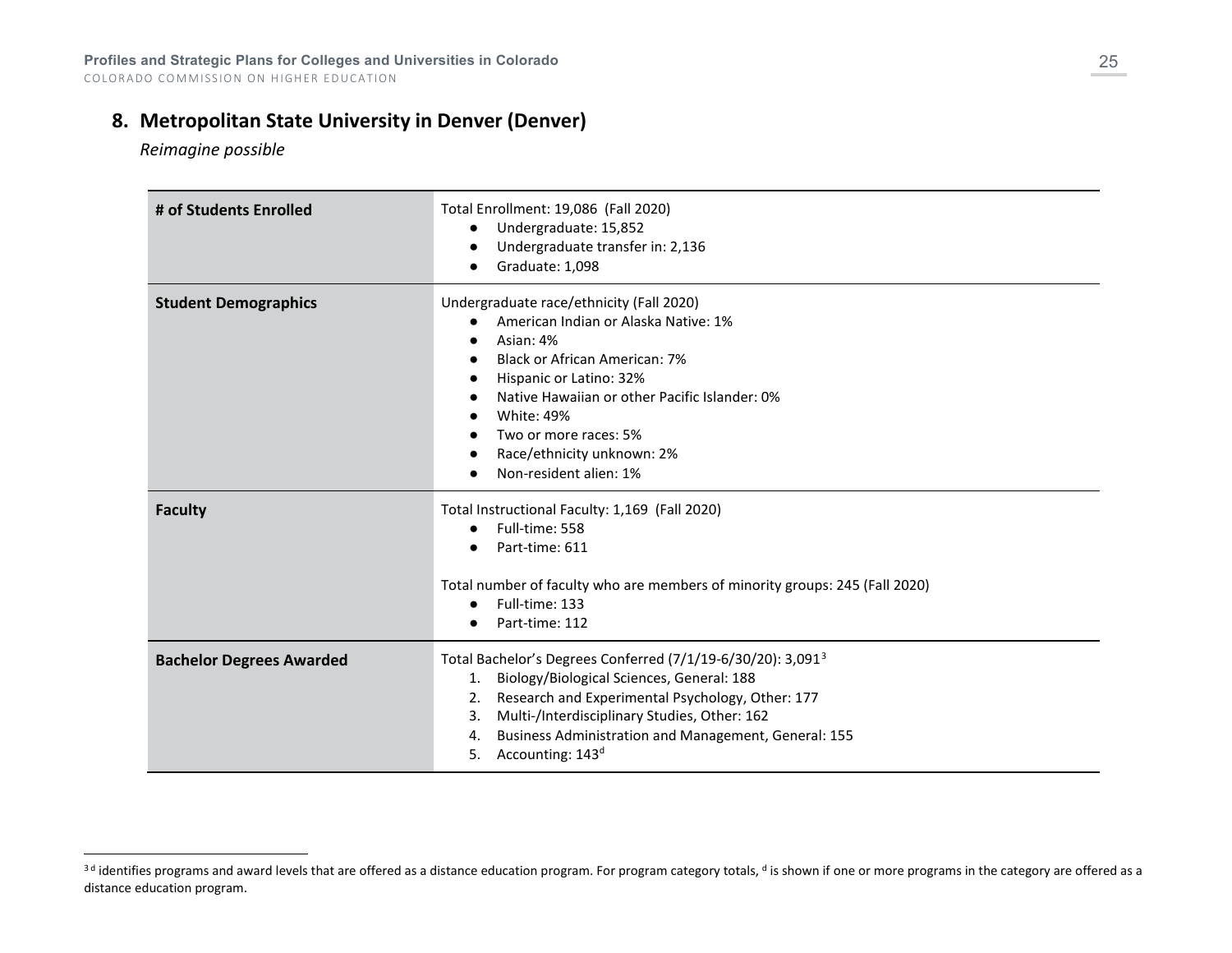### **MSU DENVER 2030 STRATEGIC PLAN**

#### [MSU Denver Strategic Plan](https://www.msudenver.edu/wp-content/uploads/2021/07/MSU_Denver_Report_Exec_Summary.pdf)

- **Pillar I: Student Access, Service and Achievement**
	- Goal 1: Attract, prepare, and graduate students equipped to succeed in the 21st century.
	- Goal 2: Be Colorado's solution to closing the educational attainment gap.
	- Goal 3: Provide an ideal transfer experience for students.

#### ● **Pillar II: Student-centered academic excellence**

- Goal 1: Produce rigorous and enriching learning experiences tailored to meet students where they are.
- Goal 2: Build upon our distinct academic experience while providing the Roadrunner Difference.

#### ● **Pillar III: Civic and Economic Catalyst**

- Goal 1: Be the indispensable and agile provider of talent and skill that drives Colorado's economy.
- Goal 2: Be the convener for problem-solving and forecasting community needs through civic discourse.
- Goal 3: Enrich the greater Denver community through lifelong learning and engagement.

#### ● **Pillar IV: Diversity, Equity, and Inclusion**

- Goal 1: Cultivate and sustain a culture of inclusive and intersectional teaching, learning, and practice.
- Goal 2: Be an agent of healing by helping to convene and celebrate Denver's diverse communities.
- Goal 3: Be a model Hispanic-Serving Institution (HSI) for higher education.

#### ● **Pillar V: Organizational Agility and Sustainability**

- Goal 1: Be Colorado's most desired place of employment.
- Goal 2: Diversify and grow the University's revenue streams for long-term sustainability.
- Goal 3: Champion the reinvestment and development of the Auraria Campus.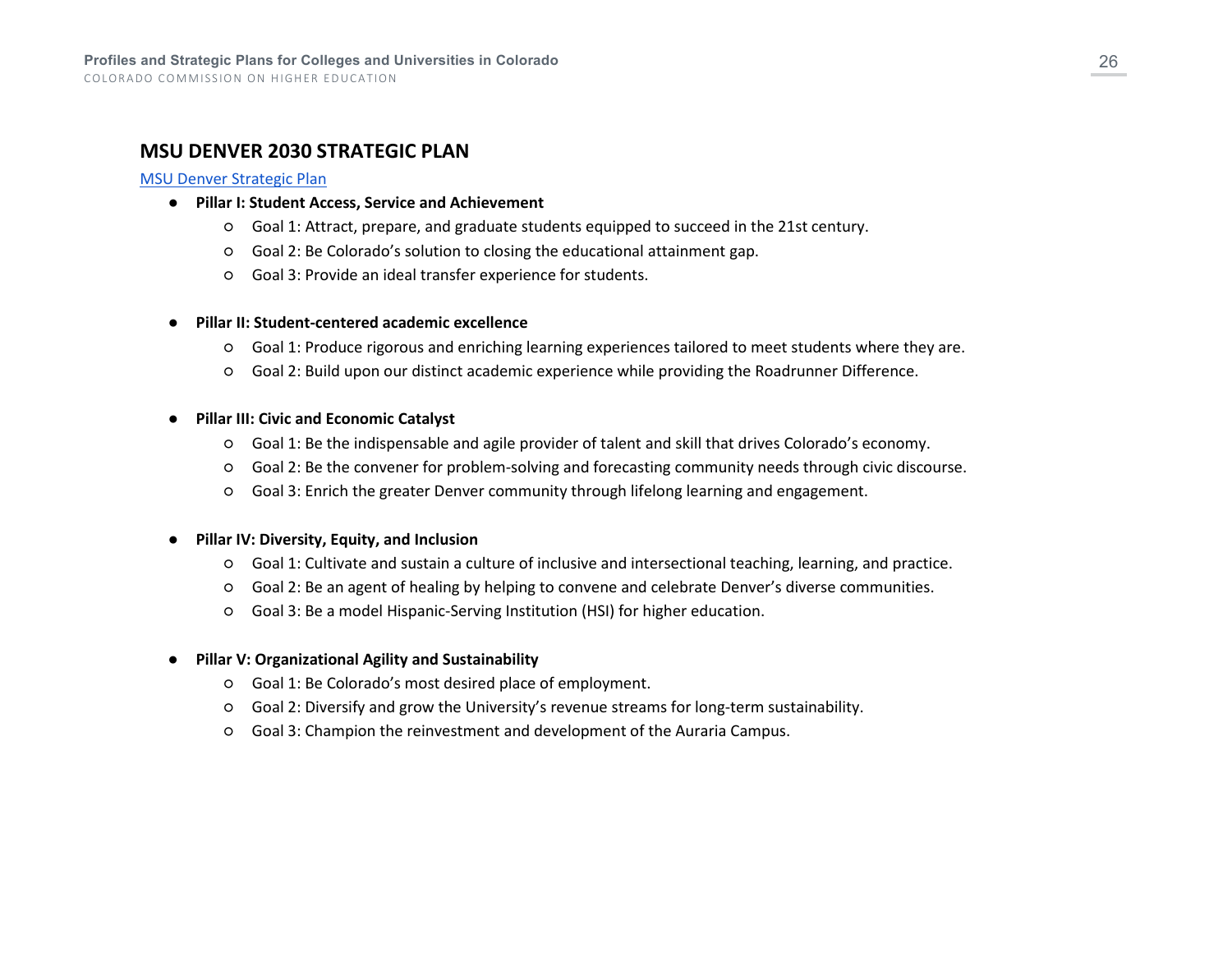# **9. University of Colorado Boulder (Boulder)**

*Serving Colorado Engaged in the World*

| # of Students Enrolled          | Total Enrollment: 37,437 (Fall 2020)<br>Undergraduate: 28,872<br>Undergraduate transfer in: 1,435<br>Graduate: 7,130                                                                                                                                                                                                          |
|---------------------------------|-------------------------------------------------------------------------------------------------------------------------------------------------------------------------------------------------------------------------------------------------------------------------------------------------------------------------------|
| <b>Student Demographics</b>     | Undergraduate race/ethnicity (Fall 2020)<br>American Indian or Alaska Native: 0%<br>$\bullet$<br>Asian: 6%<br><b>Black or African American: 2%</b><br>Hispanic or Latino: 13%<br>Native Hawaiian or other Pacific Islander: 0%<br>White: 68%<br>Two or more races: 6%<br>Race/ethnicity unknown: 1%<br>Non-resident alien: 4% |
| <b>Faculty</b>                  | Total Faculty: 2,333 (Fall 2020)<br>Full-time: 1,713<br>$\bullet$<br>Part-time: 620<br>Total number of faculty who are members of minority groups: 404 (Fall 2020)<br>Full-time: 317<br>Part-time: 87                                                                                                                         |
| <b>Bachelor Degrees Awarded</b> | Total Bachelor's Degrees Conferred (7/1/19-6/30/20): 6,860<br>1. Business Administration and Management, General: 1,080<br>Psychology, General: 445<br>2.<br>Computer Science: 420<br>3.<br>Communication: 368<br>4.<br>Physiology, General: 343<br>5.                                                                        |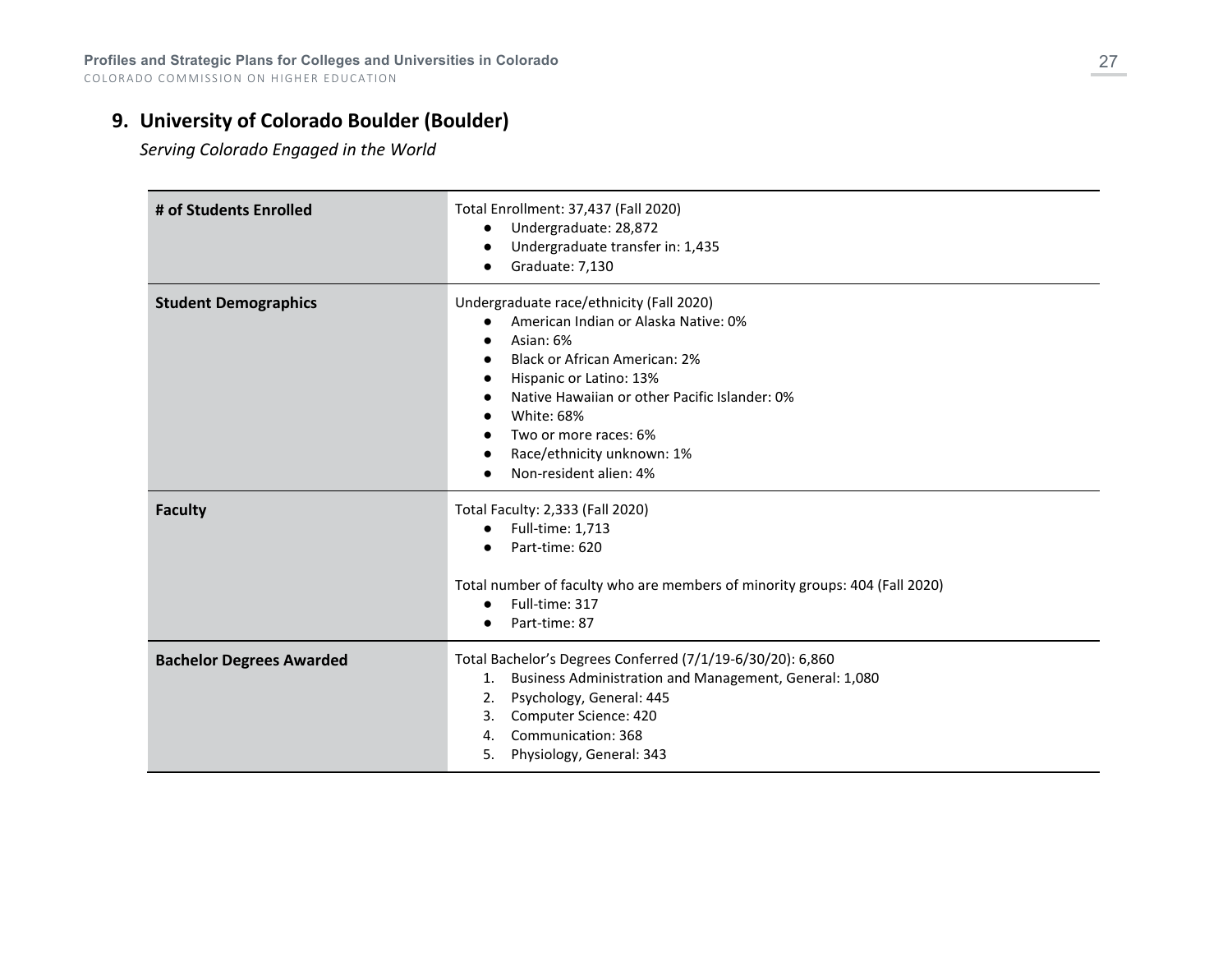# **FLAGSHIP 2030 STRATEGIC PLAN**

#### [CU Boulder Strategic Plan](https://www.colorado.edu/chancellor/sites/default/files/attached-files/cuflagship.pdf)

#### **A. The Core Initiatives**

- 1. **Enhancing Education and Scholarship.** We plan to grow our faculty and rethink our undergraduate education model.
- 2. **Fostering Research Excellence.** We will increase investments in research and creative work by 5 percent each year. We also will provide targeted investments in high-performance computing facilities, facilities that promote interdisciplinary discovery across the university, and facilities for cutting-edge research enterprises, such as nanotechnology and biomedical advances.
- 3. **Enhancing Graduate Education.** We will increase the number of graduate students to 20 percent of the total student population.
- 4. **Ensuring Access.** We will enhance student financial support by doubling both merit and need-based financial aid within the next five years; we will initiate a statewide dialogue on how Colorado can expand access to higher education.
- 5. **Supporting The Mission.** We will increase the number of talented and creative staff members to provide the necessary support for achieving the university's educational and research missions.
- 6. **Investing In The Tools For Success.** We will increase investments in new technologies, campus facilities, and library collections to support outstanding education and scholarship.
- 7. **Learning For A Diverse World.** We will develop, implement, and assess university strategies to improve the diversity of faculty, students, and staff, as well as to foster a supportive, more inclusive community for all.
- 8. **Serving Colorado, The Community, And Our Graduates.** We will create a coordinated, targeted, and expanded outreach program that strengthens connections between the university and Colorado communities. Also, we will expand lifelong learning opportunities as an extension of a CU-Boulder degree.

#### **B. The Flagship Initiatives**

- 1. **Residential Colleges.** We will offer a multi-year residential academic experience for every entering student.
- 2. **Customized Learning.** We will establish the Colorado Undergraduate Academy as a new education model featuring mentored, self-directed, and customized learning tracks.
- 3. **Experiential Learning.** We will incorporate experiential learning opportunities more broadly into every student's education.
- 4**. Colorado's Research Diamond.** We will initiate a "research diamond" enterprise in collaboration with other Regional universities, businesses, government, and federal laboratories, helping to advance the university's research mission as well as the state's economic future.
- 5. **Transcending Traditional Academic Boundaries.** We will build high-level advocacy and incentives for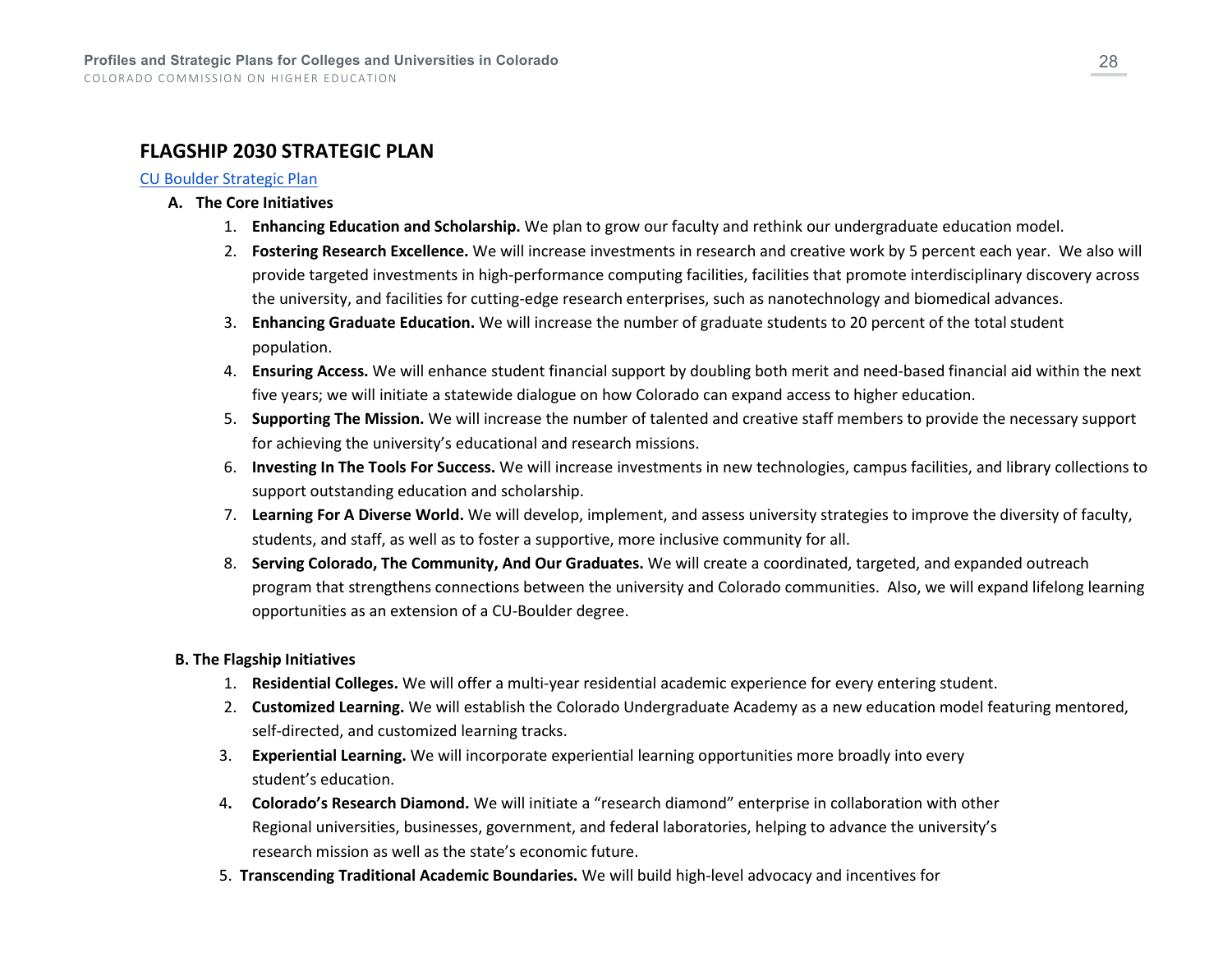promoting interdisciplinary teaching, learning, research, creative work, and scholarship.

- 6. **Building A Global Crossroads.** We will bring the world to CU and CU to the world through a new center for global studies and an expansion of student and faculty exchanges around the world.
- 7. **Creating University Villages.** We will develop a new concept for the build-out of university properties, emphasizing an education-related, mixed-use approach.
- 8. **Alternative Degree Tracks.** We will provide a range of options for earning CU-Boulder degrees, with greater emphasis on the master's degree as the primary degree track within 10 years.
- 9. **Year-Round Learning.** We will examine the creation of a year-round campus with an academic calendar of three semesters.
- 10. **Making Enterprise Work.** We will seek greater operating flexibility and expanded resources for meeting CU-Boulder's role and mission.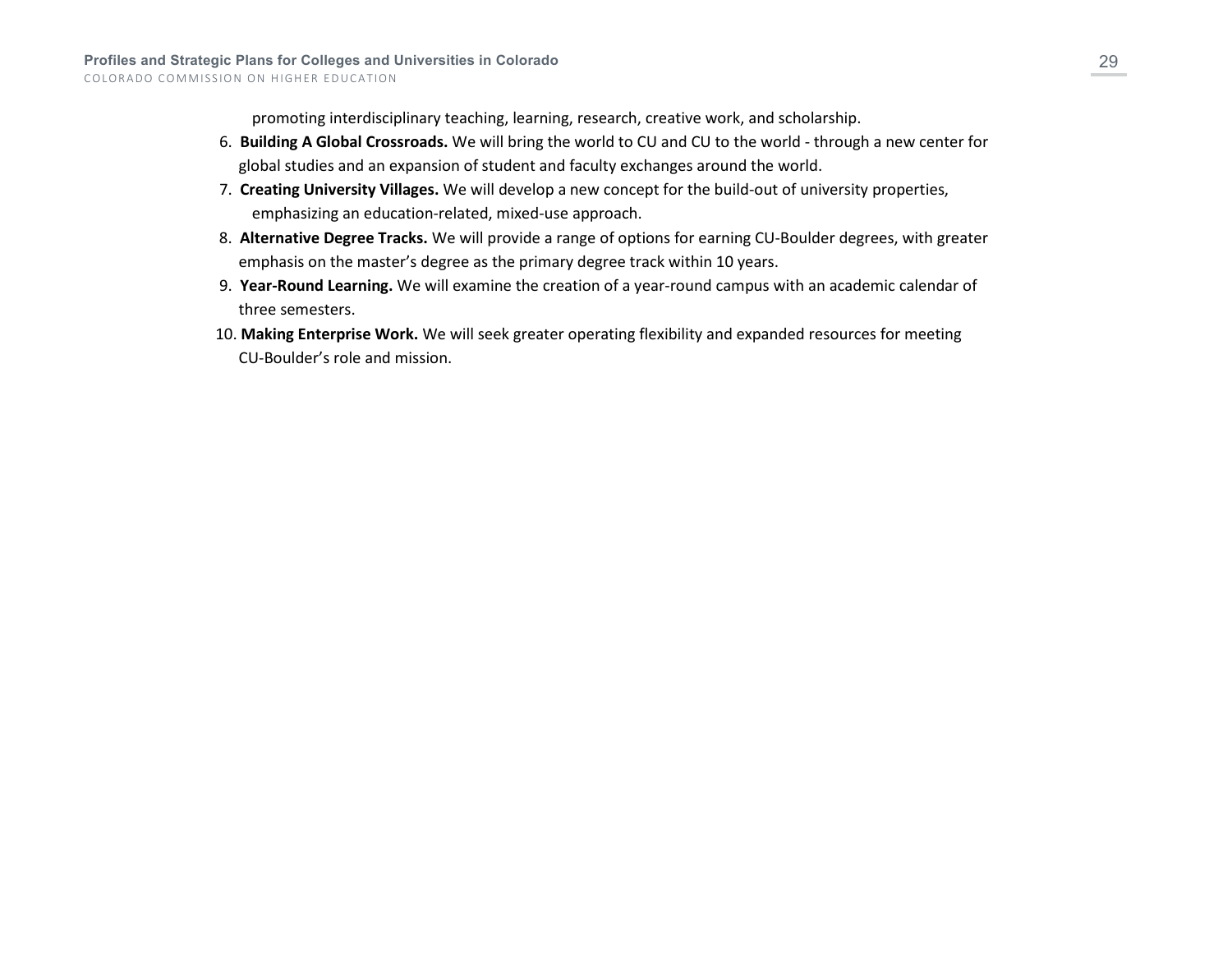# **10. University of Colorado Colorado Springs (Colorado Springs)**

<span id="page-29-0"></span> *Success 2030 Fueling the Future*

| # of Students Enrolled          | Total Enrollment: 12,380 (Fall 2020)<br>Undergraduate: 8,920<br>$\bullet$<br>Undergraduate transfer in: 1,368<br>Graduate: 2,092                                                                                                                                                                                                                         |
|---------------------------------|----------------------------------------------------------------------------------------------------------------------------------------------------------------------------------------------------------------------------------------------------------------------------------------------------------------------------------------------------------|
| <b>Student Demographics</b>     | Undergraduate race/ethnicity (Fall 2020)<br>American Indian or Alaska Native: 0%<br>Asian: 4%<br><b>Black or African American: 4%</b><br>Hispanic or Latino: 20%<br>Native Hawaiian or other Pacific Islander: 0%<br>White: 62%<br>Two or more races: 8%<br>Race/ethnicity unknown: 1%<br>Non-resident alien: 1%                                         |
| <b>Faculty</b>                  | Total Faculty: 804 (Fall 2021)<br>Full-time: 469<br>$\bullet$<br>Part-time: 335<br>Total number of faculty who are members of minority groups: 148 (Fall 2021)<br>Full-time: 92<br>$\bullet$<br>Part-time: 56                                                                                                                                            |
| <b>Bachelor Degrees Awarded</b> | Total Bachelor's Degrees Conferred (7/1/19-6/30/20): 2,007 <sup>4</sup><br>Business Administration and Management, General: 362 <sup>d</sup><br>1.<br>Registered Nursing/Registered Nurse: 196 <sup>d</sup><br>2.<br>Communication, General: 167 <sup>d</sup><br>3.<br>Psychology, General: 152<br>4.<br>Biology/Biological Sciences, General: 139<br>5. |

<sup>&</sup>lt;sup>4d</sup> identifies programs and award levels that are offered as a distance education program. For program category totals, <sup>d</sup> is shown if one or more programs in the category are offered as a distance education program.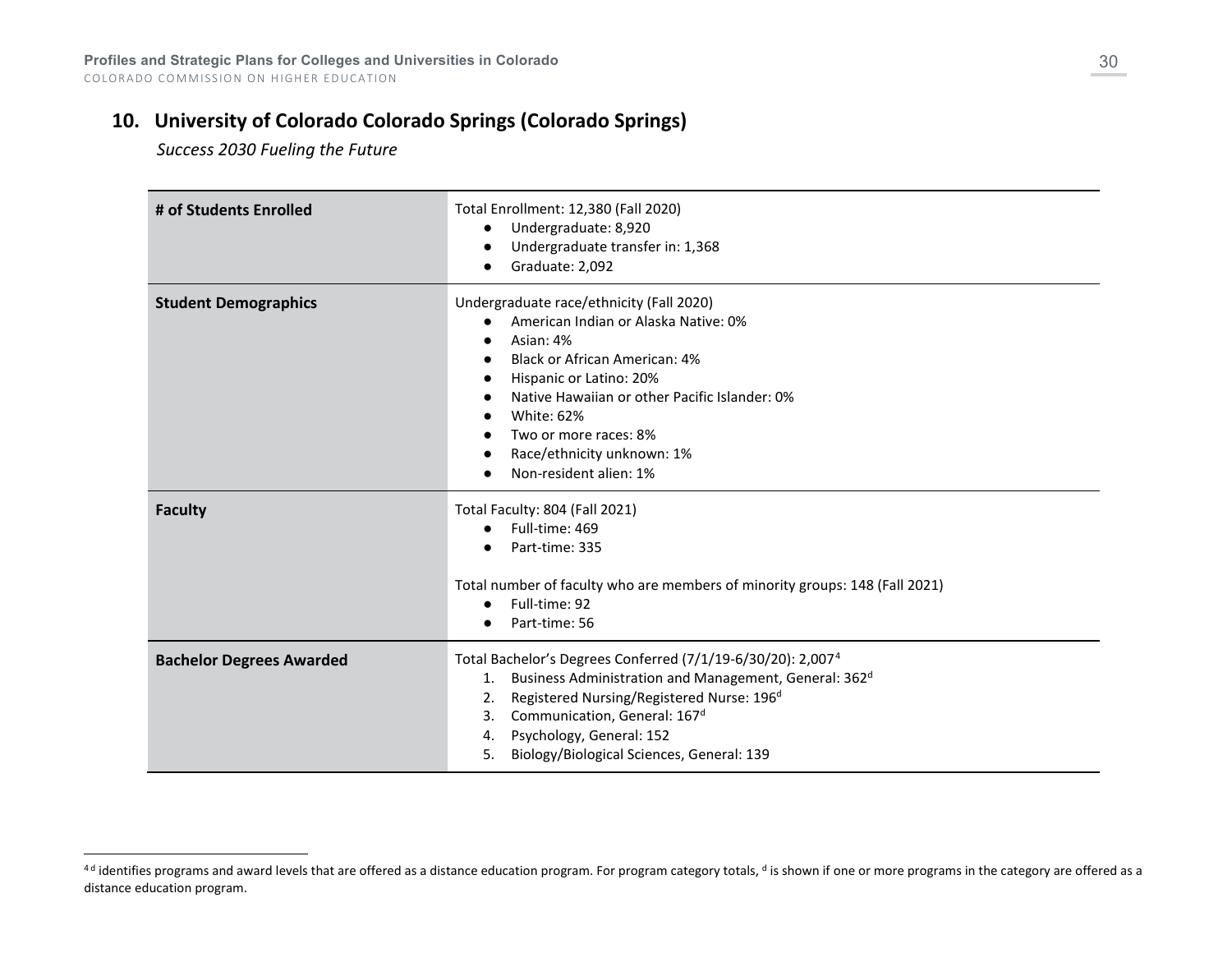COLORADO COMMISSION ON HIGHER EDUCATION

### **UCCS STRATEGIC PLAN 2030**

#### [UCCS Strategic Plan](https://strategicplan.uccs.edu/sites/g/files/kjihxj1316/files/2021-09/StrategicPlan2030.pdf)

- **Strategy 1. Foster a Community of Learning, Engagement, and Inclusive Belonging**
	- 1. Advance a culture of innovative, inclusive, and relevant pedagogy.
	- 2. Cultivate a culture of inclusive excellence.
	- 3. Cultivate global perspective, engagement, and professional preparation.
	- 4. Strengthen a culture of wellbeing for students, staff, and faculty
- **Strategy 2. Enhance Enrollment, Retention and Graduation Efforts to Drive Long-Term Stability**
	- 1. Integrate our student service systems.
	- 2. Strengthen online program offerings.
	- 3. Recruit non-resident and international students.
- **Strategy 3. Promote Research and Creative Excellence**
	- 1. Increase the number of research-active faculty.
	- 2. Support student research and creative work.
	- 3. Invest in research staff support and research infrastructure.
- **Strategy 4. Strengthen our Financial Position**
	- 1. Implement an incentive-based budget model.
	- 2. Cultivate diversified streams of revenue.
	- 3. Improve student affordability and access.
- **Strategy 5. Invest Deliberately in our People, Processes, and Infrastructure**
	- 1. Implement a comprehensive HR operational plan.
	- 2. Put a facility's operational plan into practice.
	- 3. Put an information technology operational plan into practice.
	- 4. Implement a continuous process improvement initiative of university processes.
	- 5. Integrated plans and processes for cross-functional alignment.
- **Strategy 6. Support Distinctive Program, Both Existing and New**
	- 1. Develop framework to identify and grow nationally competitive programs.
	- 2. Provide education for an evolving economy.
	- 3. Increase visibility for programs of distinction.
- **Strategy 7. Pursue Mutually Beneficial Partnerships and Outreach**
	- 1. Increase donor base.
	- 2. Invest in innovative partnerships.
	- 3. Become the first choice for partnerships in our region.
	- 4. Create a culture of service.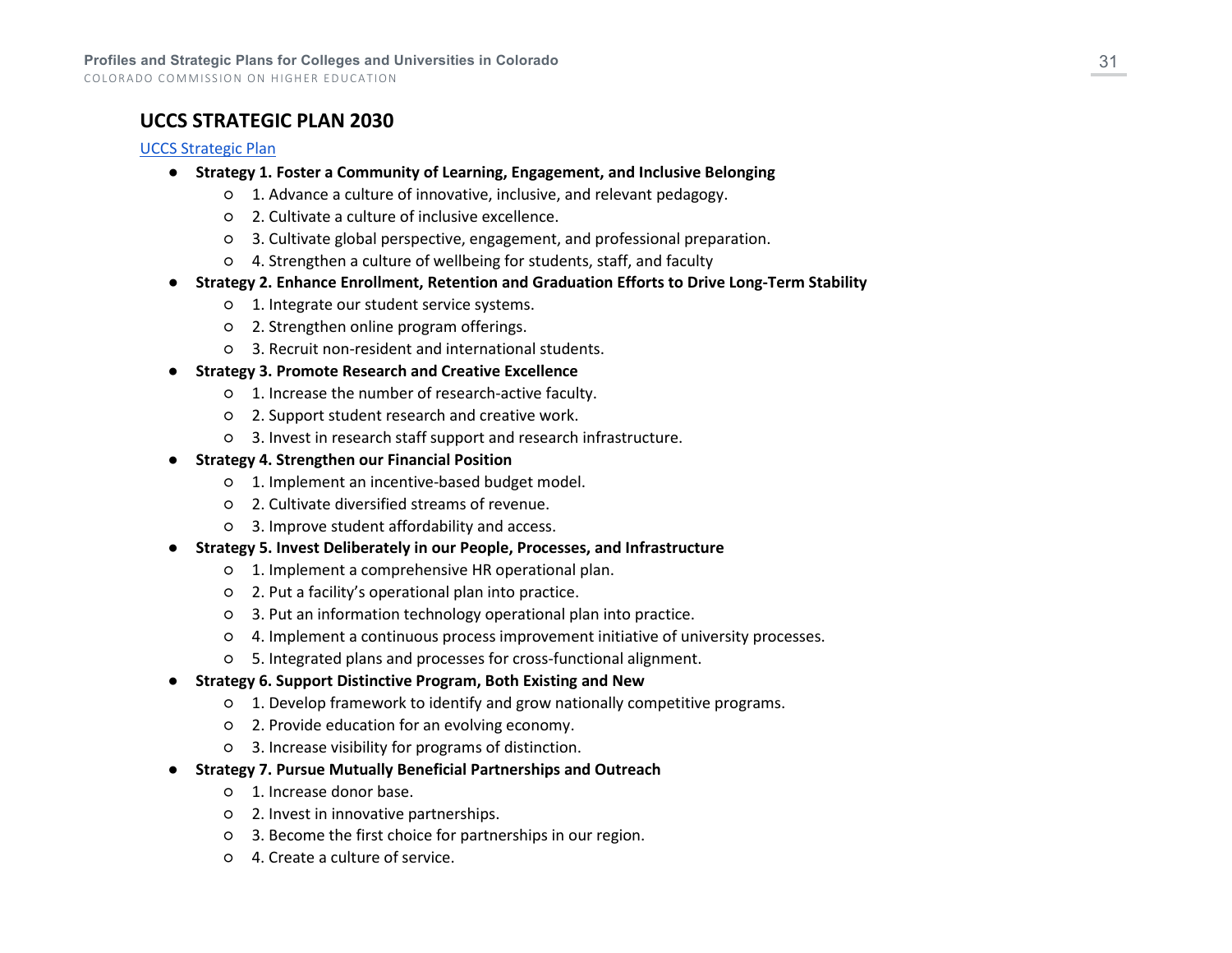# **11. University of Colorado Denver (Denver)**

<span id="page-31-0"></span> *Make education work for all* 

| # of Students Enrolled          | Total Enrollment: 24,723 (Fall 2020)<br>Undergraduate: 13,395<br>Undergraduate transfer in: 1,599<br>Graduate: 9,729                                                                                                                                                                                                                        |
|---------------------------------|---------------------------------------------------------------------------------------------------------------------------------------------------------------------------------------------------------------------------------------------------------------------------------------------------------------------------------------------|
| <b>Student Demographics</b>     | Undergraduate race/ethnicity (Fall 2020)<br>American Indian or Alaska Native: 0%<br>Asian: 9%<br>Black or African American: 5%<br>Hispanic or Latino: 24%<br>Native Hawaiian or other Pacific Islander: 0%<br><b>White: 47%</b><br>Two or more races: 6%<br>Race/ethnicity unknown: 1%<br>Non-resident alien: 7%                            |
| <b>Faculty</b>                  | Total Faculty: 5,432 (Fall 2019)<br>Full-time: 4,495<br>Part-time: 937<br>Total number of faculty who are members of minority groups: 754 (Fall 2019)<br>Full-time: 637<br>$\bullet$<br>Part-time: 117                                                                                                                                      |
| <b>Bachelor Degrees Awarded</b> | Total Bachelor's Degrees Conferred (71/19-6/30/20): 2,709 <sup>5</sup><br>Business Administration and Management, General: 459<br>1.<br>Registered Nursing/Registered Nurse: 300 <sup>d</sup><br>2.<br>Biology/Biological Sciences, General: 215<br>3.<br>Psychology, General: 152<br>4.<br>5. Econometrics and Quantitative Economics: 138 |

<sup>5</sup> d identifies programs and award levels that are offered as a distance education program. For program category totals, d is shown if one or more programs in the category are offered as a distance education program.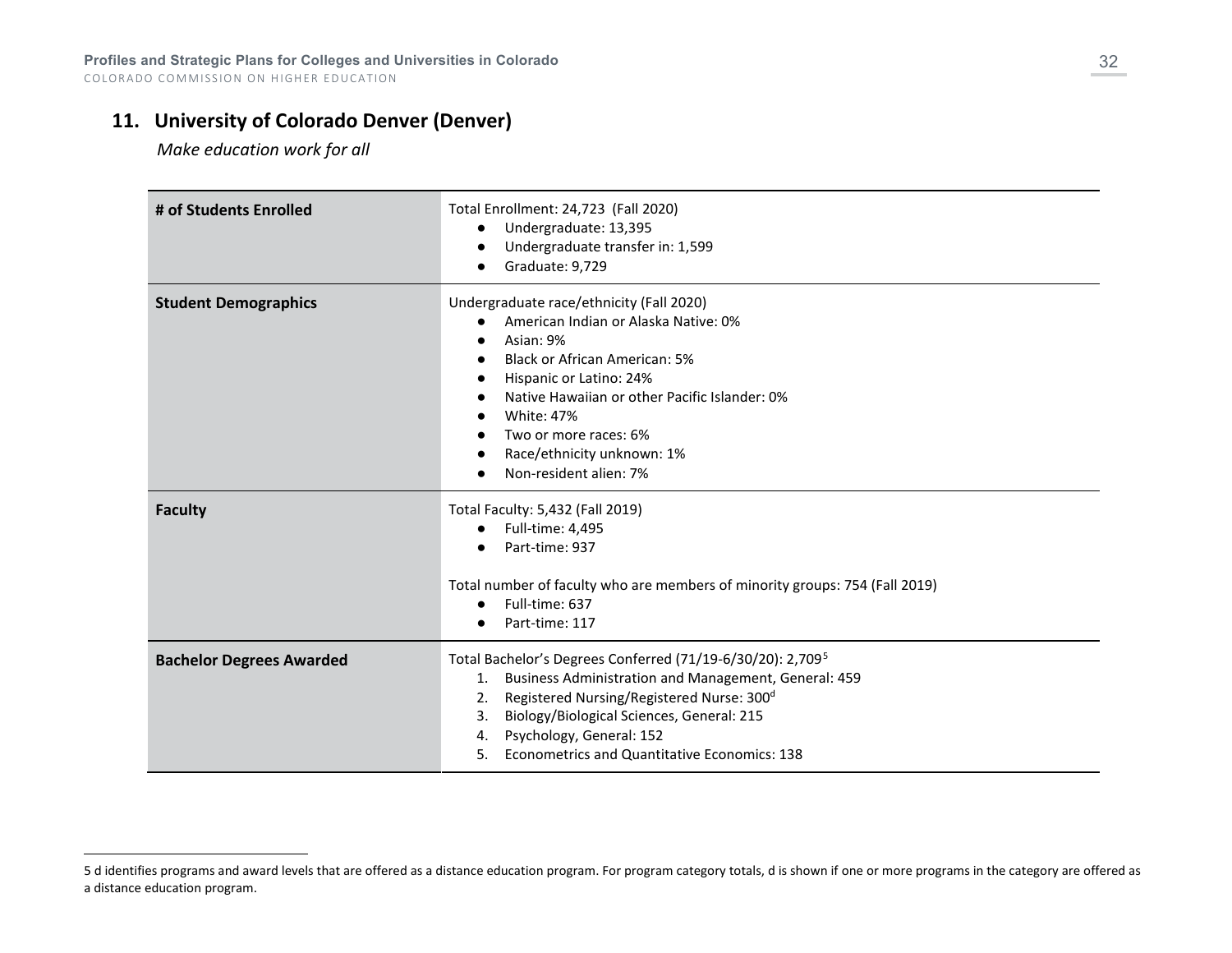# **CU DENVER 2030 STRATEGIC PLAN**

#### [CU Denver Strategic Plan](https://www.ucdenver.edu/2030)

- **Goal One: Equity-Serving Institution - Become the nation's first equity-serving institution**
	- Intentionally and courageously build a culture of shared responsibility for advancing equity, diversity, and inclusion so that students, faculty, and staff thrive.
	- Acknowledge the history of our location and honor the positive contributions of the people who came before us.
	- Leverage our role as a Hispanic-and Asian American Native American and Pacific Islander-serving Institution to secure resources that build institutional capacity for learner success, research, and scholarship.
	- Develop and continuously improve our systems, placing a focus on building authentic relationships, community, and compassionate support.
- **Goal Two: University for Life - Become known as a university for life**
	- Guarantee all CU Denver learners real-life experiential learning opportunities, including internships, research and service projects, and study abroad.
	- Provide relevant courses and a culturally responsive core curriculum that meets the needs of the learner, employers, and society.
	- Deliver education flexibility and equitably, bringing together innovative approaches to stackability, technology, inclusive pedagogy, and modality as hallmarks of a CU Denver education.
	- Welcome learners with prior learning credits and experiences and make transfer seamless from the perspective of the student, providing more relevant and affordable pathways to degrees and careers.
- **Goal Three: Research Grant Challenges - Become internationally known for our research and creative work**
	- Launch a campus-and community-wide process to identify challenges we plan to address, taking into account societal needs, our strengths, and our expertise.
	- Build the ecosystem-human, physical, digital, and financial-needed to facilitate and grow a contemporary interdisciplinary research and creative work enterprise that focuses and amplifies our impact.
	- Create new, agile organizational structures that facilitate high-performance, interdisciplinary teams and uniquely integrate arts, humanities, and creative activities as part of our research approach.
	- Elevate and incentivize research, align support of graduate students with our research agenda, and create conditions for all our scholars to do their best work and reach their full potential.
	- Partner with CU Anschutz to advance data analytics and science across our research and education.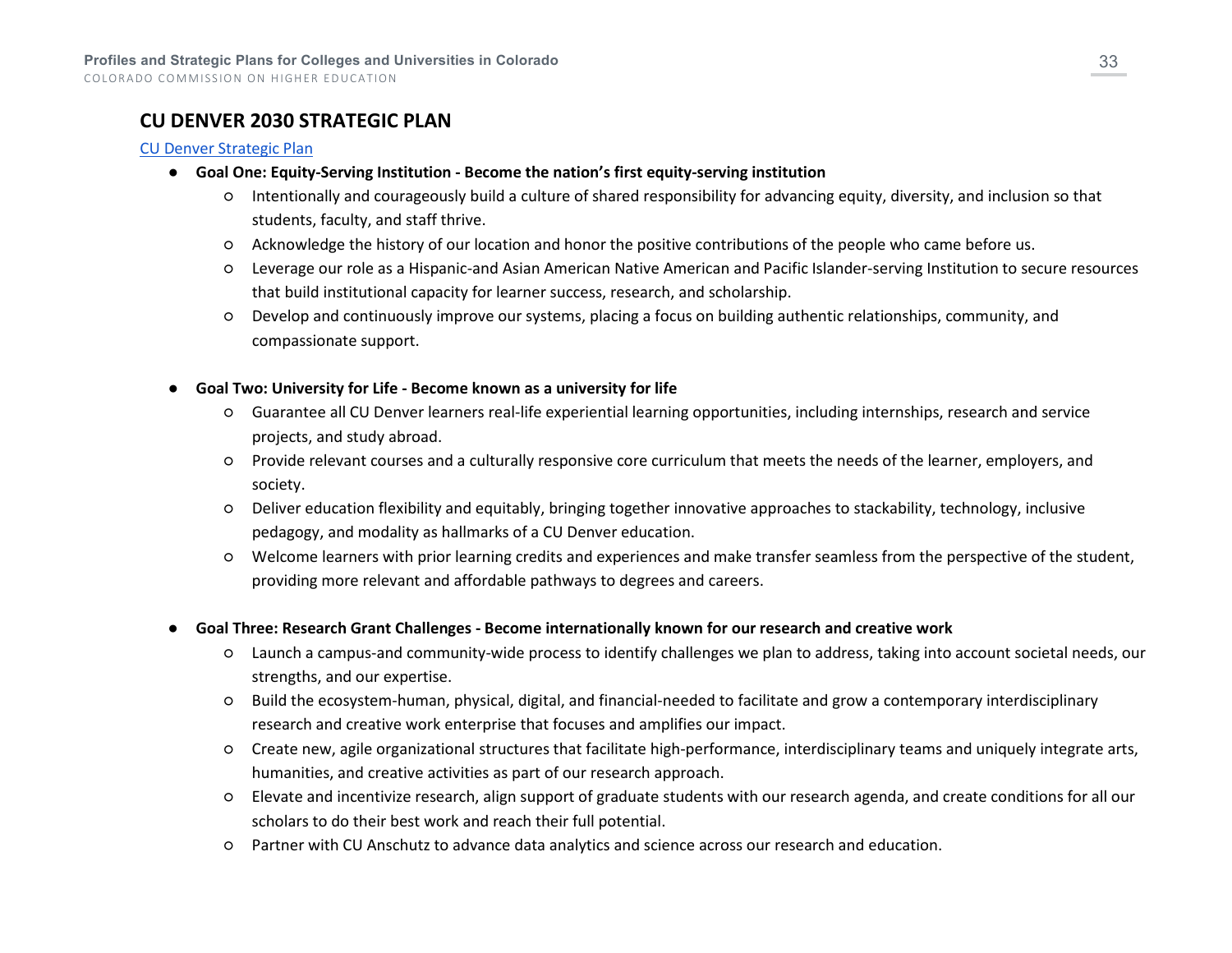- **Goal Four: Open Innovation District - Serve as the anchor institution for an open innovation district in downtown Denver**
	- Distinguish CU Denver and strengthen our identity in downtown Denver, in part through sustainable urban design and placemaking.
	- Employ new, effective partnership strategies and creatively leverage our location to build sustainable physical spaces that foster open innovation.
	- Strengthen our ties in the community by inviting a range of contributors to advance collective goals.
	- Transform the standard public-private partnerships (PPP, or P3) model for collaboration by introducing a fourth P, people, to include our neighbors and diversify innovation communities.
	- Embody a culture of open innovation across the university, encouraging collaboration, invention, creativity, and growth in all that we do.
- **Goal Five: Best Place to Work - Be known as a people-centered best place to work**
	- Create an organization-wide culture change program to ensure we honor the humanity, talent, and hard work of our people making work meaningful, impactful, and fun.
	- Develop an inclusive excellence framework where employees at all levels experience a sense of belonging and reflect the diversity in all its forms of our community of learners.
	- Empower personal and professional growth by building opportunities for leadership development, setting clear pathways for advancement, and encouraging employees to fully embrace the rich learning, cultural, and natural environment of our campus and city.
	- Set and reinforce expectations that our leaders provide transparency and context, recognizing that each of us shares responsibility for CU Denver's future and we are on the same team.
	- Simplify processes, clarify structures, and create spaces that enable risk-taking and spark creative thinking so that we can work smarter, enabling greater collaboration across units.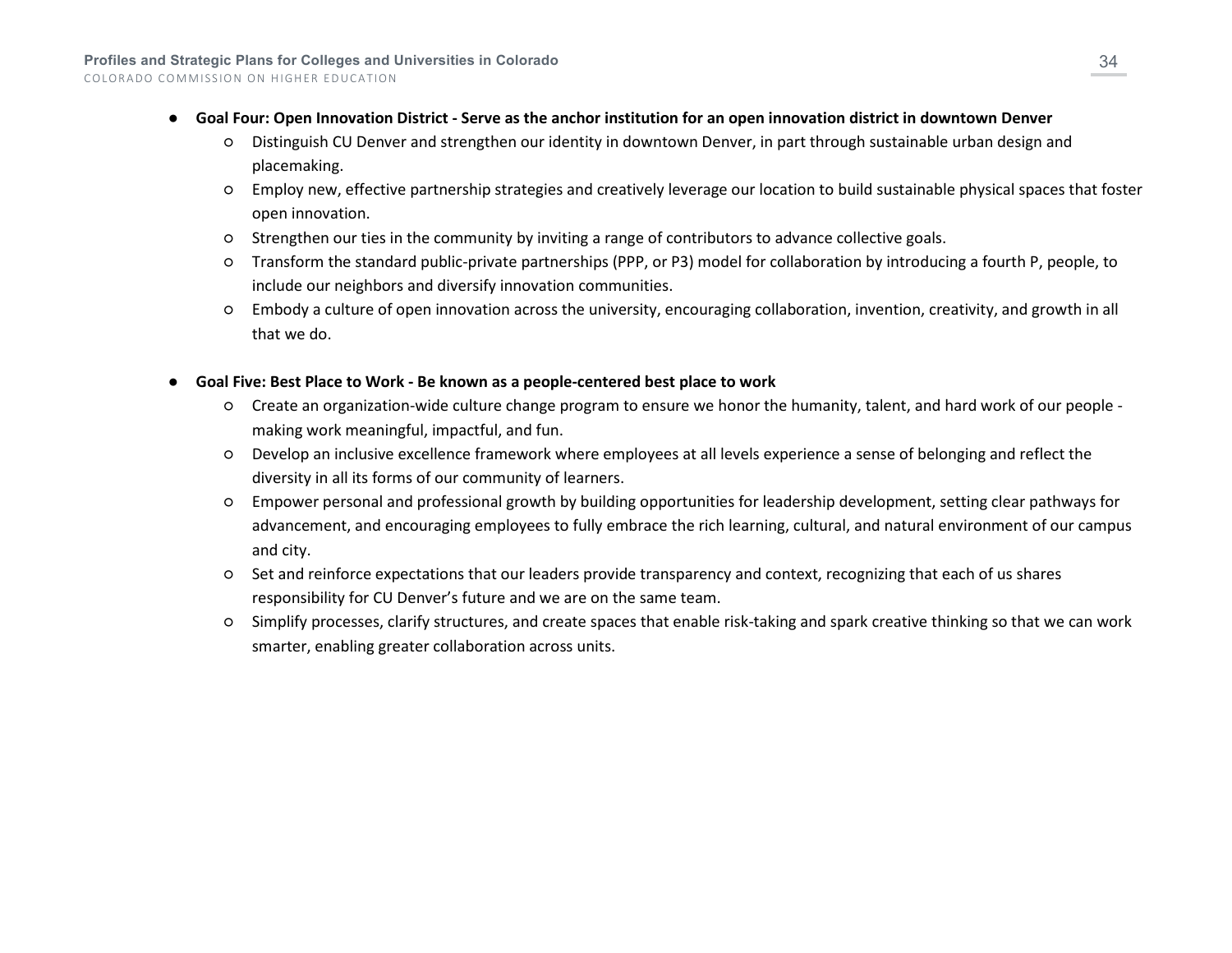# **12. University of Northern Colorado (Greeley)**

<span id="page-34-0"></span> *Rowing, Not Drifting 2030*

| # of Students Enrolled          | Total Enrollment: 11,460 (Fall 2020)<br>Undergraduate: 7,893<br>$\bullet$<br>Undergraduate transfer in: 601<br>Graduate: 2,966                                                                                                                                                                                                                     |
|---------------------------------|----------------------------------------------------------------------------------------------------------------------------------------------------------------------------------------------------------------------------------------------------------------------------------------------------------------------------------------------------|
| <b>Student Demographics</b>     | Undergraduate race/ethnicity (Fall 2020)<br>American Indian or Alaska Native: 0%<br>Asian: 2%<br><b>Black or African American: 4%</b><br>Hispanic or Latino: 23%<br>Native Hawaiian or other Pacific Islander: 0%<br>White: 64%<br>Two or more races: 5%<br>Race/ethnicity unknown: 1%<br>Non-resident alien: 1%                                   |
| <b>Faculty</b>                  | Total Faculty: 686 (Fall 2020)<br>Full-time: 441<br>$\bullet$<br>Part-time: 245<br>Total number of faculty who are members of minority groups: 87 (Fall 2020)<br>Full-time: 52<br>Part-time: 35                                                                                                                                                    |
| <b>Bachelor Degrees Awarded</b> | Total Bachelor's Degrees Conferred (7/1/19-6/30/20): 2,071 <sup>6</sup><br>Business Administration and Management, General: 198<br>1.<br>Registered Nursing/Registered Nurse: 193 <sup>d</sup><br>2.<br>Psychology, General: 186 <sup>d</sup><br>3.<br>Elementary Education and Teaching: 154<br>4.<br>Exercise Science and Kinesiology: 115<br>5. |

<sup>6</sup> d identifies programs and award levels that are offered as a distance education program. For program category totals, d is shown if one or more programs in the category are offered as a distance education program.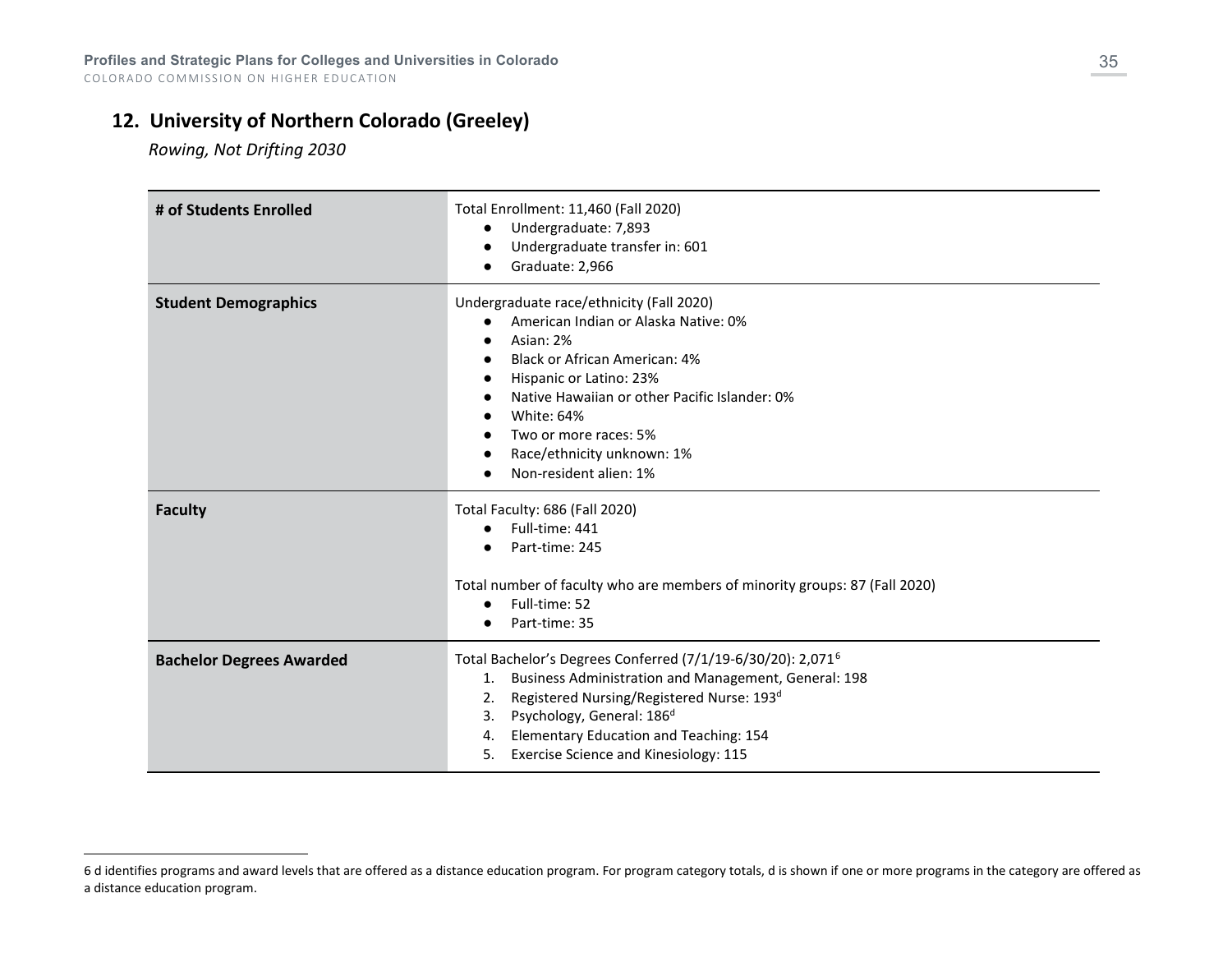# **UNC STRATEGIC PLAN PHASE 1 (COMPRISED OF FIVE TWO-YEAR PHASES)**

#### [UNC Strategic Plan](https://www.unco.edu/strategic-plan/pdf/pres-strategic-visioning-21-v20.pdf)

- **Key Action 1. Develop and implement a plan to ensure UNC is a student-ready university at all academic levels.**
	- Tactics:
		- Establish baseline data sources and needs related to the success and engagement of undergraduate and graduate students at UNC.
		- Analyze data to determine specific student engagement and academic success outcomes.
		- Share data with the university community in order to develop **Students First** actions plans at the academic department level.
		- Develop strategies for soliciting input from undergraduate and graduate students including but not limited to surveys, student focus groups, regular engagement with student organizations - concerning policies and practices that support a **Students First** university.
- **Key Action 2. Complete the discovery phase of the Hispanic-Serving Institution (HSI) 2025 plan.**
	- Tactics:
		- Facilitate exploratory conversations with UNC's diverse stakeholders to gain insight and perspective to inform the HSI 2025 plan.
		- Develop goals and create implementation and assessment strategies that integrate the HSI 2025 plan across the university's operations.
		- Raise awareness through internal and external engagement efforts by showcasing how the HSI designation will enhance the learning outcomes and experiences for everyone at the institution - these efforts will place UNC on the path to becoming the first research university in Colorado to obtain HSI status.
- **Key Action 3. Create systems of accountability, effectiveness, and collaboration to prioritize diversity, equity, and inclusion across the university.**
	- Tactics:
		- Require that all search committees complete training on equitable hiring practices, including ways to improve the diversity of hiring pools.
		- Establish practices that regularly show the demographics of new and current employees and document the hiring and retention efforts followed by the university.
		- Publish a formal statement on respectful behavior to lay the foundation to establish a culture of trust, support, respect, and inclusivity.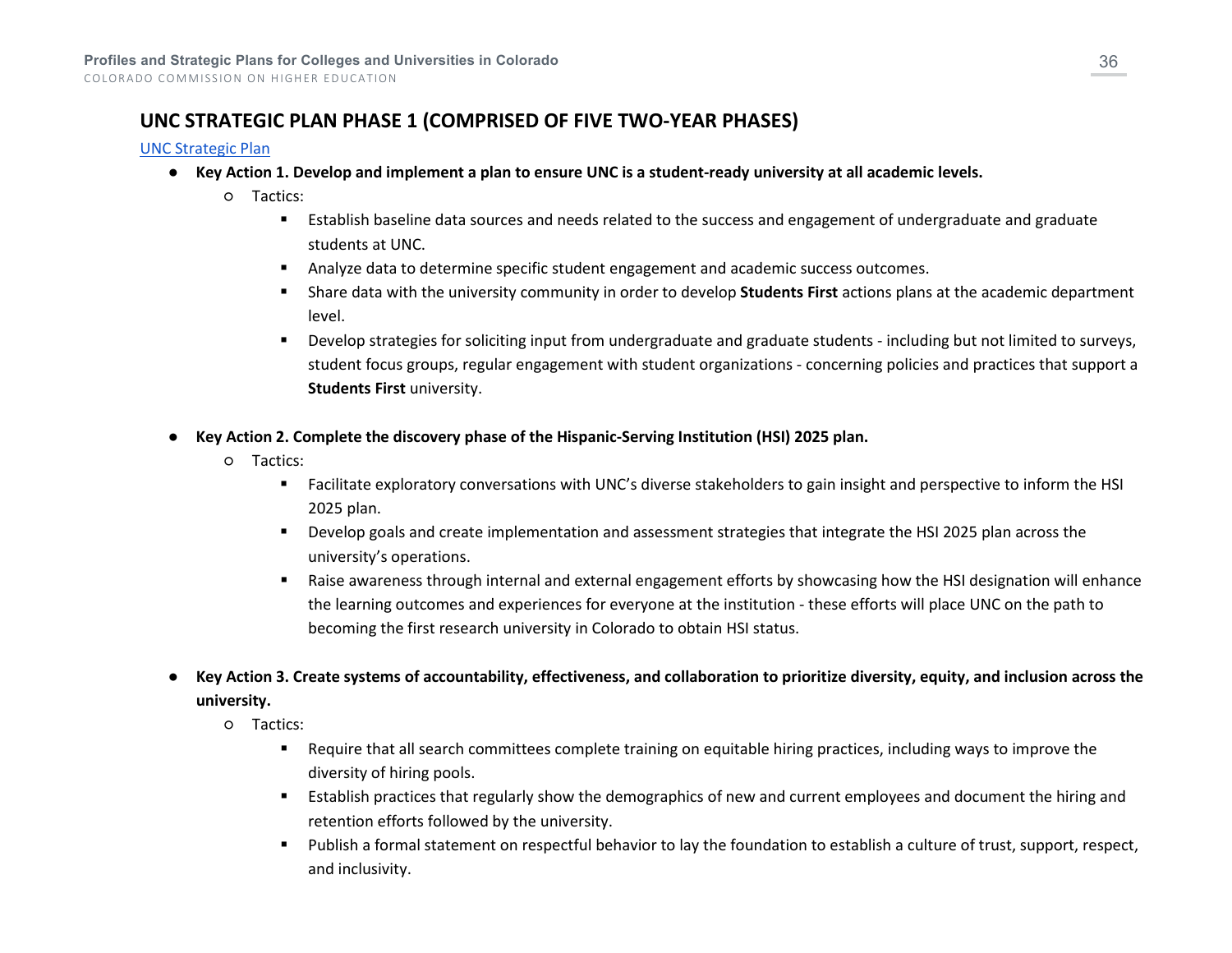- Develop metrics, measures, processes, and standards of conduct embedded in personnel evaluation for all faculty, staff, and administrators.
- **IMPLEMENT IMPLE THE DIVISION MET LAKE IS NOTE** Implements and processes that were developed as a result of the new systems of accountability.
- **Key Action 4. Establish an infrastructure and set a foundation for a supportive culture of career-long professional development for faculty and staff.**
	- Tactics:
		- Develop a catalog of professional development opportunities for classified and exempt staff that will be maintained by the Office of Human Resources
		- Work with established faculty and staff governance groups to develop strategies that support faculty and staff in their careers.
		- Establish a faculty advisory board to create a clearinghouse of all professional development currently offered on topics of instructional best practices, equitable teaching practices, engaged learning best practices, and online instruction best practices.
- **Key Action 5. Enhance and refine career readiness in the curriculum for all disciplines.**
	- Tactics:
		- Highlight how a liberal arts curriculum helps students develop leadership and career skills that employers have identified as the keys to success - the university will communicate these attributes to students during the recruitment process and throughout their academic journey at the university.
		- Map existing career-readiness initiatives and explore processes and best practices to ensure students can demonstrate their curricular and co-curricular learning outcomes.
		- Engage in conversations about career readiness and curriculum across all academic units.
		- Identify employment and career trends by engaging alumni and business representatives through a newly formed Academic Affairs Advisory Board.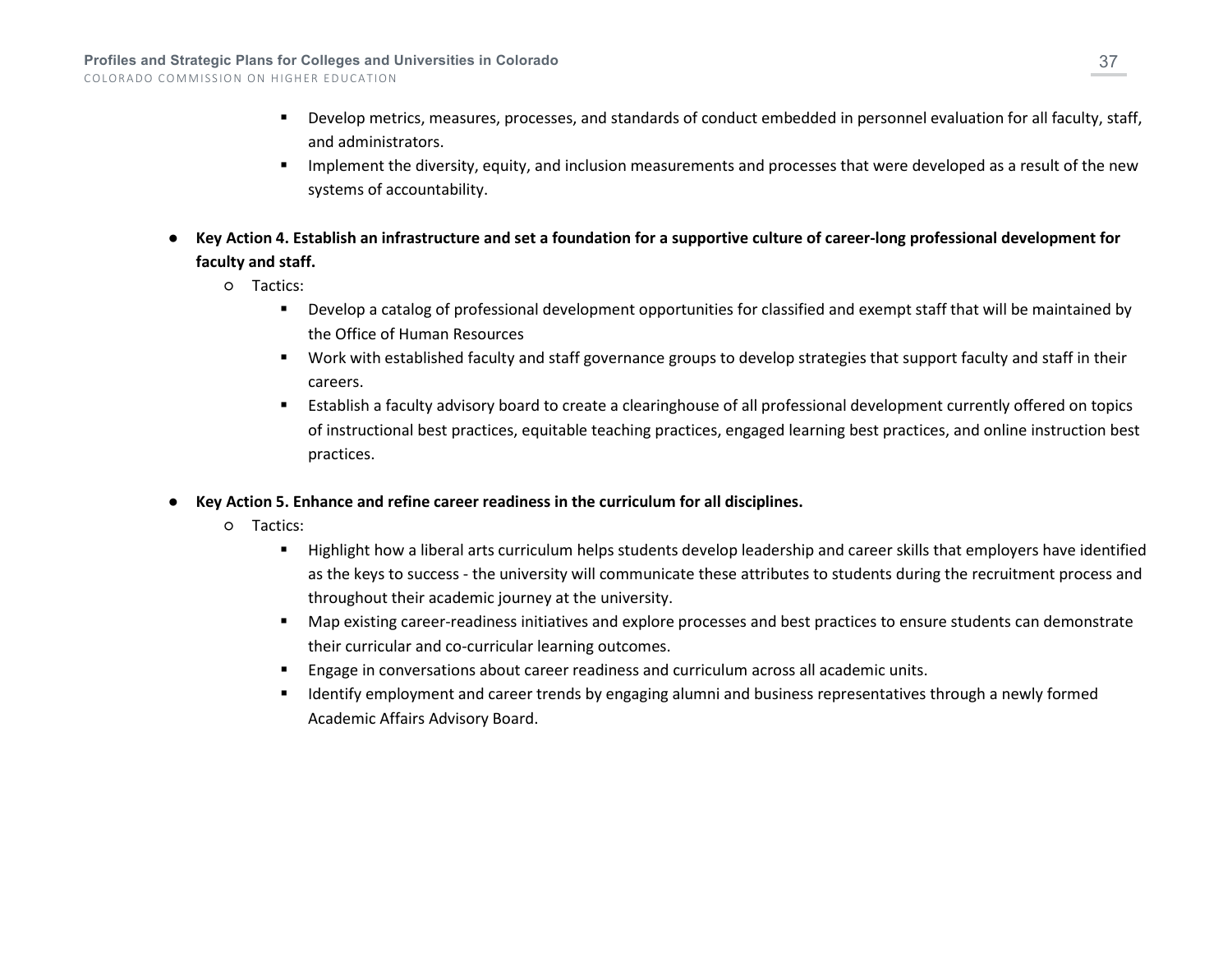## **13. Western Colorado University (Gunnison)**

 *Dedicated to education, enriched by our community*

| # of Students Enrolled          | Total Enrollment: 3,203 (Fall 2020)<br>Undergraduate: 2,644<br>Undergraduate transfer in: 105<br>Graduate: 454                                                                                                                                                                                                           |
|---------------------------------|--------------------------------------------------------------------------------------------------------------------------------------------------------------------------------------------------------------------------------------------------------------------------------------------------------------------------|
| <b>Student Demographics</b>     | Undergraduate race/ethnicity (Fall 2020)<br>American Indian or Alaska Native: 1%<br>Asian: 2%<br><b>Black or African American: 5%</b><br>Hispanic or Latino: 19%<br>Native Hawaiian or other Pacific Islander: 0%<br><b>White: 56%</b><br>Two or more races: 4%<br>Race/ethnicity unknown: 12%<br>Non-resident alien: 0% |
| <b>Faculty</b>                  | Total Faculty: 178 (Fall 2020)<br>Full-time: 131<br>$\bullet$<br>Part-time: 47<br>Total number of faculty who are members of minority groups: 9 (Fall 2020)<br>Full-time: 6<br>Part-time: 3                                                                                                                              |
| <b>Bachelor Degrees Awarded</b> | Total Bachelor's Degrees Conferred (7/1/19-6/30/20): 413<br>1. Business Administration and Management, General: 69<br>Biology/Biological Sciences, General: 50<br>2.<br>Psychology, General: 42<br>3.<br>Exercise Science and Kinesiology = 38<br>4.<br><b>Environmental Studies: 31</b><br>5.                           |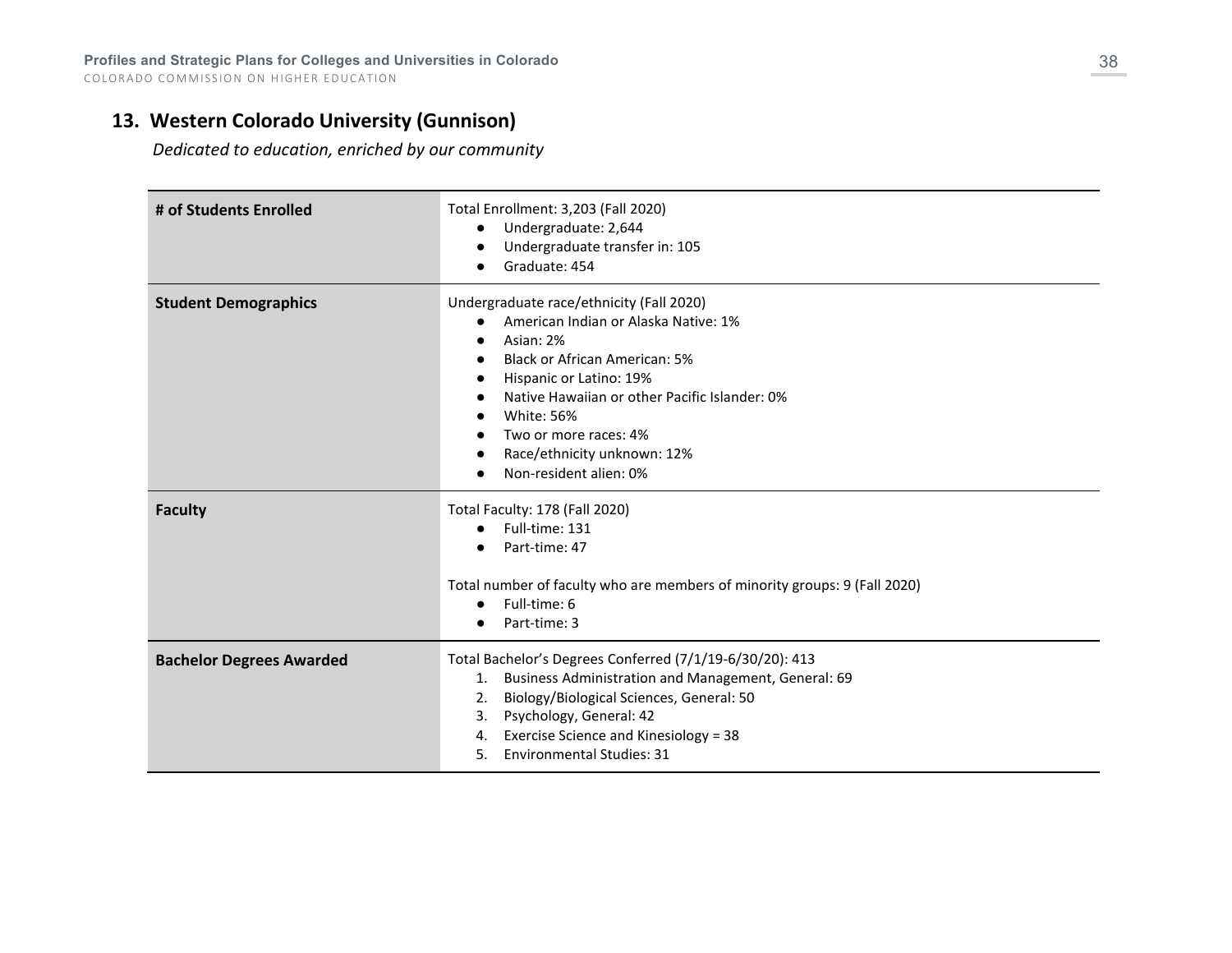### **WESTERN COLORADO UNIVERSITY STRATEGIC PLAN 2018-2023**

#### [WCU Strategic Plan](https://western.edu/wp-content/uploads/2021/03/Western_Strategic_Planning_2019_update-March21_FINAL.pdf)

- **Goal 1: Strategic Marketing and Enrollment Plan**
	- **Initiative 1.1. Commitment to increasing Enrollment:** Continued development of integrated institutional capacity and capabilities in admissions, recruitment, financial aid, marketing communications, career services, and alumni relations.
	- **Initiative 1.2. Emphasis on Building Integrated Enrollment Strategies:** Partner with graduate studies, athletics, and concurrent enrollment programs to broaden marketing and enrollment capabilities, create synergies, and leverage opportunities further to grow enrollment.
	- **Initiative 1.3. Cultivating a Culture of Community:** Improve engagement for campus and the Gunnison Valley community to help build a stronger brand that can attract a wider range of prospective students and engage a broader set of career success and development partners.

#### ● **Goal 2: Student Academic Success**

- **Initiative 2.1. A Distinctive and Innovative Curriculum for Western Students:** Western will pursue innovation in its liberal arts and professional curriculum, adding technical skills and civic education to be responsive to changing market demands, to grow the campus, to take advantage of location and community resources to provide personalized learning, and further to develop experiential learning opportunities for students.
- **Initiative 2.2. Maximizing Student Academic Success, Higher Learning Commission (HLC) Quality Initiative:** Western will implement new or enhance existing, high-impact educational practices to assist students in meeting their potential and to ensure timely graduation from Western.
- **Initiative 2.3. Graduate Education:** Western will continue to develop graduate programs while integrating graduate programming into the institution's culture of teaching and learning and will develop a robust assessment system to measure outcomes.
- **Initiative 2.4. An Outstanding Faculty and Staff:** An excellent education is only possible with an outstanding faculty and staff. To enhance the quality of the faculty and staff, Western will increase resources to make progress on faculty and staff compensation goals, for professional development, and to adopt best practices toward achieving a diverse and inclusive faculty and staff. Each academic discipline will work with the Vice President of Academic Affairs to define and co-create a roadmap demonstrating how it pursues excellence in a Western education and articulates its goals and vision for distinction, growth, and participation in the campus capital campaign.
- **Initiative 2.5. Become a Campus of Inclusive Excellence by 2020:** The American Association of Colleges and Universities (AAC&U) posits that Inclusive Excellence consists of student intellectual and social development; purposeful development and utilization of resources to enhance student learning; attention to cultural differences of learners; and a welcoming community that engages all of its diversity in the service of student and learning.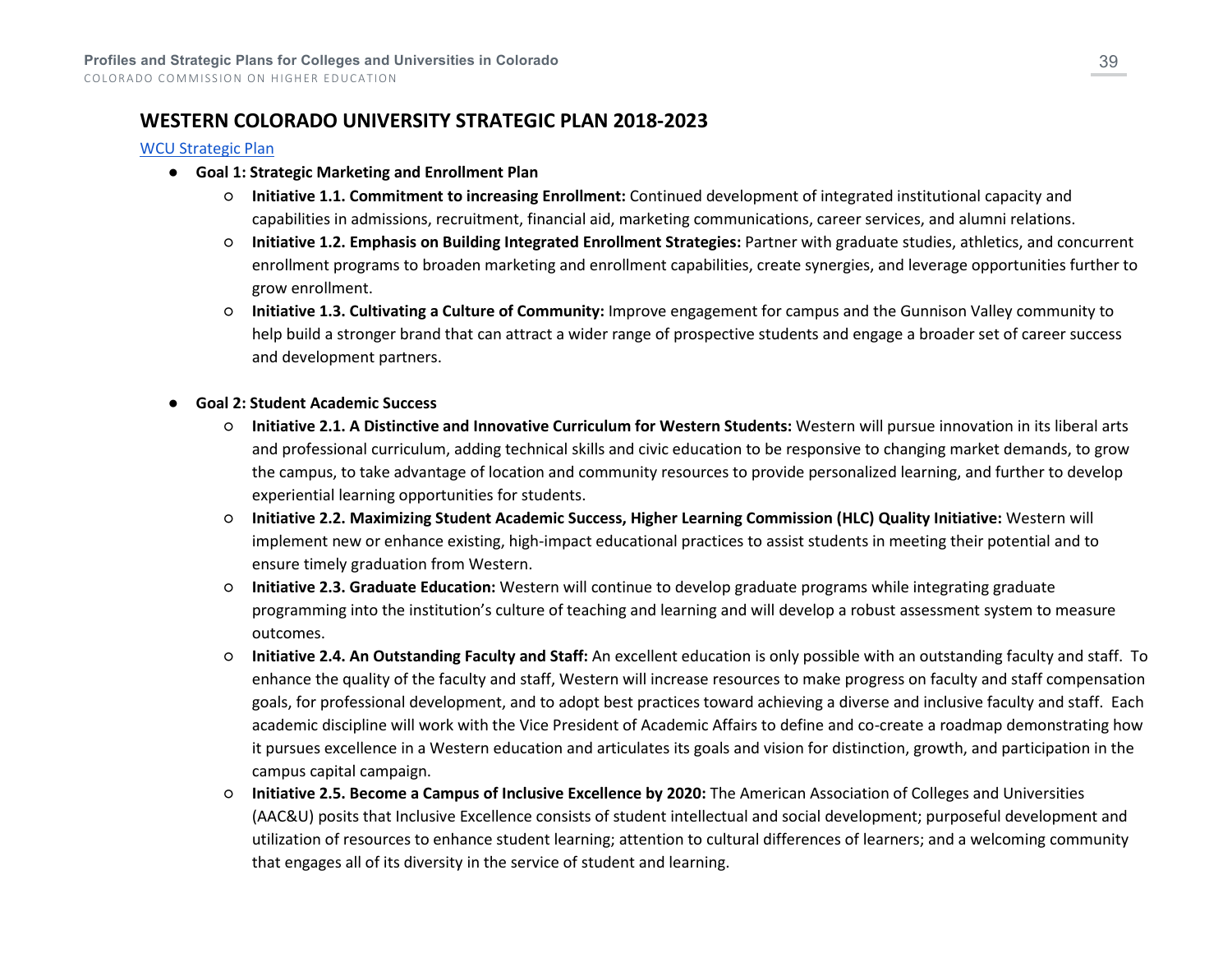#### ● **Goal 3: Student Experience**

- **Initiative 3.1. Student Health and Wellness:** Western will implement national best practices in student health and wellness by providing resources and programming supporting this initiative. Sub-initiatives within this area will be developed with clearly defined goals and learning outcomes that will be assessed and evaluated in support of the student experience.
- **Initiative 3.2. Campus Safety and Emergency Management:** Western will implement and enhance high impact safety and Emergency Management (EM) practices that will reflect its ongoing commitment to providing a safe, secure and responsive campus environment utilizing national and state recognized systems and protocols, which will be developed with clearly defined goals and learning outcomes that will be assessed and evaluated in support of the student experience.
- **Initiative 3.3. Student Engagement:** Student engagement improves the quality of the academic, personal and social experience for students, helps increase student retention, and contributes to strengthening the relationship between Western and our students. Western will pursue innovative experiential learning opportunities in our local, regional, national, and international communities.
- **Initiative 3.4. Diversity, Equity, Inclusiveness, and Internationalization (DEII):** Develop a data-based comprehensive baseline understanding of current DEII-relevant aspects of university operations. Western will gather data to assess the most critical areas of DEII opportunity at Western. This evidence-based approach aims to streamline Western's DEII efforts as a university across operations.
- **Goal 4: Fiscal Sustainability**
	- **Initiative 4.1. Fundraising:** Western will develop and implement a capital campaign that supports its Mission and Board Values and incorporates campus-wide priorities, including seeking funding to reduce the debt burden and thereby reduce student fees.
	- **Initiative 4.2. Fiscal Responsibility/Quality/Operational Contraction:** Western will implement an education campaign for the campus and community about the value of services being provided and implement a framework for budget reductions if necessary.
	- **Initiative 4.3. Growth and Program Development:** Western will empower campus and valley residents by providing the tools needed to recruit and retain students to Western through developing key relationships, including the Gunnison Promise Program, incentives for recruitment, and a Facilities Master Plan.
	- **Initiative 4.4. Embrace of Sustainability to Ensure and Effective ROI for Western's Resources:** Through the triple bottom line lens, Western will engage in on-site renewable energy generation, continued energy efficiency projects, and increased aversion and diversion of waste through environmentally preferable purchasing and zero waste principles.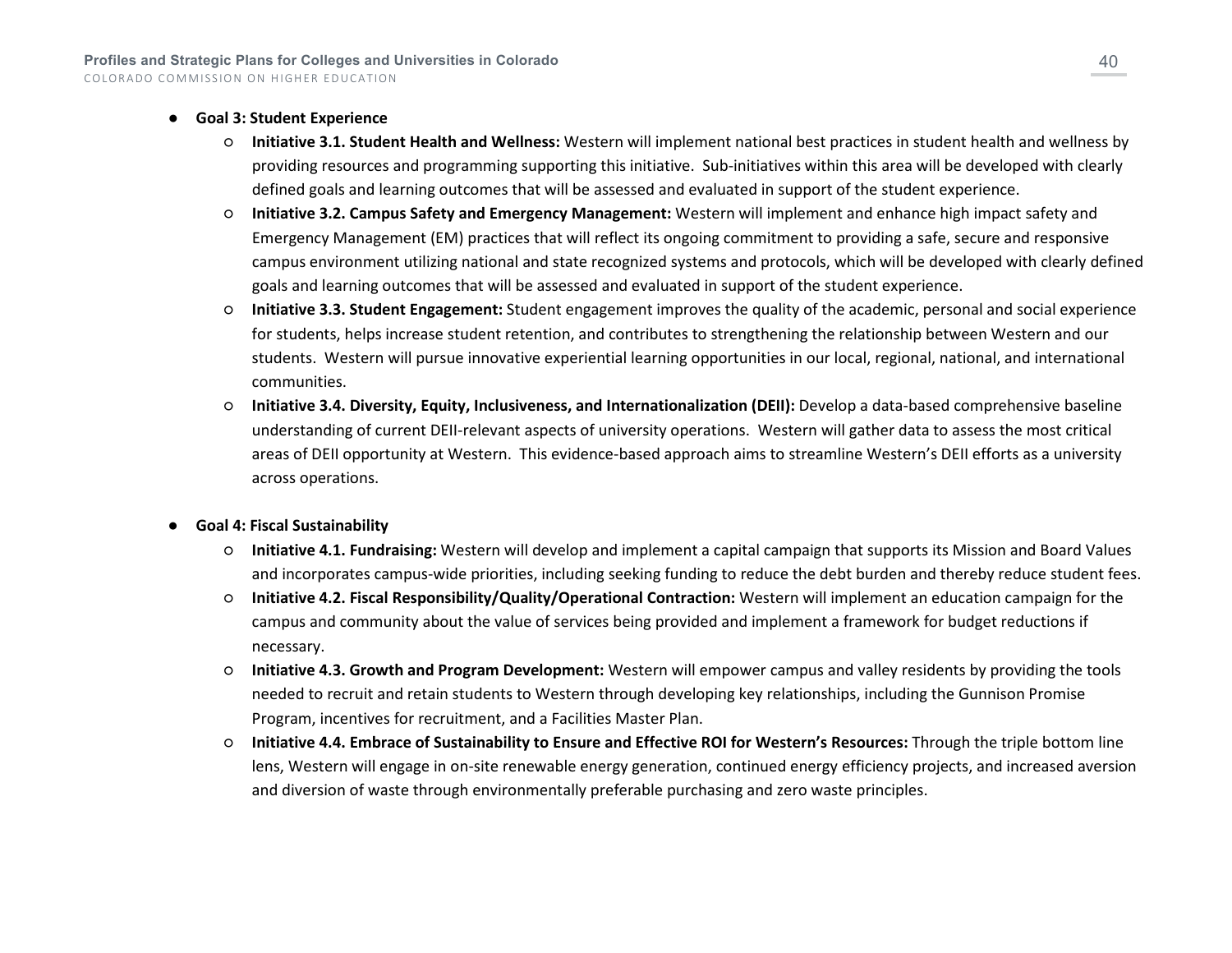- **Goal 5: Community Relations**
	- **Initiative 5.1. Becoming a University Town:** Develop a positive perception of Gunnison for potential students and meaningfully connect the campus and community to help recruit and retain students, faculty, and staff.
	- **Initiative 5.2. Commitment to Mutually Beneficial Economic Development:** Develop the relationship between the University and the Gunnison community to work together for the mutual economic goal of attracting, enhancing, and creating five (5) \$10 million (+) a year companies in the Gunnison Valley through the ICELab, increased through internship and other experiential learning opportunities, and supporting partnerships between academic programs and local businesses and institutions.
	- **Initiative 5.3. Investment in Community:** Coordinate, collaborate, and share resources, as appropriate, on mutually beneficial capital and special projects between the campus and community, including emergency services, sustainability initiatives, and affordable housing.
	- **Initiative 5.4. Partnering for Community-wide Sustainability:** The Sustainability Action Committee, in collaboration with the City, County, and other key stakeholders, will create a 15-year Sustainability Strategic Plan, which will serve to guide the Gunnison's Valley and the University's sustainability efforts and can be referenced in the next strategic planning process.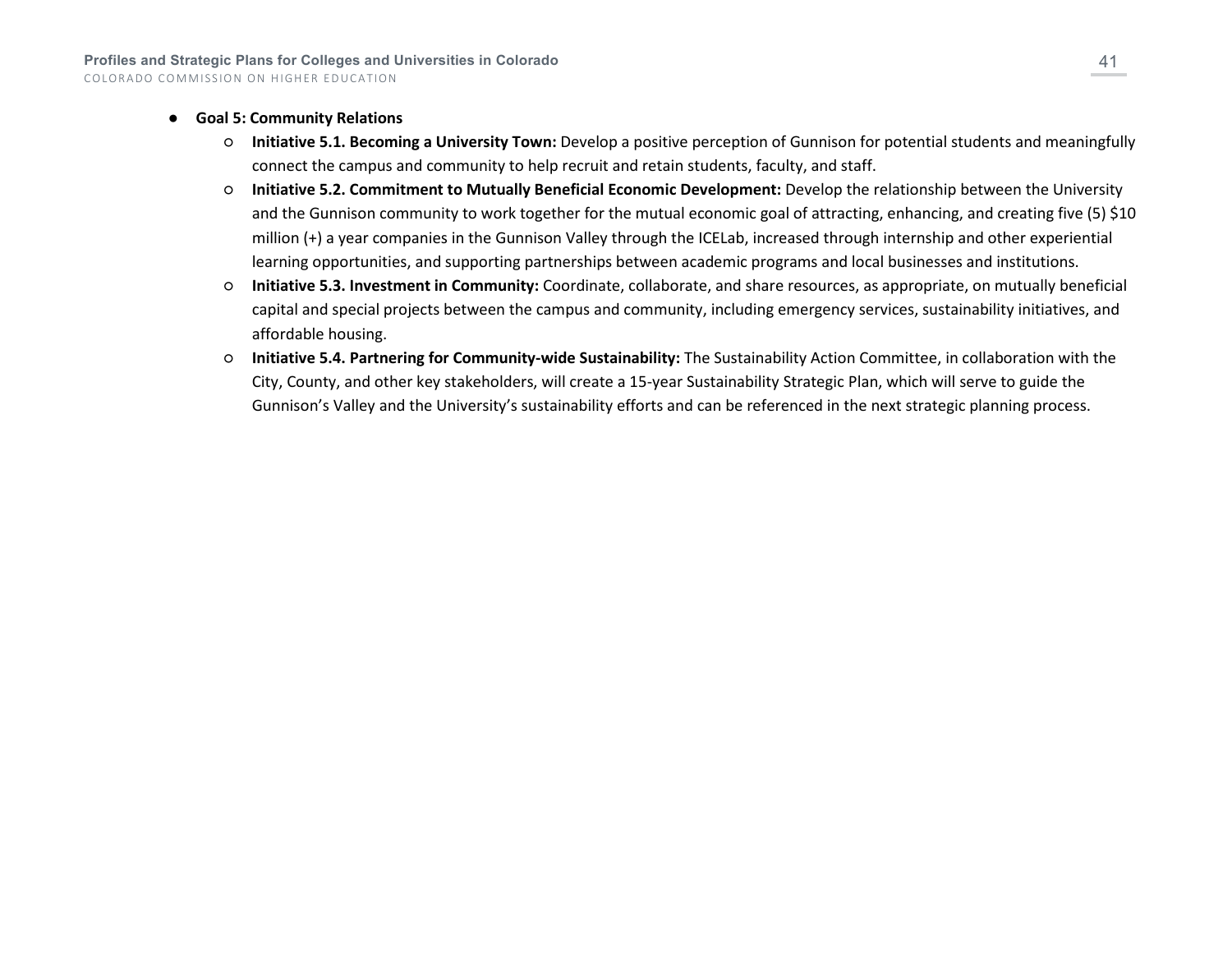# **Colorado Community College System**

## **Colorado Community College System (CCCS)**

### **BOLD SOLUTIONS THE 2015-2025 GOALS**

#### *Colleges of Right Choice*

#### [CCCS Strategic Plan](https://www.cccs.edu/wp-content/uploads/documents/StrategicPlan.pdf)

- **Transform The Student Experience:** Community colleges focus on students and their success. Excellent teaching, learning, thinking, experiencing, and succeeding are keys to the future. CCCS students learn the most up-to-date professional skills and know-how from outstanding faculty who are accomplished professionals with real-world experience in their fields. Community colleges focus on the whole student experience, inside and beyond the classroom.
	- **Key Strategies:**
		- Design rigorous educational experiences that combine the delivery of practical knowledge with the development of student creativity and innovation.
		- **IMPLEMENT And Scale-up proven student-support mechanisms that partner with students to confront and overcome educational** barriers.
		- Create an innovation fund to foster student success through the utilization of best practices, such as technology-enhanced, immersive simulation and predictive analytics.
- **Transform Our Own Workforce Experience:** When students succeed, community college faculty and staff succeed. Community colleges must have talented, dedicated individuals who are well-prepared in their fields, come from diverse backgrounds and understand their students' diverse backgrounds and needs, and are continually keeping up with the latest technology, techniques, and innovations.

Community college students learn from the role models they meet every day in their colleges. One of our top priorities is to create the right work environment that attracts, energizes, engages, and excites the finest faculty and staff.

- **Key Strategies:**
	- **•** Develop a workforce that reflects student diversity.
	- Reward teamwork, innovation, and measurable outcomes through employee recognition programs and compensation.
	- Develop technology-based, best practice repositories as employee resources.
	- **Support learning through professional development.**
	- Develop future leaders for our institutions.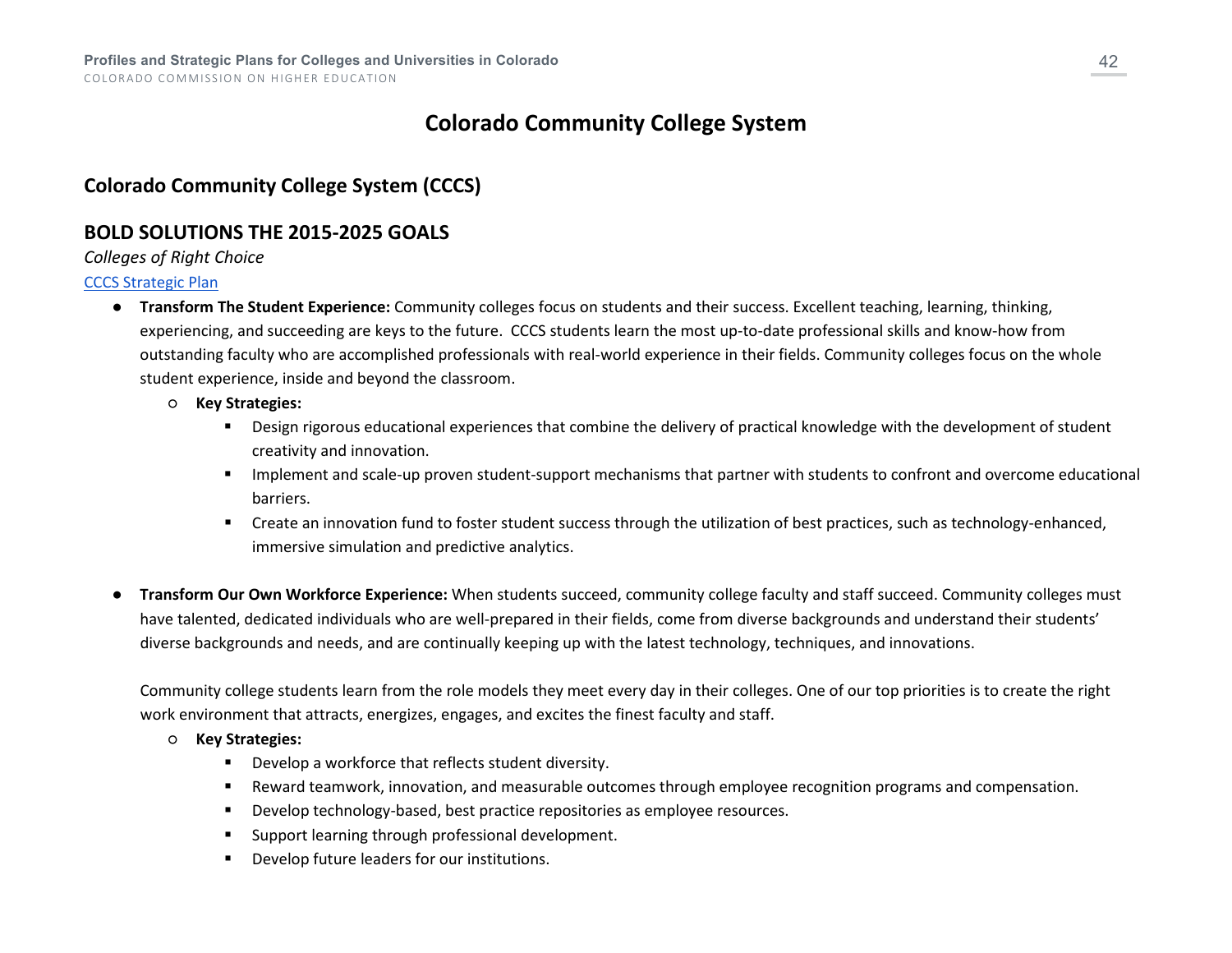- **Create Education Without Barriers Through Transformational Partnerships:** Our colleges work to remove barriers that may impede student success by thinking creatively and disrupting old models. Advancing our future is a community affair, fueled by innovative collaboration, key partnerships, and collective resources.
	- **Key Strategies:**
		- Develop additional partnerships with businesses, K-12, community organizations, policy-makers, and other higher educational institutions.
		- **Devise technology-supported and hybrid educational delivery solutions that transcend time and place barriers, maintain high** quality, and foster student success.
		- Develop competency-based criteria to grant credit for prior experiences in order to widen educational pathways while reducing time to credential completion
		- Design experiential learning opportunities in all programs.
- **Redefine Our Value Proposition Through Accessibility, Affordability, Quality, Accountability, Resource Development, and Operational Excellence:** Excellent organizations are great investments. Community colleges fulfill their mission, vision, and goals by assuring the highest standards of operational excellence and accountability, by demonstrating value across all operations, by attracting critical resources, and by ensuring accessibility to students throughout the community.
	- **Key Strategies:**
		- Develop system-wide capacity in institutional research and data analytics to support a culture of inquiry, evidentiary decisionmaking, and student success.
		- Increase external resource development capacity to allow investment in student scholarships, and in appropriate physical and technological resources that support high quality learning experiences.
		- Promote the value of community colleges and of our successful student outcomes to prospective students, policy-makers, and taxpayers.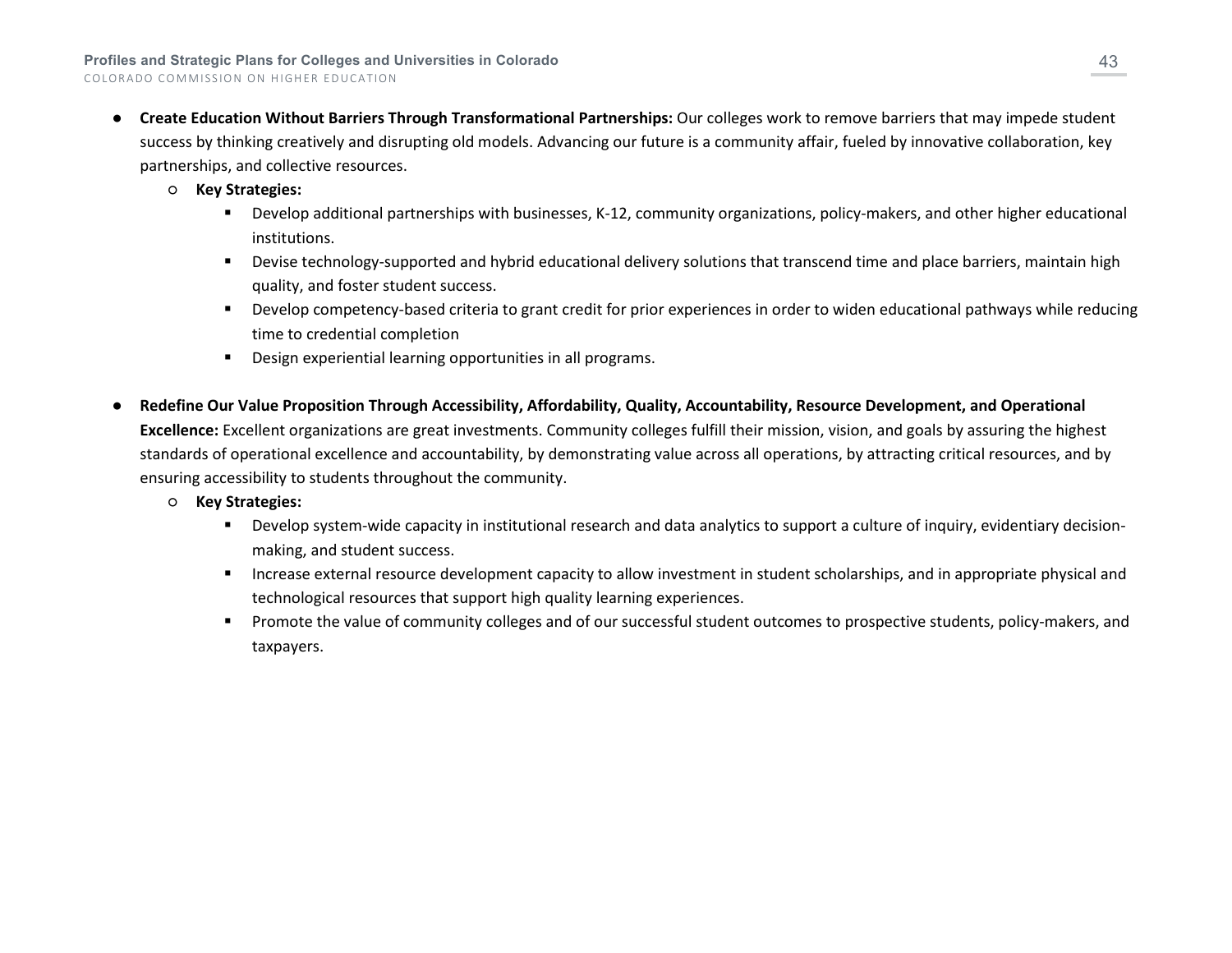## **1. Arapahoe Community College (Littleton)**

<span id="page-43-0"></span>*Moving Mountains for you*

| # of Students Enrolled           | Total Enrollment: 12,001 (Fall 2020)<br>Undergraduate transfer in: 947<br>$\bullet$                                                                                                                                                                                                                                                                               |
|----------------------------------|-------------------------------------------------------------------------------------------------------------------------------------------------------------------------------------------------------------------------------------------------------------------------------------------------------------------------------------------------------------------|
| <b>Student Demographics</b>      | Undergraduate race/ethnicity (Fall 2020)<br>American Indian or Alaska Native: 0%<br>Asian: 4%<br><b>Black or African American: 2%</b><br>Hispanic or Latino: 15%<br>Native Hawaiian or other Pacific Islander: 0%<br><b>White: 63%</b><br>Two or more races: 4%<br>Race/ethnicity unknown: 10%<br>Non-resident alien: 1%                                          |
| <b>Faculty</b>                   | Total Faculty: 488 (Fall 2020)<br>Full-time: 109<br>$\bullet$<br>Part-time: 379<br>Total number of faculty who are members of minority groups: 0 (Fall 2020)<br>Full-time: 0<br>Part-time: 0                                                                                                                                                                      |
| <b>Associate Degrees Awarded</b> | Total Associate Degrees Conferred (7/1/19-6/30/20): 7167<br>Liberal Arts and Sciences/Liberal Studies: 199 <sup>d</sup><br>1.<br>Liberal Arts and Sciences, General Studies and Humanities, Other: 85<br>2.<br>General Studies: 79 <sup>d</sup><br>3.<br>Registered Nursing/Registered Nurse: 60<br>4.<br>Funeral Service and Mortuary Science, General: 36<br>5. |

 $^{7}$ <sup>d</sup> identifies programs and award levels that are offered as a distance education program. For program category totals, <sup>d</sup> is shown if one or more programs in the category are offered as a distance education program.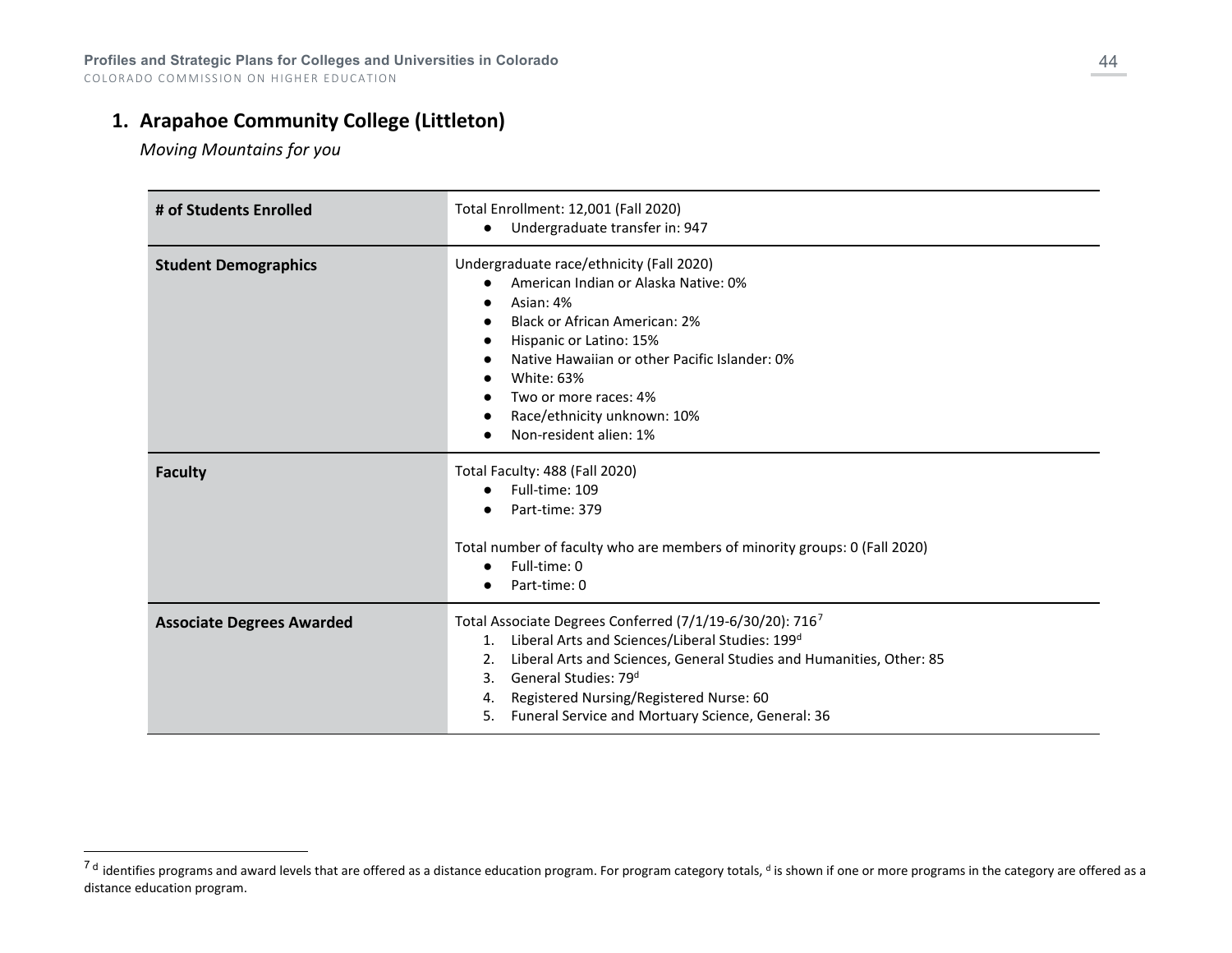### **ACC 2020-2025 STRATEGIC PLAN**

#### [ACC Strategic Plan](https://www.arapahoe.edu/sites/default/files/about-acc/2021-acc-strategic-plan-report-final.pdf)

- **Strategic Directions**
	- **Strategic Direction: Student Success. Student success is core to the mission of ACC, and each employee at ACC contributes to the success of our students.**
		- Student Success Goal 1: Create a student-ready college to enable all populations of students to be successful at ACC.
		- Student Success Goal 2: Increase student enrollment, retention, transfer, and completion rates.
		- Student Success Goal 3: ACC students are afforded a full range of holistic resources to support their academic and career goals.
		- Student Success Goal 4: Continue to create innovative ways to provide college and skill-building affordability and convey the transparency of costs to our students.
- **Strategic Direction: Excellence in Teaching and Learning. Provide quality teaching and learning through high impact practices, technology integration, and ongoing faculty professional development to foster a caring and welcoming environment for each student.**
	- Excellence in Teaching and Learning Goal 1: Course content will reflect the multiple social identities of students, including but not limited to race, ethnicity, gender, sexual orientation, religion, military status, ability status, socio-economic status, gender identity, age, and their intersections.
	- Excellence in Teaching and Learning Goal 2: Expand high impact learning practices, including but not limited to service learning, study abroad, work-based learning, undergraduate research programs, learning communities, writing-intensive courses, collaborative assignments and projects, diversity/global learning experiences, ePortfolios, community-based learning, internships, capstone courses, projects, and first-year experiences.
	- Excellence in Teaching and Learning Goal 3: Ensure all students, faculty, and instructors have access to the leading technology necessary to be successful in learning, teaching, and the workforce.
	- Excellence in Teaching and Learning Goal 4: Engage ACC instructors in shared governance and provide opportunities for them to participate in a variety of campus activities.
- **Strategic Direction: Equity and Inclusion. A climate of equity and inclusion is fostered through a welcoming and supportive environment for each student, employee, and guest. College initiatives support the closing of equity gaps through differentiated learning practices and individual student support structures.**
	- Equity and Inclusion Goal 1: Enhance recruitment, retention, and support for underrepresented and non-underrepresented students across the college.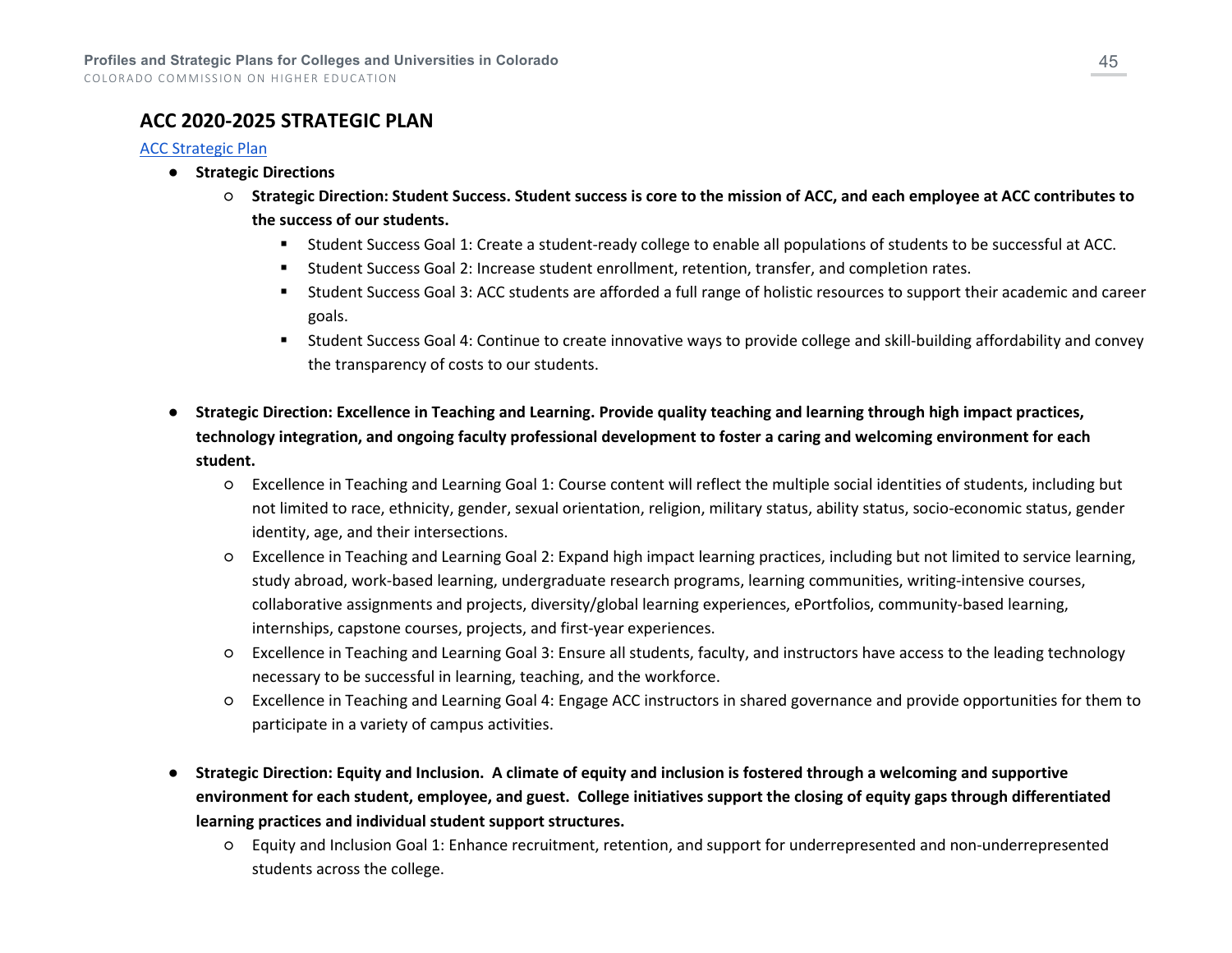- Equity and Inclusion Goal 2: Demonstrate commitment to Culturally Responsive Pedagogy and college policies that are accessible for all students (prospective, current, and alumni).
- Equity and Inclusion Goal 3: Recognize and reward employee professional development and training in equity-mindedness that results in institutional knowledge and action.
- Strategic Direction: Climate of Innovation. Encourage the pursuit of novel and innovative approaches to teaching and learning, **student support, college direction, and partnerships.**
	- Climate of Innovation Goal 1: Develop accessible, innovative academic programs that match student and workforce needs to prepare students for successful transfer or entry into the workforce.
	- Climate of Innovation Goal 2: Identify and expand reciprocal external and internal collaborative partnerships.
	- Climate of Innovation Goal 3: Pursue external funding through public and private sources to support innovative college projects, including new academic programs, new/enhanced technologies, development of pre-apprenticeship and apprenticeship programs, service learning, work-based learning alternatives, financial resources for students, student support systems, and among other projects that align with ACC's mission and strategic direction.
	- Climate of Innovation Goal 4: Promote institutional sustainability by reducing ACC's carbon footprint through recycling, reducing and controlling energy and water usage.
- **Strategic Direction: Quality Workforce. Maintain a workplace environment that focuses on employee strengths and provides opportunity for ongoing professional development and enrichment.**
	- Quality Workplace Goal 1: Ensure a quality workplace by offering robust and meaningful professional development.
	- Quality Workplace Goal 2: Provide all ACC employees with options to promote a positive work-life balance.
	- Quality Workplace Goal 3: Provide clear and transparent communication through multiple modalities to all members of the ACC Community.
	- Quality Workplace Goal 4: Ensure alignment between college budget and the ACC Strategic Plan.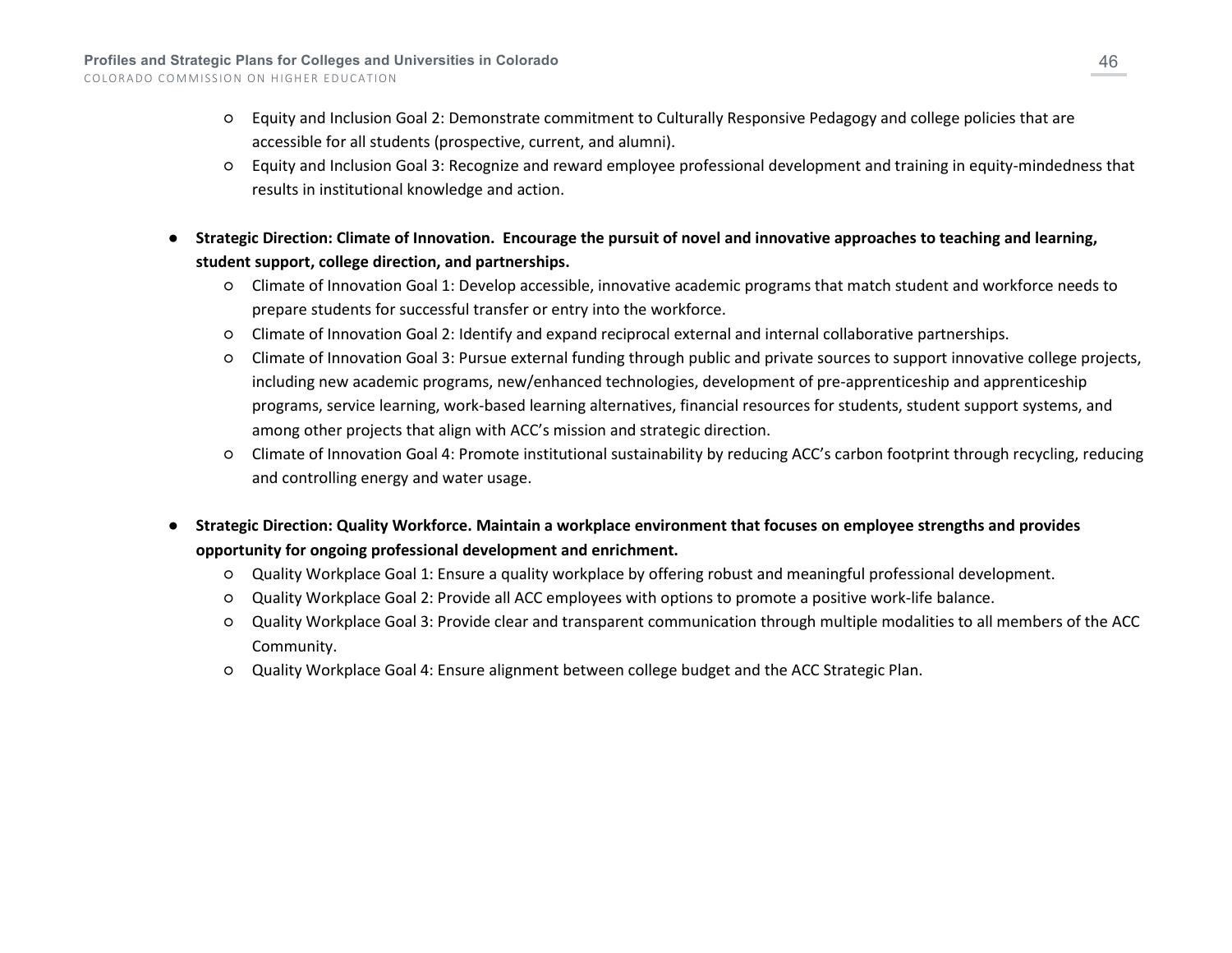## **2. Colorado Northwestern Community College (Rangely)**

<span id="page-46-0"></span>*Where education meets outdoor adventure*

| # of Students Enrolled           | Total Enrollment: 993 (Fall 2020)<br>Undergraduate transfer in: 142<br>$\bullet$                                                                                                                                                                                                                                                                                                    |
|----------------------------------|-------------------------------------------------------------------------------------------------------------------------------------------------------------------------------------------------------------------------------------------------------------------------------------------------------------------------------------------------------------------------------------|
| <b>Student Demographics</b>      | Undergraduate race/ethnicity (Fall 2020)<br>American Indian or Alaska Native: 1%<br>Asian: 1%<br>$\bullet$<br><b>Black or African American: 3%</b><br>$\epsilon$<br>Hispanic or Latino: 17%<br>$\bullet$<br>Native Hawaiian or other Pacific Islander: 0%<br>$\bullet$<br>White: 69%<br>$\epsilon$<br>Two or more races: 4%<br>Race/ethnicity unknown: 5%<br>Non-resident alien: 1% |
| <b>Faculty</b>                   | Total Faculty: 64 (Fall 2020)<br>Full-time: 36<br>$\bullet$<br>Part-time: 28<br>Total number of faculty who are members of minority groups: 2 (Fall 2020)<br>Full-time: 0<br>$\bullet$<br>Part-time: 2                                                                                                                                                                              |
| <b>Associate Degrees Awarded</b> | Total Associate Degrees Conferred (7/1/19-6/30/20): 128 <sup>8</sup><br>Liberal Arts and Sciences/Liberal Studies: 42 <sup>d</sup><br>1.<br>Liberal Arts and Sciences, General Studies and Humanities, Other: 23 <sup>d</sup><br>2.<br>Dental Hygiene/Hygienist: 22<br>3.<br>Registered Nursing/Registered Nurse: 20<br>4.<br>General Studies: 7 <sup>d</sup><br>5.                 |

<sup>&</sup>lt;sup>8d</sup> identifies programs and award levels that are offered as a distance education program. For program category totals, <sup>d</sup> is shown if one or more programs in the category are offered as a distance education program.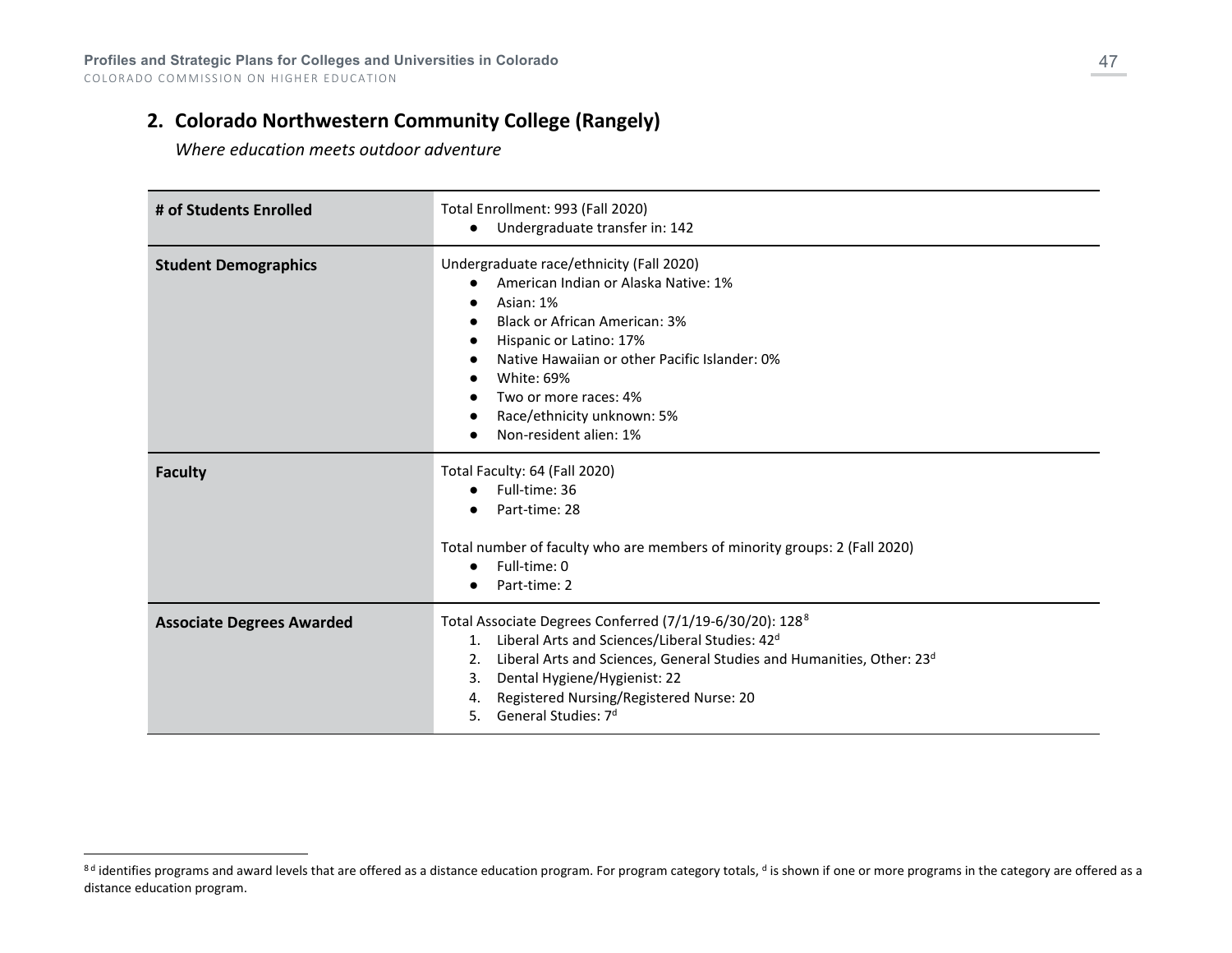## **CNCC STRATEGIC PLAN**

#### [CNCC Strategic Plan](https://www.cncc.edu/home/cncc-strategic-plan)

- **Focus on the Student: Support students' needs and expectations to align recruitment, retention, instruction, and student life accordingly.**
	- **Objectives and KPI's:**
		- **A.** *Focus on the student as the primary stakeholder*
			- Increase the number of certificates and degrees awarded by 1% each academic year beginning spring 2019.
			- Exceed the national fall-to-fall retention rate for first-time, full time and first-time, part-time students.
			- Increase the transfer rate by 2% each year for the next 5 years.
		- **B.** *Teach students how to learn*
			- Increase the percentage of students who successfully complete credit courses in English and Math after completing a remedial course by 5% each academic year.
			- Increase the number of students who successfully complete remedial classes and transition into college-level courses earn a C or better by 5% each academic year.
			- 80% of student responses based on course satisfaction survey will report satisfaction with courses each semester. 2018/2019 will be a baseline year to create the survey and train faculty on how to administer the survey.
		- **C**. *Improve the student environment to increase enrollment and retention*
			- Reach the national community college average (64%) of student satisfaction on the SSI administered each spring.
			- Maintain a course retention rate of 95% (the number of students who are retained from census day to final exam).
			- Align program offerings with community and workforce needs by adding 5 new programs credit or noncredit/degreed or non-degreed) and evaluating existing programs for continued need over the next 5 years.
		- **D.** *Develop connections and nurture relationships with students*
			- Increase the number of student engagement activities offered by 8% each semester.
			- Increase the diversity of the student population by 5% by 2023.
			- Close the success gap between underrepresented students and other students.
		- **E.** *Engage students in a diverse and vibrant college experience to encourage holistic growth*
			- Increase student attendance at social and academic programs or events. A baseline will be established 2018/2019 academic year, and the % increase will be set for 2019/2020 academic year.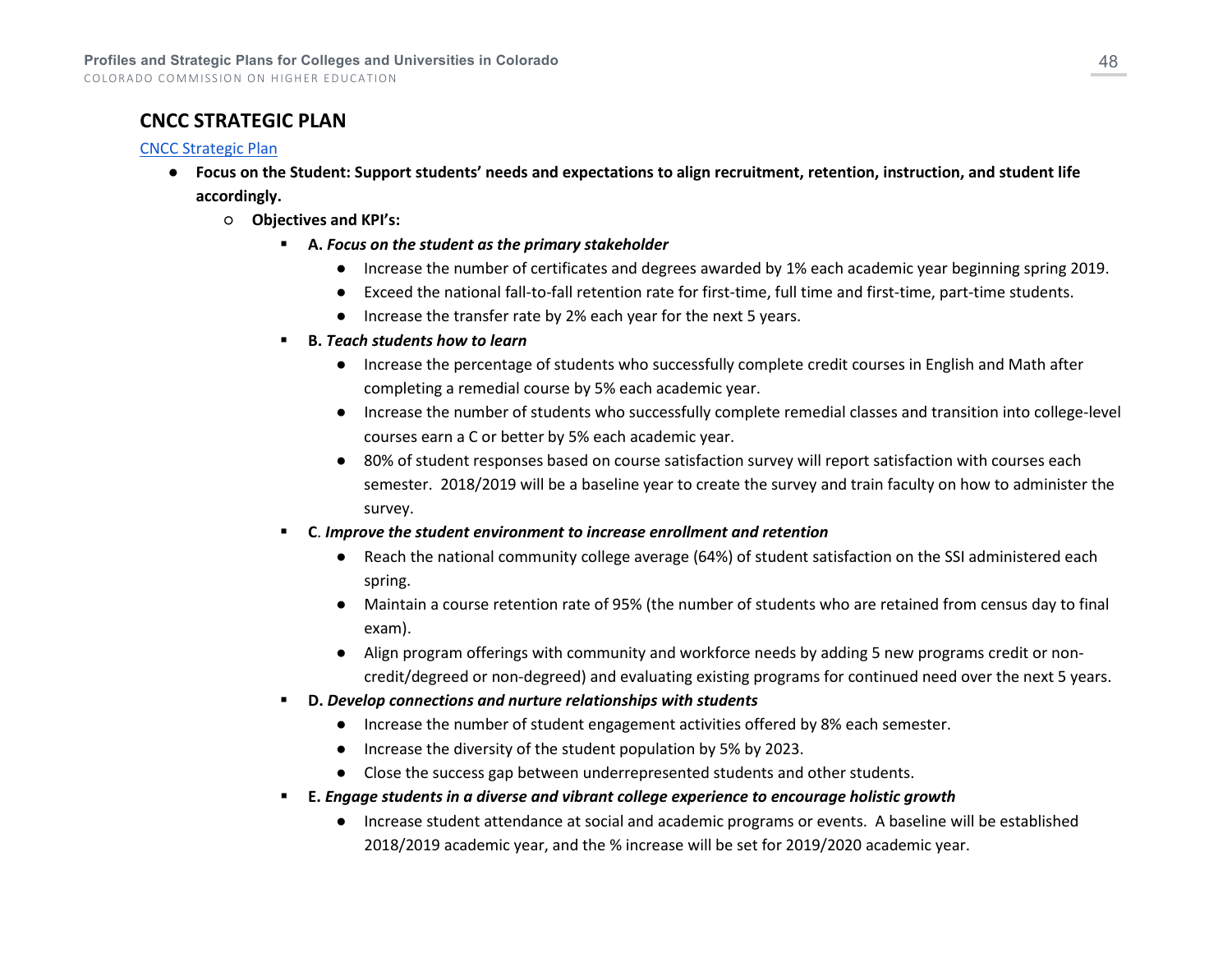- **Communication: Develop a fluid framework to promote transparent communication to all internal and external stakeholders.**
	- **Objectives and KPI's:**
		- **A.** *Make communication a priority*
			- Distribute by email monthly college reports sent to the state each month to CNCC entire.
			- Provide more opportunities for feedback and communication for the students through forums, emails, and person to person.
		- **B.** *Develop deliberate protocols for collaborative and transparent communication*
			- Communicate to external constituents monthly (through boards, newspaper, meetings).
			- Distribute divisional updates on a continual basis internally.
			- Increase social media impressions, reach, and click-through rates by 8% every year. In year 2018/2019 establish a committee to provide a recommendation to move the college forward with social media to include management of content in compliance with SP3-125f (system president's procedure).
		- **C.** *Develop tools and training to collect, use, and disseminate information for enhanced communication.*
			- Train 90% of employees on teambuilding in the academic year 2020-2021.
		- **D.** *Solicit and utilize feedback from stakeholders*
			- Utilize the CNCC and CTE advisory boards each year to help develop strategies to solicit and utilize feedback from stakeholders.
- **Partnerships: Purposely develop and nurture partnerships with alumni, communities, businesses, industry, and institutions for mutual benefit.**
	- **Objectives and KPI's:**
		- **A.** *Participate in economic, community, industrial, and infrastructure development*
			- Increase faculty and staff involvement in community or government organizations by 6% each year. 2021 establish a baseline for community organizations.
			- Increase industry partnerships by 10% each year. 2019/2020 establish a baseline for industry partnerships.
			- Identify one major community service project to accomplish at each campus each year, completing three projects by 2021.
			- Increase the participation in local economic development committees on each campus by 1.
		- **B.** *Consistently maintain and assess partnerships for mutual benefit*
			- Increase community programs and events by 5% each year. 2018/2019 establish a baseline for community programs and events.
		- **C.** *Foster and enhance relationships with alumni*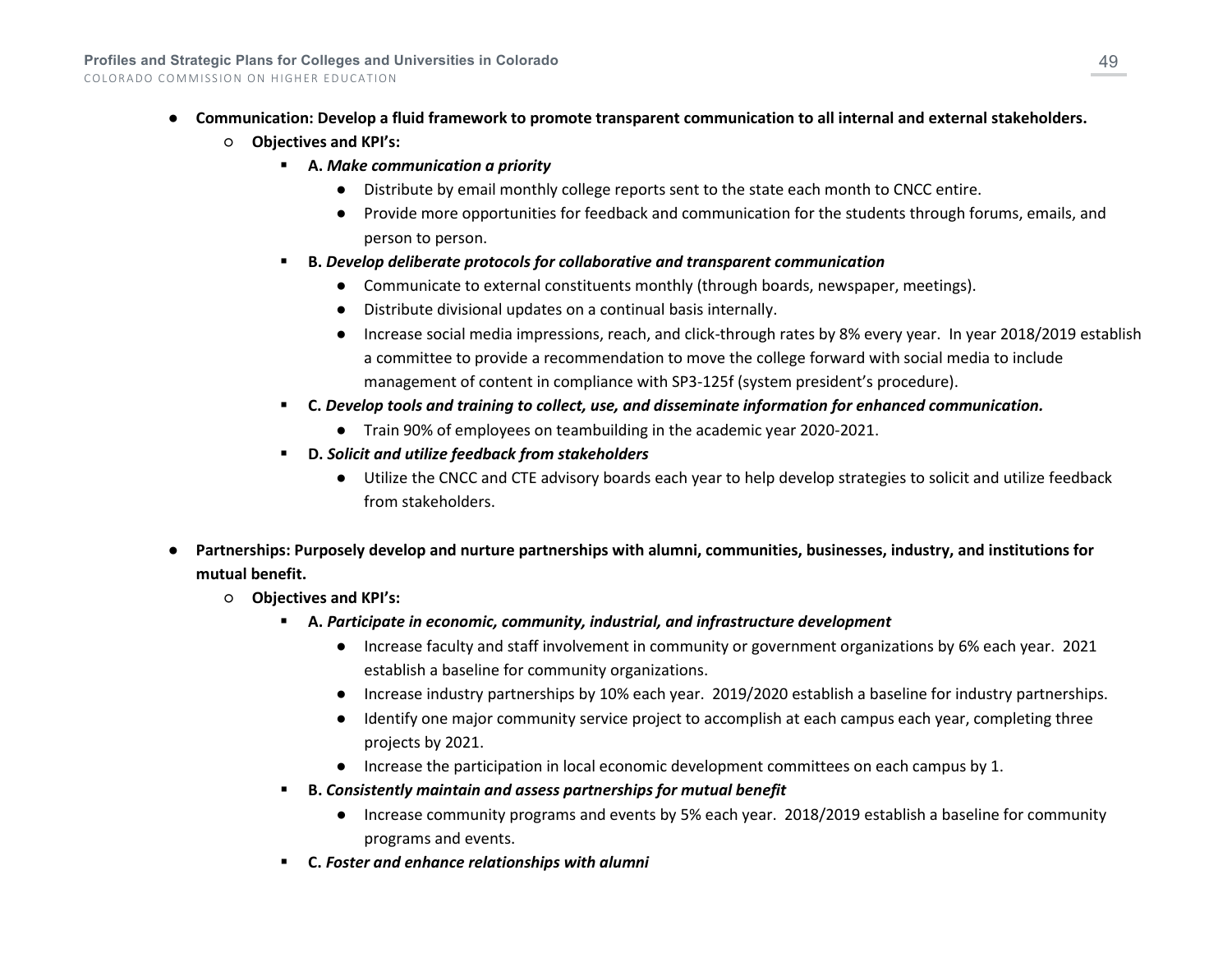- Increase post-graduate communication with alumni by 35% by the end of 2020/2021 fiscal year.
- **D.** *Strengthen our relationships and communication with other institutions*
	- Create 5 new K-12 or postsecondary educational partners by 2023.
- **E.** *Prioritize customer service*
	- Develop customer service training based on the results of the SSI by fall 2019. Determine if additional training is needed based on the employee climate survey completed in 2019-2020.
- **F.** *Promote positive change*
	- Increase employee satisfaction as indicated on a climate survey administered bi-annually. 2019/2020 will be the baseline year. Climate survey will be administered in fall 2019.
- **Sustainability: Colorado Northwestern Community College will prioritize organizational stability through innovative and intentional growth.**
	- **Objectives and KPI's:**
		- **A.** *Consistently make financial decisions based on the most efficient use of resources.*
			- Increase institutional reserves by an average of 4% per fiscal year until reserves are sustainably at 35% of college operating expenses (currently at 16.6%).
		- **B.** *Provide students with an affordable education and meaningful experience.*
			- Calibrate fee levels to other Colorado institutions of higher education, maintaining greater affordability.
			- Increase the amount of external scholarships by 20% by 2023, with 2019/2020 being a baseline year.
		- **C.** *Strategically budget to maintain and enhance facilities, equipment, and infrastructure*
			- New KPI: Develop and implement a robust controlled maintenance plan by December 2021.
			- Meet or remain under budget by all of cost centers at fiscal year-end each year.
			- Increase the current unrestricted deferred maintenance budget by 15% each year.
		- **D.** *Fostering employee growth*
			- 100% of CNCC employees will participate in professional development activities by the end of each year.
			- Increase the faculty and staff usage of professional development funds by 10% each year. In May 2020, Cabinet agreed to put this KPI on hold due to financial circumstances.
		- **E.** *Recruit and retain quality employees*
			- Decrease employee turnover by 10% each fiscal year.
			- Decrease the recruiting process time by 25%.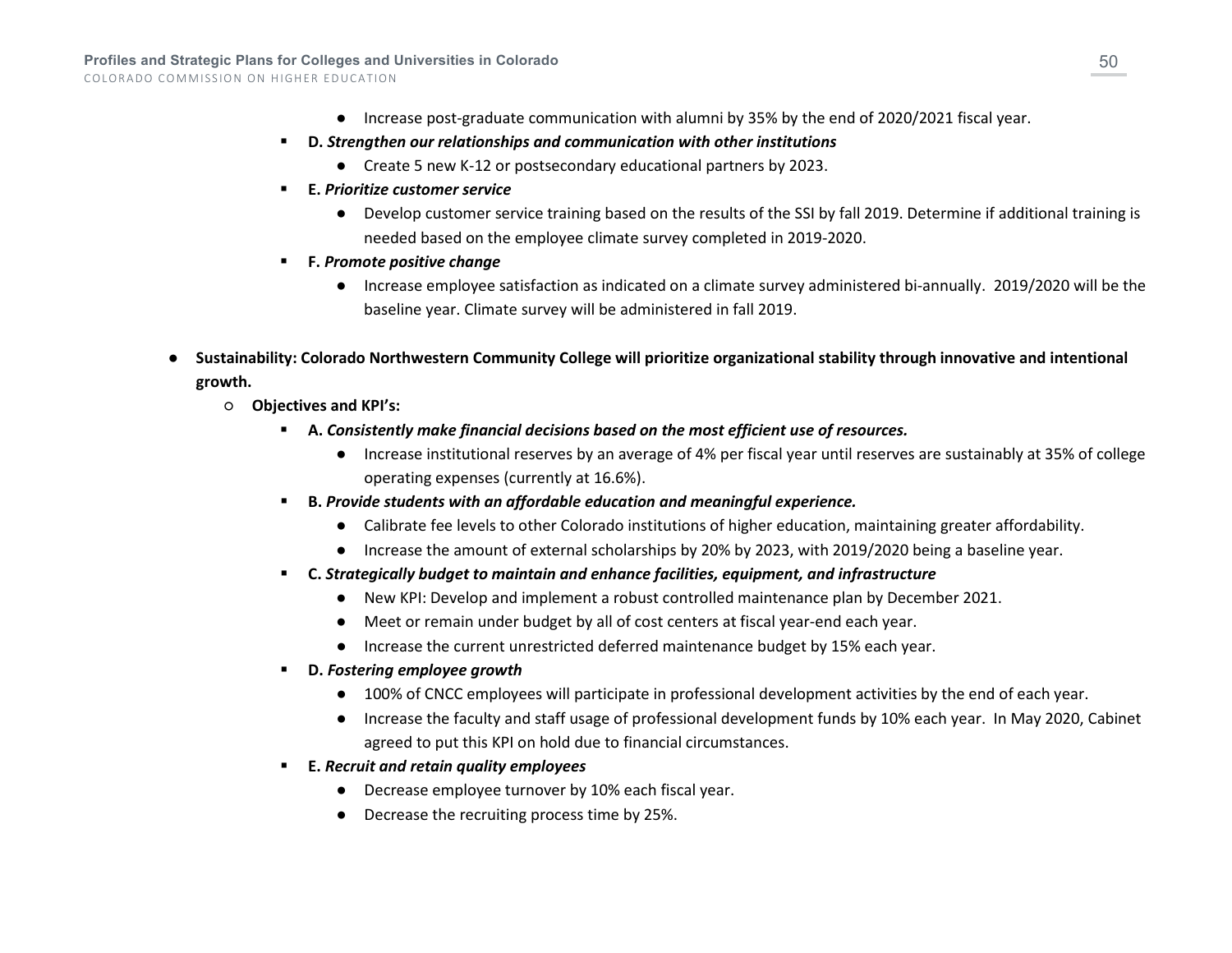# **3. Community College of Aurora (Aurora)**

*Realize Your Potential*

| # of Students Enrolled           | Total Enrollment: 7,835 (Fall 2020)<br>Undergraduate transfer in: 465<br>$\bullet$                                                                                                                                                                                                                                                           |
|----------------------------------|----------------------------------------------------------------------------------------------------------------------------------------------------------------------------------------------------------------------------------------------------------------------------------------------------------------------------------------------|
| <b>Student Demographics</b>      | Undergraduate race/ethnicity (Fall 2020)<br>American Indian or Alaska Native: 0%<br>Asian: 6%<br><b>Black or African American: 18%</b><br>Hispanic or Latino: 32%<br>Native Hawaiian or other Pacific Islander: 0%<br><b>White: 30%</b><br>Two or more races: 5%<br>Race/ethnicity unknown: 4%<br>Non-resident alien: 4%                     |
| <b>Faculty</b>                   | Total Faculty: 245 (Fall 2020)<br>Full-time: 58<br>Part-time: 187<br>Total number of faculty who are members of minority groups: 57 (Fall 2020)<br>Full-time: 10<br>Part-time: 47                                                                                                                                                            |
| <b>Associate Degrees Awarded</b> | Total Associate Degrees Conferred (7/1/19-6/30/20): 579<br>Liberal Arts and Sciences/Liberal Studies: 207<br>1.<br>Liberal Arts and Sciences, General Studies and Humanities, Other: 121<br>2.<br><b>General Studies: 70</b><br>3.<br>Cinematography and Film/Video Production: 66<br>4.<br>Diesel Mechanics Technology/Technician: 23<br>5. |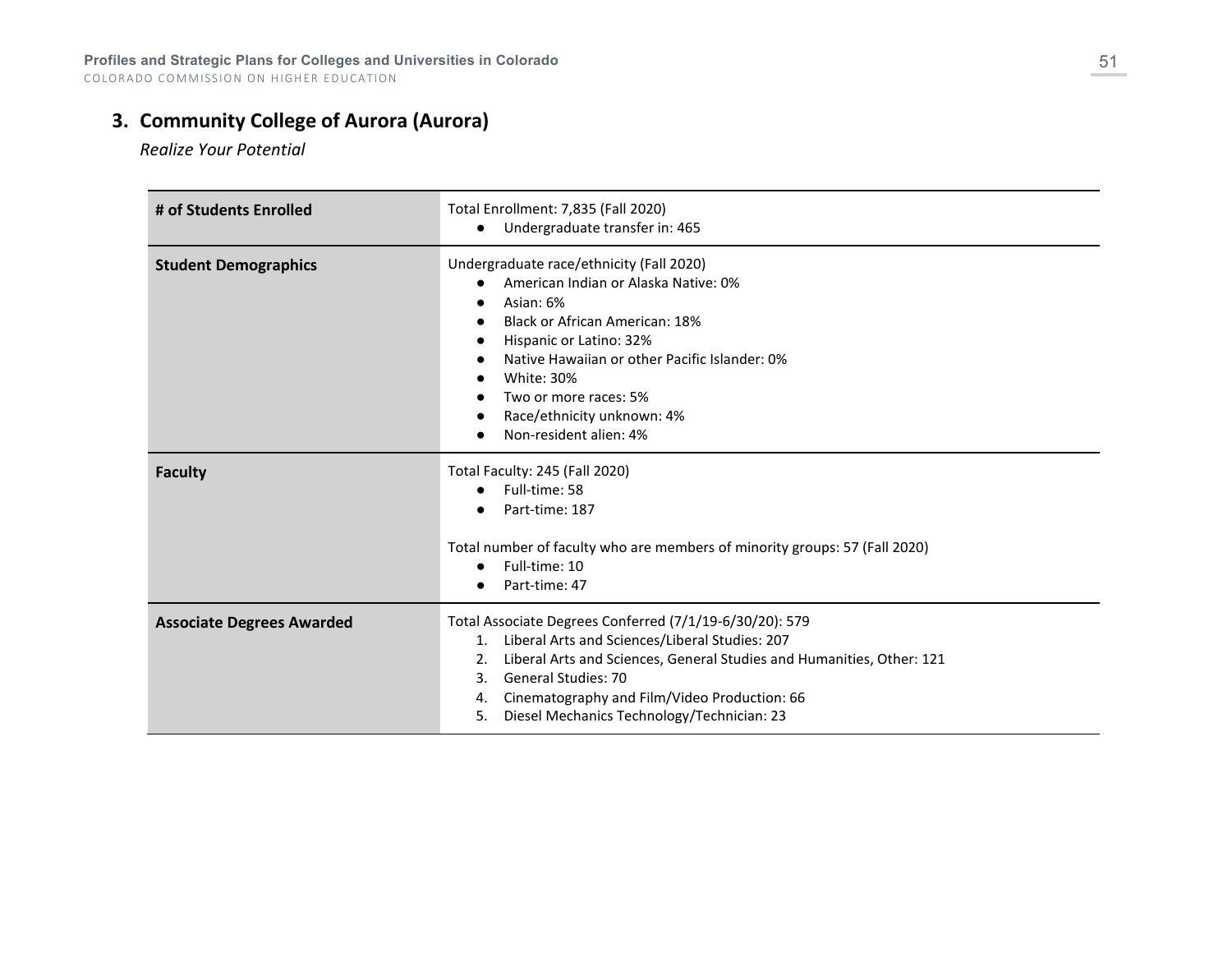COLORADO COMMISSION ON HIGHER EDUCATION

### **STRATEGIC PLAN 2019-2024**

#### [CCA Strategic Plan](https://class.ccaurora.edu/MyCCA/Files/CCA-Strategic-Plan-080619.pdf)

#### ● **Commitment 1: Academic Excellence**

- Develop, support, and assess rigorous and academic and career preparation programs.
- Provide faculty and instructors with professional development, learning opportunities, and instructional support.
- Attract, support, and retain a diverse instructional workforce that reflects our student population.
- Increase the number of full-time faculty.
- Implement innovative and culturally relevant instructional methodologies.

#### ● **Commitment 2: Student Learning and Success**

- Erase equity gaps for students of color while increasing rates of retention, completion, transfer, and employment for all students.
- Implement and operationalize the college-wide four-year assessment action plan.
- Increase student understanding and attainment of CCA's institutional and program outcomes.
- Further develop, implement, and assess the Guided Pathways initiative and advising model.
- Continue to be the primary, high-quality, and intentional provider of Concurrent Enrollment in our service area.

#### ● **Commitment 3: An Inclusive College Culture**

- Create and sustain an institutional culture that is active, respectful, and mindful of equity, diversity, and inclusive at all levels of engagement.
- Implement the Inclusive Excellence strategic plan.
- Attract, support, and retain a diverse college workforce that reflects our student population.
- Provide ongoing inclusive excellence training to all college employees.
- Increase financial support for students of all demographics.
- Strengthen communications among students, faculty, instructors, staff, and alumni.

#### **Commitment 4: Community Leadership and Service**

- Provide leadership and programs to meet regional workforce development needs.
- Establish and sustain community service and leadership opportunities for students, staff, faculty, and instructors.
- Expand partnerships with employers, community organizations, and city, county, and state governments.
- Strengthen relationships within the P-20 (preschool through college) pipeline.
- Develop and promote community-focused training, events, and activities.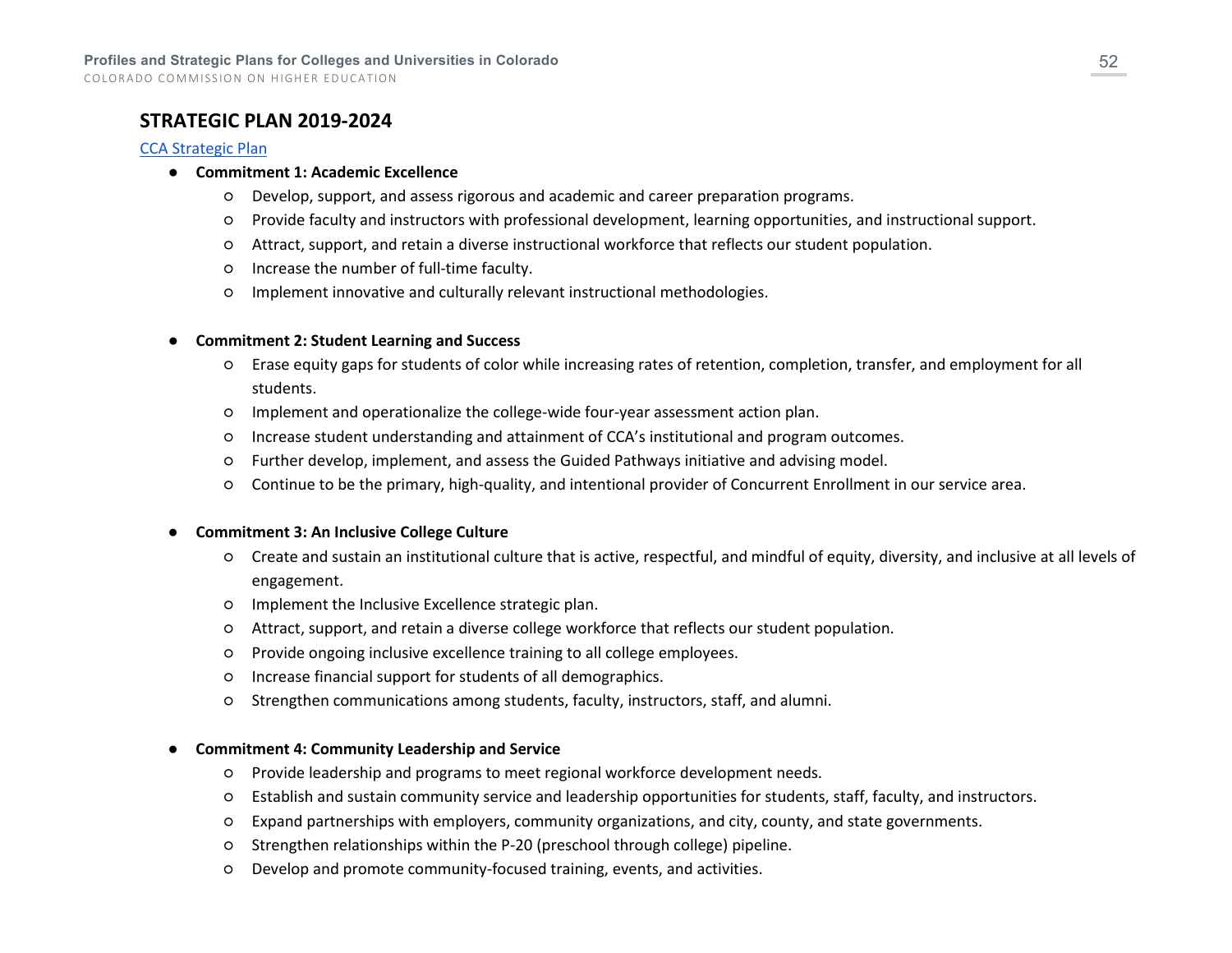#### ● **Commitment 5: Institutional Growth and Excellence**

- Strategically grow student enrollment.
- Increase grant, donation, and other external revenue.
- Collaborate with the CCA Foundation on capital campaigns.
- Increase technological resources for all students and employees.
- Expand and invest in college facilities that create inclusive spaces for students and personnel to engage in academic and nonacademic activities.
- Seek to improve compensation, benefits, and professional development for all college employees.
- Identify, clarify, and streamline institutional processes.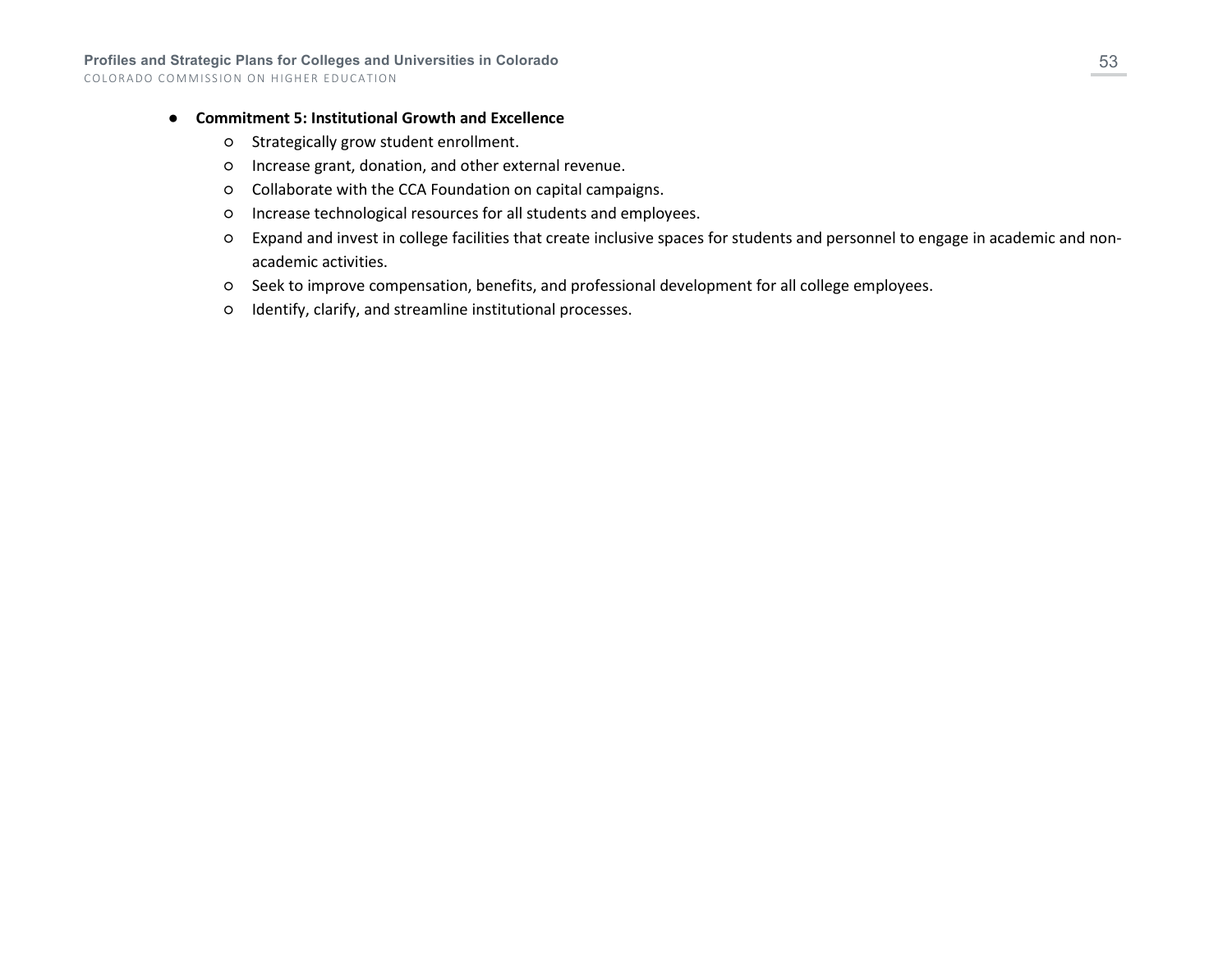## **4. Community College of Denver (Denver)**

<span id="page-53-0"></span>*Start Here. Go Anywhere!*

| # of Students Enrolled           | Total Enrollment: 7,273 (Fall 2020)<br>Undergraduate transfer in: 961<br>$\bullet$                                                                                                                                                                                                                                                                                                                                                   |
|----------------------------------|--------------------------------------------------------------------------------------------------------------------------------------------------------------------------------------------------------------------------------------------------------------------------------------------------------------------------------------------------------------------------------------------------------------------------------------|
| <b>Student Demographics</b>      | Undergraduate race/ethnicity (Fall 2020)<br>American Indian or Alaska Native: 1%<br>Asian: 5%<br>Black or African American: 11%<br>Hispanic or Latino: 36%<br>Native Hawaiian or other Pacific Islander: 0%<br><b>White: 35%</b><br>Two or more races: 4%<br>Race/ethnicity unknown: 3%<br>Non-resident alien: 5%                                                                                                                    |
| <b>Faculty</b>                   | Total Faculty: 371 (Fall 2020)<br>Full-time: 110<br>Part-time: 261<br>Total number of faculty who are members of minority groups: 66 (Fall 2020)<br>Full-time: 20<br>Part-time: 46                                                                                                                                                                                                                                                   |
| <b>Associate Degrees Awarded</b> | Total Associate Degrees Conferred (71/19-6/30/20): 682 <sup>9</sup><br>Liberal Arts and Sciences/Liberal Studies: 281 <sup>d</sup><br>1.<br>Liberal Arts and Sciences, General Studies and Humanities, Other: 155 <sup>d</sup><br>2.<br>General Studies: 44 <sup>d</sup><br>$\mathbf{3}$ .<br>Management Information Systems, General: 26<br>4.<br>Veterinary/Animal Health Technology/Technician and Veterinary Assistant: 24<br>5. |

<sup>&</sup>lt;sup>9d</sup> identifies programs and award levels that are offered as a distance education program. For program category totals, <sup>d</sup> is shown if one or more programs in the category are offered as a distance education program.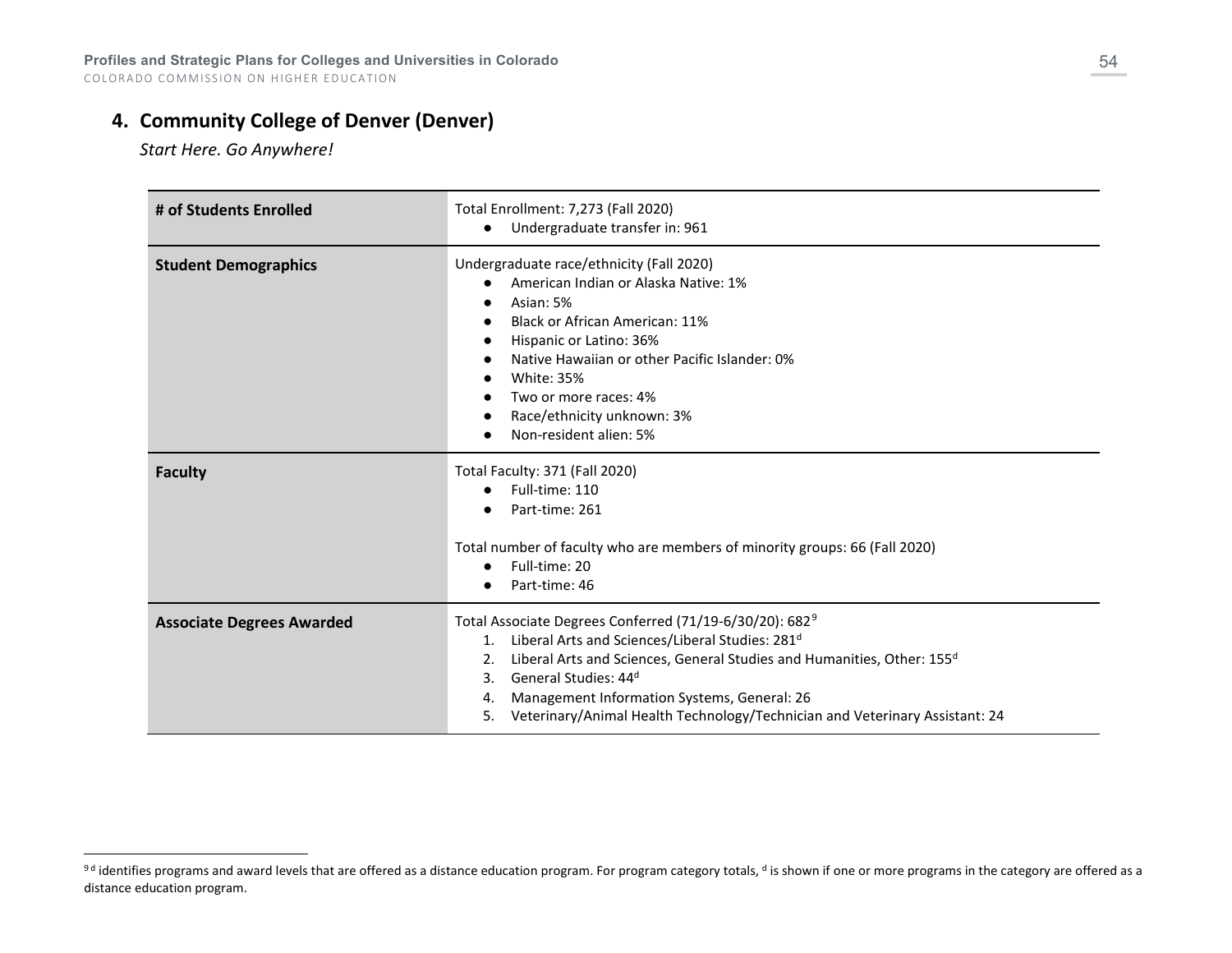### **CCD STRATEGIC PLAN 2025**

#### [CCD Strategic Plan](https://www.ccd.edu/download/file/fid/35856)

- **Goal 1: Student Access**
	- Objective One: Diversify Methods of Service Delivery is focused on:
		- Offering many of our existing traditionally offered certificate and degree programs in alternate formats to meet the growing needs of different student demographics.
		- Redesigning the Boulder Creek building to be a true gateway to CCD that will also house the Health Sciences programs currently located at Lowry.
	- Objective Two: Expand Workforce Development & Community engagement is centered on:
		- An increase of college annual FTE enrollment over the five years of the plan.
		- Make CCD a true access point for high school students enrolled in concurrent courses in Denver Public Schools (DPS).
- **Goal 2: Student Success**
	- Objective One: Increase Retention is focused on:
		- Exceeding the national full-time and part-time community college students' average of persistence.
	- Objective Two: Increase Completion is focused on:
		- **Increasing credentials awarded annually over the next five years.**
	- Objective Three: Innovate Teaching & Learning is focused on:
		- Exploring the academic value to students when reducing the standard five-course teaching load model, allowing an expanded faculty focus on opportunities for student success, community partnerships, and workforce agreements.
	- Objective Four: Increase Transfer & Career Placement is focused on:
		- Increasing the successful transfer rate of community college students to four-year institutions, specifically underrepresented students.
- **Goal 3: Equity** 
	- Objective One: Close the Achievement is focused on:
		- **Elimination of the class success and withdrawal gaps in the intersection of race and ethnicity by gender by 2025.**
	- Objective Two: Improve Campus Climate will be realized through:
		- A charter plan based on an "Inclusive Excellence Framework" equity model in a manner that creates a sense of belonging for students, faculty, and staff and where all actions and projects are created, developed and implemented within timelines for implementation through 2025.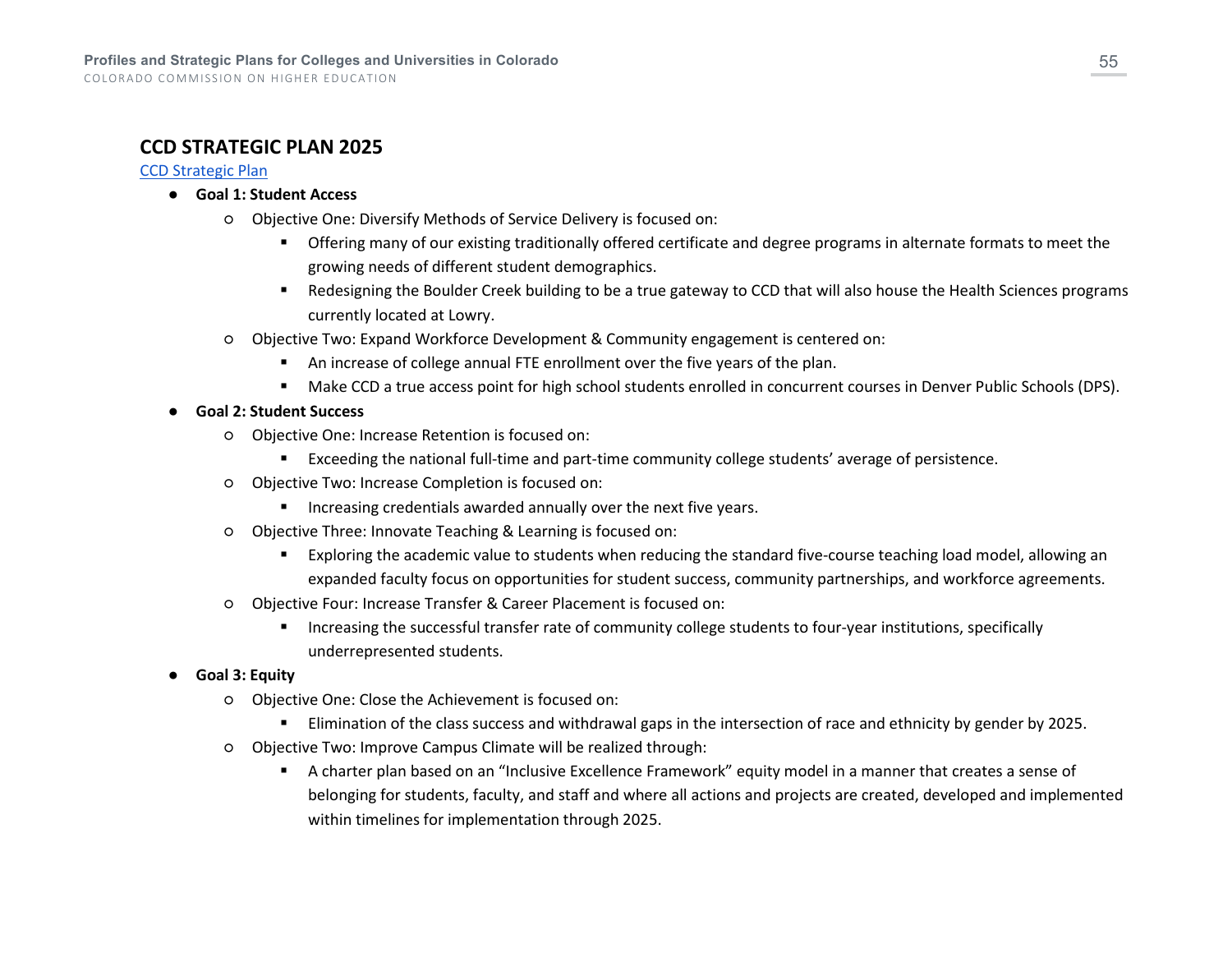## **5. Front Range Community College (Westminster)**

*Vision 2020: Successful Students, Successful Communities*

| # of Students Enrolled           | Total Enrollment: 18,703 (Fall 2020)<br>Undergraduate transfer in: 1,961                                                                                                                                                                                                                                                                        |
|----------------------------------|-------------------------------------------------------------------------------------------------------------------------------------------------------------------------------------------------------------------------------------------------------------------------------------------------------------------------------------------------|
| <b>Student Demographics</b>      | Undergraduate race/ethnicity (Fall 2020)<br>American Indian or Alaska Native: 1%<br>Asian: 4%<br>$\bullet$<br><b>Black or African American: 2%</b><br>Hispanic or Latino: 24%<br>Native Hawaiian or other Pacific Islander: 0%<br><b>White: 61%</b><br>Two or more races: 4%<br>Race/ethnicity unknown: 3%<br>Non-resident alien: 1%            |
| <b>Faculty</b>                   | Total Faculty: 1,054 (Fall 2019)<br>Full-time: 246<br>$\bullet$<br>Part-time: 808<br>Total number of faculty who are members of minority groups: 108 (Fall 2019)<br>Full-time: 33<br>Part-time: 75                                                                                                                                              |
| <b>Associate Degrees Awarded</b> | Total Associate Degrees Conferred (7/1/19-6/30/20): 1,713<br>Liberal Arts and Sciences/Liberal Studies: 749<br>1.<br>Liberal Arts and Sciences, General Studies and Humanities, Other: 254<br>2.<br>Registered Nursing/Registered Nurse: 148<br>3.<br><b>General Studies: 133</b><br>4.<br>Computer and Information Sciences, General: 58<br>5. |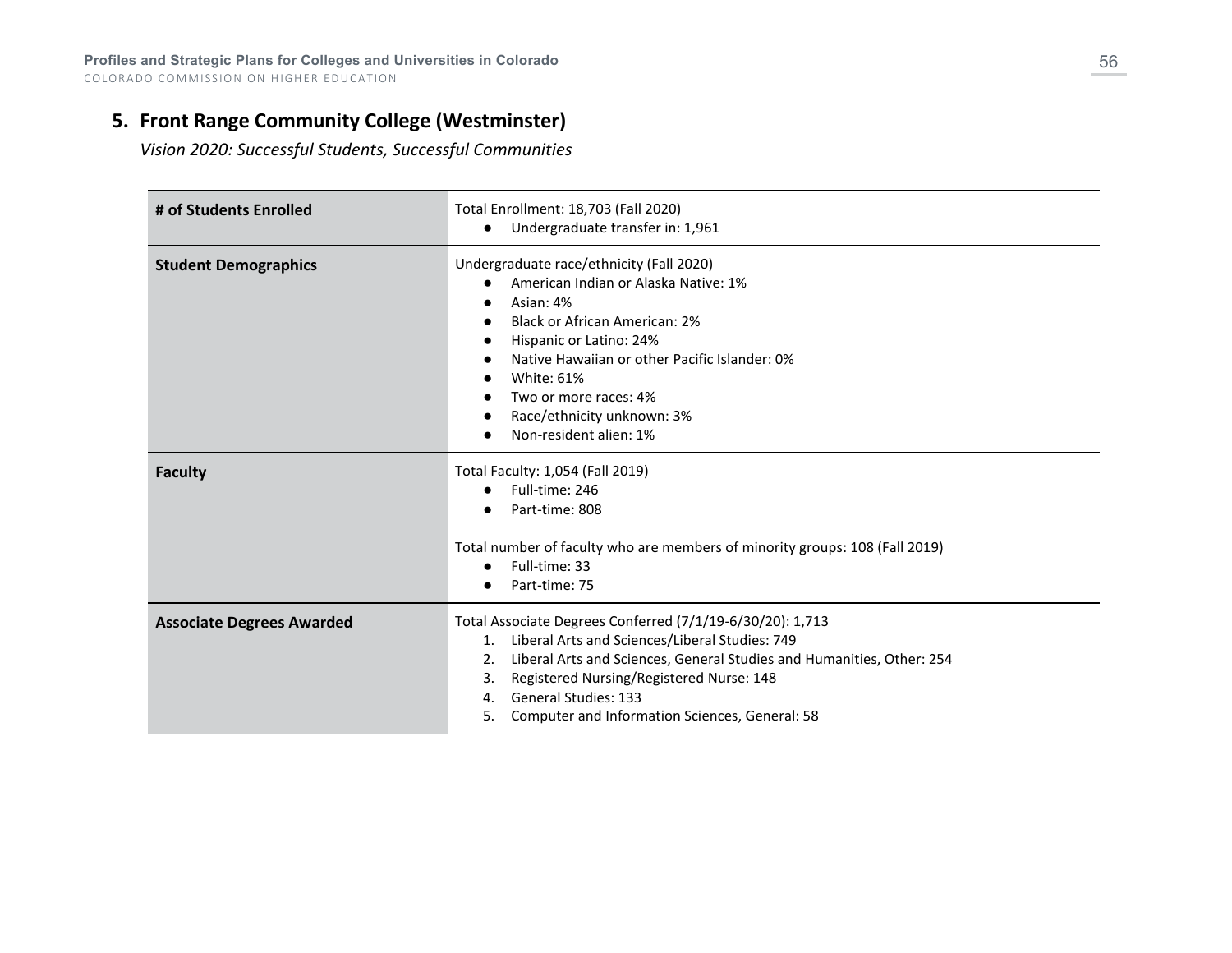### **FRCC STRATEGIC PLAN**

#### [FRCC Strategic Plan](https://www.frontrange.edu/docs/default-source/about-frcc/vision_2020_frcc_strategic_planf5f9f906162069b382b5ff0a00fcf510.pdf?sfvrsn=ee9104a7_51)

- **Goal 1: Create a Superior Student Experience**
	- Objective 1.1. Design coherent and intentional pathways to completion that provide flexibility in scheduling and delivery options.
	- Objective 1.2. Implement and measure instructional best practices that enhance student learning and foster an inclusive learning environment.
	- Objective 1.3. Ensure all students experience a strong start by implementing a smooth and integrated process from onboarding through the end of the first semester.
	- Objective 1.4. Establish robust, inclusive support systems and reduce barriers to completion to ensure students are steadily progressing towards their educational goals and successfully transitioning to the workforce or further education.

#### ● **Goal 2: Embrace Organizational Excellence**

- Objective 2.1. Foster a climate of inclusivity so that all students and employees, both full-time and part-time, are welcomed, supported, and valued for their contributions.
- Objective 2.2. Promote an environment that supports and recognizes employee engagement, innovation, and collaboration, for both full-time and part-time employees.
- Objective 2.3. Achieve greater agility and efficiency by streamlining processes and establishing clear organizational roles, responsibilities, and accountabilities.
- Objective 2.4. Secure supplemental revenue streams that support key strategic initiatives.
- Objective 2.5. Ensure that all employees and students can work and learn in safe, accessible, and appealing facilities.
- **Goal 3: Provide Dynamic Programming through Community Partnerships**
	- Objective 3.1. Strengthen relationships with local school districts and 4-year colleges and universities to create seamless pathways for students.
	- Objective 3.2. Engage community partners in developing effective and efficient credit and non-credit programs that support students' attainment of relevant skills.
	- Objective 3.3. Broaden our outreach and community connections to create greater awareness of the college's mission, values, programs, and contributions to the community.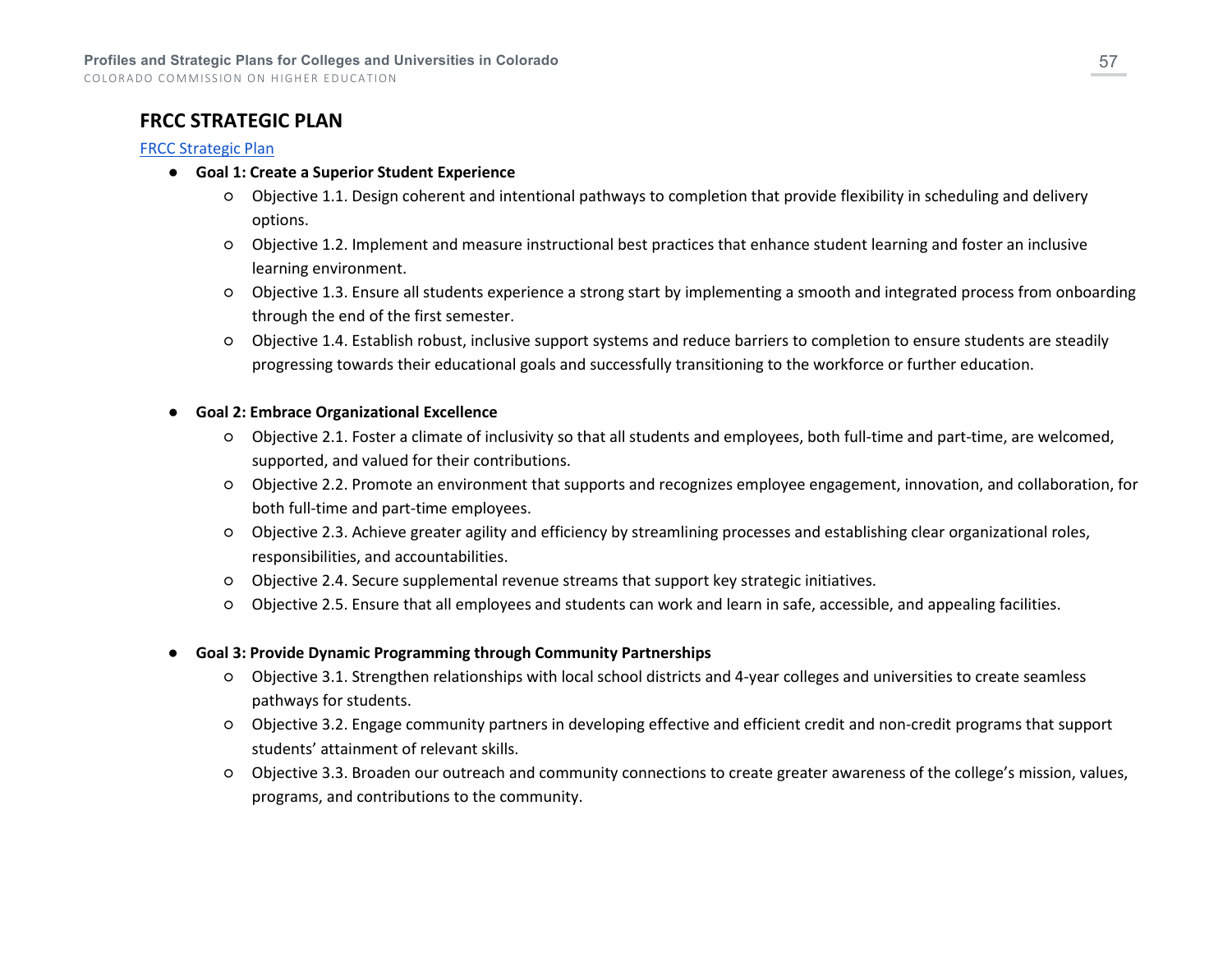## **6. Lamar Community College (Lamar)**

<span id="page-57-0"></span>*Building Our Future*

| # of Students Enrolled           | Total Enrollment: 723 (Fall 2020)<br>Undergraduate transfer in: 52<br>$\bullet$                                                                                                                                                                                                                                                                                                                                        |
|----------------------------------|------------------------------------------------------------------------------------------------------------------------------------------------------------------------------------------------------------------------------------------------------------------------------------------------------------------------------------------------------------------------------------------------------------------------|
| <b>Student Demographics</b>      | Undergraduate race/ethnicity (Fall 2020)<br>American Indian or Alaska Native: 2%<br>$\bullet$<br>Asian: 0%<br><b>Black or African American: 3%</b><br>Hispanic or Latino: 34%<br>Native Hawaiian or other Pacific Islander: 0%<br><b>White: 54%</b><br>Two or more races: 3%<br>Race/ethnicity unknown: 2%<br>Non-resident alien: 2%                                                                                   |
| <b>Faculty</b>                   | Total Faculty: 54 (Fall 2019)<br>Full-time: 21<br>Part-time: 33<br>Total number of faculty who are members of minority groups: 5 (Fall 2019)<br>Full-time: 2<br>Part-time: 3                                                                                                                                                                                                                                           |
| <b>Associate Degrees Awarded</b> | Total Associate Degrees Conferred (7/1/19-6/30/20): 115 <sup>10</sup><br>Liberal Arts and Sciences/Liberal Studies: 42 <sup>d</sup><br>1.<br>Liberal Arts and Sciences, General Studies and Humanities, Other: 16 <sup>d</sup><br>2.<br>General Studies: 16 <sup>d</sup><br>3.<br>Animal Training: 16<br>4.<br>Registered Nursing/Registered Nurse: 14<br>5.<br>Agricultural Business and Management, General: 4<br>6. |

<sup>10</sup>d identifies programs and award levels that are offered as a distance education program. For program category totals, <sup>d</sup> is shown if one or more programs in the category are offered as a distance education program.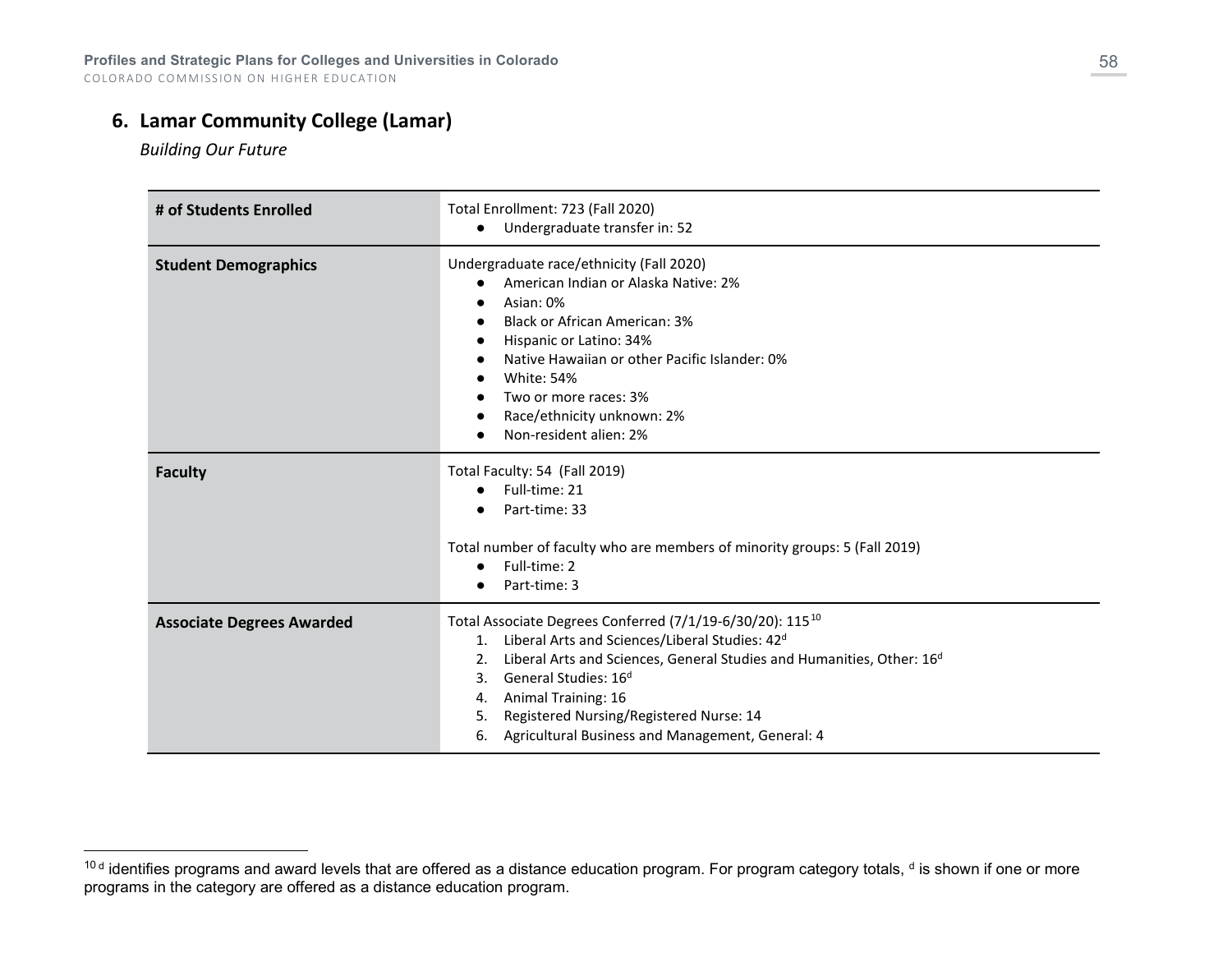COLORADO COMMISSION ON HIGHER EDUCATION

### **LCC 2020-2025 STRATEGIC PLAN**

#### [LCC Strategic Plan](https://lamarcc.edu/wp-content/uploads/2021/10/Lamar_StrategicPlan_FINAL.pdf)

- **Year 1: 2020-21 Improving and Enhancing Aesthetics & Amenities**
	- **Student Success**
		- Action Priority: Remodel dorm room with construction trades students (paint/lighting).
		- **EXECT** Action Priority: Improve the dining experience and food options for students.
		- **Action Priority: Implement an Outdoor Club.**
		- **EXECT** Action Priority: Implementation team for Student Union space.
		- **EXECT:** Action Priority: Implementation team for CTE Building.

#### ○ **Employee Success**

- Action Priority: Updated furniture in offices and classrooms.
- Action Priority: Buildings pick a beautification project in their area.
- **Resource Success**
	- Action Priority: Updated, attractive, and accurate external signage across campus.
	- Action Priority: Website content review & design edits from all campuses.
	- Action Priority: Updated, attractive, and accurate internal signage & bulletin boards.

#### ○ **Community Success**

- Action Priority: Implementation team for additional Location sites (Granada, Cheyenne Wells, Springfield, Eads).
- Action Priority: Improve and market rental and meeting space.
- Action Priority: Evaluate the offerings and enrollment process for non-credit and continuing education options for community members to enroll in LCC courses at a cost-effective rate.
- Action Priority: Buildings pick a beautification project in their area.
- Action Priority: Evaluate the offerings and enrollment process for non-credit and continuing education options for community members to enroll in LCC courses at a cost-effective rate.

#### ● **Year 2: 2021-22 Communication**

#### ○ **Student Success**

- **EXECT:** Action Priority: More use of streaming events.
- Action Priority: Create a plan to use LCC phone app.
- Action Priority: Utilization of digital content for students.
- Action Priority: Evaluate the communication flow prospective students receive.
- Action Priority: Evaluate the communication flow current students receive.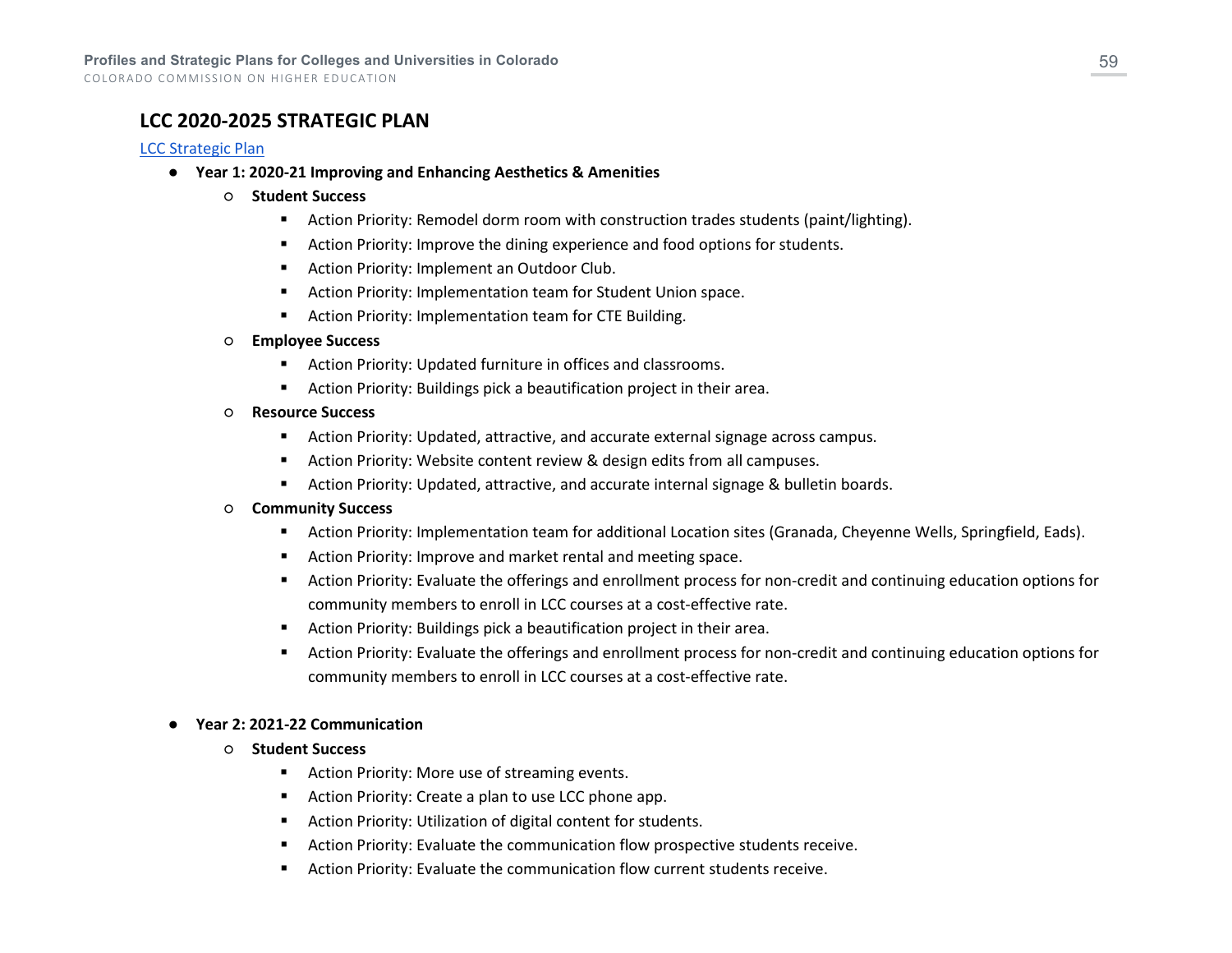- **Employee Success**
	- Action Priority: Assessment team on employee satisfaction.
	- Action Priority: Evaluate the onboarding process for a new employee.
- **Resource Success**
	- Action Priority: Strive for at least three recognized awards.
- **Community Success**
	- Action Priority: Listen to community needs related to hours of operations, academic offerings, rental spaces.
	- **Action Priority: Offer additional open houses on campus.**
	- Action Priority: Taskforce to determine community needs for Spanish-speaking citizens. Host a minimum of two events.
	- Action Priority: Maximizing community partnerships for community training. Create a progressive training environment.
- **Year 3: 2022-23 Expanding Access**
- **Year 4: 2023-24 Cultivating Growth and Sustainability**
- **Year 5: 2024-25 Service: Being the College that Serves Recommended Action Priority Options**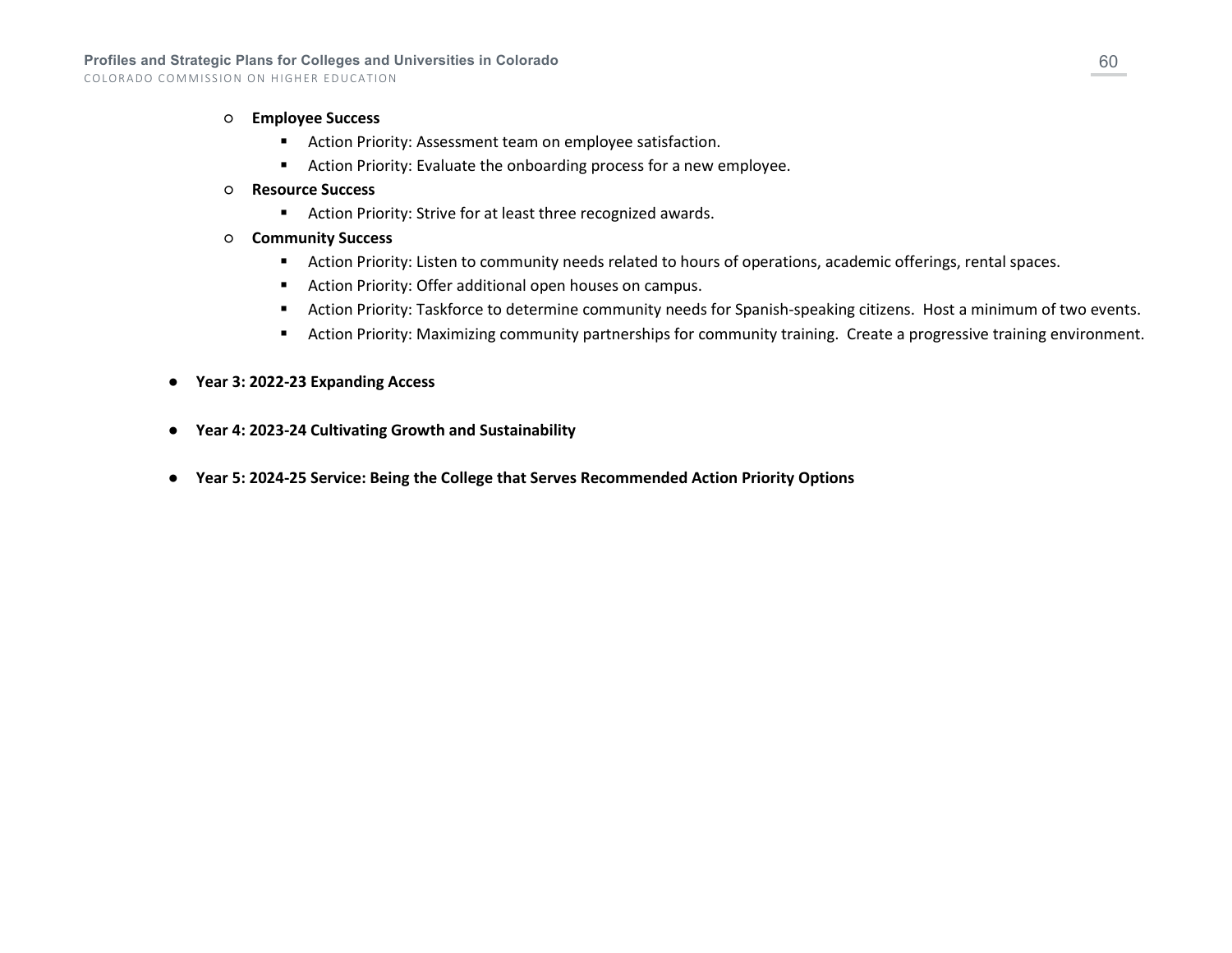## **7. Morgan Community College (Ft. Morgan)**

<span id="page-60-1"></span><span id="page-60-0"></span>*Build a path to your future*

| # of Students Enrolled           | Total Enrollment: 1,376 (Fall 2020)<br>Undergraduate transfer in: 103                                                                                                                                                                                                                                                                                                     |
|----------------------------------|---------------------------------------------------------------------------------------------------------------------------------------------------------------------------------------------------------------------------------------------------------------------------------------------------------------------------------------------------------------------------|
| <b>Student Demographics</b>      | Undergraduate race/ethnicity (Fall 2020)<br>American Indian or Alaska Native: 1%<br>Asian: 0%<br><b>Black or African American: 6%</b><br>Hispanic or Latino: 32%<br>Native Hawaiian or other Pacific Islander: 0%<br><b>White: 55%</b><br>Two or more races: 2%<br>Race/ethnicity unknown: 2%<br>Non-resident alien: 1%                                                   |
| <b>Faculty</b>                   | Total Faculty: 88 (Fall 2020)<br>Full-time: 43<br>Part-time: 45<br>Total Faculty and Instructors: 121 (Fall 2020)*11<br>Faculty: 41<br>$\bullet$<br>Faculty of Color: 6<br>Instructors: 80<br><b>Instructors of Color: 5</b>                                                                                                                                              |
| <b>Associate Degrees Awarded</b> | Total Associate Degrees Conferred (7/1/19-6/30/20): 121 <sup>12</sup><br>Registered Nursing/Registered Nurse: 26<br>1.<br>Liberal Arts and Sciences/Liberal Studies: 25 <sup>d</sup><br>2.<br>General Studies: 24 <sup>d</sup><br>3.<br>Liberal Arts and Sciences, General Studies and Humanities, Other: 10<br>4.<br>Radiologic Technology/Science Radiographer: 9<br>5. |

<sup>11</sup> As reported by CCCS Chief Human Resources Officer

<sup>12</sup> d identifies programs and award levels that are offered as a distance education program. For program category totals, d is shown if one or more programs in the category are offered as a distance education program.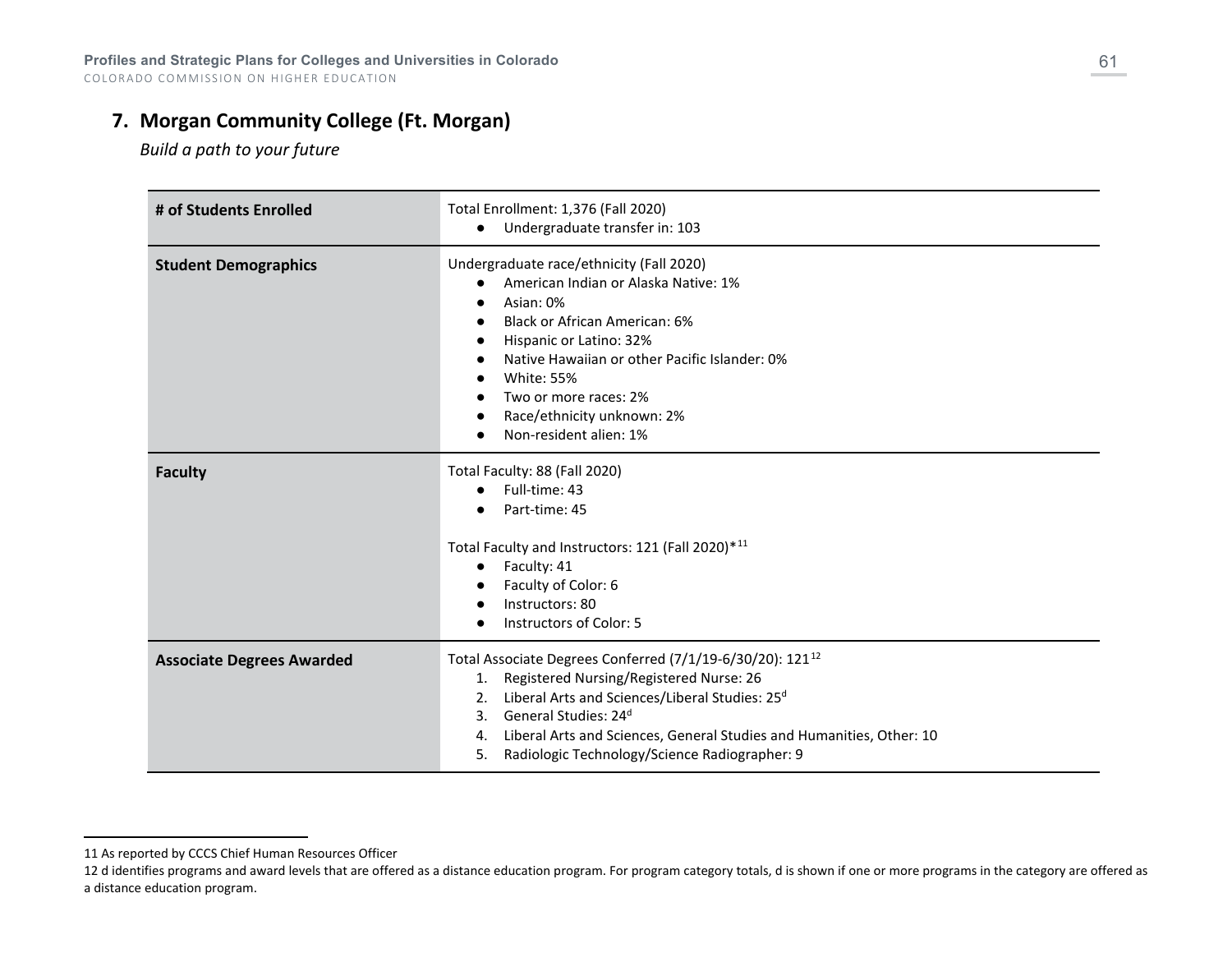### **MCC 2018-23 STRATEGIC PLAN**

#### [MCC Strategic Plan](https://www.morgancc.edu/themencode-pdf-viewer/?file=https://www.morgancc.edu/docs/io/SPT/18-23_Strategic_Plan.pdf)

- **Objectives**
	- **Student Access - Student Access "refers to the ways in which educational institutions and policies [strive to ensure] that students have equal and equitable opportunities to take full advantage of their education."**
		- **Strategy 1: Develop Relevant Programs:** MCC will review community and local industry needs and develop quality programs that support these needs.
		- **Strategy 2: Outreach to Underserved Populations:** Ensuring MCC is meeting the diverse needs of service area residents is critical to achieving the overall objective of student access.
		- **Strategy 3: Financial Support for Students:** MCC must commit to continuing to provide financial assistance whenever possible to help remove financial barriers to higher education.
		- **Strategy 4: Concurrent Enrollment Redesign:** MCC has been a leader in Concurrent Enrollment since the first classes were delivered to area high schools in 1988. Ongoing success in concurrent enrollment will require a review of current structures and development of new approaches to ensure the college is meeting the needs of high school students.
		- **Strategy 5: Align Facilities with Program Needs:** With the development of new programs and shifting populations, MCC will review existing facilities to identify future needs, a major component of the Master Plan.
	- **Student Success - While "Access" relates to providing equitable opportunities for students to attend college, "Student Success" conveys MCC's commitment to ensuring students attain the educational goals they are pursuing.**
		- **Strategy 1: Increase Retention & Persistence:** Retention and Persistence are indicators of student satisfaction of their academic progress as well as the likelihood of continuing to completion.
		- **Strategy 2: Increase Graduation & Transfer Rates:** These rates serve as indicators of students' achievement of academic goals.
		- **Strategy 3: Grow Community & Continuing Education Opportunities:** MCC aims to provide learning opportunities that meet community and continuing education needs.
	- **Teaching Excellence - The Schreyer Institute for Teaching Excellence defines an excellent teacher as "one who contributes positively to the learning environment by providing exceptional energy, keen interest in students, and extraordinary strengths in: Subject Matter Expert, Pedagogical Expert, Excellent Communicator, Student-Centered Mentor, Systematic and Continual Assessor.**
		- **Strategy 1: Foster an Inclusive and Supportive Environment:** The Instructional Division will continuously review opportunities to enhance the teaching environment.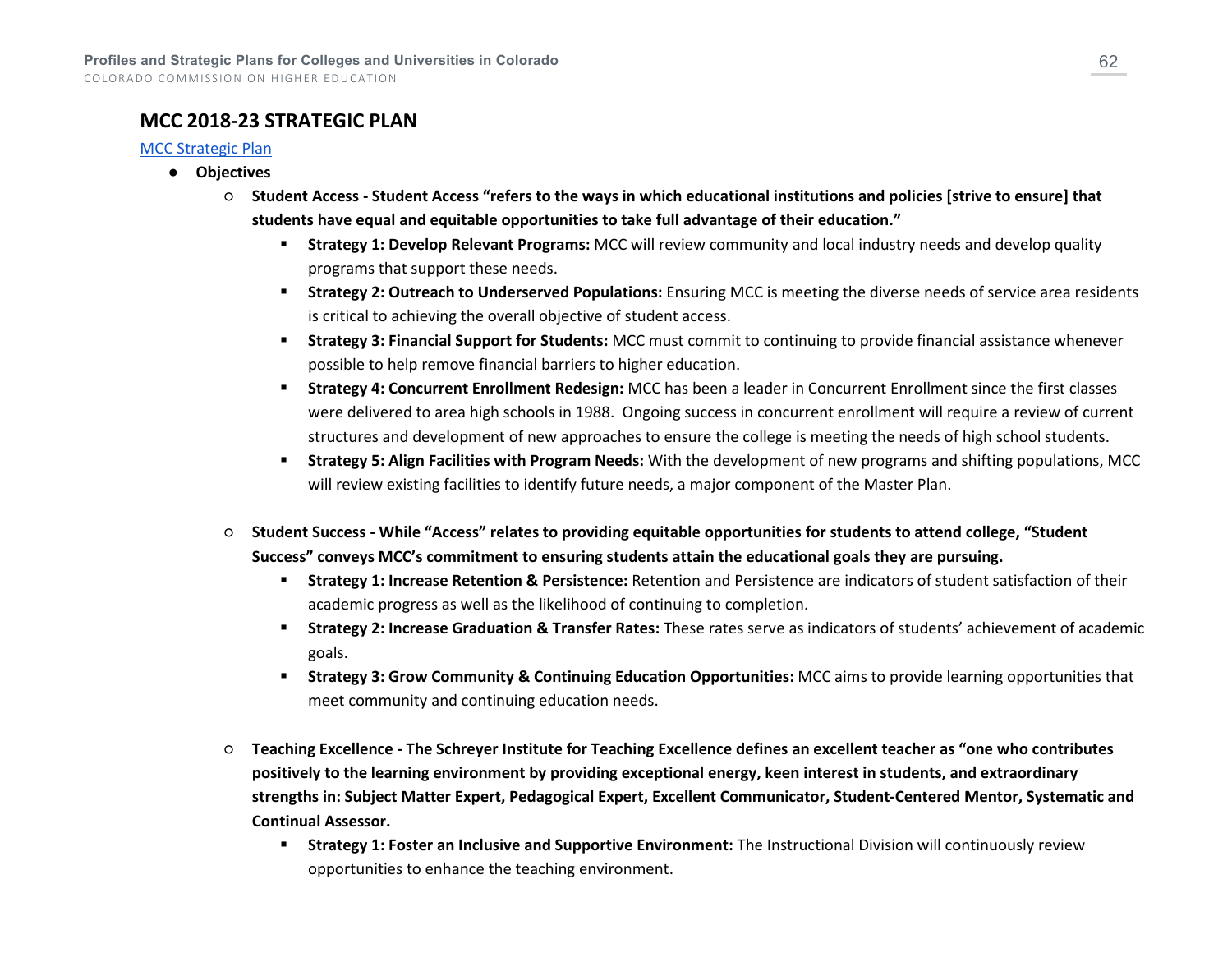- **Strategy 2: Increase Utilization of Professional Development:** As a key to teaching excellence, faculty should regularly develop original thoughts on their subject specialty, pedagogical approach, and assessment practices.
- **Strategy 3: Promote Innovative Strategies to Reach Students:** In light of MCC's expansive service area and growing demand by students, faculty will develop modern distance education opportunities, including online and interactive video courses.
- **Community Success - A major component of Colorado Community College is to "conduct community service programs." MCC is committed to addressing broad economic and cultural needs of communities across the service area.**
	- **Strategy 1: Build a Skilled Workforce:** "Higher levels of educational attainment lead to a more skilled and productive workforce, producing more efficiently a higher standard of goods and services, which in turn forms the basis for faster economic growth and rising living standards."
	- **Strategy 2: Support Economic Development:** MCC serves as a leader for economic diversification by building a skilled workforce, supporting community initiatives, and partnering with local economic development organizations.
	- **Strategy 3: Enhance Arts & Culture:** The MCC Center for Arts and Community Enrichment (CACE) enhances the quality of life in our community through artistic, cultural, social, and intellectual activities.
	- **Strategy 4: Promote Equity:** The College seeks to understand where community members are coming from and providing support and resources for them to be successful.
- **Operational Effectiveness - Operational Effectiveness includes any activity that promotes effective leadership, positive employee development, operational improvements, effective use of available resources, or improvement of the strategic positioning of the college.**
	- **Strategy 1: Increase opportunities for staff professional development:** Professional development is a critical element to ensuring staff continue to be competent educational leaders.
	- **Strategy 2: Develop external resources to meet ongoing needs of MCC:** Engaging community partners to develop external resources are critical to the college's sustainability.
	- **Strategy 3: Promote a diverse college workforce:** Promoting a diverse workforce engages the diverse community, improves overall college performance, promotes innovation, and fosters a positive work environment.
	- **Strategy 4: Promote a healthy work-life balance:** A good work/life balance enables employees to feel more in control of their working life and lead to increased productivity, reduced stress, and increase retention.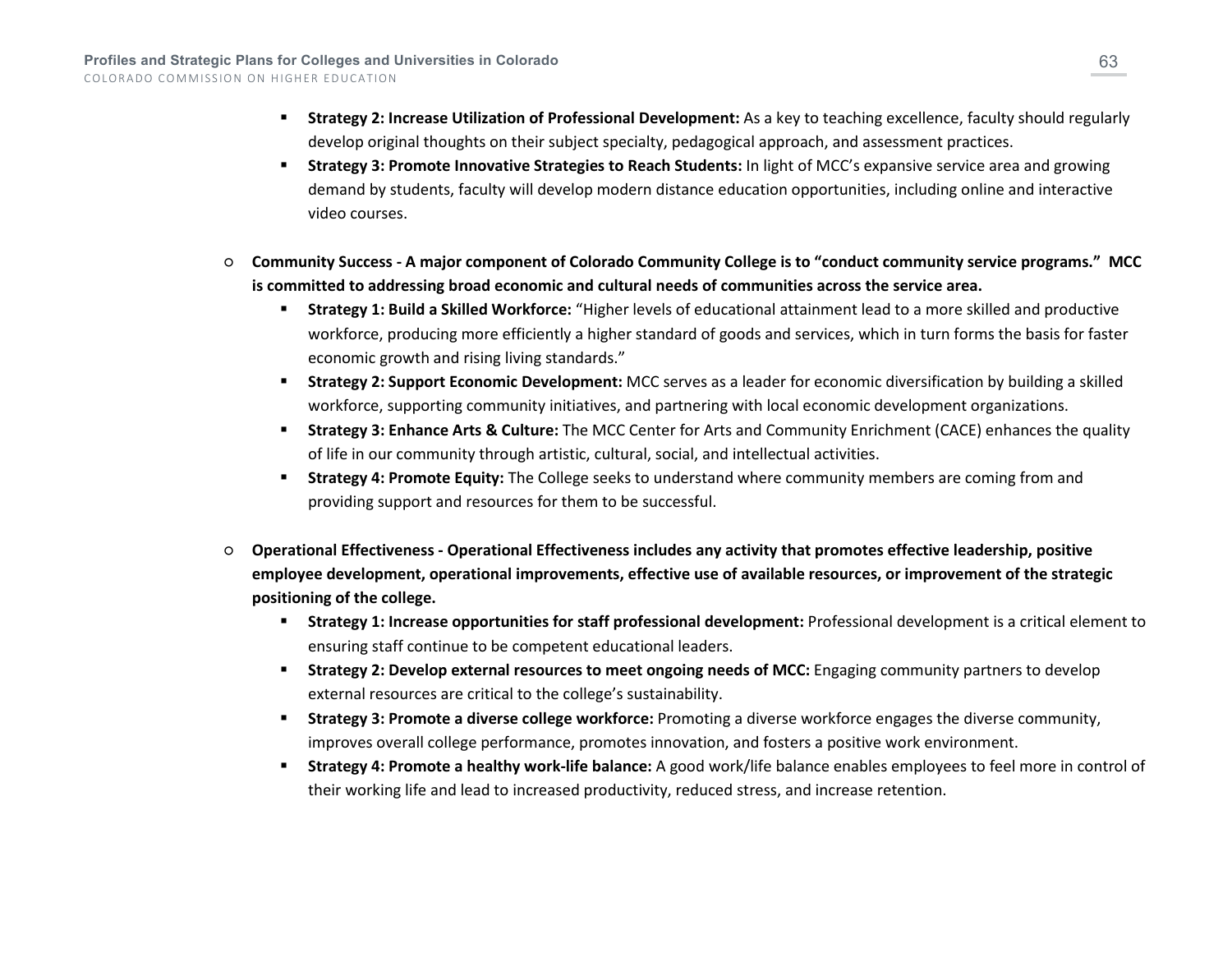## **8. Northeastern Junior College (Sterling)**

*We strive to enrich the quality of lives through affordable and accessible learning opportunities.*

| # of Students Enrolled           | Total Enrollment: 1,293 (Fall 2020)<br>Undergraduate transfer in: 68                                                                                                                                                                                                                                                                             |
|----------------------------------|--------------------------------------------------------------------------------------------------------------------------------------------------------------------------------------------------------------------------------------------------------------------------------------------------------------------------------------------------|
| <b>Student Demographics</b>      | Undergraduate race/ethnicity (Fall 2020)<br>American Indian or Alaska Native: 0%<br>Asian: 1%<br>Black or African American: 2%<br>Hispanic or Latino: 17%<br>Native Hawaiian or other Pacific Islander: 0%<br><b>White: 72%</b><br>Two or more races: 3%<br>Race/ethnicity unknown: 2%<br>Non-resident alien: 2%                                 |
| <b>Faculty</b>                   | Total Faculty: 78 (Fall 2020)<br>Full-time: 50<br>$\bullet$<br>Part-time: 28<br>Total number of faculty who are members of minority groups: 0 (Fall 2020)<br>Full-time: 0<br>Part-time: 0                                                                                                                                                        |
| <b>Associate Degrees Awarded</b> | Total Associate Degrees Conferred (7/1/19-6/30/20): 269<br>Liberal Arts and Sciences/Liberal Studies: 80<br>1.<br>Liberal Arts and Sciences, General Studies and Humanities, Other: 60<br>2.<br><b>General Studies: 31</b><br>3.<br>Registered Nursing/Registered Nurse: 18<br>4.<br>Electromechanical Technologies/Technicians, Other: 14<br>5. |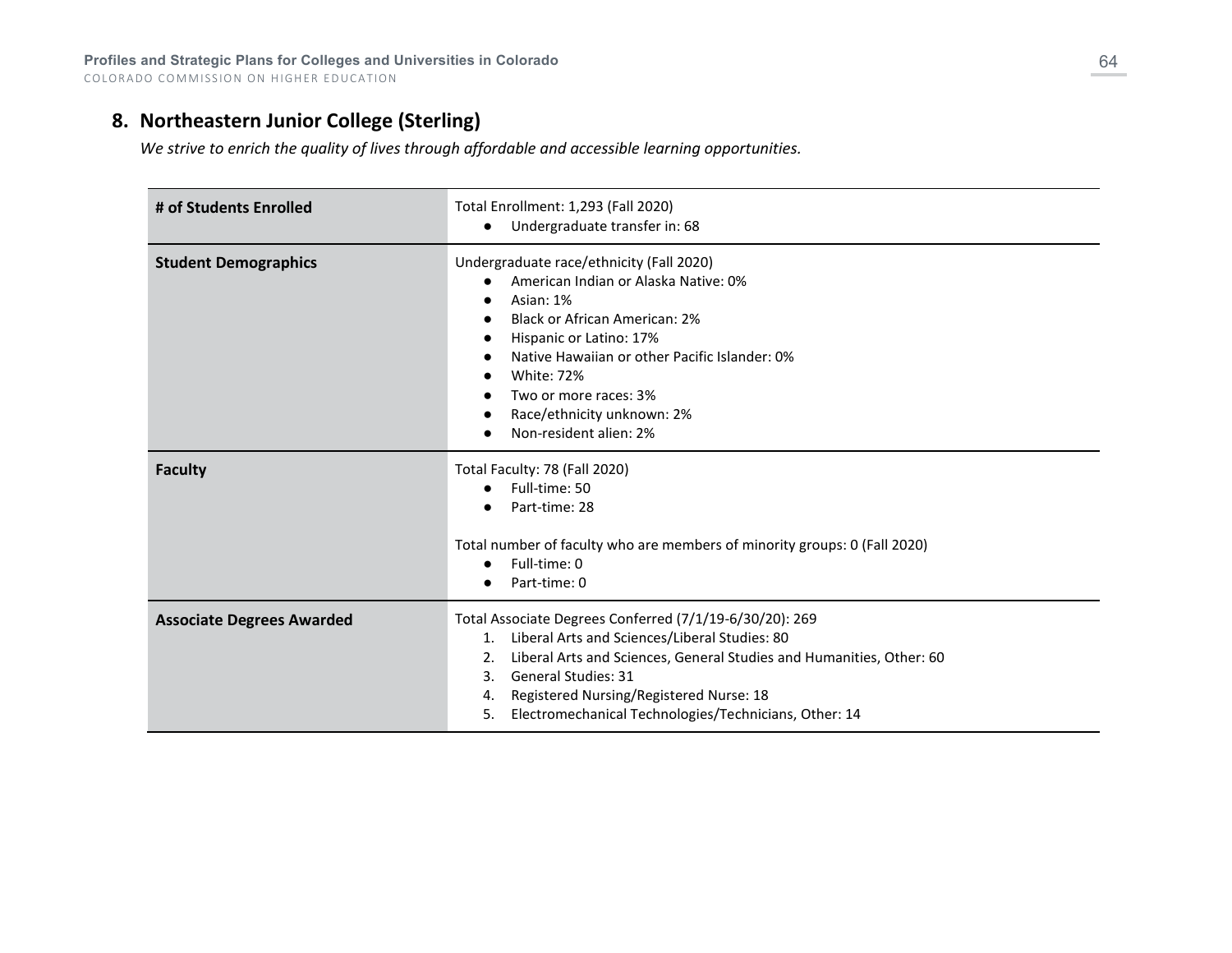### **NJC STRATEGIC PLAN 2021-2026**

#### [NJC Strategic Plan](https://www.njc.edu/about-us/strategic-plan-2021-2026)

- **Goals:**
	- **Transform the Student Experience.**
		- Guiding Principle 1: Providing excellence in learning and teaching for transfer, career and technical education, and personal enrichment.
		- Guiding Principle 2: Enhancing student success and retention by providing comprehensive support services and activities.
		- Guiding Principle 3: Creating an inclusive educational environment where students have the opportunity to become well-rounded individuals, embrace diversity, and develop leadership skills and resilience.

#### ○ **Transform Our Own Workforce Experience.**

- Guiding Principle 1: Attract and retain quality employees.
- Guiding Principle 2: Provide for their professional growth.
- Guiding Principle 3: Develop a workforce that is inclusive and diverse.
- Guiding Principle 4: Acknowledge the value of its employees and their wellbeing.
- Guiding Principle 5: Support and develop future leaders.
- **Create education without barriers through transformational partnerships.**
	- Guiding Principle 1: Promote the college in a way that enhances enrollment and builds relationships with alumni and donors.
	- Guiding Principle 2: Develop relationships and partnerships that enrich the region and contribute cultural, educational, athletic, and social experiences for our students and citizens.
- **Redefine our value proposition through accessibility, affordability, quality, accountability, resource development, and operational excellence.**
	- Guiding Principle 1: Assess institutional effectiveness, strive for continuous improvement, and operate with integrity and accountability.
	- Guiding Principle 2: Acquire, maintain, and improve college resources and facilities to provide an aesthetic and efficient collegiate environment.
	- Guiding Principle 3: Provide leading technology for instruction and operations.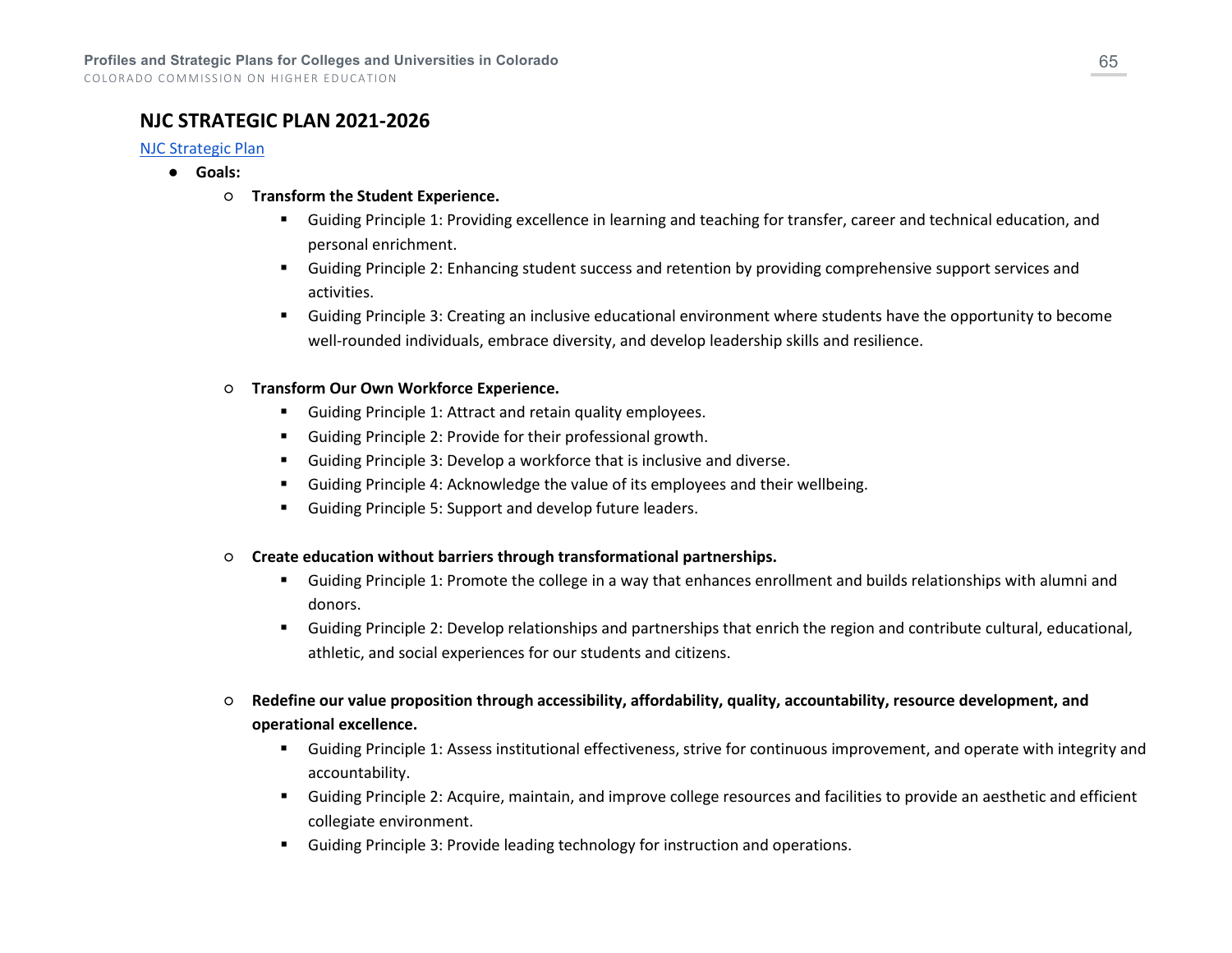## **9. Otero Junior College (La Junta)**

<span id="page-65-0"></span>*We're Focused on Your Future!*

| # of Students Enrolled           | Total Enrollment: 1,216 (Fall 2020)<br>Undergraduate transfer in: 146<br>$\bullet$                                                                                                                                                                                                                                                                                                     |
|----------------------------------|----------------------------------------------------------------------------------------------------------------------------------------------------------------------------------------------------------------------------------------------------------------------------------------------------------------------------------------------------------------------------------------|
| <b>Student Demographics</b>      | Undergraduate race/ethnicity (Fall 2020)<br>American Indian or Alaska Native: 1%<br>Asian: 1%<br><b>Black or African American: 5%</b><br>Hispanic or Latino: 39%<br>Native Hawaiian or other Pacific Islander: 0%<br><b>White: 44%</b><br>Two or more races: 3%<br>Race/ethnicity unknown: 4%<br>Non-resident alien: 3%                                                                |
| <b>Faculty</b>                   | Total Faculty: 69 (Fall 2020)<br>Full-time: 31<br>$\bullet$<br>Part-time: 38<br>Total Faculty and Instructors: 89 (Fall 2020)*13<br>Faculty: 32<br>$\bullet$<br>Faculty of Color: 3<br>Instructors: 57<br>Instructors of Color: 10                                                                                                                                                     |
| <b>Associate Degrees Awarded</b> | Total Associate Degrees Conferred (7/1/19-6/30/20): 172<br>1. Liberal Arts and Sciences/Liberal Studies: 68<br>Registered Nursing/Registered Nurse: 63<br>2.<br>Liberal Arts and Sciences, General Studies and Humanities, Other: 30<br>3.<br>Clinical/Medical Laboratory Technician: 6<br>4.<br><b>General Studies: 3</b><br>5.<br>Animal/Livestock Husbandry and Production: 2<br>6. |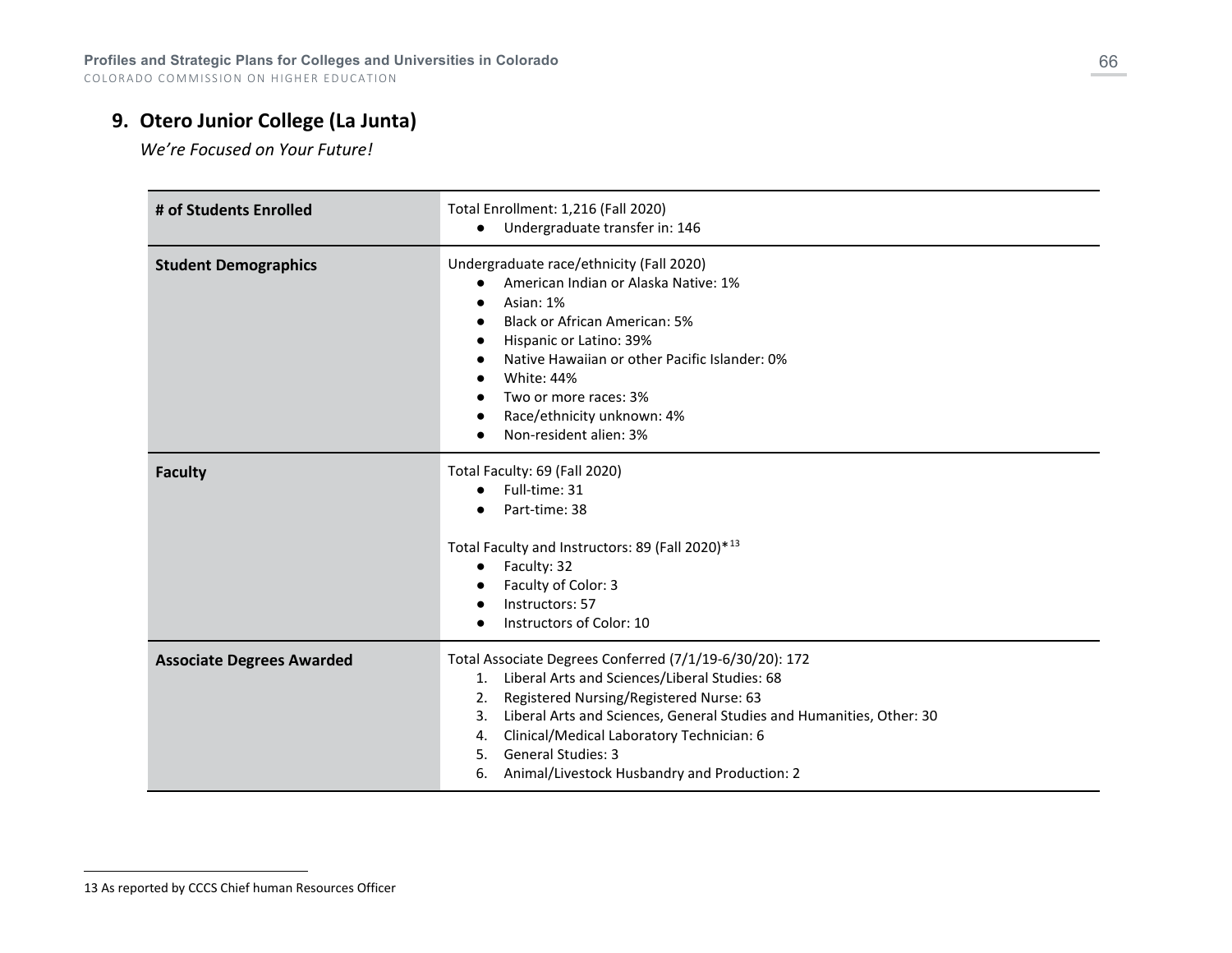## **EQUITY, DIVERSITY AND INCLUSION STRATEGIC PLAN 2020-2025**

#### [OJC EDI Strategic Plan](https://www.otero.edu/about/policies/pdf/OteroJuniorCollege_EDIPlan.pdf)

- **Goal One: Develop opportunities to recruit and retain diverse faculty, staff, and students.**
	- **Strategy One: Expand marketing segments to reach more diverse pools of people.**
		- **Tactics:**
			- 1.1: Expand outreach to diverse employment boards to increase diversity of candidates.
			- 1.2: Collect and evaluate data on various student populations.
			- 1.3: Continue efforts to provide funding for students from underrepresented populations.
- **Goal Two: Create and promote an inclusive environment for all.**
	- **Strategy One: Create opportunities and actions that create a more culturally responsive campus.**
		- **Tactics:**
			- 1.1: Create new, diverse programming to increase cultural competency.
			- 1.2: Implement culturally responsive advising training and practices.
- **Goal Three: Provide resources and support to faculty, staff, and students to provide recognition of achievement for underrepresented populations.**
	- **Strategy One: Support and recognize opportunities to increase overall success for all.**
		- **Tactics:**
			- 1.1: Collect and evaluate data for all students in academia.
			- 1.2: Prioritize workshops and additional initiatives to increase student academic success.
- **Goal Four: Encourage and motivate leadership to be champions of equity, inclusion, and diversity in all campus initiatives and plans.**
	- **Strategy One: Create and prioritize programs or grants that support students from underrepresented populations.**
		- **Tactics:**
			- 1.1: Booster programs and workshops to aid in completion of underrepresented students.
			- 1.2: Utilize the Foundations of the Institution to advance the initiatives of diversity, equity, and inclusion.
- **Goal Five: Increase importance of understanding barriers for all parties to create equitable experiences in academia and campus life.**
	- **Strategy One: Enhance orientation of faculty, staff, and students, as well as provide programs and resources to ensure all students have equitable chances to succeed.**
		- **Tactics:**
			- 1.1: Increase delivery and orientation opportunities.
			- 1.2: Leadership will focus on implementing various strategies to provide opportunities through different mediums to all students.
- **Goal Six: Leadership will focus on the creation of professional development plan that provides opportunities for staff and faculty to increase understanding and commitment to DEI.**
	- **Strategy One: Provide a variety of professional development opportunities to strengthen diversity, inclusion, equity, and cultural responsiveness on-campus.**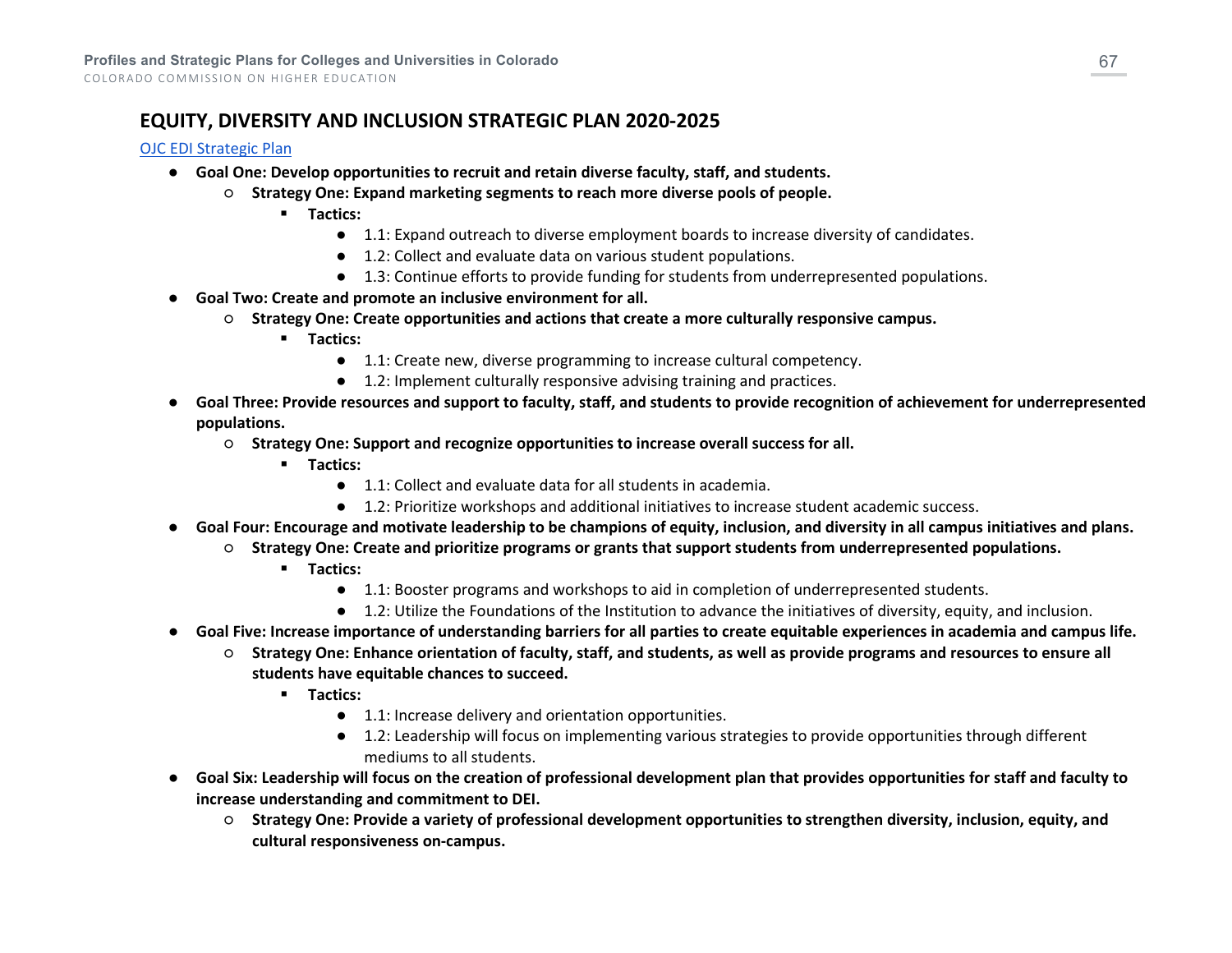# **10. Pikes Peak Community College (Colorado Springs)**

 *Creating Better Roadmaps*

| # of Students Enrolled           | Total Enrollment: 12,506 (Fall 2020)<br>Undergraduate transfer in: 1,506<br>$\bullet$                                                                                                                                                                                                                                                               |
|----------------------------------|-----------------------------------------------------------------------------------------------------------------------------------------------------------------------------------------------------------------------------------------------------------------------------------------------------------------------------------------------------|
| <b>Student Demographics</b>      | Undergraduate race/ethnicity (Fall 2020)<br>American Indian or Alaska Native: 1%<br>Asian: 3%<br>Black or African American: 7%<br>Hispanic or Latino: 21%<br>Native Hawaiian or other Pacific Islander: 1%<br><b>White: 58%</b><br>Two or more races: 6%<br>Race/ethnicity unknown: 3%<br>Non-resident alien: 1%                                    |
| <b>Faculty</b>                   | Total Faculty: 662 (Fall 2020)<br>Full-time: 189<br>Part-time: 473<br>Total number of faculty who are members of minority groups: 109 (Fall 2020)<br>Full-time: 27<br>Part-time: 82                                                                                                                                                                 |
| <b>Associate Degrees Awarded</b> | Total Associate Degrees Conferred (7/1/19-6/30/20): 1,703<br><b>General Studies: 581</b><br>$1_{-}$<br>Liberal Arts and Sciences/Liberal Studies: 464<br>2.<br>Liberal Arts and Sciences, General Studies and Humanities, Other: 108<br>3.<br>Registered Nursing/Registered Nurse: 89<br>4.<br>Cooking and Related Culinary Arts, General: 48<br>5. |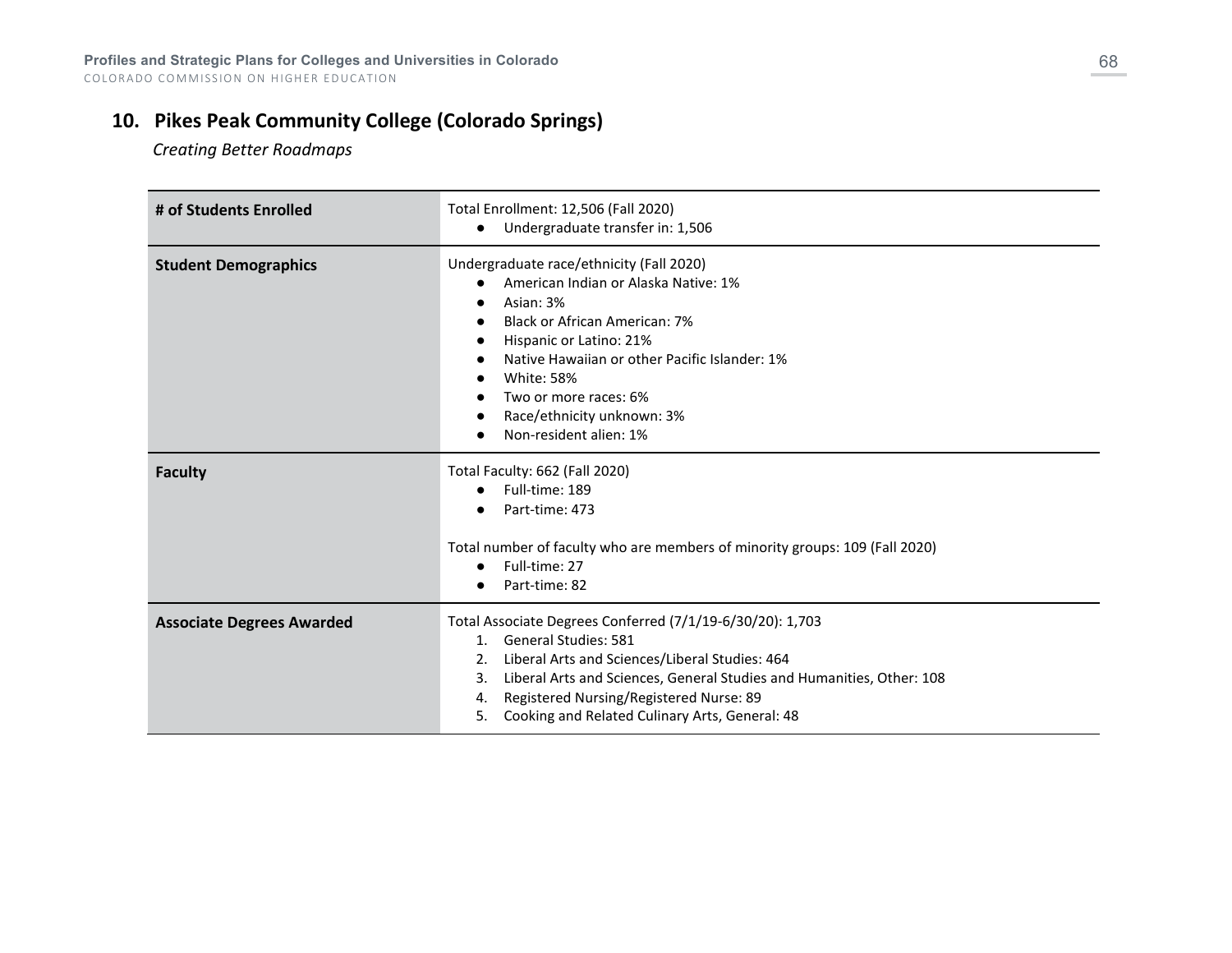## **PPCC STRATEGIC PLAN DESTINATION 2022 (2017-2022)**

#### [PPCC Strategic Plan](https://www.ppcc.edu/strategic-planning)

- **Goal 1: Develop a Mission-Minded Culture**
	- **Tactics:**
		- 1. Develop future and existing leaders.
		- **2.** Evaluate and incorporate best practices used by other institutions.
		- 3. Develop internal communication that keeps stakeholders informed, inspired and provides a vehicle for feedback.
		- 4. Establish an innovation incubator, where members of the college, the business community, and students will utilize data and metrics to generate ideas and solutions.
- **Goal 2: Assure that students set and achieve their academic and career goals.**
	- **Tactics:**
		- **1.** Identify each student's goals and develop an academic plan.
		- **2.** Improve student support to maximize retention, completion, and transfer.
		- 3. Ensure excellence in teaching and learning.
		- **4.** Use assessment results to improve teaching, learning, and student support services.
- **Goal 3: Deliberately drive enrollment to ensure a strong future for PPCC.**
	- **Tactics:**
		- 1. Streamline admission and enrollment process to increase yield in new students from application to enrollment.
		- 2. Expand where and how classes are offered to meet students' needs.
		- 3. Communicate PPCC's academic excellence.
		- 4. Identify target-market segments and develop segmented marketing and recruitment strategies for each.
		- 5. Strategically plan and invest in campus physical and technology infrastructures to support high-quality learning environments.
- **Goal 4: Anticipate and respond to emerging workforce needs and demographic shifts.**
	- **Tactics:**
		- 1. Grow the capacity to develop high-demand programming.
		- 2. Monitor and use data about regional demographic trends (e.g., housing shifts, aging trends, etc.).
		- 3. Strengthen and build partnerships with business and industry.
		- 4. Explore credentialing, competency-based initiatives, or other strategies to align student needs with industry standards.
		- 5. Evaluate and improve our degree portfolio.
- **Goal 5: Better serve a diverse current and prospective student population.**
	- **Tactics:**
		- 1. Hire and retain a diverse workforce that represents our community.
		- **2.** Increase the cultural competency of faculty, staff, and students.
		- 3. Identify ways to improve recruitment, enrollment, retention, and completion of underrepresented students.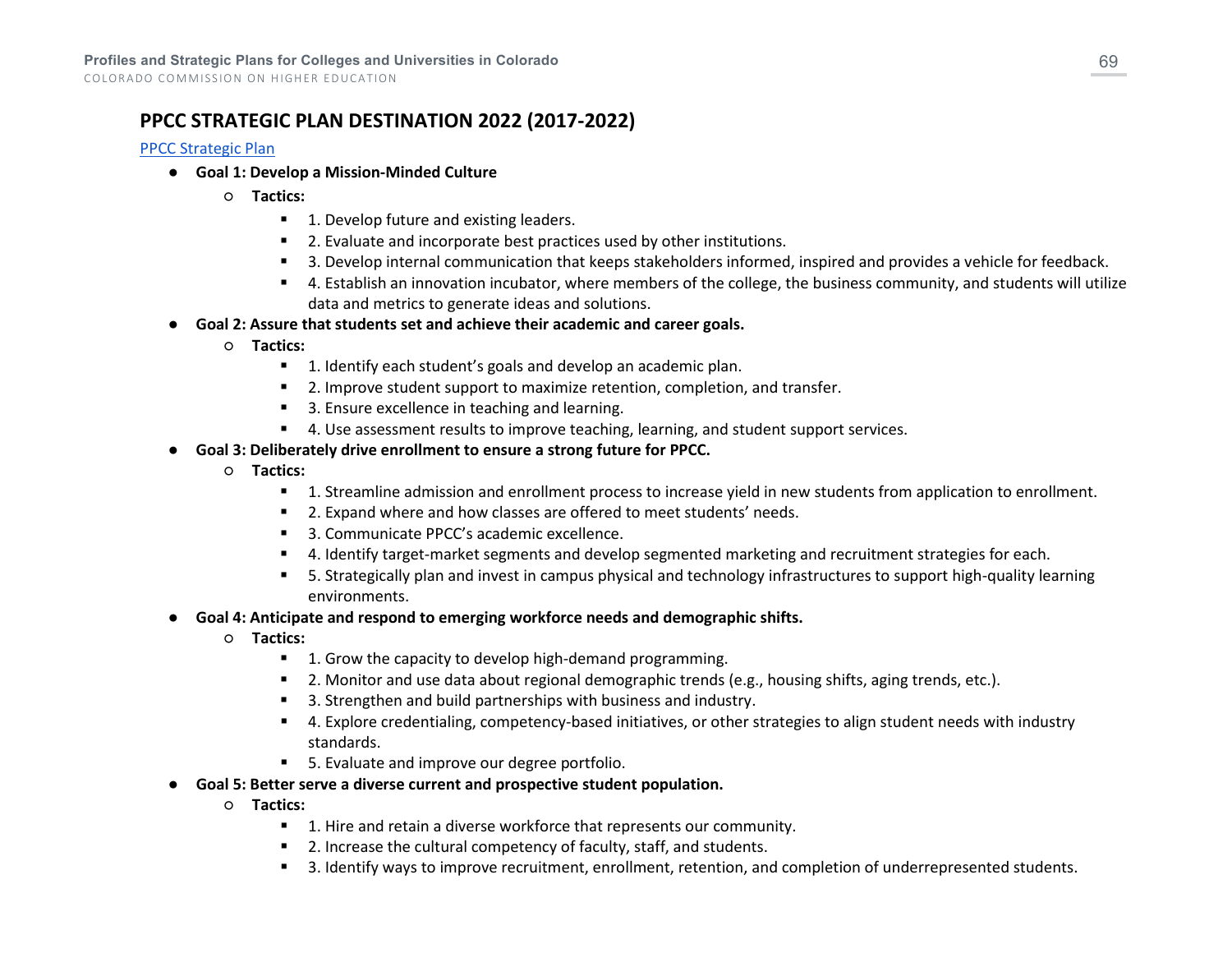# **11. Pueblo Community College (Pueblo)**

 *Imperatives for Student Success*

| # of Students Enrolled           | Total Enrollment: 5,551 (Fall 2020)<br>Undergraduate transfer in: 512<br>$\bullet$                                                                                                                                                                                                                                                   |
|----------------------------------|--------------------------------------------------------------------------------------------------------------------------------------------------------------------------------------------------------------------------------------------------------------------------------------------------------------------------------------|
| <b>Student Demographics</b>      | Undergraduate race/ethnicity (Fall 2020)<br>American Indian or Alaska Native: 2%<br>Asian: 1%<br><b>Black or African American: 3%</b><br>Hispanic or Latino: 35%<br>$\bullet$<br>Native Hawaiian or other Pacific Islander: 0%<br><b>White: 52%</b><br>Two or more races: 4%<br>Race/ethnicity unknown: 3%<br>Non-resident alien: 0% |
| <b>Faculty</b>                   | Total Faculty: 311 (Fall 2020)<br>Full-time: 81<br>$\bullet$<br>Part-time: 230<br>Total number of faculty who are members of minority groups: 49 (Fall 2020)<br>Full-time: 11<br>$\bullet$<br>Part-time: 38                                                                                                                          |
| <b>Associate Degrees Awarded</b> | Total Associate Degrees Conferred (7/1/19-6/30/20): 741<br>Liberal Arts and Sciences/Liberal Studies: 156<br>1.<br>Registered Nursing/Registered Nurse: 132<br>2.<br><b>General Studies: 113</b><br>3.<br>Liberal Arts and Sciences, General Studies and Humanities, Other: 32<br>4.<br>Welding Technology/Welder: 31<br>5.          |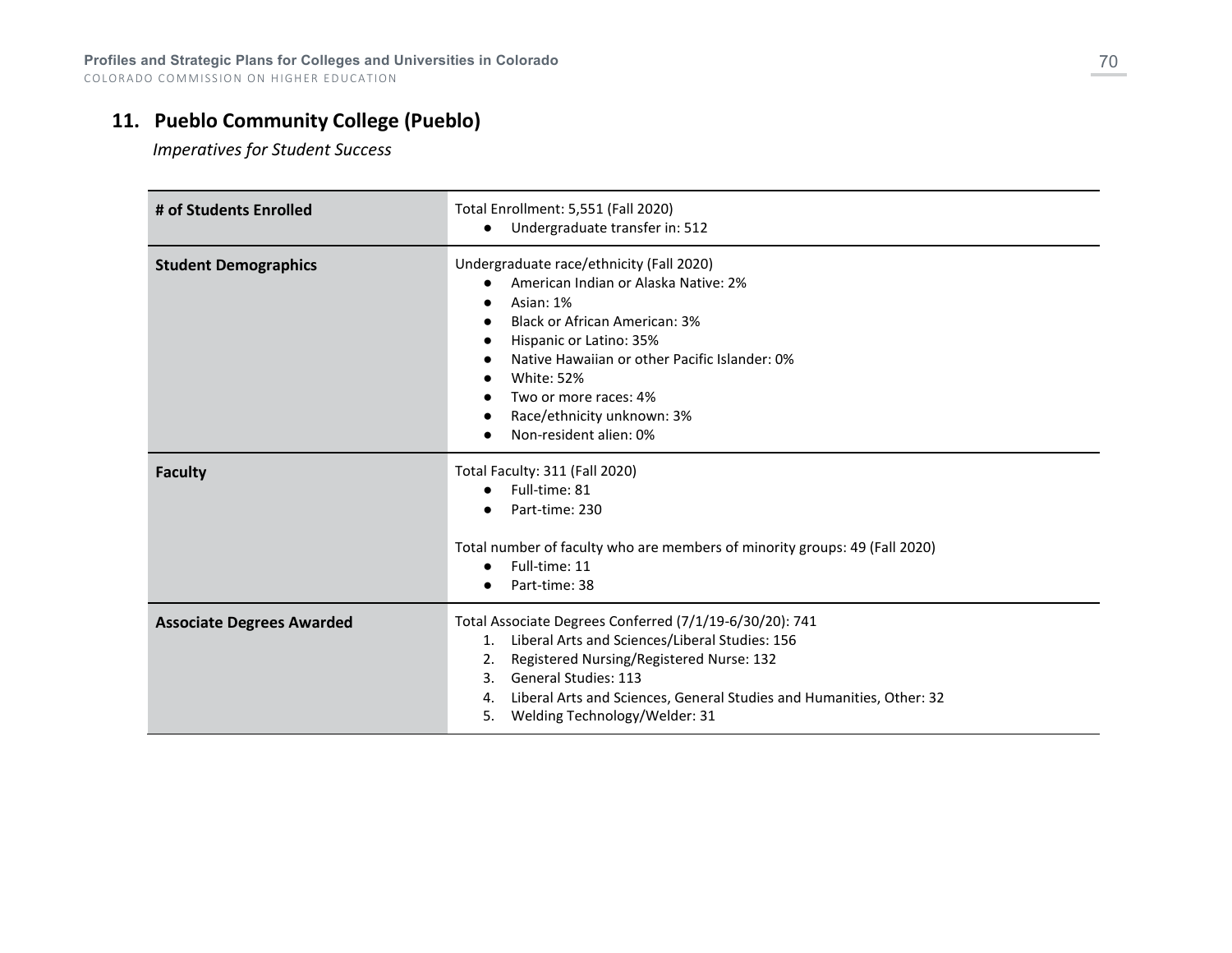## **PCC STRATEGIC PLAN DESTINATION 2022 (2015-2022)**

#### [PCC Strategic Plan](https://www.pueblocc.edu/sites/default/files/2021-03/Destination%202022%20-%20Web%20Document.pdf)

- **Strategic Imperative One: Student Success: PCC will develop a learning environment that helps students acquire the knowledge, skills, and experience necessary for advanced education, successful careers, and personal growth.**
	- Strategy 1: Improve student access to and success in college-level classes.
	- Strategy 2: Deliver comprehensive and integrated academic support services that improve student persistence and completion.
	- Strategy 3: Deliver and assess rigorous, innovative instruction that meets institutional, program, and course learning outcomes.
	- Strategy 4: Align co-curricular activities with the curriculum.
	- Strategy 5: Ensure graduate knowledge, skills, and experiences are relevant to career and workforce needs.
	- Strategy 6: Promote transfer opportunities and increase transfers to four-year programs.
	- Strategy 7: Cultivate the quality and delivery of distance learning programs and course offerings.
- **Strategic Imperative Two: Meeting Stakeholder Needs: PCC will expand and enhance avenues to meet the educational and workforce needs of the individuals and communities it serves.**
	- Strategy 1: Develop and implement robust marketing and outreach campaigns.
	- Strategy 2: Provide an enrollment process that minimizes obstacles.
	- Strategy 3: Deliver, with fidelity, a process that ensures each degree/certificate-seeking student has an academic plan that provides a clear roadmap for completion.
	- Strategy 4: Design and implement a guided pathways system (GPS) to completion that is well articulated and understood by all stakeholders.
	- Strategy 5: Develop and deliver a holistic advising model designed to support the GPS.
	- Strategy 6: Increase student participation in campus life.
	- Strategy 7: Align opportunities for non-degree-seeking students with community and business needs.
- **Strategic Imperative Three: High-Performance Workforce: PCC will attract, develop, and retain a highly-qualified workforce committed to student success and institutional excellence.**
	- Strategy 1: Develop and utilize systematic processes for determining appropriate staffing needs and candidate qualifications necessary to meet them.
	- Strategy 2: Implement a recruiting strategy that seeks to increase the diversity of our employee groups.
	- Strategy 3: Evaluate the quality and success of selection process.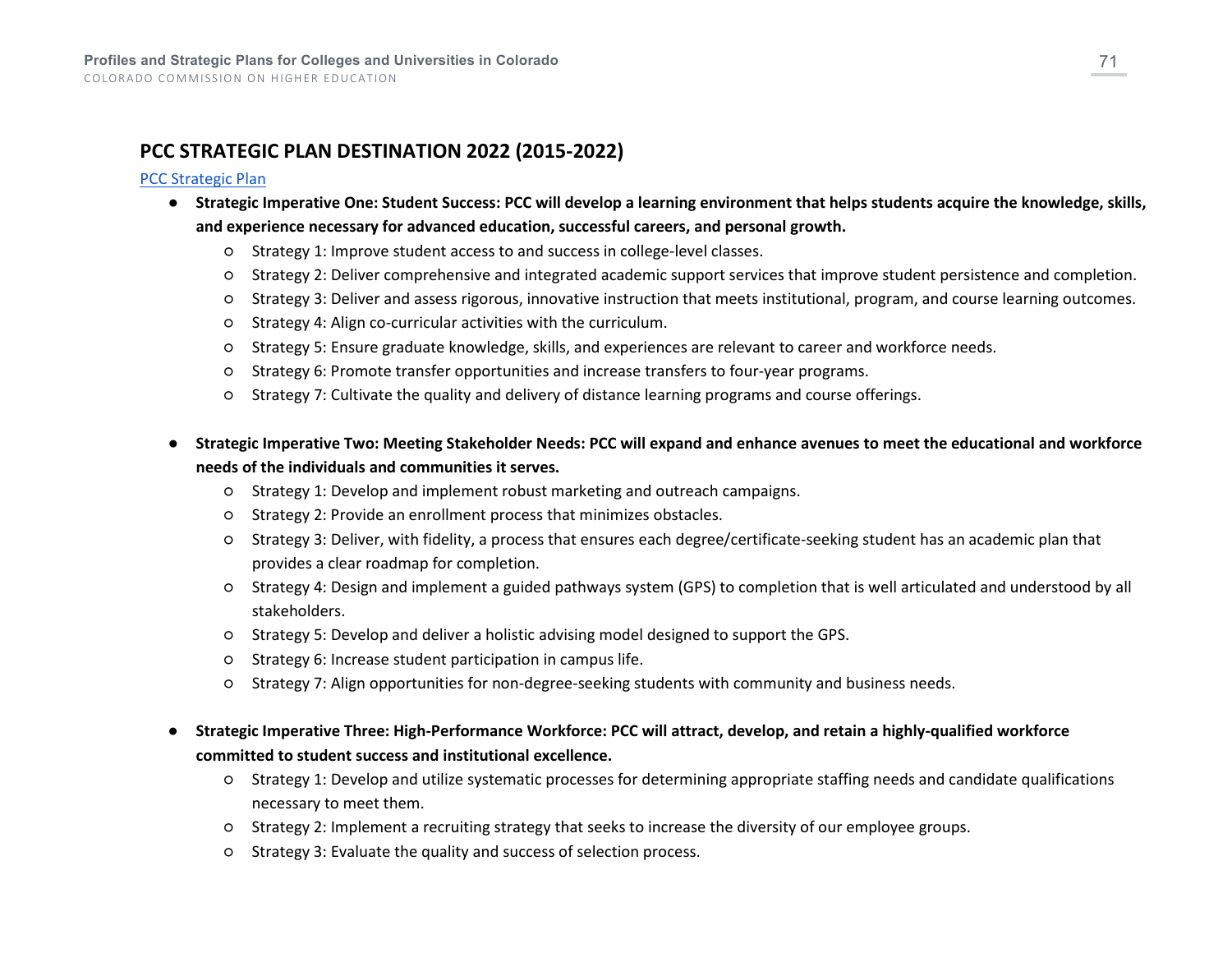- Strategy 4: Implement comprehensive performance management training programs that identify how to measure, inspire, and recognize employee performance.
- Strategy 5: Support employee success and growth through professional development.
- **Strategic Imperative Four: Systemic and Sustainable Leadership: PCC will provide the leadership to meet the ever-changing needs of the institution and its stakeholders.**
	- Strategy 1: Ensure the alignment of college actions with the Strategic Plan and institutional values.
	- Strategy 2: Capitalize upon the talents and perspectives of PCC's multigenerational workforce.
	- Strategy 3: Respectfully engage stakeholders in open dialogue opportunities and intentional communication.
- **Strategic Imperative Five: Resource Stewardship and Operational Excellence: PCC will create and maintain an environment in which students, faculty, and staff have access to a state-of-the-art physical and technological infrastructure that is conducive to student success while continuing to provide affordable and educational opportunities.**
	- Strategy 1: Ensure college data are accurate and accessible.
	- Strategy 2: Align budgeting decisions to the strategic priorities identified by PCC business intelligence and predictive analytics.
	- Strategy 3: Create and maintain a responsive technology infrastructure.
	- Strategy 4: Sustain a physical environment that is conducive to student success.
	- Strategy 5: Continuously pursue full emergency preparedness status.
	- Strategy 6: Promote and support student use of personal technology.
- **Strategic Imperative Six: Empowering College Culture: PCC will integrate business intelligence and predictive analytics into daily operations, providing the framework for a roadmap for continuous improvement.**
	- Strategy 1: Ensure that performance-based funding measures, such as enrollment, retention, completion, transfer, and institutional financial viability, drive all Academic Quality Improvement Program (AQIP) action projects.
	- Strategy 2: Establish a cross-functional business intelligence/analytics leadership team to guide the institution.
	- Strategy 3: Ensure data/information/analytics are understood and available to those who them.
	- Strategy 4: Establish analytic competencies and expectations for all employees.
	- Strategy 5: Employ operational modeling throughout the college to reinforce the use of business intelligence and predictive analytics.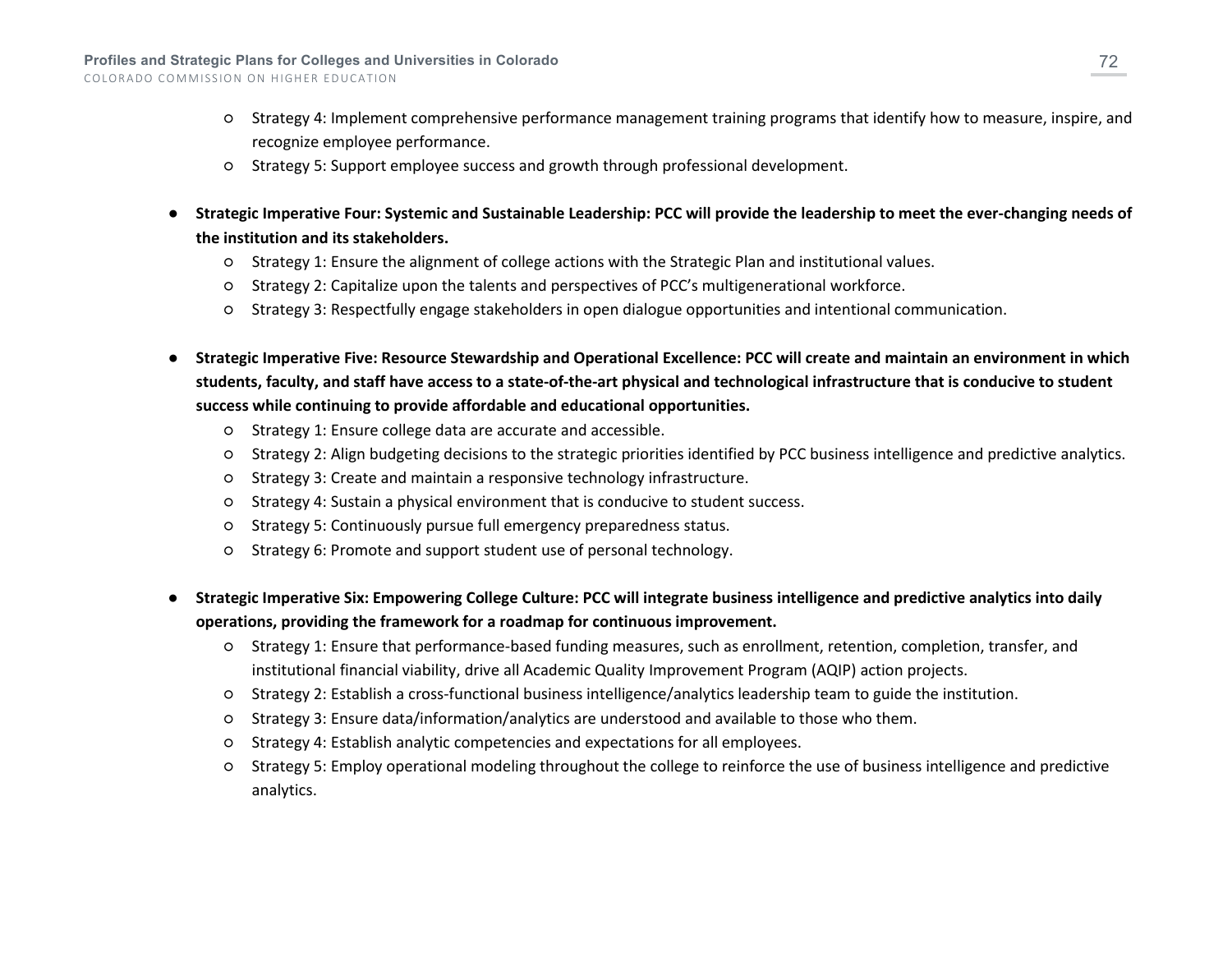# **12. Red Rocks Community College (Lakewood)**

<span id="page-72-0"></span> *Shaping the Future*

| # of Students Enrolled                           | Total Enrollment: 6,029 (Fall 2020)<br>Undergraduate: 5,074<br>Undergraduate transfer in: 858<br>Graduate: 97                                                                                                                                                                                                                                                                                                                                                                                                 |
|--------------------------------------------------|---------------------------------------------------------------------------------------------------------------------------------------------------------------------------------------------------------------------------------------------------------------------------------------------------------------------------------------------------------------------------------------------------------------------------------------------------------------------------------------------------------------|
| <b>Student Demographics</b>                      | Undergraduate race/ethnicity (Fall 2020)<br>American Indian or Alaska Native: 1%<br>Asian: 3%<br><b>Black or African American: 2%</b><br>Hispanic or Latino: 20%<br>Native Hawaiian or other Pacific Islander: 0%<br>White: 66%<br>Two or more races: 4%<br>Race/ethnicity unknown: 3%<br>Non-resident alien: 1%                                                                                                                                                                                              |
| <b>Faculty</b>                                   | Total Faculty: 532 (Fall 2012)<br>Full-time: 88<br>Part-time: 444<br>Total Faculty and Instructors: 599 (Fall 2020)*14<br>Faculty: 94<br>$\bullet$<br>Faculty of Color: 12<br>Instructors: 505<br>$\bullet$<br>Instructors of Color: 62                                                                                                                                                                                                                                                                       |
| <b>Associate and Bachelor Degrees</b><br>Awarded | Total Associate Degrees Conferred (7/1/19-6/30/20): 704<br>Liberal Arts and Sciences/Liberal Studies: 229<br>1.<br>Liberal Arts and Sciences, General Studies and Humanities, Other: 135<br>2.<br>3. General Studies: 79<br>4. Fire Science/Fire-fighting: 27<br>Computer Systems Networking and Telecommunications: 27<br>5.<br>Electrician: 21<br>6.<br>Total Bachelor Degrees Conferred (7/1/19-6/30/20): 3<br>1. Water Quality and Wastewater Treatment Management and Recycling Technology/Technician: 3 |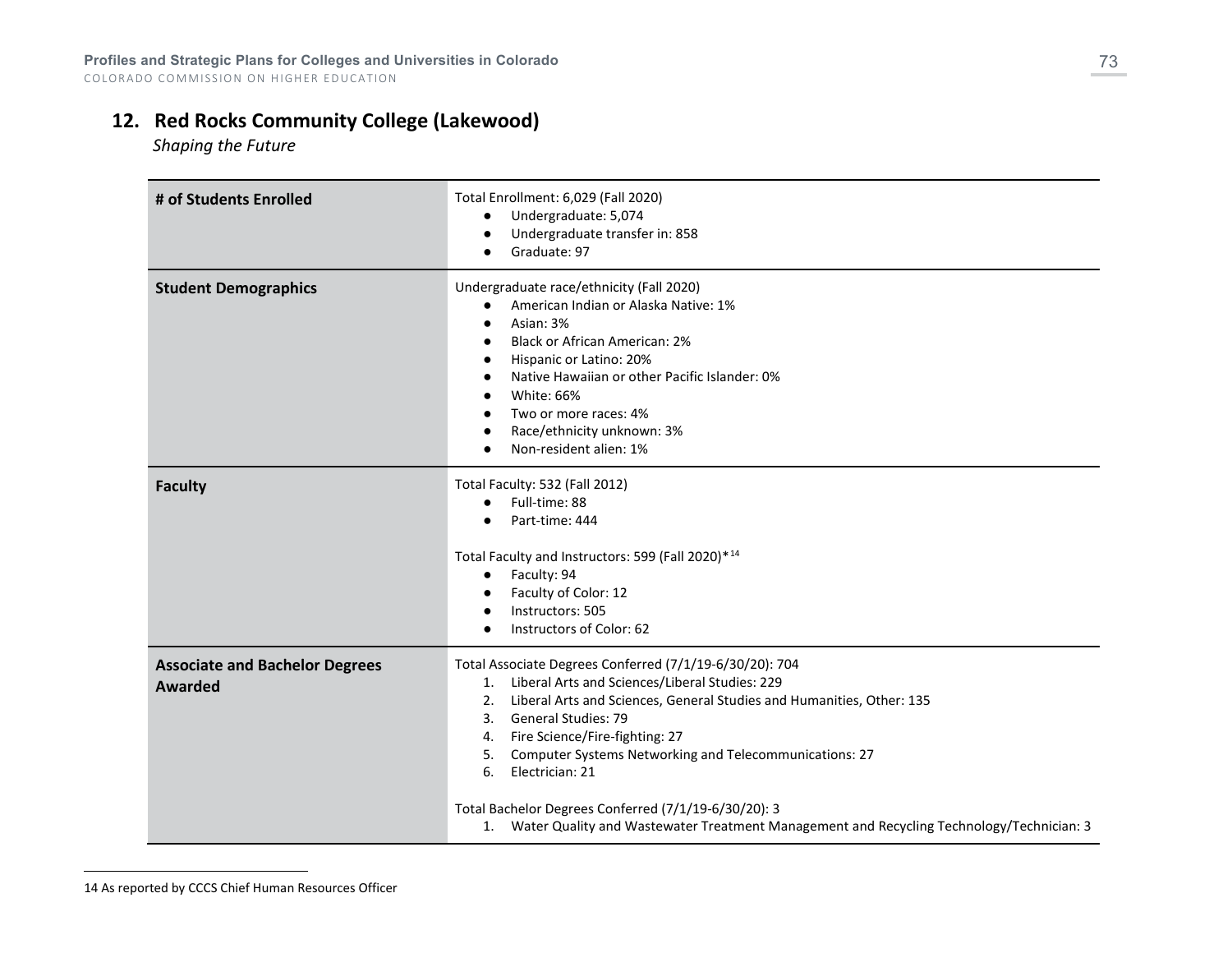### **RRCC STRATEGIC PLAN 2019-2025**

### [RRCC Strategic Plan](https://www.rrcc.edu/sites/default/files/u198/RRCC%20Strategic%20Plan%20October%2011%202019%20Complete%20Final%20Draft.pdf)

- **Goal 1: Engage students through high quality, impactful educational programs**
	- **Strategies:**
		- **EXECT** Create an environment that focuses on inclusive excellence for students, faculty, and staff.
		- Develop effective organizational systems that support and promote excellence in teaching and learning college-wide.
		- Utilize academic assessment to inform decisions, resource allocation, and improvements in curriculum, teaching, learning, and educational environments.
		- **IMPLEMENT ATTLE INTERST IN A THE STARK IS STARK IN A THE STARK IS A THE STARK IS A THE STARK IS A THE STARK IS A THE STARK IS A THE STARK IS A THE STARK IS A THE STARK IS A THE STARK IS A THE STARK IS A THE STARK IS A THE** timely manner through their degree program.
		- Expand access to online education through increases in offerings and robust quality control.
		- Support the learning outcomes of responsible citizenship, global learning, and respect for diversity through curricular and co-curricular offerings.
		- Expand experiential and interdisciplinary course offerings so that more students are afforded these opportunities within their first two years of college.
		- Invest in continuous professional development to meet the needs of all full- and part-time faculty and staff that focuses on improvement of educational opportunities, disciplinary trends, programs and services, and supports culturally responsive and appropriate institutional change.
- **Goal 2: Commit to Equity across all levels of the institution**
	- **Strategies:**
		- Foster a culture that promotes openness, trust, collaboration, accountability, and mutual respect that is shared among students, faculty, and staff from a range of diverse backgrounds and perspectives.
		- Assure equity in outcomes for students of color, as compared to overall students' outcomes.
		- **Infuse cultural competence across the institution to respond to the unique needs of diverse learners.**
		- Ensure that faculty and staff demographics reflect the communities we serve.
		- Gather and use empirical evidence to analyze and improve access, advancement, climate, education training, recruitment, contracting, hiring and retention of historically under-served populations of students, faculty, and staff.
		- **Examine and evolve the curriculum to create globally aware and culturally intelligent students.**
		- Equitably provide opportunities and support services so that all students are successful.
		- **If all identify and maintain affordable options for students to complete their education through flexible financing options,** affordable textbooks and open educational resources, transparent access to a well-funded array of scholarships, degreerelated apprenticeships, internships, and practicums.
- **Goal 3: Develop and support partnerships within our community**
	- **Strategies:**
		- Foster engagement strategies to understand and address the needs of the communities we serve in a timely manner.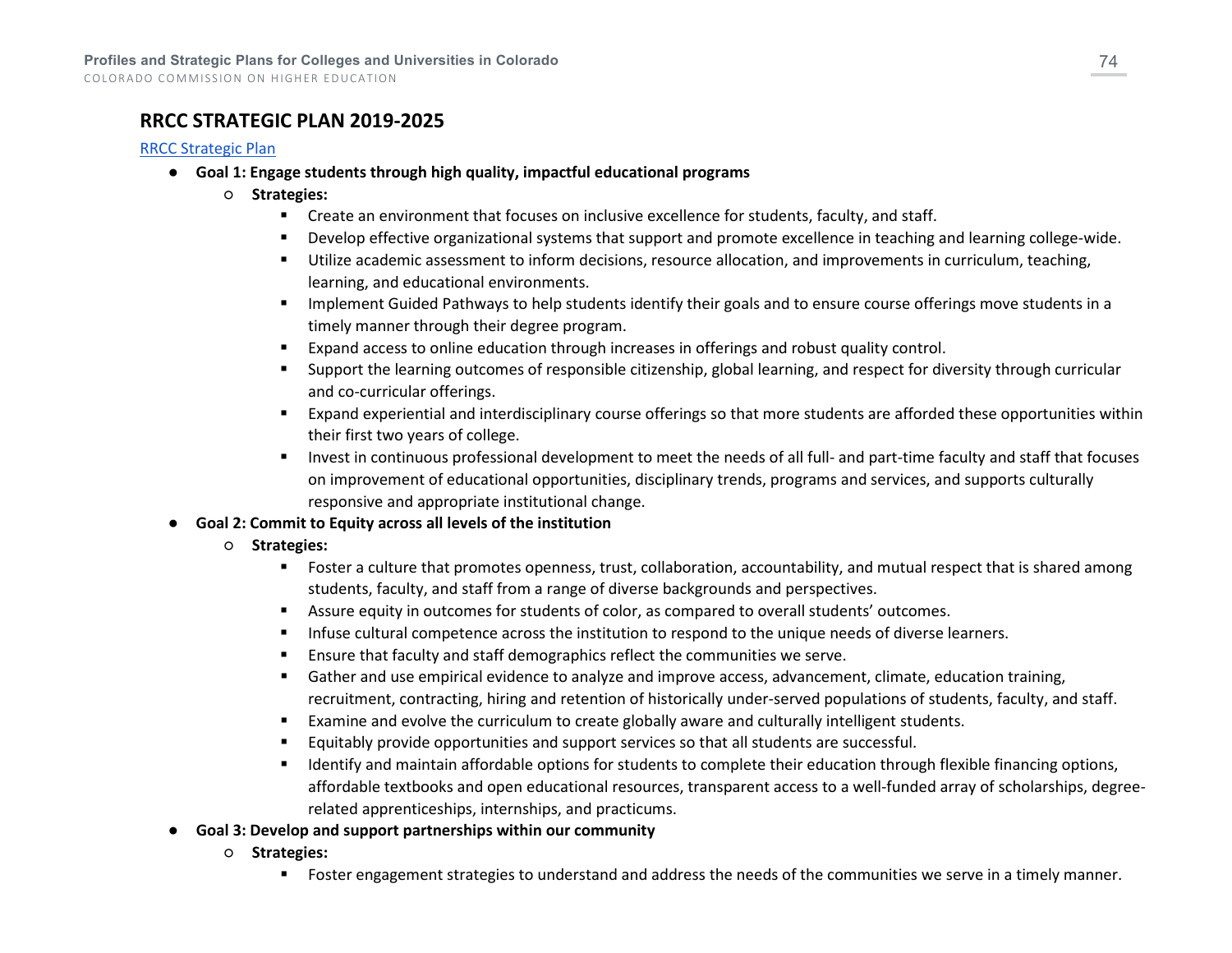- **Promote the college as a community resource so that external partners see ways RRCC can serve their needs.**
- Develop programs that draw learners from beyond the immediate community and provide extended access to education and training.
- Nurture and strengthen partnerships with four-year transfer institutions to ensure a smooth transition from RRCC.
- Initiate, develop and support partnerships with business and industry across the College service area to address workforce needs.
- Establish partnerships with potential for development of new revenue streams in support of the institutional mission.
- Strengthen concurrent enrollment partnerships to ensure that faculty are supported in delivering a high-quality engaged education.
- Explore the feasibility for expanding, developing, and implementing a community education program.
- **Goal 4: Proactively address challenges and opportunities to ensure institutional effectiveness** 
	- **Strategies:**
		- Ensure institutional effectiveness through processes grounded in transparency, collaboration, and communication.
		- Develop and communicate a process for decision-making to enable initiatives that align with strategic goals to move forward with institutional support.
		- **IMPLEMENT INTEGRATE:** Implement integrated processes that allocate resources based on the institution's strategic priorities.
		- Promote the good health and well-being of students, faculty, and staff.
		- **Provide stewardship of our resources to ensure financial and environmental sustainability through proactive planning,** data-informed decision making, application of best practices, and strategic investments.
		- **Promote a culture of environmental literacy, which prepares our community to be advocates for environmental and** sustainability issues both on- and off-campus.
		- Establish efficient procurement and training for use of current and new technology across all sectors of the college.
		- Create infrastructure which encourages truly collaborative practices between units, constituencies, and stakeholders within the institution.
		- Adhere to accreditation expectations through continuous improvement and the development of an annual monitoring process.
		- Promote and sustain a culture of continuous improvement.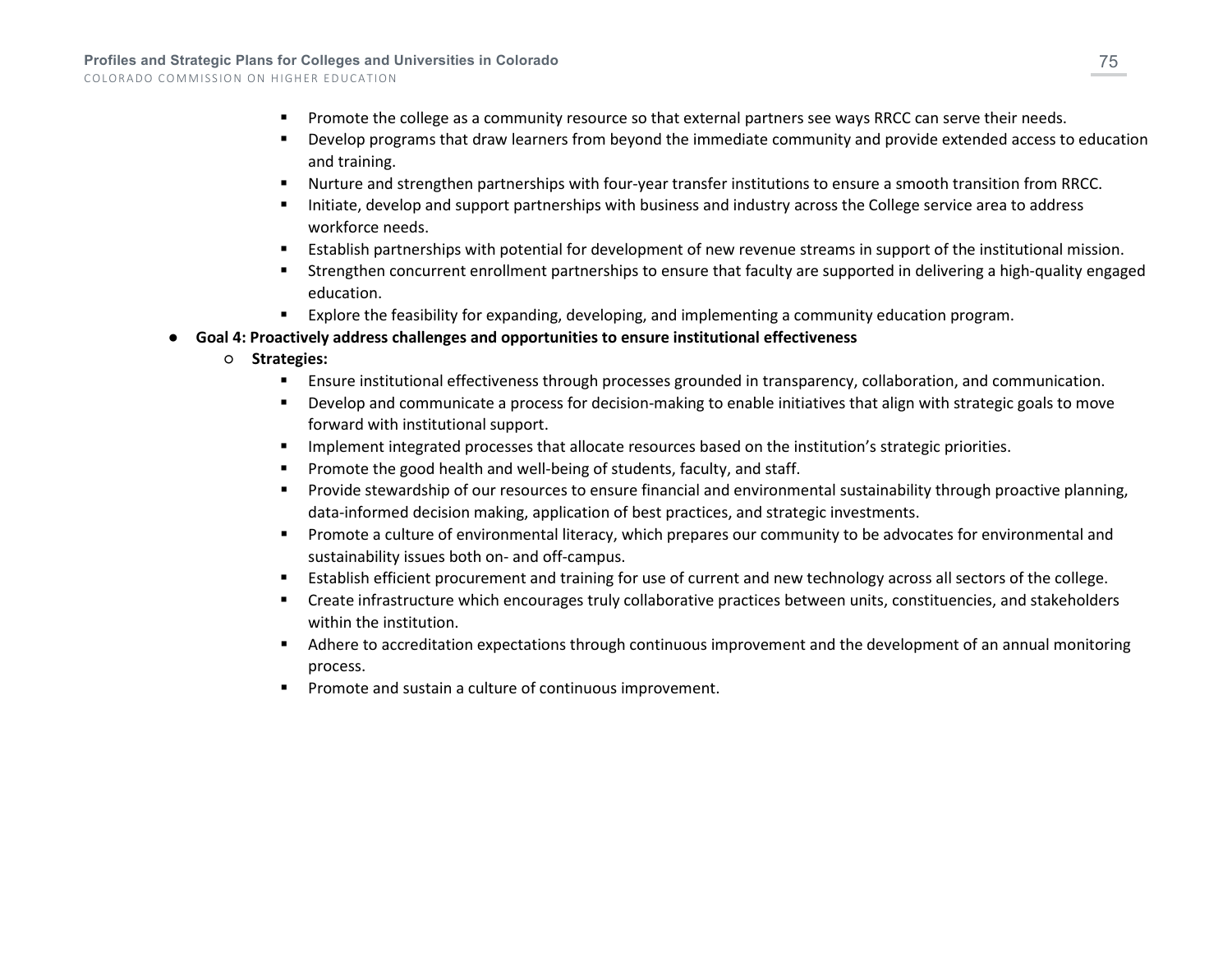## **13. Trinidad State Junior College (Trinidad)**

<span id="page-75-0"></span> *Students First*

| # of Students Enrolled           | Total Enrollment: 1,404 (Fall 2020)<br>Undergraduate transfer in: 110                                                                                                                                                                                                                                                   |
|----------------------------------|-------------------------------------------------------------------------------------------------------------------------------------------------------------------------------------------------------------------------------------------------------------------------------------------------------------------------|
| <b>Student Demographics</b>      | Undergraduate race/ethnicity (Fall 2020)<br>American Indian or Alaska Native: 1%<br>Asian: 0%<br><b>Black or African American: 3%</b><br>Hispanic or Latino: 44%<br>Native Hawaiian or other Pacific Islander: 0%<br><b>White: 40%</b><br>Two or more races: 2%<br>Race/ethnicity unknown: 7%<br>Non-resident alien: 3% |
| <b>Faculty</b>                   | Total Faculty: 158 (Fall 2020)<br>Full-time: 47<br>Part-time: 111<br>Total Faculty and Instructors: 209 (Fall 2020)*15<br>Faculty: 49<br>$\bullet$<br>Faculty of Color: 6<br>Instructors: 160<br>Instructors of Color: 50                                                                                               |
| <b>Associate Degrees Awarded</b> | Total Associate Degrees Conferred (7/1/19-6/30/20): 273<br>1. General Studies: 97<br>Liberal Arts and Sciences/Liberal Studies: 67<br>2.<br>Registered Nursing/Registered Nurse: 41<br>3.<br>Liberal Arts and Sciences, General Studies and Humanities, Other: 19<br>4.<br>Gunsmithing/Gunsmith: 15<br>5.               |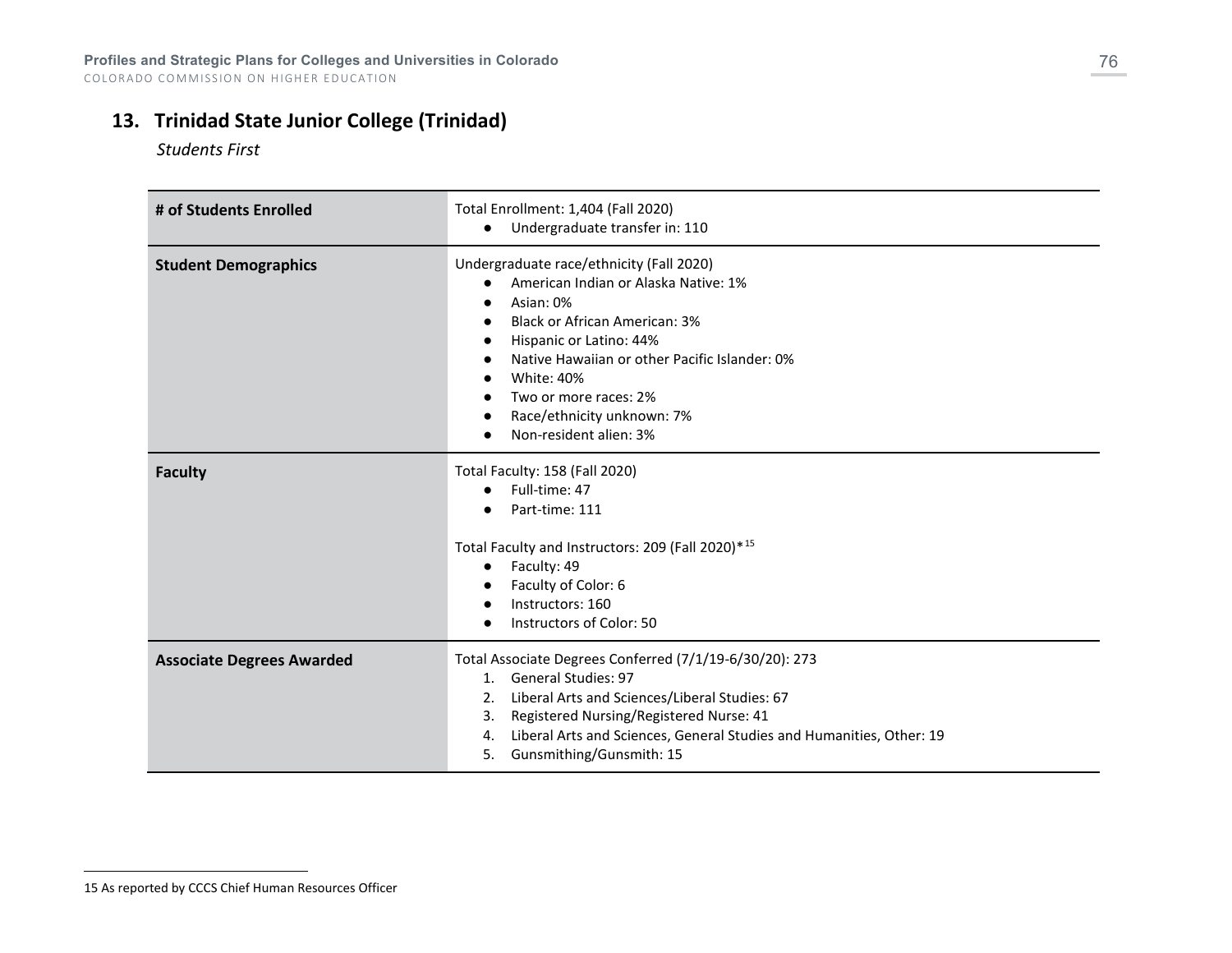## **TRINIDAD STATE STRATEGIC PLAN 2018-2023**

### [Trinidad State Strategic Plan](https://trinidadstate.edu/strategic/pdf/strategic_plan18-23.pdf)

- **Strategic Priority I. Transforming Student Experiences: Trinidad State has always been a place that puts Students First, so it is fitting that the leading strategic priority for the College is student-centric. Our focus is on the continued enhancement of an environment and services that promote student success.**
	- Goal A. Define Pathways
	- Goal B. Promote Success
- **Strategic Priority II. Engaging Faculty and Staff: Trinidad State recognizes that motivated and energized faculty and staff are key in the student experience and are instrumental in accomplishing the goals of the College.**
	- Goal A. Invest in People
	- Goal B. Encourage Teamwork
- **Strategic Priority III. Cultivating our Relationships: Trinidad State values collaboration and the synergy that results from positive relationships. We will strengthen existing partnerships and develop new relationships.**
	- Goal A. Broaden and Strengthen Partnerships
	- Goal B. Reinforce Communication
- **Strategic Priority IV. Enriching our Communities: Trinidad State provides academic and career programming and a variety of community, athletic and cultural events. New ideas will be continually explored to best serve our communities.**
	- Goal A. Assess Programming
	- Goal B. Expand Offerings
- **Strategic Priority V. Operating with Excellence: Trinidad State has become both strategic and rigorous in its approach to internal operations. Federal, State and System compliance and accreditation remain crucial and serve as points of pride for the College.**
	- Goal A. Strengthen Infrastructure
	- Goal B. Streamline Processes
	- Goal C. Ensure Compliance
- **Trinidad State 2020-2025 Centennial Goals**

### [Trinidad State Centennial Goals](https://trinidadstate.edu/strategic/pdf/goals_centennial.pdf)

- Goal A. Enrollment Growth: Increase enrollment to 1500 FTE.
- Goal B. Graduation Rate: Increase graduation rate from 45% to 50%.
- Goal C. Transfer Increase: Double transfers to 250.
- Goal D. Equity Gap: Shrink equity gap to zero.
- Goal E. Build reserves to support Facilities Master Plan.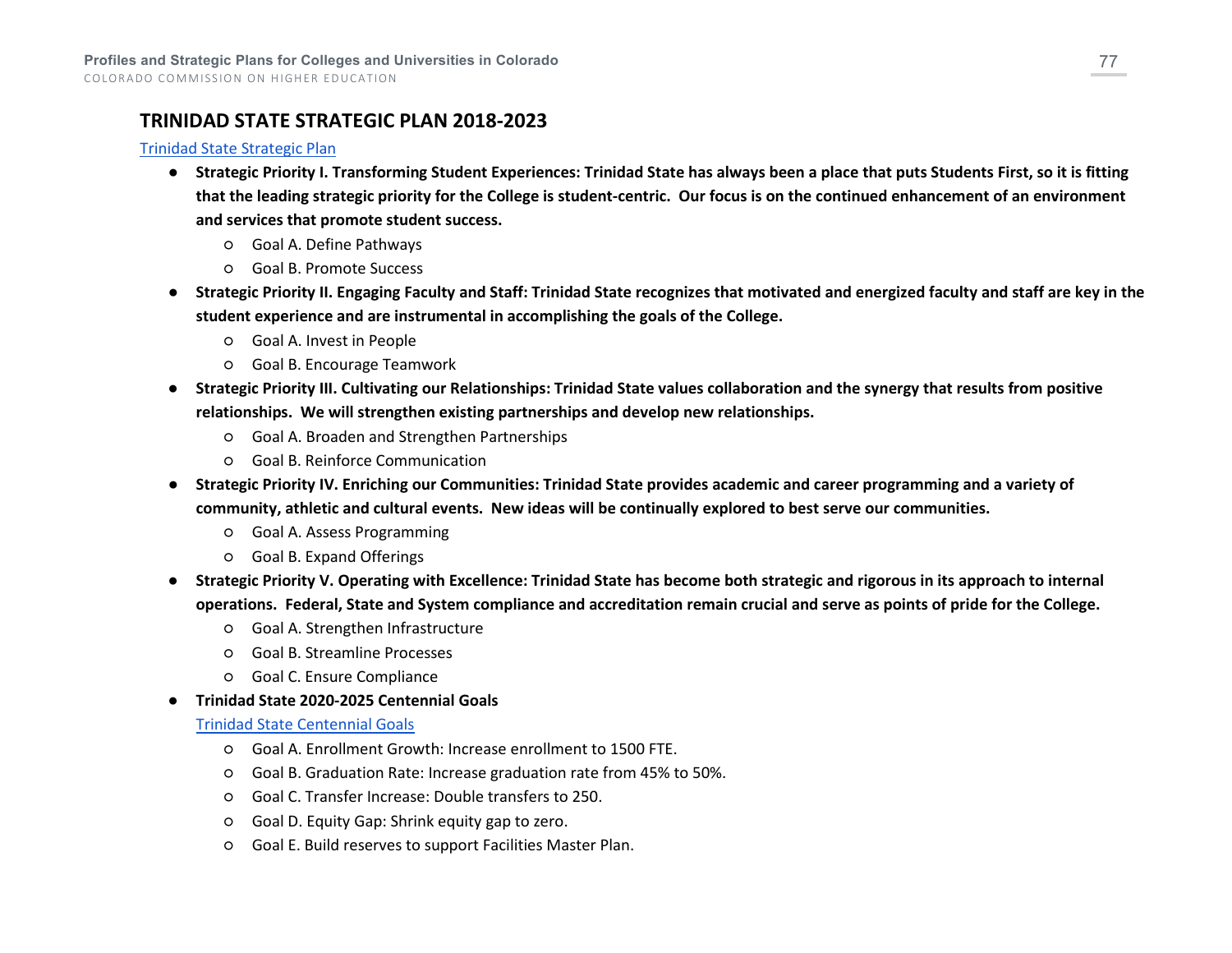# **Local District Colleges**

# **1. Aims Community College (Greeley)**

*Build a Stronger Community*

| # of Students Enrolled           | Total Enrollment: 5,981 (Fall 2020)<br>Undergraduate transfer in: 263                                                                                                                                                                                                                                                                                                  |
|----------------------------------|------------------------------------------------------------------------------------------------------------------------------------------------------------------------------------------------------------------------------------------------------------------------------------------------------------------------------------------------------------------------|
| <b>Student Demographics</b>      | Undergraduate race/ethnicity (Fall 2020)<br>American Indian or Alaska Native: 1%<br>Asian: 2%<br>Black or African American: 2%<br>Hispanic or Latino: 34%<br>Native Hawaiian or other Pacific Islander: 0%<br><b>White: 53%</b><br>Two or more races: 3%<br>Race/ethnicity unknown: 5%<br>Non-resident alien: 1%                                                       |
| <b>Faculty</b>                   | Total Faculty: 392 (Fall 2018)<br>Full-time: 100<br>Part-time: 292<br>Total number of faculty who are members of minority groups: 44 (Fall 2018)<br>Full-time: 5<br>$\bullet$<br>Part-time: 39                                                                                                                                                                         |
| <b>Associate Degrees Awarded</b> | Total Associate Degrees Conferred (7/1/19-6/30/20): 648<br>1. Liberal Arts and Sciences/Liberal Studies: 377<br>Liberal Arts and Sciences, General Studies and Humanities, Other: 57<br>2.<br>Automobile/Automotive Mechanics Technology/Technician: 26<br>3.<br>Registered Nursing/Registered Nurse: 21<br>4.<br>Digital Communication and Media/Multimedia: 19<br>5. |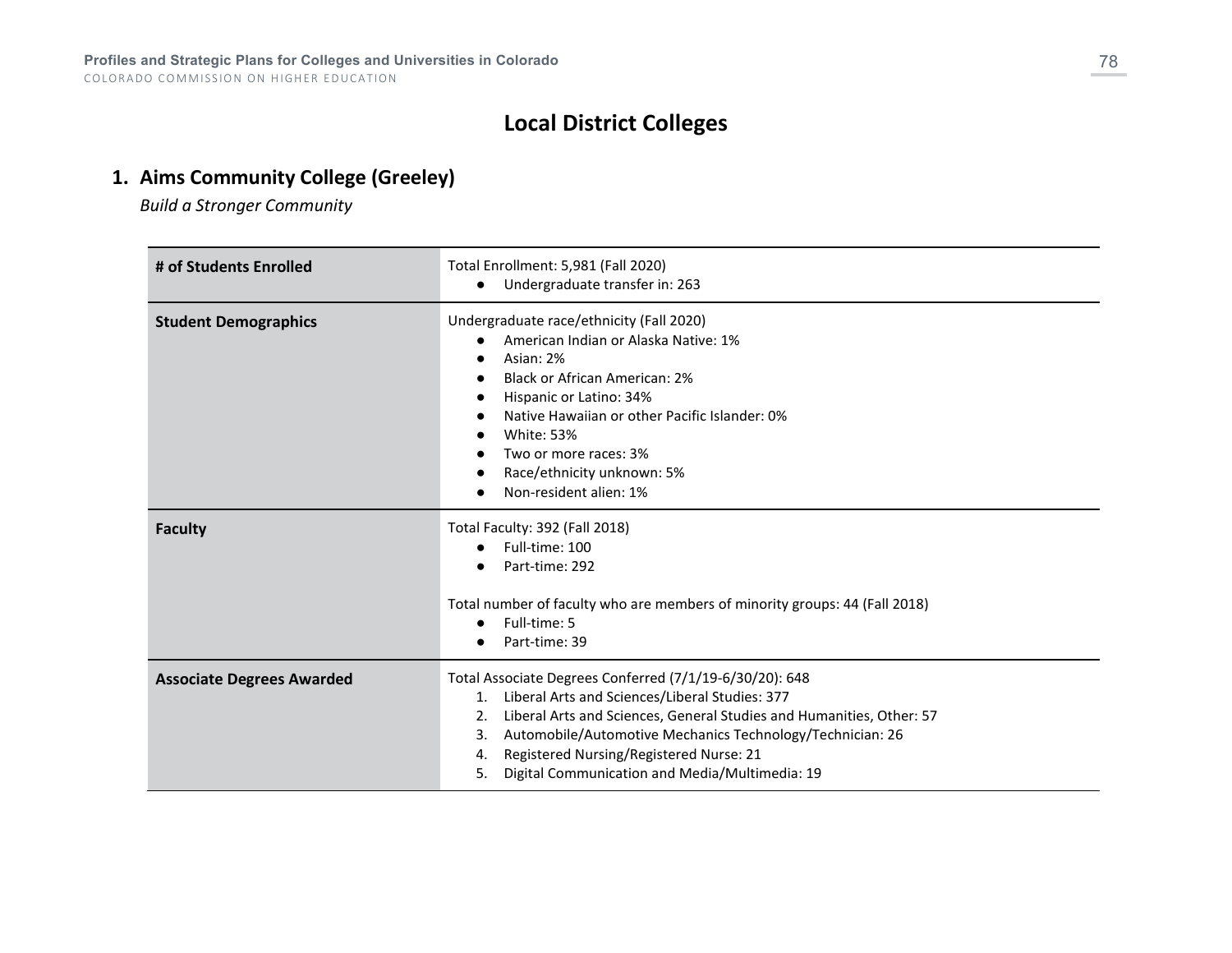## **ACC STRATEGIC PLAN FRAMEWORK 2018-2023**

### [ACC Strategic Plan](https://www.aims.edu/system/files/resource/aims-strategic-plan-2018-2023.pdf)

- **Strategies:**
	- **Strategy 1: Empower Students to Succeed: Transform Student Pathways from Access to Completion to Support Increased Enrollment and a Diverse Population**
		- **Objective: Access - Foster equitable access opportunities by identifying and removing barriers to relevant and affordable programs/services.** Activities include:
			- Expand career and technical post-secondary partners.
			- Reduce barriers to learning resources.
			- Expand alternative course and service delivery schedule options.
			- Increase degree attainment by adult learners.
		- **Objective: Completion - Focus on demographic, intent, and completion data to increase completion rates for all learners.** Activities include:
			- Design and implement a "12+12+6" initiative to support students completing 30 credits/year.
			- Design and implement a Guided Pathways model.
		- **Objective: Diverse Populations - Target collegewide outreach and support to students, schools, families, and communities to foster a college-going mindset among under-represented groups (including Hispanic, aging, and retired populations).** Activities include:
			- Establish a Center for Diversity and Inclusion.
			- Examine opportunities to impact campus climate to ensure inclusivity, learning and growth.
			- Develop academic programming that targets enrollment, retention, and completion for our LatinX community.
		- **Objective: Enrollment - Focus on first-generation, high school students, non-traditional, and under-represented groups to increase enrollment numbers.** Activities include:
			- Design and implement a five-year Strategic Enrollment Management plan.
			- Create and implement a comprehensive Facilities plan.
		- **Objective: Retention - Scale success achieved with Impact Programs to all students college-wide to strengthen retention.** Activities include:
			- Implement Case Management Advising model.
			- Develop an academic honors program.
			- Create "Writing Across the Curriculum" program.
			- Enrich food services at each location.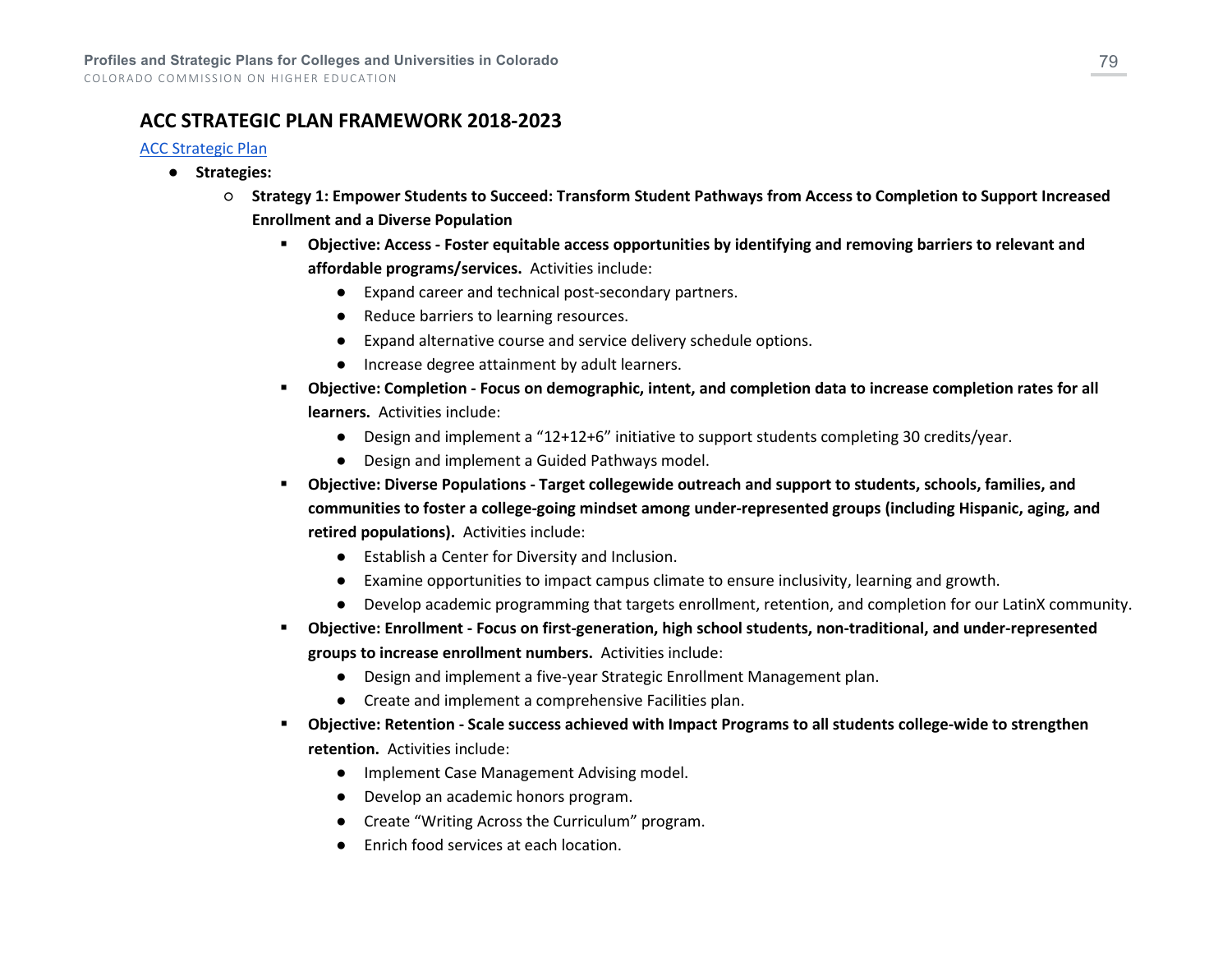- **Strategy 2: Enhance Operational Performance: Maximize Sustainable Processes, Systems, Resource Management, & Employee Support.**
	- **Objective: Data Analytics - Identify, collect, analyze, and disseminate data and information to engage in informed decision-making.** Activities include:
		- Develop specific systems to improve the collection, dissemination, and analysis of college-wide data.
		- Develop leading and lagging benchmarks and targets related to the Core Measures.
		- Establish service standards for internal services system-wide.
		- Establish reporting cycle for programmatic and common learning outcomes assessments.
	- **Objective: Policies, Procedures, Processes - Modernize policies, procedures, and processes to minimize risk and guide operations.** Activities include:
		- Review and update all College policies and procedures.
		- Identify business process review areas.
	- **Objective: Talent Development - Focus on the employee lifecycle by attracting and retaining highly talented, diverse, and motivated employees invested in student success.** Activities include:
		- Expand professional development opportunities for employees.
		- Research re-recruitment and succession planning programs.
		- Expand faculty training opportunities.
		- Research compensation and benefit models.
	- **Objective: Technology - Strategically incorporate quality, leading-edge technology in all aspects of the institution to support the mission of the College.** Activities include:
		- Improve the efficiency and effectiveness of IT infrastructure to support instruction and service.
		- Implement technological advancements to promote instructional programs.
		- Improve the IT environment to protect sensitive data and compliance.
- **Strategy 3: Enrich NOCO Economic Development: Develop Programs & Partnerships that meet Evolving Workforce, Demographic, and Population Growth Needs.**
	- **Objective: Assessment and Development - Evaluate and prioritize all current educational and service offerings to more effectively meet workforce needs; develop new and relevant programs and services for the growing Northern Colorado (NOCO) populations.** Activities include:
		- Create an Academic Programming plan.
		- Increase non-credit offerings to complement credit programs.
		- Re-envision the emphasis of the satellite locations.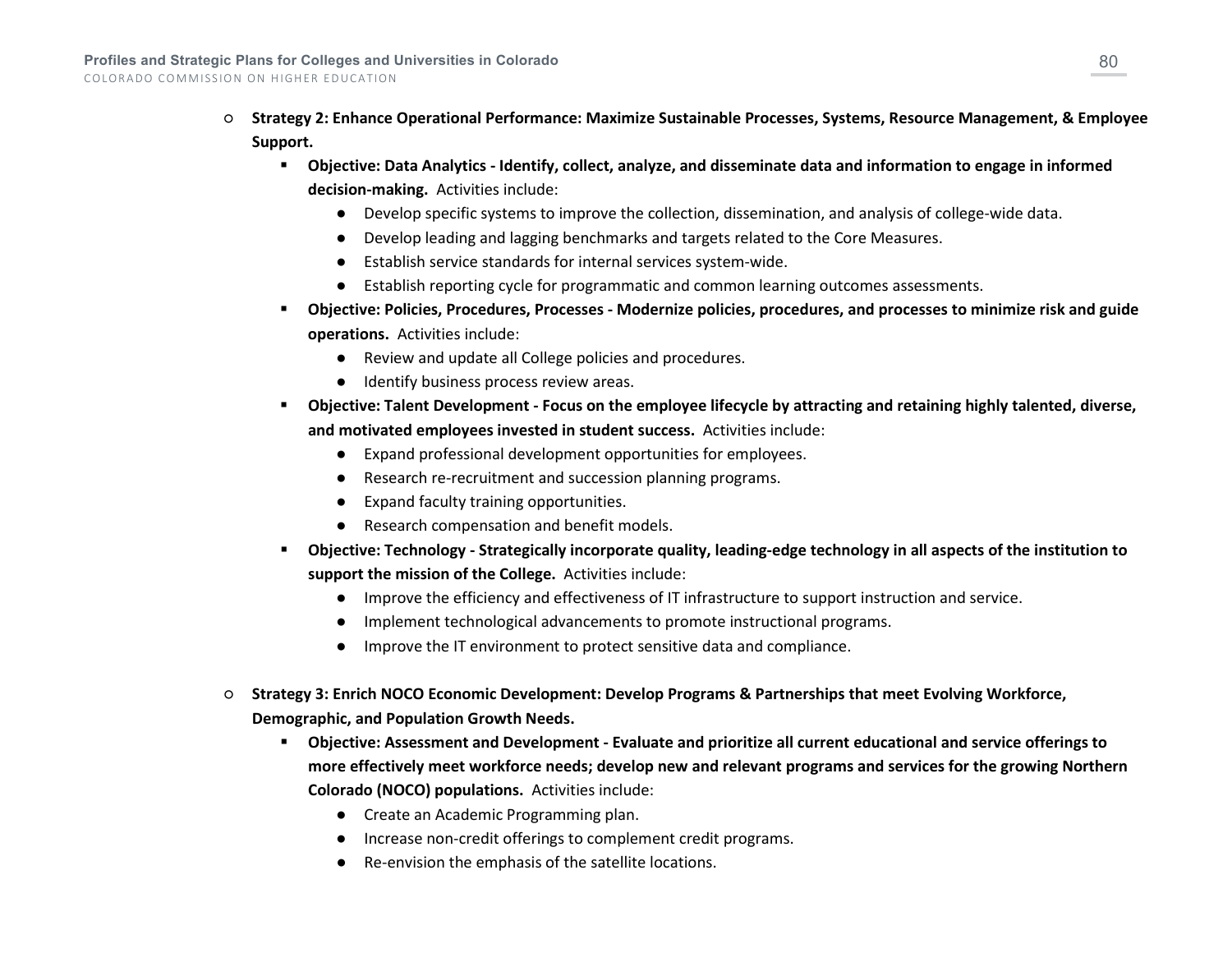- **Objective: Partnerships - Expand engagement with the NOCO workforce (public & private businesses/organizations) to include more entrepreneurial initiatives.** Activities include:
	- Expand remote instruction.
	- Strengthen relationships with service area communities, businesses/industries, educational institutions, civic organizations, etc., to create seamless pathways for students.
- **Objective: Work-Based Learning - Create new and enhanced opportunities to increase student work experience with NOCO employers.** Activities include:
	- Research, design, and implement experiential and work-based learning opportunities (i.e., internships, apprenticeships, etc.).
	- Develop and implement centralized career and transfer services.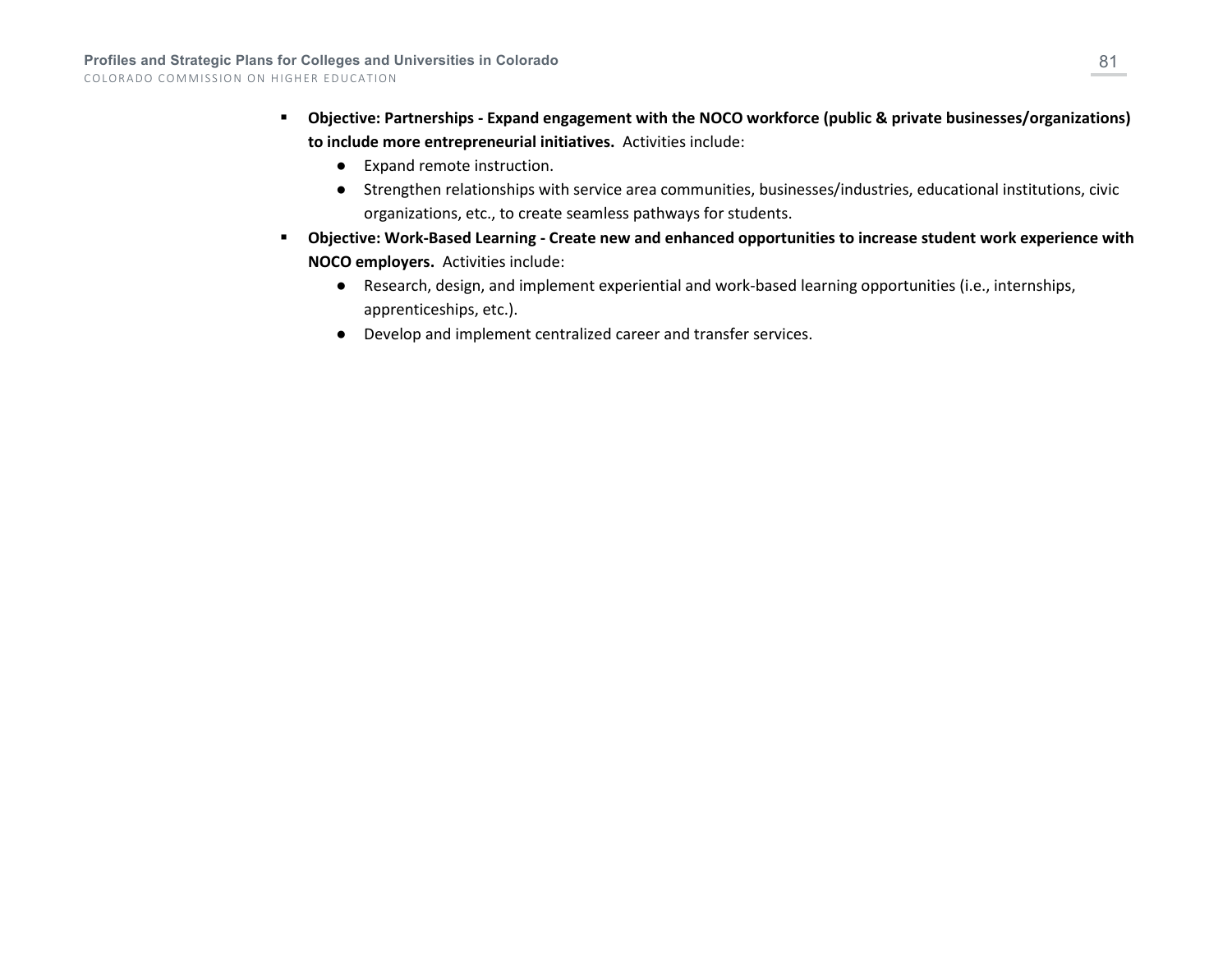# **2. Colorado Mountain College (Glenwood Springs)**

*Reaching Greater Heights*

| # of Students Enrolled                                  | Total Enrollment: 5,315 (Fall 2020)<br>Undergraduate transfer in: 166                                                                                                                                                                                                                                                                                                                                                                                                                                                                                                                                                             |
|---------------------------------------------------------|-----------------------------------------------------------------------------------------------------------------------------------------------------------------------------------------------------------------------------------------------------------------------------------------------------------------------------------------------------------------------------------------------------------------------------------------------------------------------------------------------------------------------------------------------------------------------------------------------------------------------------------|
| <b>Student Demographics</b>                             | Undergraduate race/ethnicity (Fall 2020)<br>American Indian or Alaska Native: 0%<br>$\bullet$<br>Asian: 1%<br>$\bullet$<br><b>Black or African American: 1%</b><br>$\bullet$<br>Hispanic or Latino: 28%<br>Native Hawaiian or other Pacific Islander: 0%<br><b>White: 64%</b><br>Two or more races: 3%<br>Race/ethnicity unknown: 3%<br>Non-resident alien: 0%                                                                                                                                                                                                                                                                    |
| <b>Faculty</b>                                          | Total Faculty: 576 (Fall 2019)<br>Full-time: 113<br>$\bullet$<br>Part-time: 463<br>Total number of faculty who are members of minority groups: 0 (Fall 2019)<br>Full-time: 0<br>$\bullet$<br>Part-time: 0                                                                                                                                                                                                                                                                                                                                                                                                                         |
| <b>Associate and Bachelor Degrees</b><br><b>Awarded</b> | Total Associate Degrees Conferred (7/1/19-6/30/20): 567<br>1. Liberal Arts and Sciences/Liberal Studies: 277<br>2. Liberal Arts and Sciences, General Studies and Humanities, Other: 66<br>3. General Studies: 64<br>Registered Nursing/Registered Nurse: 36<br>4.<br>5. Veterinary/Animal Health Technology/Technician and Veterinary Assistant: 16<br>Total Bachelor Degrees Conferred (7/1/19-6/30/20): 156<br>Business Administration and Management, General: 47<br>1.<br>2. Sustainability Studies: 40<br>3. Organizational Leadership: 35<br>Registered Nursing/Registered Nurse: 23<br>4.<br>Education, General: 11<br>5. |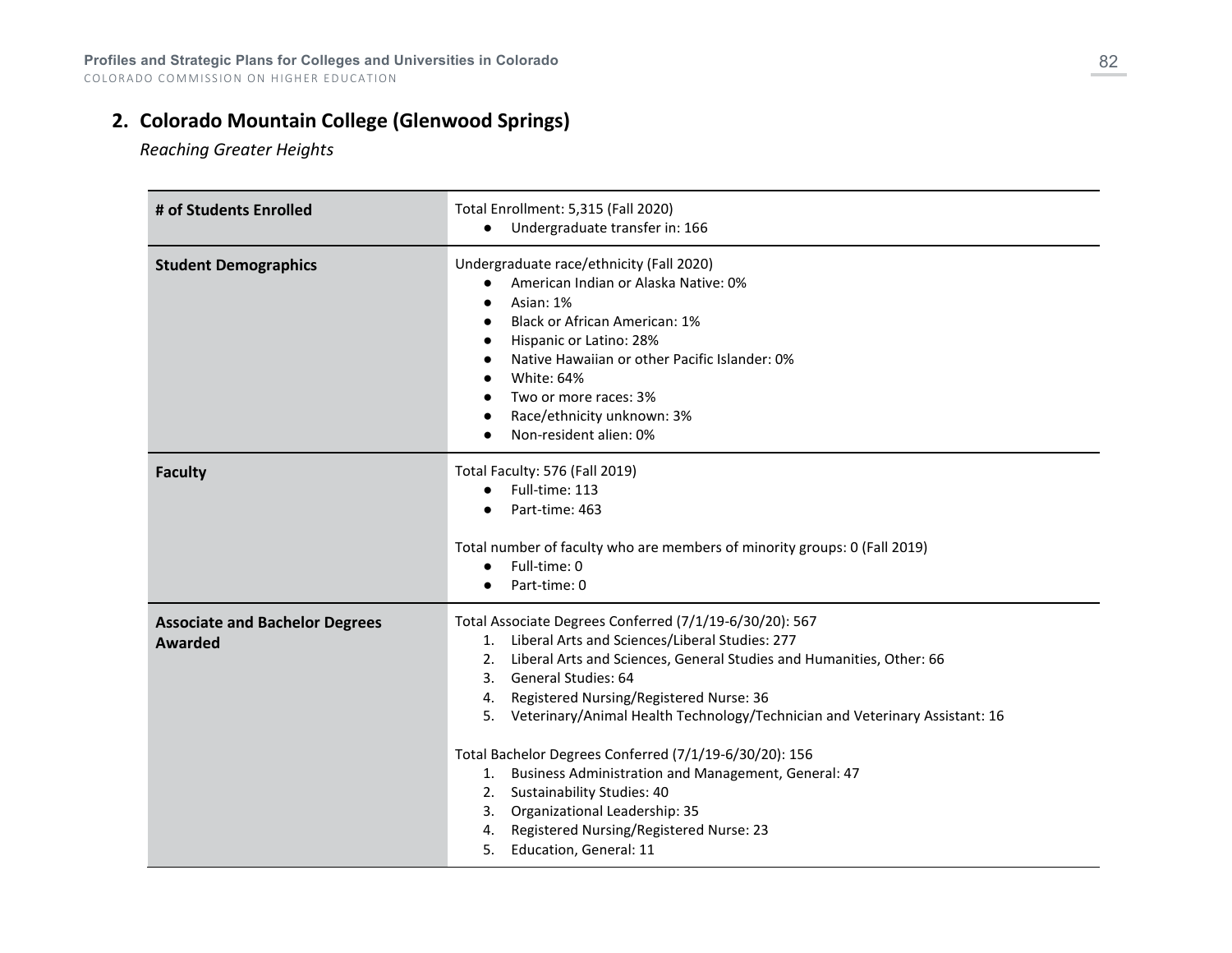## **CMC STRATEGIC PLAN (2019-23)**

### [CMC Strategic Plan](https://cmc-wpengine.netdna-ssl.com/wp-content/uploads/2019/01/StrategicPlan-ReachingGreaterHeights2019-Jan8-Proof1.pdf)

- **Pillar A: Student Access and Success**
	- **Goal: Provide inclusive student access, support services, and academic pathways that result in improved retention, completion, and preparation for our complex economy and society.**
		- **F** Strategic Priorities:
			- Increase accessibility and student outcomes by developing inclusive, personalized, and consistent approaches to enrollment, registration, and financial aid.
			- Intentionally coordinate services to create awareness and support the safety, mental health, and wellness of students, faculty, and staff.
			- Design all academic pathways and student services to result in consistent, equitable outcomes in retention and persistence, timely completion, and relevant job skills.
			- Evaluate and implement credit for prior learning opportunities, to reduce the time and cost to complete education for the "new traditional" student, or those who are not coming to college directly following high school.
			- Develop and improve first-generation student/parent/family recruitment and education strategies to attract and support underrepresented populations.
- **Pillar B: Teaching and Learning**
	- **Goal: Invest in a culture of innovation and high-quality learning that equips all learners with the social, emotional, and cognitive skills needed for success in their chosen fields in a dynamic economy.**
		- **Fig. 3 Strategic Priorities:** 
			- Implement comprehensive course and program assessment that promotes deep learning and informs changes to improve student completion.
			- Actively collaborate with school districts to promote academic and social readiness for postsecondary/workforce education opportunities.
			- Implement a plan to ensure that all campuses and programs consistently and effectively use existing and new educational technologies.
			- Integrate experiential, work-based, and/or service learning practices and curricula into all academic programs.
			- Improve the consistency and availability of community and continuing education.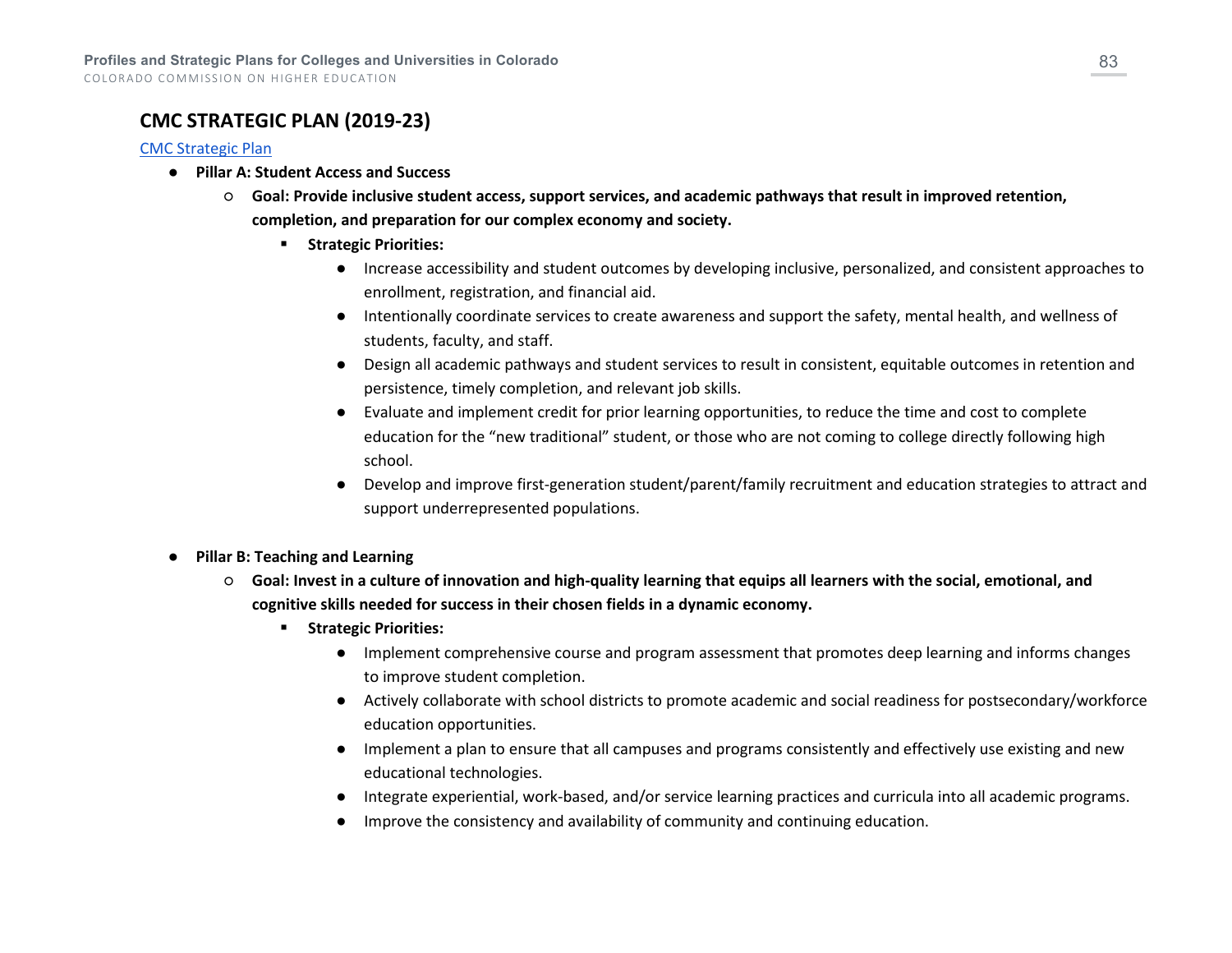- Support professional development of faculty to explore and develop innovative learning methods that promote both technical and soft skills in the classroom.
- **Pillar C: Community and Economic Development**
	- **Goal: Engage in strategic partnerships that benefit the students, employees, and communities CMC serves.**
		- **F** Strategic Priorities:
			- Match academic and training pathways to local and regional labor market demands by innovating and integrating with industry partners.
			- Communicate to students, faculty, and staff regional labor market opportunities and their alignment to educational programs that CMC offers.
			- Implement partnerships with regional businesses and organizations to supply internships, apprenticeships, service-learning experiences, and job placements that complement educational offerings.
			- Serve as a conduit to and provider of activities and events that promote diverse ideas, experiences, and cultural competencies.
			- Seek out and promote joint-use partnerships for current and new facilities that address resource needs of both the college and mountain communities.
- **Pillar D: Organizational Effectiveness**
	- **Goal: Organize all CMC operations, systems, structures, and personnel to improve productivity and effectiveness.**
		- **Fig. 3 Strategic Priorities:** 
			- Improve job fulfillment and retention by valuing employees through enhanced opportunities for engagement, training, and appreciation.
			- Ensure a high degree of proficiency in new technologies by providing training and support to all faculty and staff.
			- Incorporate sustainability principles into the college's decision-making practices.
			- Clarify decision-making procedures to ensure they support collaboration between and among campuses and functional areas throughout the college.
			- Develop and implement consistent and routine policies, procedures, and processes to ensure that academic programs are relevant, are sustainable, are effective, and produce gainful outcomes.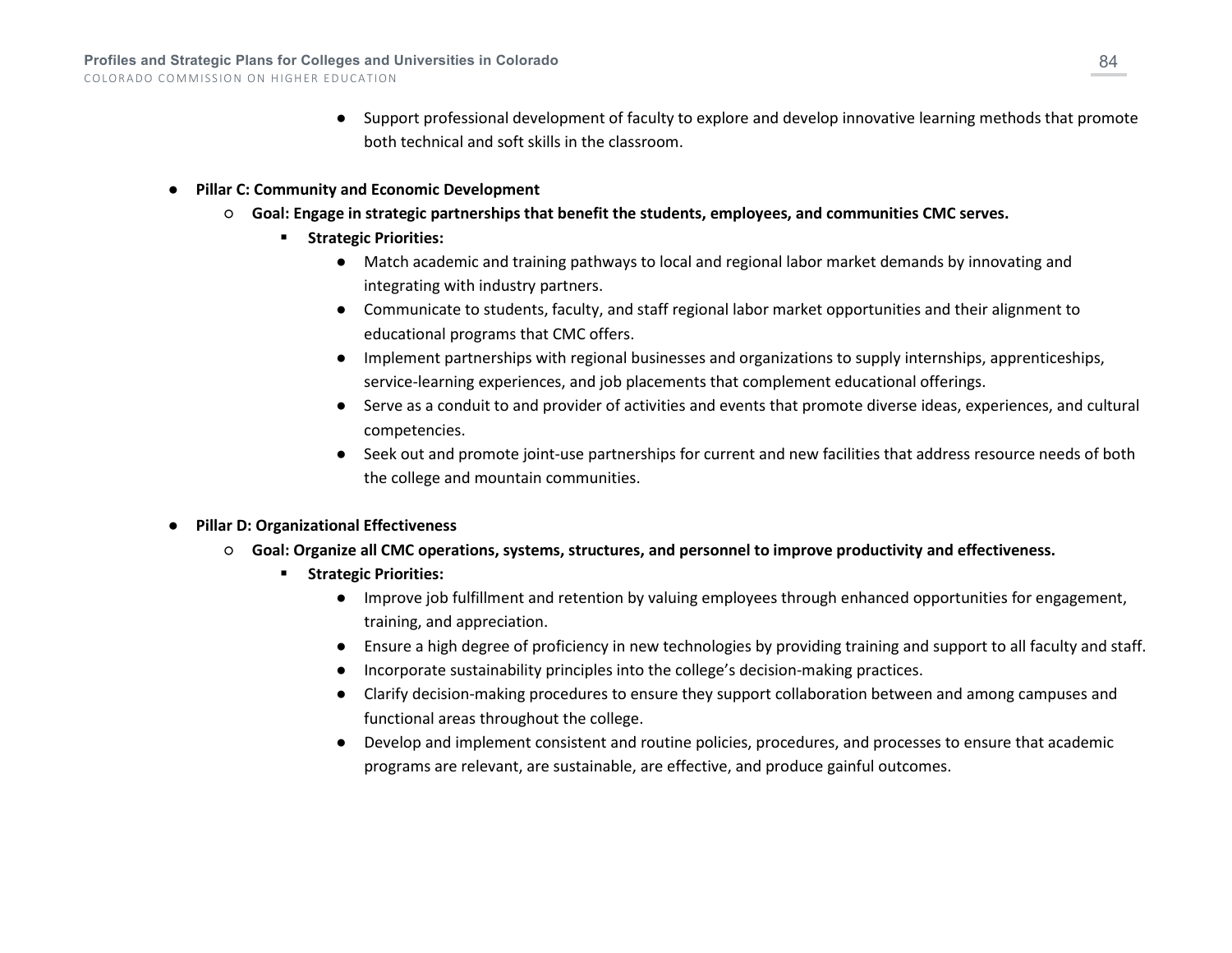# <span id="page-84-1"></span><span id="page-84-0"></span>**Specialty Education Programs (SEPs)**

**1. Colorado State University College of Veterinary Medicine and Biomedical Sciences (Ft. Collins)**

*Make a Difference*

| # of Students Enrolled | Total Undergraduate Students: ~900 ** 16                                                 |
|------------------------|------------------------------------------------------------------------------------------|
|                        | DVM Program Class of 2021: 156**17<br>25% URM<br>33% Rural Areas<br>21% First Generation |

## **CVMBS IMPACT 2021 STRATEGIC PRIORITIES**

### [CVMBS Strategic Priorities](https://cvmbs.source.colostate.edu/impact-2021-an-update-on-college-strategic-priorities/)

- **Strategic Priority: Undergraduate Education: Pioneer innovative approaches to educating undergraduate students in biomedical health sciences.**
	- **Objectives:**
		- Accept every academically qualified student to the college in line with Colorado State University's land-grant mission.
		- Develop outreach efforts to engage and inspire K-16 students and educators.
		- Construct a state-of-the-art facility to horizontally and vertically integrate the educational mission of the college that engages undergraduate, graduate, DVM students, and research.
- **Strategic Priority: Medical School: Create a human medical education program in partnership with the University of Colorado School of Medicine**
	- **Objectives:**
		- **Frame health care broadly instilling in our medical students a comprehensive view of our impact on society, considering** not just the patient but also the population and the planet.
		- Foster and encourage diversity, equity, and inclusion with faculty appointments in the student body and model respect in the way we treat patients and colleagues.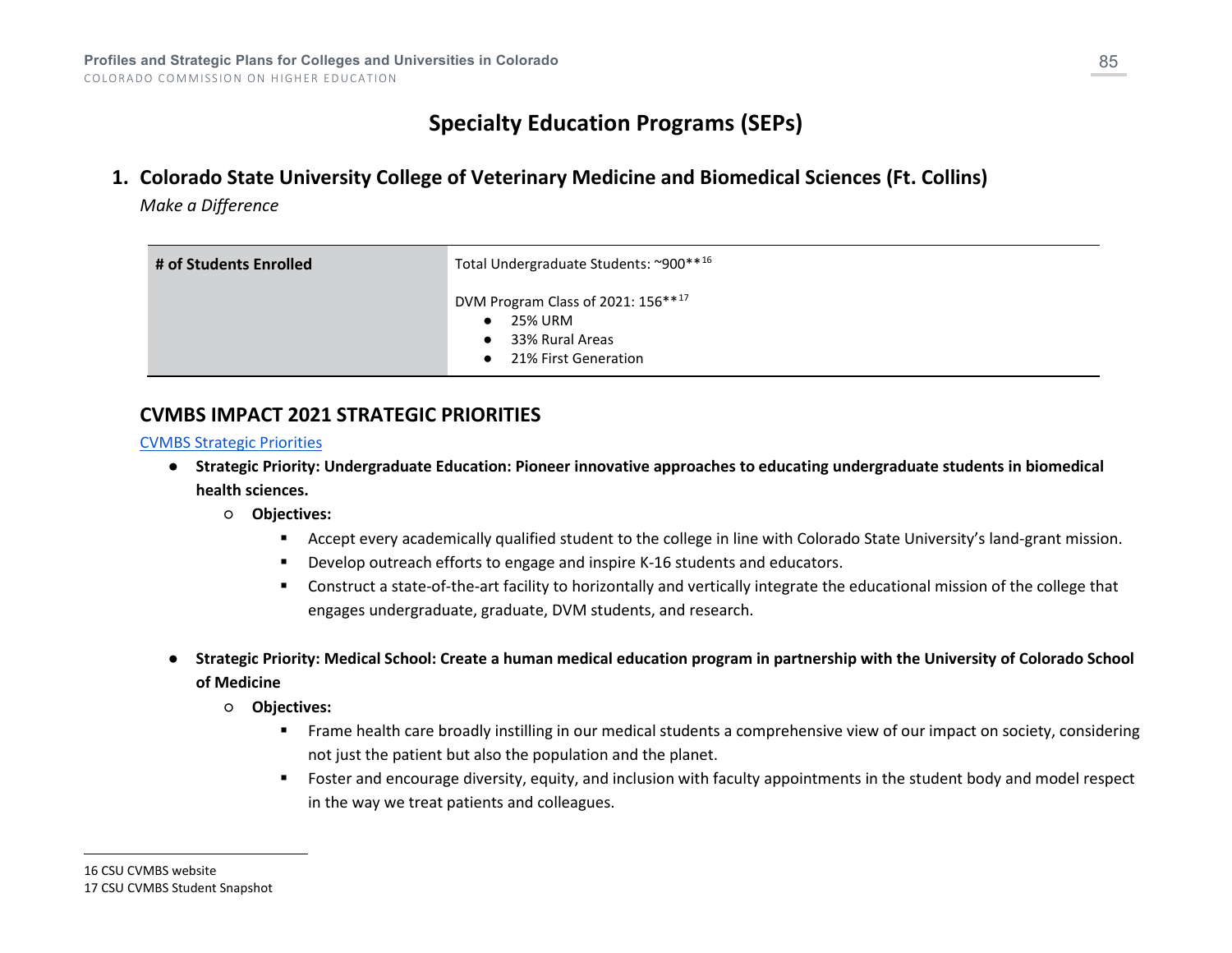- Integrate medical school activities into the broader mission of CVMBS to improve the health of animals, people, and the planet.
- **Strategic Priority: D.V.M Program: Adapt the D.V.M. Program and space to facilitate student-directed discovery and collaboration**
	- **Objectives:**
		- Optimize D.V.M. curricular content and delivery, expand experiential learning, and equip faculty to produce career-ready veterinarians.
		- **Develop a culture of emotional wellbeing and equip students for postgraduate fulfillment.**
		- Reduce the debt-to-income ratio of D.V.M. alumni.
		- Diversify and increase career opportunities.
		- Develop recruitment, admission, and retention of diverse student populations that will successfully complete the DVM program and actively contribute to the needs of the veterinary profession.
- **Strategic Priority: Research and Graduate Education: Enhance and align research and graduate education.**
	- **Objectives:**
		- Construct a state-of-the-art facility to horizontally and vertically integrate the educational mission of the college that engages undergraduate, graduate, veterinary students, and research.
		- Modernize aging research infrastructure resulting in safe, efficient, highly productive cutting-edge research workspace.
		- **Invest in the College research enterprise to optimize research programs and support emerging areas.**
- **Strategic Priority: Veterinary Health System: Develop a comprehensive and inclusive system of care.**
	- **Objectives:**
		- Administer accounting and resources in support of the expertise, equipment, and spaces necessary to provide service to internal and external clients.
- **Strategic Priority: Diversity, Equity, and Inclusion: Build a diverse and inclusive community with equitable pathways to success for all.**
	- **Objectives:**
		- Create and hire a senior leadership position that will oversee and transform diversity, equity, and inclusion within the College. The search for an assistant dean to lead these efforts is underway.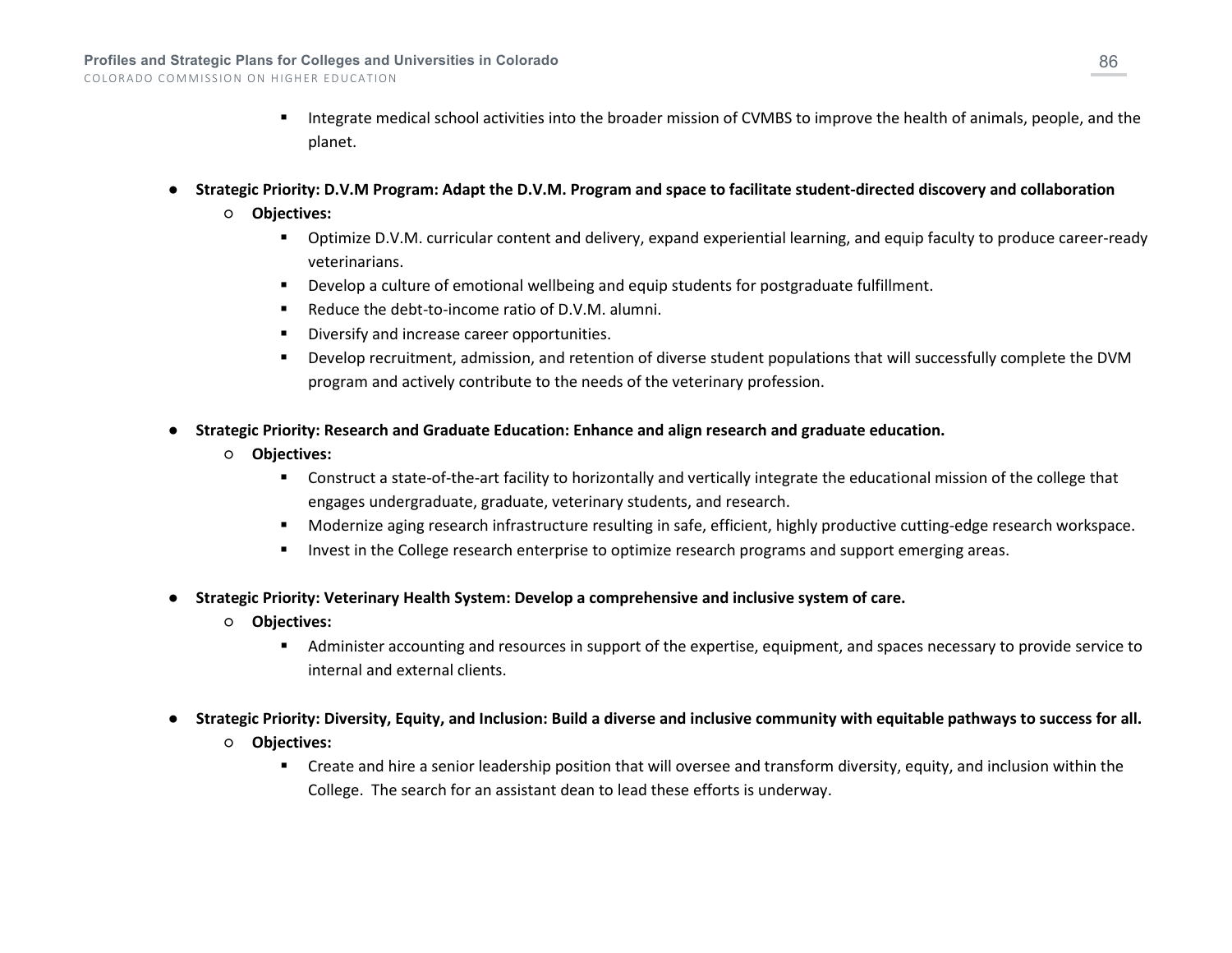<span id="page-86-2"></span><span id="page-86-1"></span><span id="page-86-0"></span>**2. University of Colorado Anschutz Medical Campus (Aurora): College of Nursing, Colorado School of Public Health, Graduate School, School of Dental Medicine, School of Medicine, and Skaggs School of Pharmacy and Pharmaceutical Sciences**

*Let Your Light Shine*

| # of Students Enrolled      | Total Enrollment: ~24,910 *** 18<br>Undergraduate: 8,857<br>$\bullet$<br>Graduate: 4,162<br>Unknown: 11,891<br>$\bullet$                                                                                                                                                                                                                                                                                 |
|-----------------------------|----------------------------------------------------------------------------------------------------------------------------------------------------------------------------------------------------------------------------------------------------------------------------------------------------------------------------------------------------------------------------------------------------------|
| <b>Student Demographics</b> | Undergraduate race/ethnicity***19<br>American Indian or Alaska Native: 0%<br>$\bullet$<br>Asian: 11%<br><b>Black or African American: 5%</b><br>$\bullet$<br>Hispanic or Latino: 25%<br>$\bullet$<br>Native Hawaiian or other Pacific Islander: 0%<br>$\bullet$<br><b>White: 43%</b><br>$\bullet$<br>Two or more races: 6%<br>Race/ethnicity unknown: 0%<br>$\bullet$<br>International: 10%<br>Other: 0% |
| <b>Faculty</b>              | Total Faculty: 8,344*** <sup>20</sup><br>Total number of faculty who are members of minority groups: 1,244<br>$\bullet$                                                                                                                                                                                                                                                                                  |

## **CU AMC STRATEGIC INITIATIVES 2021-2026**

[CU AMC Strategic Initiatives](https://www.cuanschutz.edu/docs/librariesprovider305/default-document-library/strategic-initiatives-report-web-102621.pdf?sfvrsn=a836d3ba_2) & [CU AMC Strategic Priorities & Initiatives Abbreviated](https://www.cuanschutz.edu/docs/librariesprovider305/default-document-library/sp-abbreviated-mapping-10-27-21.pdf?sfvrsn=d840d3ba_2) 

- **Strategic Initiative 1: Leverage Data**
	- **Priority 1: Create a welcoming community**
		- Initiative 1: Emphasize DEI in mission and values.

<sup>18</sup> College Factual: UCDAMC Data and Information Overview

<sup>19</sup> College Factual: UCDAMC Data and Information Overview

<sup>20</sup> College Factual: UCDAMC Data and Information Overview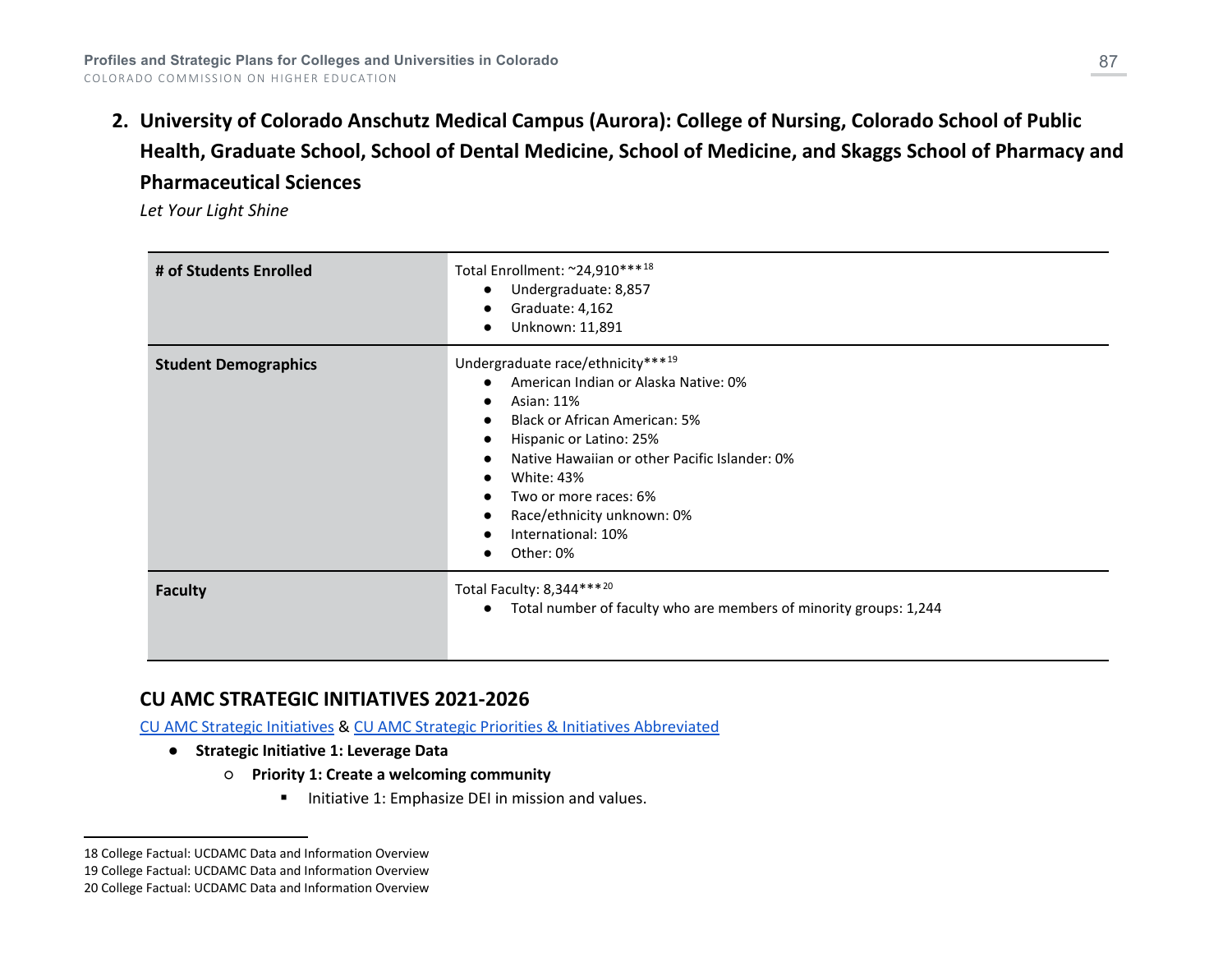- Initiative 2: Invest in data to measure DEI impact and outcomes.
- Initiative 3: Centralize and redesign onboarding for an inclusive culture.
- **Priority 2: Co-design flexible curricula & learning pathways**
	- **Initiative 1: Increase integrated and flexible learning opportunities.**
	- $\blacksquare$  Initiative 2: Infuse all curricula with a health equity lens.
	- **Initiative 3: Invest in educational infrastructure for integrated learning.**
	- **Initiative 4: Advance competency-based education.**

### ○ **Priority 3: Deliver tailored & proactive learner and educator support**

- $\blacksquare$  Initiative 1: Enhance and redesign services for the whole student.
- Initiative 2: Enhance belonging.
- Initiative 3: Establish a Center for Mentoring Excellence.

### **Strategic Initiative 2: Build a Healthcare Innovation Institute**

- **Priority 1: Cutting edge research**
	- $\blacksquare$  Initiative 1: Stimulate cross-disciplinary creativity.
	- Initiative 2: Build affinity groups for cross-cutting opportunities.
	- Initiative 3: Integrate and align research databases and datasets.
	- Initiative 4: Steward and support cross-disciplinary program projects.
	- Initiative 5: Catalyze development of innovative, collaborative research.
- **Priority 2: Innovative and agile infrastructure**
	- Initiative 1: Create infrastructure to promote research and technologies.
	- Initiative 2: Improve infrastructure for easier navigation and connection.
	- Initiative 3: Integrate operational and business databases for CQI/QA.
	- Initiative 4: Implement governance and access structures for cores, data resources, and operational units.
	- Initiative 5: Engage with community & share their research contributions.
	- Initiative 6: Develop and maintain longitudinal cohorts/life course research.

### ● **Strategic Initiative 3: Enhance the Student Experience**

- **Priority 1: Facilitating inclusive collaboration**
	- Initiative 1: Create knowledge base about faculty and lab capabilities.
	- Initiative 2: Evaluate and restructure P&T criteria and processes.
	- Initiative 3: Create clear staff promotion paths and professional development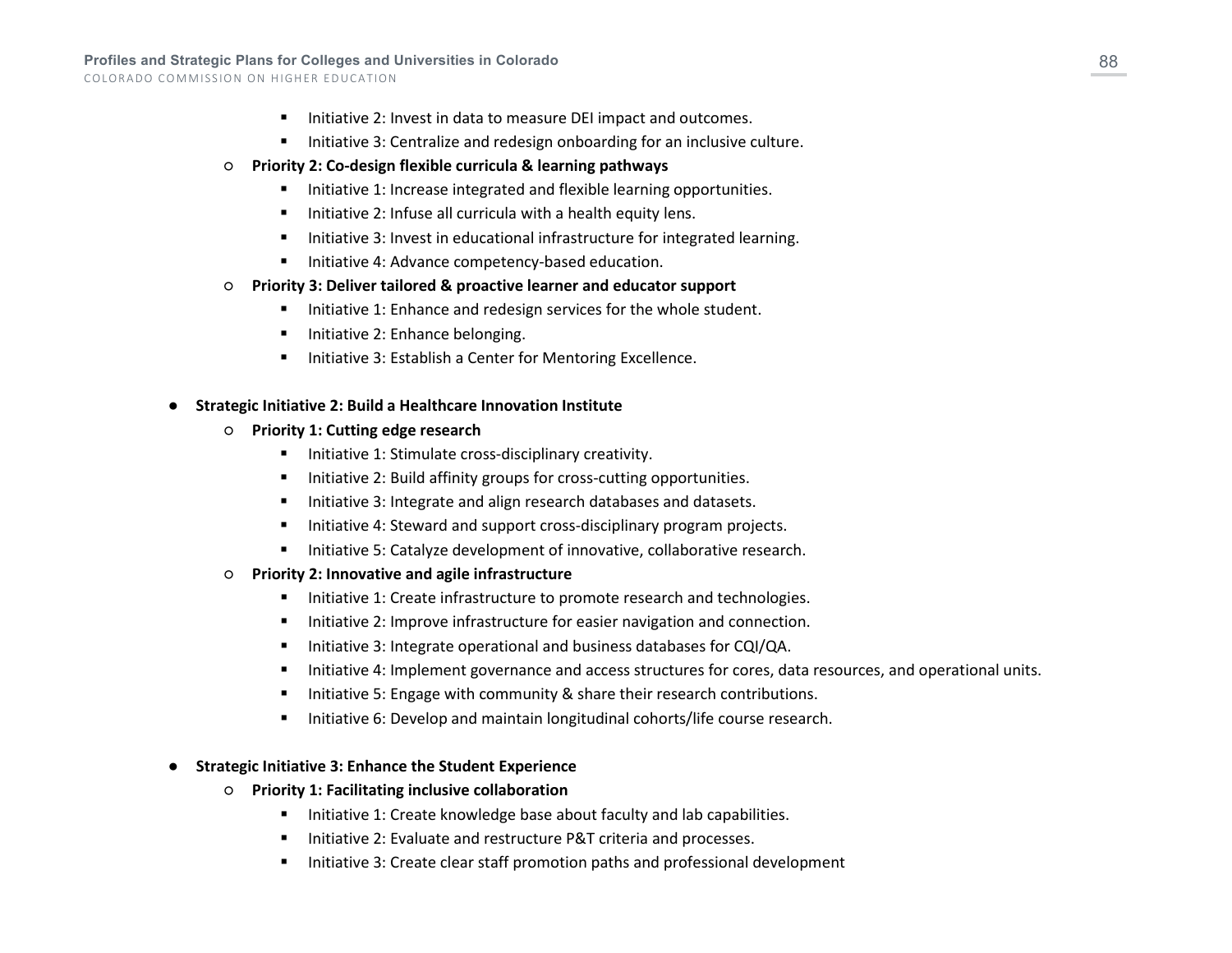- **Initiative 4: Create bi-directional peer mentorship opportunities**
- Initiative 5: Create campus events to facilitate connections.
- **Strategic Initiative 4: Partner on Patient-Centered Care** 
	- **Priority 1: Enhance the quality of patient-centered and individualized, interprofessional care experience through collaboration**
		- Initiative 1: Improve the patient care experience.
		- Initiative 2: Increase remote patient monitoring and telehealth.
		- Initiative 3: Increase interprofessional and multidisciplinary clinics.
		- **Initiative 4: Design an interprofessional value-based care model.**
	- **Priority 2: Transform use of data information to create patient-centered and interprofessional solutions for delivery of care**
		- Initiative 1: Utilize data analytics to create for delivery of patient care.
		- Initiative 2: Construct reimbursement for prevention and wellness.
	- **Priority 3: Utilize the learning health system to expand innovation and improve excellence in patient care**
		- Initiative 1: Use data science and AI to assist in developing novel ideas.
		- Initiative 2: Enhance communications with communities to address patient care experiences.
- **Strategic Initiative 5: Invest in Our People**
	- **Priority 1: Create an ongoing ecology of connection**
		- Initiative 1: Support community wealth building and workforce development.
		- Initiative 2: Make the campus more accessible to the community.
		- Initiative 3: Enhance and expand pipeline programs.
	- **Priority 2: Provide equitable, affordable access to health care and wellness activities to our campus and external communities**
		- Initiative 1: Leverage new advances in technology and telehealth.
		- Initiative 2: Increase access to comprehensive healthcare.
		- Initiative 3: Build shared wellbeing opportunities.
	- **Priority 3: Establish a holistic institutional infrastructure to support community engagement**
		- Initiative 1: Build trust and demonstrate transparency.
		- Initiative 2: Conduct an internal institutional assessment.
		- **Initiative 3: Improve data collection and monitoring.**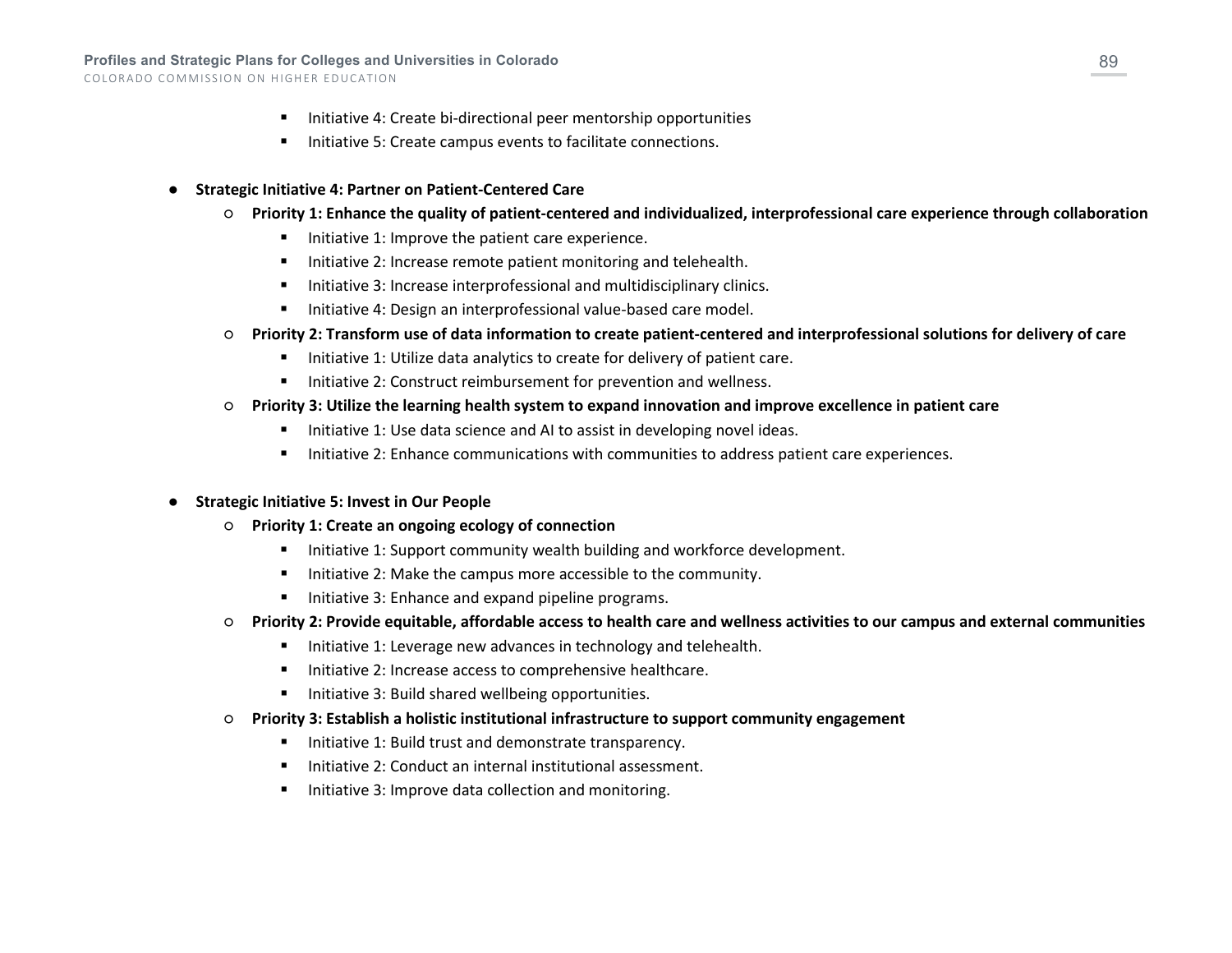## <span id="page-89-1"></span><span id="page-89-0"></span>**Private non-profit**

## **1. Colorado Christian University (Lakewood)**

*Grace and Truth*

| # of Students Enrolled                           | Total Enrollment: 7,839 (Fall 2020)<br>Undergraduate: 6,023<br>$\bullet$<br>Undergraduate transfer in: 638<br>Graduate: 1,178                                                                                                                                                                                                                                             |
|--------------------------------------------------|---------------------------------------------------------------------------------------------------------------------------------------------------------------------------------------------------------------------------------------------------------------------------------------------------------------------------------------------------------------------------|
| <b>Student Demographics</b>                      | Undergraduate race/ethnicity (Fall 2020)<br>American Indian or Alaska Native: 1%<br>$\bullet$<br>Asian: 3%<br>Black or African American: 11%<br>Hispanic or Latino: 15%<br>Native Hawaiian or other Pacific Islander: 0%<br>White: 65%<br>Two or more races: 3%<br>Race/ethnicity unknown: 3%<br>Non-resident alien: 0%                                                   |
| <b>Faculty</b>                                   | Total Faculty: 623 (Fall 2020)<br>Full-time: 107<br>Part-time: 516<br>Total number of faculty who are members of minority groups:50 (Fall 2021)**** <sup>21</sup>                                                                                                                                                                                                         |
| <b>Associate and Bachelor Degrees</b><br>Awarded | Total Associate Degrees Conferred (7/1/19-6/30/20): 178 <sup>22</sup><br>Psychology, General: 36 <sup>d</sup><br>1.<br>Bible/Biblical Studies: 35 <sup>d</sup><br>2.<br>3. Liberal Arts and Sciences/Liberal Studies: 32<br>Business Administration and Management, General: 26 <sup>d</sup><br>4.<br>Health/Health Care Administration/Management: 20 <sup>d</sup><br>5. |

<sup>21</sup> College Factual 2021: CCU Demographics and Diversity Report

<sup>&</sup>lt;sup>22 d</sup> identifies programs and award levels that are offered as a distance education program. For program category totals, <sup>d</sup> is shown if one or more programs in the category are offered as a distance education program.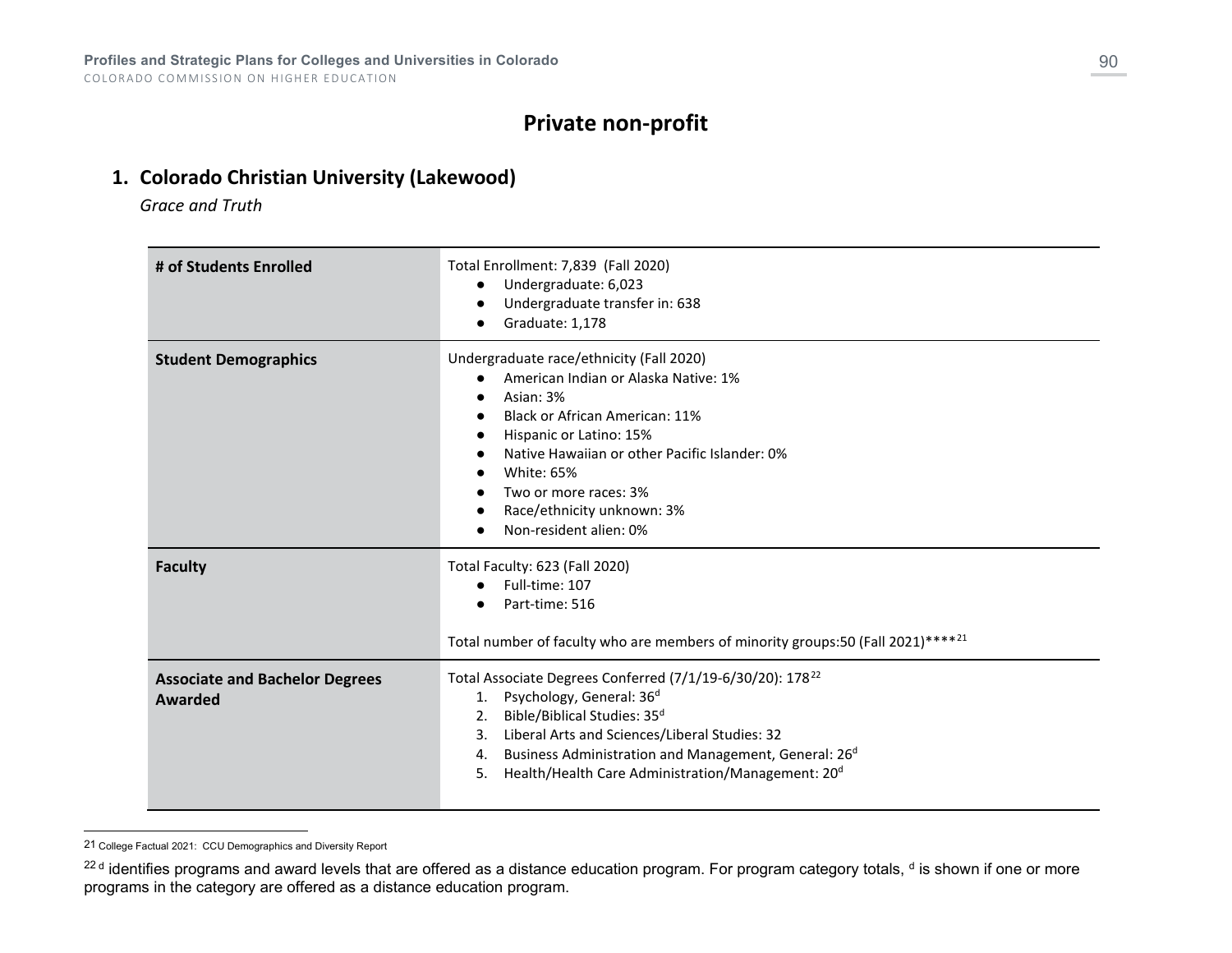COLORADO COMMISSION ON HIGHER EDUCATION

|  | Total Bachelor Degrees Conferred (7/1/19-6/30/20): 750<br>Psychology, General: 148<br>Business Administration and Management, General: 114<br>2.<br>Registered Nursing/Registered Nurse: 65<br>3.<br>Bible/Biblical Studies: 49<br>4. |
|--|---------------------------------------------------------------------------------------------------------------------------------------------------------------------------------------------------------------------------------------|
|  | Speech Communication and Rhetoric: 47<br>5.                                                                                                                                                                                           |
|  |                                                                                                                                                                                                                                       |

### **CCU STRATEGIC PRIORITIES**

### [CCU Strategic Priorities](https://www.ccu.edu/_files/documents/about/difference/ccu-mission-and-strategic-priorities.pdf)

- **Strategic Priorities: The Strategic Priorities provide a point of convergence for every member of the CCU community and for every aspect of life at CCU, from how we teach and learn in the classroom to how we live with and serve others.**
	- An enduring commitment to Jesus Christ and His kingdom.
	- Honor Christ and share the love of Christ on campus and around the world.
	- Teach students to trust the Bible, live holy lives, and be evangelists.
	- Be a magnet for outstanding students and prepare them for positions of significant leadership in the church, business, government, and professions by offering an excellent education in strategic disciplines.
	- Teach students how to learn.
	- Teach students how to think for themselves.
	- Teach students how to speak and write clearly and effectively.
	- Give students significant opportunities to serve our Lord while they are at CCU and to help them develop a lifetime habit of such service.
	- Impact our culture in support of traditional family values, sanctity of life, compassion for the poor, Biblical view of human nature, limited government, personal freedom, free markets, natural law, original intent of the Constitution, and Western civilization.
	- Be seekers of truth.
	- Debunk "spent ideas" and those who traffic in them.
	- Ask God to multiply our time and ability to the glory of His great name.
	- Be a servant of the Church.
	- Become a great university.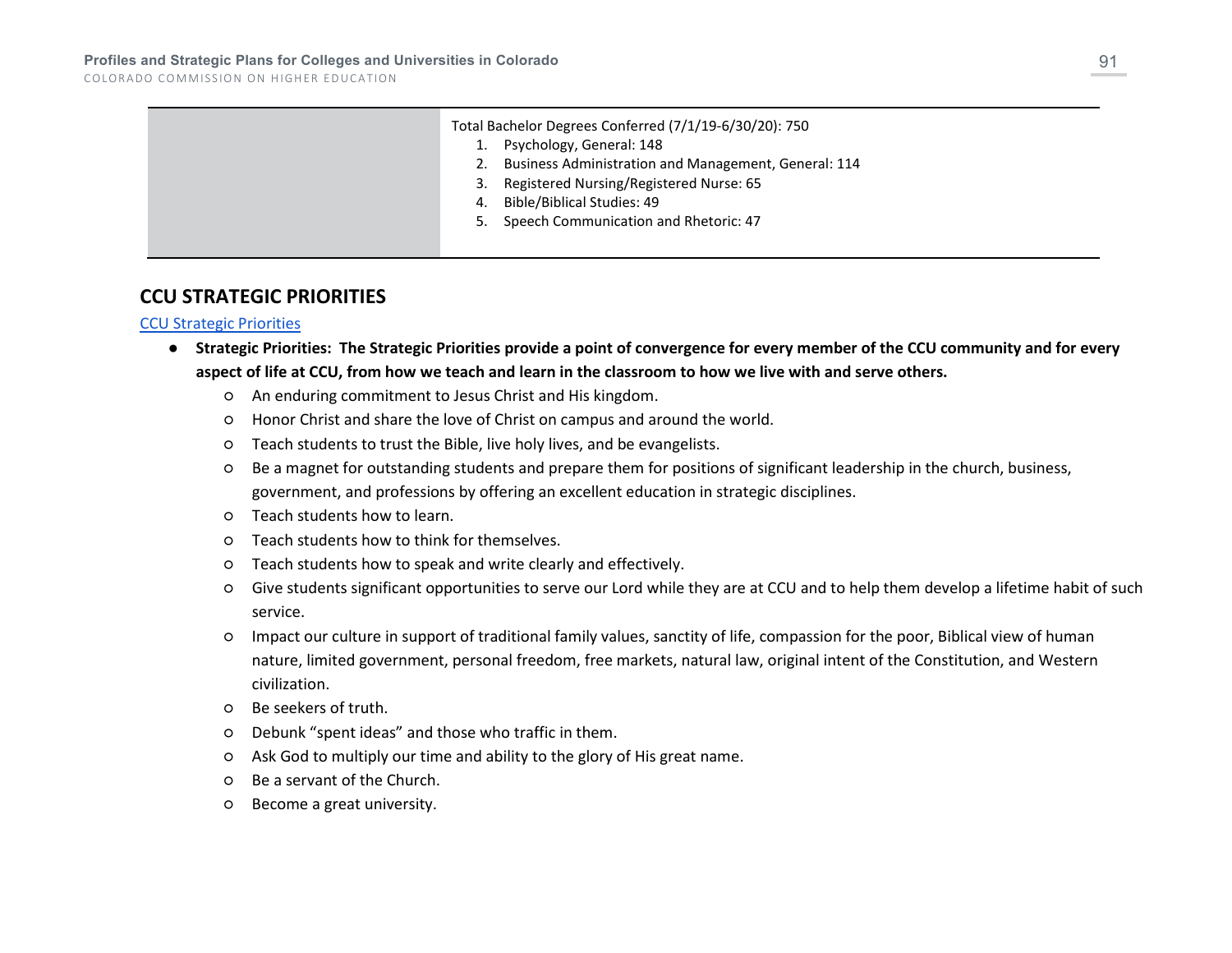# **2. Colorado College (Colorado Springs)**

*Building on the Block*

| # of Students Enrolled          | Total Enrollment: 2,050 (Fall 2020)<br>Undergraduate: 1,994<br>Undergraduate transfer in: 31<br>Graduate: 25                                                                                                                                                                                                                                                 |
|---------------------------------|--------------------------------------------------------------------------------------------------------------------------------------------------------------------------------------------------------------------------------------------------------------------------------------------------------------------------------------------------------------|
| <b>Student Demographics</b>     | Undergraduate race/ethnicity (Fall 2020)<br>American Indian or Alaska Native: 0%<br>Asian: 5%<br><b>Black or African American: 3%</b><br>Hispanic or Latino: 11%<br>Native Hawaiian or other Pacific Islander: 0%<br>White: 64%<br>Two or more races: 7%<br>Race/ethnicity unknown: 2%<br>Non-resident alien: 7%                                             |
| <b>Faculty</b>                  | Total Faculty: 248 (Fall 2021)<br>Full-time: 212<br>$\bullet$<br>Part-time: 36<br>$\bullet$<br>Total number of faculty who are members of minority groups: 69 (Fall 2021)<br>Full-time: 64<br>Part-time: 5                                                                                                                                                   |
| <b>Bachelor Degrees Awarded</b> | Total Bachelor's Degrees Conferred (7/1/19-6/30/20): 524<br>1. Economics, General: 52<br>2. Political Science and Government, General: 36<br>3. Cell/Cellular and Molecular Biology: 32<br>Ecology and Evolutionary Biology: 32<br>4.<br>Computer and Information Sciences, Other: 29<br>5.<br>Psychology, General: 25<br>6.<br>Sociology, General: 25<br>7. |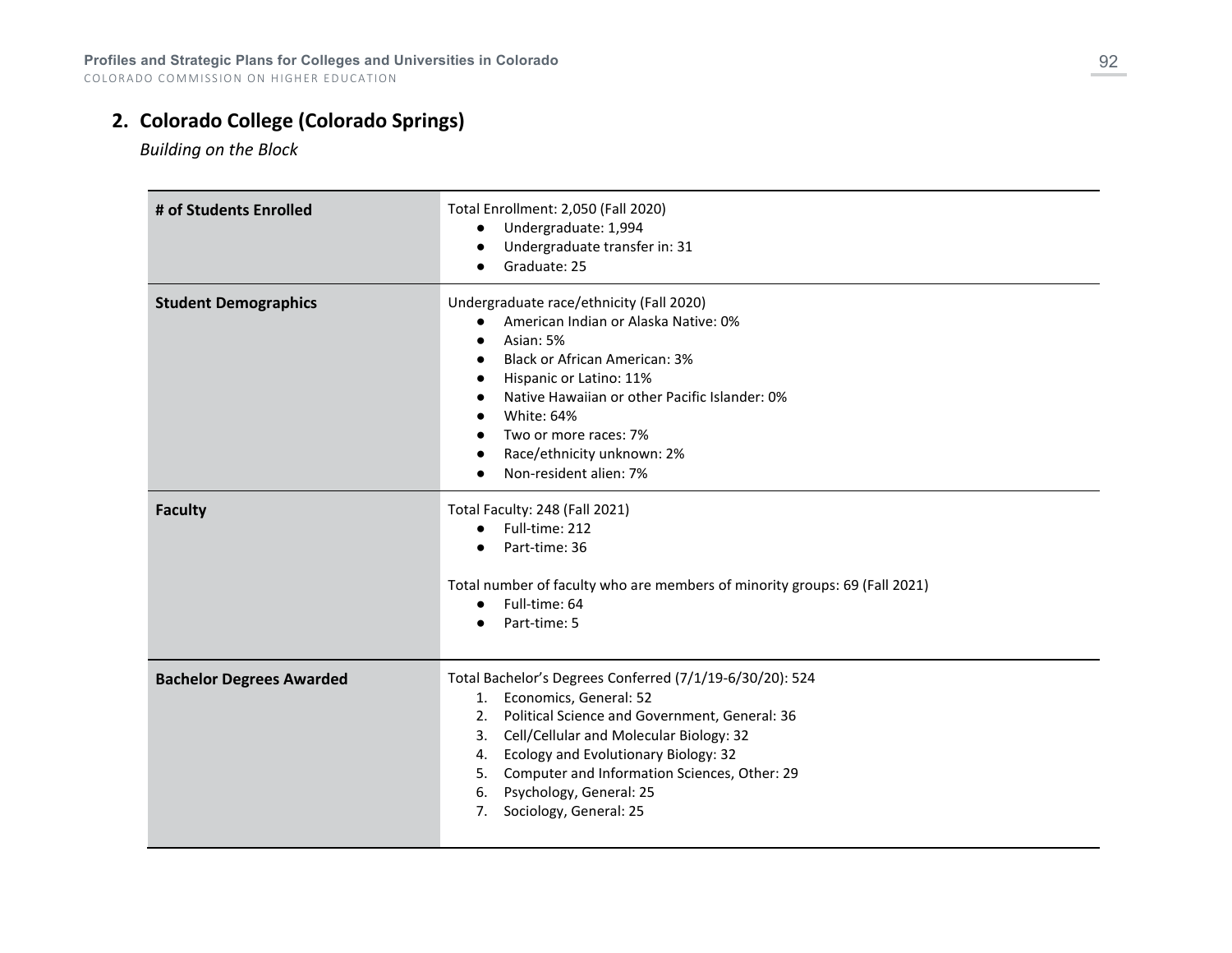## **CC STRATEGIC PLAN**

### [CC Strategic Plan](https://www.coloradocollege.edu/other/strategicplan/doc/YEAROFPLANNING-2013-StrategicPlan.pdf)

- **Recommendation 1: Provide Additional Support to Realize the Potential of our Pioneering Block Plan**
	- To support our faculty and students as they experience the full potential of the Block Plan, we will create a Center for Immersive Learning and Engaged Teaching to be a focal place for academic support. The Center will be a dynamic place where students, faculty, staff, and alumni come together, where resources are available to discover and share best practices and support new ideas.
	- To provide a physical home for the new Center for Immersive Learning and Engaged Teaching and prepare Tutt Library the intellectual hub of the campus - for this generation of students, we will renovate Tutt Library. This renovated physical space will offer technology-equipped seminar rooms, study space, and group collaboration rooms, as well as a cafe to bring our community together in both structured and unstructured ways.
	- To open CC's full academic experience to all students regardless of income and to free the imagination to do even more with the block, we will eliminate all program fees.
	- To recruit the best and brightest students, especially those who would benefit most from a CC education, we will build additional resources for financial aid. This effort will include funds to support scholarships for Division 1 athletics.
	- To continue to attract, develop, and retain an engaged faculty who are equal to the challenge of teaching on the block, we must enhance resources and flexibility to support faculty scholarship and creativity across the disciplines and activities that make up the learning experience. We must be open to new ideas for support and resources, including creating new opportunities for collaborative work such as team teaching or a humanities colloquium; increasing travel, equipment, and grant funds for researchers; boosting support for coaches and other important mentors and guides; and establishing a more flexible sabbatical policy.

### ● **Recommendation 2: Build Nationally Recognized Summer and Half-Block Programs for a New Generation of Learners**

- To take full advantage of these strengths, we will create one of the premier summer learning experiences in the U.S. Our summer program will not just offer random courses. Instead, we will create summer programs of linked thematic blocks that will attract our own students as well as students from other institutions across the country and the world.
- To better educate our students about their options after college, help them to reflect on and articulate the relevance of their CC experience, and build the practical skills that ease transition to today's workplace, we will create a dynamic half-block program. New offerings during the nine-day half block in early January will concentrate on what students need to do to prepare for the future in both their academic and professional careers. These short courses and workshops might focus on basic programming code and analytics software, choice of majors, personal finances, or writing workshops on fellowship proposals or resumes. We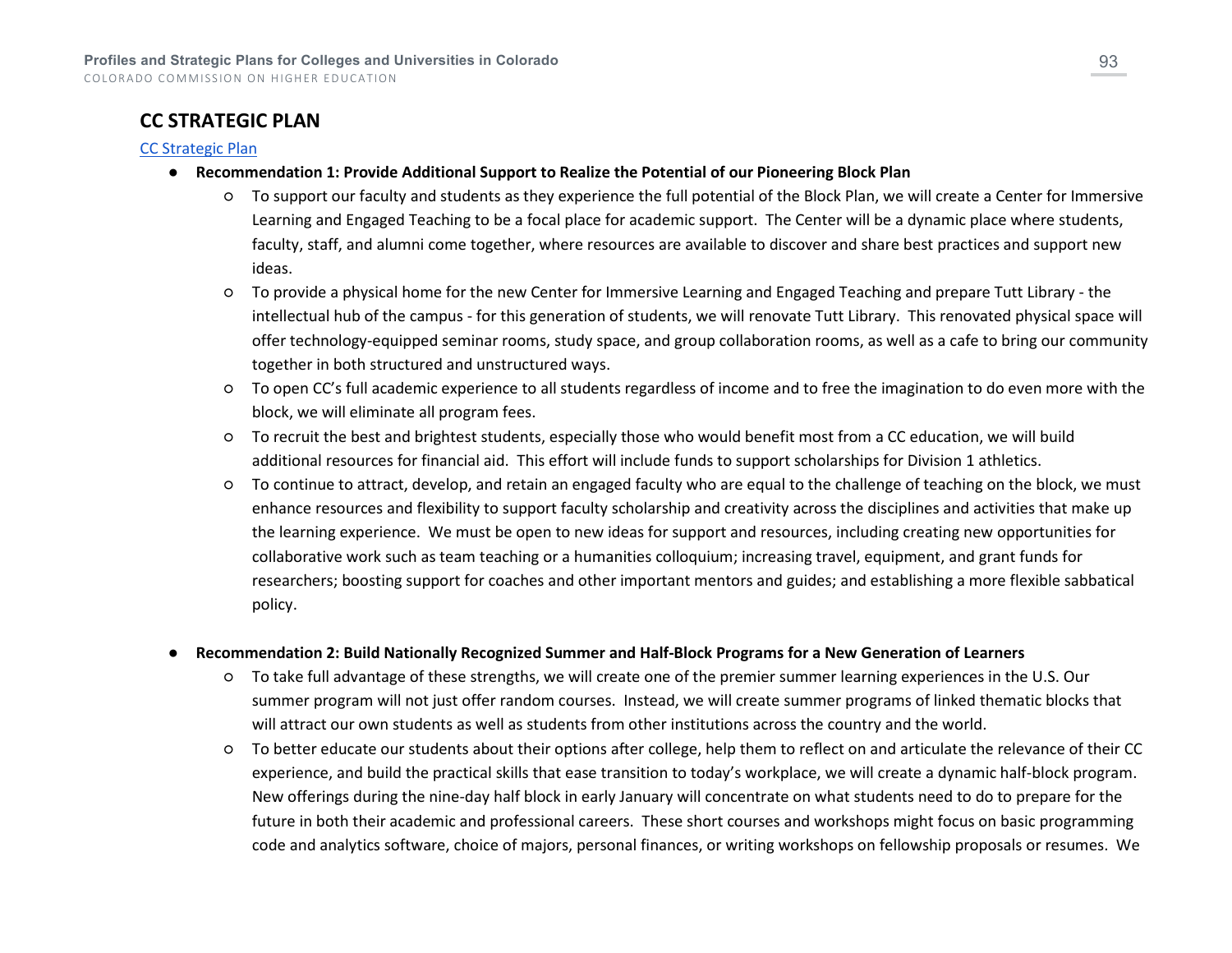will also develop half blocks for students returning to campus after study-abroad programs and venture grant experiences that allow them to reflect and build on their meaningful time spent off-campus.

○ To offer our unique immersive learning experience to new constituencies, we will also develop special "block breaks" - short courses for alumni and parents on campus, at Baca, in the field, and around the globe. These block breaks will create new opportunities for alumni and parents to engage in lifelong learning and be intellectually engaged with the college and each other.

#### ● **Recommendation 3: Create an Innovation Institute**

- Our aim is to develop an Innovation Institute to provide resources, structure, and encouragement to students and faculty as they investigate social and environmental challenges, understand the context in which they exist, identify sustainable solutions, and put them into action. By offering students and faculty a place to go from theory to idea to practice, the Innovation Institute will bring together the skills of the liberal arts - creativity, collaboration, critical thinking, and communication - with our own innovative spirit and commitment to making the world a better place. This will position the college to do an even more powerful job of demonstrating the vital connection between doing good and doing well.
- **Recommendation 4: Enhance our distinctive place of learning - our campus - to support our engaged, globally-connected academic community and embody our regional and historical identity**
	- To ensure coherence in campus design as related to aesthetics, sustainability, and the educational mission, we will develop a master plan for the physical campus to help guide and shape each new project in the coming decades. Guided by this campus master plan, we will enhance our identity through development of a beautiful, sustainable landscape and built environment that embodies our regional and historical identity and fosters our collaborative approach to teaching, learning, and community building.
	- Together with this plan for the physical campus, we will develop a communications plan to present the college to our constituencies and to the world. To offer a clear, unified message to the campus community, alumni, and visitors, our communications efforts should reflect the nuances of our distinctive curricula and programs and our special place, signifying who we are as an intellectual community. External communities, ranging from the continued development of our brand to the signage we will use to identify our physical resources, should portray a powerful, integrated presence.
	- In the coming decade, we will ensure that the college is recognized as a model of environmental stewardship and innovation by advancing both the study and the practice of sustainability. To achieve this recognition, we will "talk the talk and walk the walk" as we continue to reduce our environmental impact, integrating sustainability across the breadth of our curriculum more deeply and cultivating the ethic of sustainability in all aspects of campus programming. Looking forward, we have an opportunity to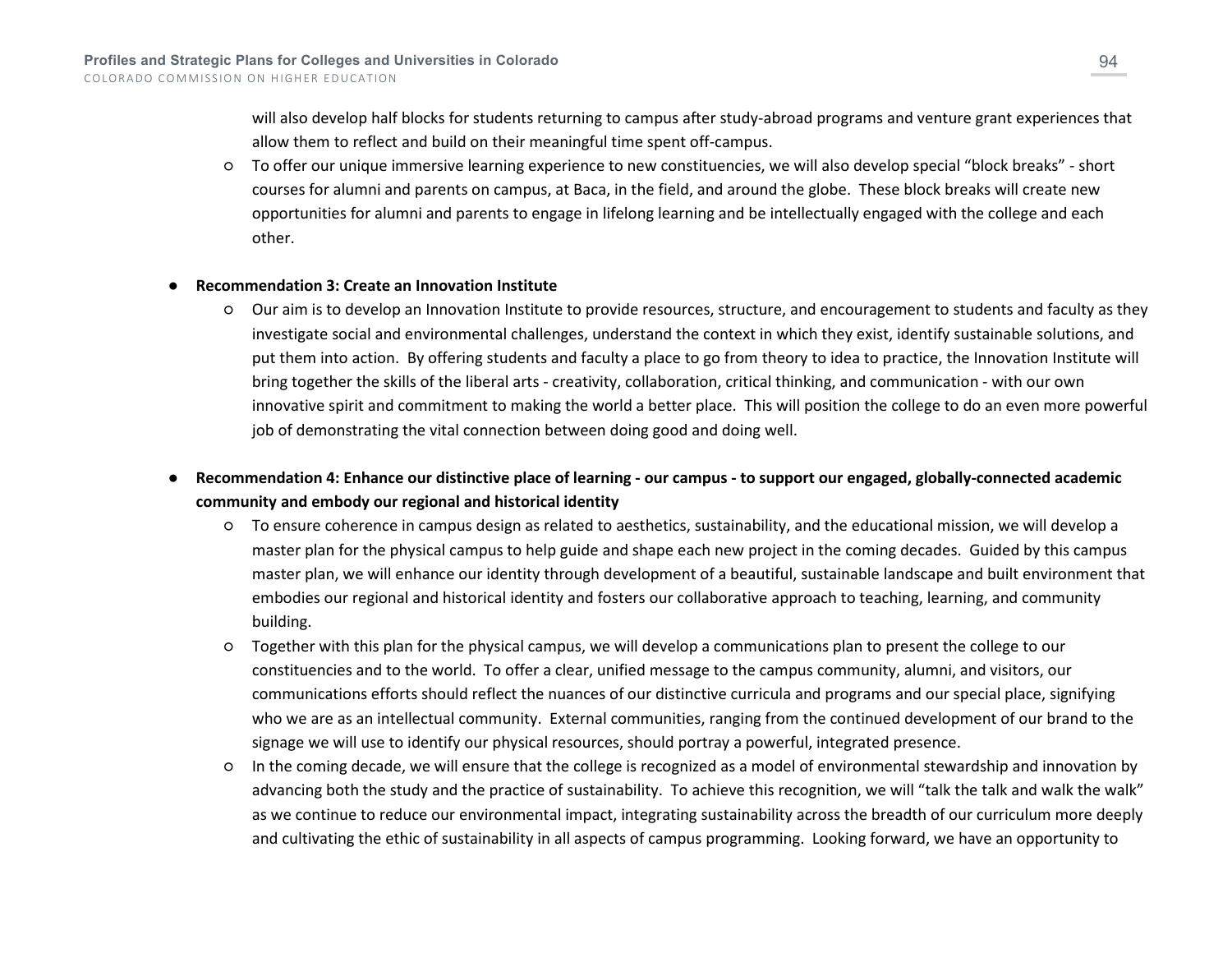advance practice at the national level on a full range of issues related to sustainability - energy, materials, food, wellness, aesthetics - all the while drawing on the new power of the Innovation Institute to turn ideas into action.

○ As we invest in and nurture our authentic surroundings, we will utilize the latest technology to connect the CC community of alumni, students, faculty, staff, and parents to each other and to intellectual and creative resources around the world. For example, this online community and supporting infrastructure will allow a student who is interested in a career in advertising and an alumni mentor who has years of experience in the field to meet via video chat. It will allow scholars and other experts from across the globe to be guest speakers in campus classes. It will allow students studying or doing internships abroad to meet with their advisor or connect to a class on campus. It will allow faculty to offer online lectures and discussions for alumni.

### ● **Recommendation 5: Focus on workplace excellence to foster an organization that is as innovative and dynamic as the CC academic experience**

- To create a campus culture that is truly creative and innovative, we must attract and retain a diverse faculty, staff, and administration and foster an inclusive campus culture that truly values different backgrounds, experiences, ideas, and opinions. An inclusive community provides the foundation for an excellent liberal education - a diverse faculty and staff is a critical component in generating creative ideas and providing the most effective mentoring.
- Because lifelong learning is critical for individuals to reach their potential in today's dynamic and rapidly changing world, we will create a top-notch professional development program that supports our staff and faculty in adapting to the changing environment. As part of this program, we will develop a shared leadership philosophy and set of competencies and create programs for staff and faculty to build those identified skills. Our growing supervisor training and wellness programs are a base for this program, as will be new efforts to train staff members in specific skills designed to promote and enrich collaborative and cross-functional work and to increase informal interaction across departments all over the campus.
- To strengthen our culture and improve workplace excellence, the college will build strong internal communication, vibrant collaboration, and organizational transparency as strategic assets. Specifically, we look forward to establishing a formal internal communication function, encouraging departments to use an internal communication plan, and promoting face-to-face interaction among the staff. To boost collaboration, we will establish cross-functional projects and block projects, two new categories of collaborative work designed to bring new levels of coherence and support to work across administrative divisions. We will also seek an innovative physical space to encourage shared work.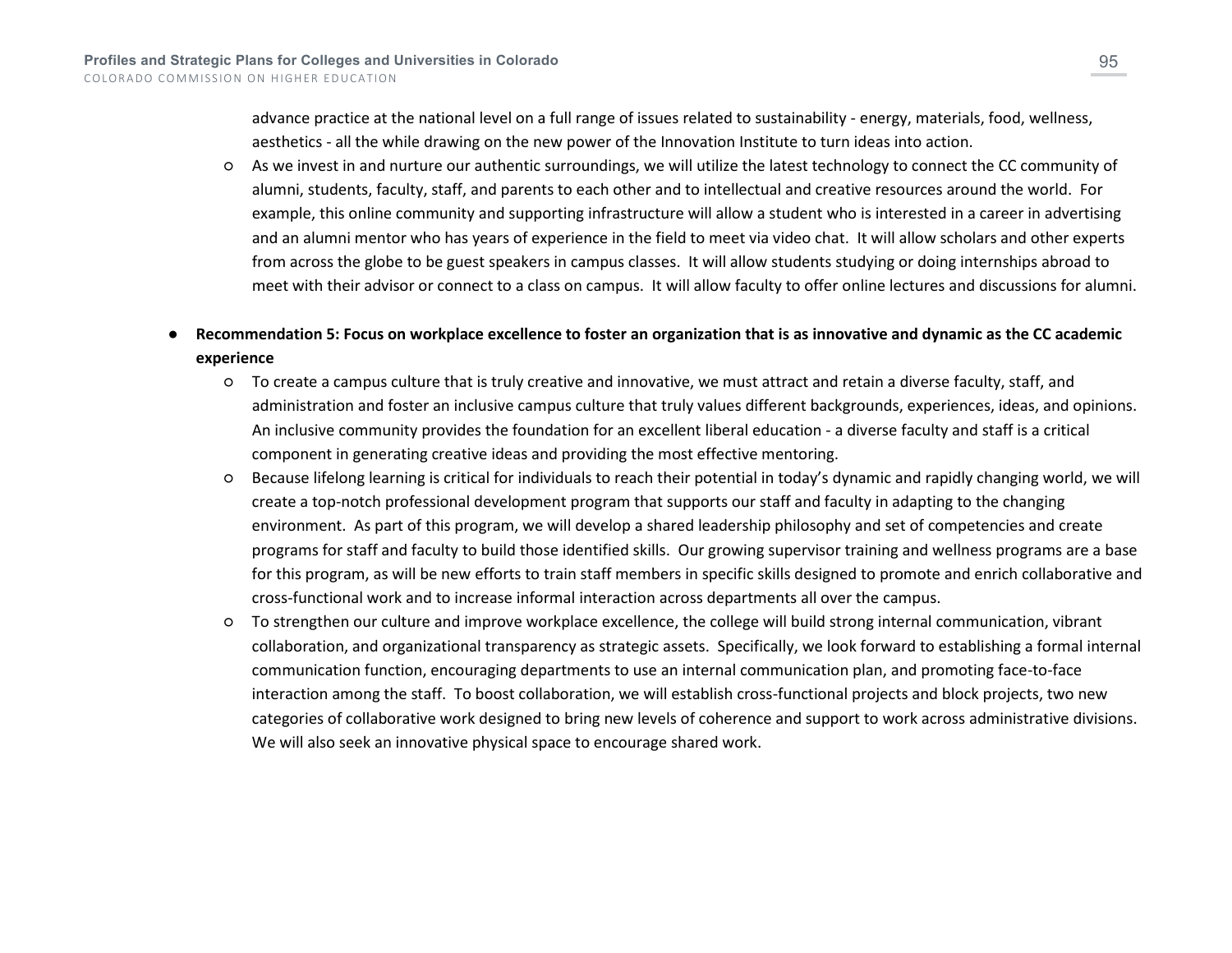COLORADO COMMISSION ON HIGHER EDUCATION

# **3. Naropa University (Boulder)**

*You Are Ready*

| # of Students Enrolled          | Total Enrollment: 855 (Fall 2020)<br>Undergraduate: 256<br>$\bullet$<br>Undergraduate transfer in: 64<br>Graduate: 535                                                                                                                                                                                                  |
|---------------------------------|-------------------------------------------------------------------------------------------------------------------------------------------------------------------------------------------------------------------------------------------------------------------------------------------------------------------------|
| <b>Student Demographics</b>     | Undergraduate race/ethnicity (Fall 2020)<br>American Indian or Alaska Native: 1%<br>Asian: 2%<br><b>Black or African American: 2%</b><br>Hispanic or Latino: 12%<br>Native Hawaiian or other Pacific Islander: 0%<br><b>White: 70%</b><br>Two or more races: 6%<br>Race/ethnicity unknown: 7%<br>Non-resident alien: 2% |
| <b>Faculty</b>                  | Total Faculty: 164 (Fall 2018)<br>Full-time: 49<br>Part-time: 115<br>Total number of faculty who are members of minority groups: 30 (Fall 2018)<br>Full-time: 12<br>Part-time: 18                                                                                                                                       |
| <b>Bachelor Degrees Awarded</b> | Total Bachelor's Degrees Conferred (7/1/19-6/30/20): 93<br>Psychology, General: 37<br>1.<br>Multi-/Interdisciplinary Studies, Other: 17<br>2.<br>Art Therapy/Therapist: 8<br>3.<br><b>Environmental Studies: 6</b><br>4.<br>Yoga Teacher Training/Yoga Therapy:5<br>5.                                                  |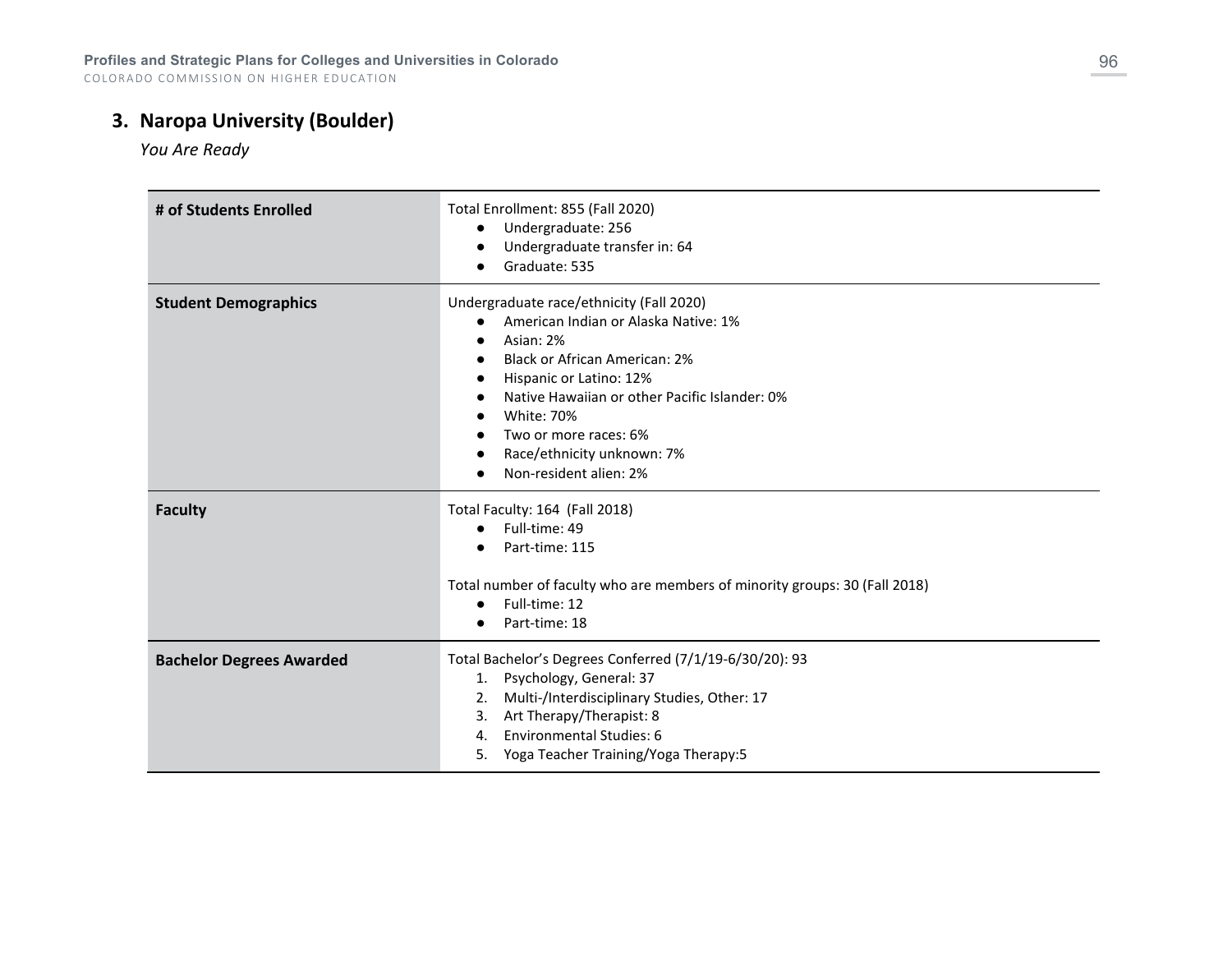### **NAROPA CREATE 2022 STRATEGIC PLAN**

#### [Naropa Strategic Plan](https://www.naropa.edu/wp-content/uploads/2021/03/Create-2022-Strategic-Plan.pdf)

- **Goal 1: We will advance Naropa's reputation as a leader in contemplative and socially transformative practices through meaningful contributions and community partnerships, increasing our influence locally and in the world.**
	- **Objective 1-A: Create robust mutually beneficial partnerships with world-wide academic institutions and businesses.**
		- 1. Form cross-functional team
			- Obtain collaboration summit list
			- Prioritize that list via a strategic priority-cost benefit analysis & objectives
		- **2.** Small teams relationship manager or primary contact and faculty/content partner + as-needed support.
		- **3.** Map out outreach and design online or low-residency programming to serve the needs of partners.
	- **Objective 1-B: Define, refine, and communicate the benefits and relevance of contemplative education.**
		- 1. Implement a new syllabus requirement for faculty to articulate what contemplative education means for each course they teach, which can then be used as a basis for defining contemplative education for each discipline/degree concentration.
		- 2. Engage in a university-wide process to create a condensed but polythetic and inclusive description/definition of contemplative education.
		- 3. Use the definition and any degree-specific versions of the definition in communication materials.
	- **Objective 1-C: Make Naropa a leader in social transformation - Front Range and beyond (partnerships, sustained community engagement, educational hub).**
		- 1. Build deeper community networks so diverse Naropa constituents feel safe + welcome within larger community.
		- **2.** Develop strategic partnerships with and service to underrepresented diverse organizations and community groups.
		- <sup>5</sup> 3. Offer trainings to outward community showcasing our unique transformative development models, including online course offerings and microcredentials.
- **Goal 2: We will optimize our use of space in a way that advances our mission and values, including inclusivity, accessibility, affordability, sustainability, and growth.**
	- **Objective 2-A: Run cost/benefit analysis of Boulder as our location to establish future unified campus location.**
		- 1. Establish and identify points of consideration to be analyzed. Will include diversity and inclusivity, accessibility, affordability (students, staff + faculty, university), financial stability and growth, eco-sustainability, desirability, environmental appeal, potential student count, potential building cost, Naropa's heritage licensing requirements for programs, potential loss of employees, competition, job market for students (after and during) etc.
		- 2. Use established assessment matrix to evaluate other potential locations.
		- 3. Assess the cost of moves (within and out of Boulder).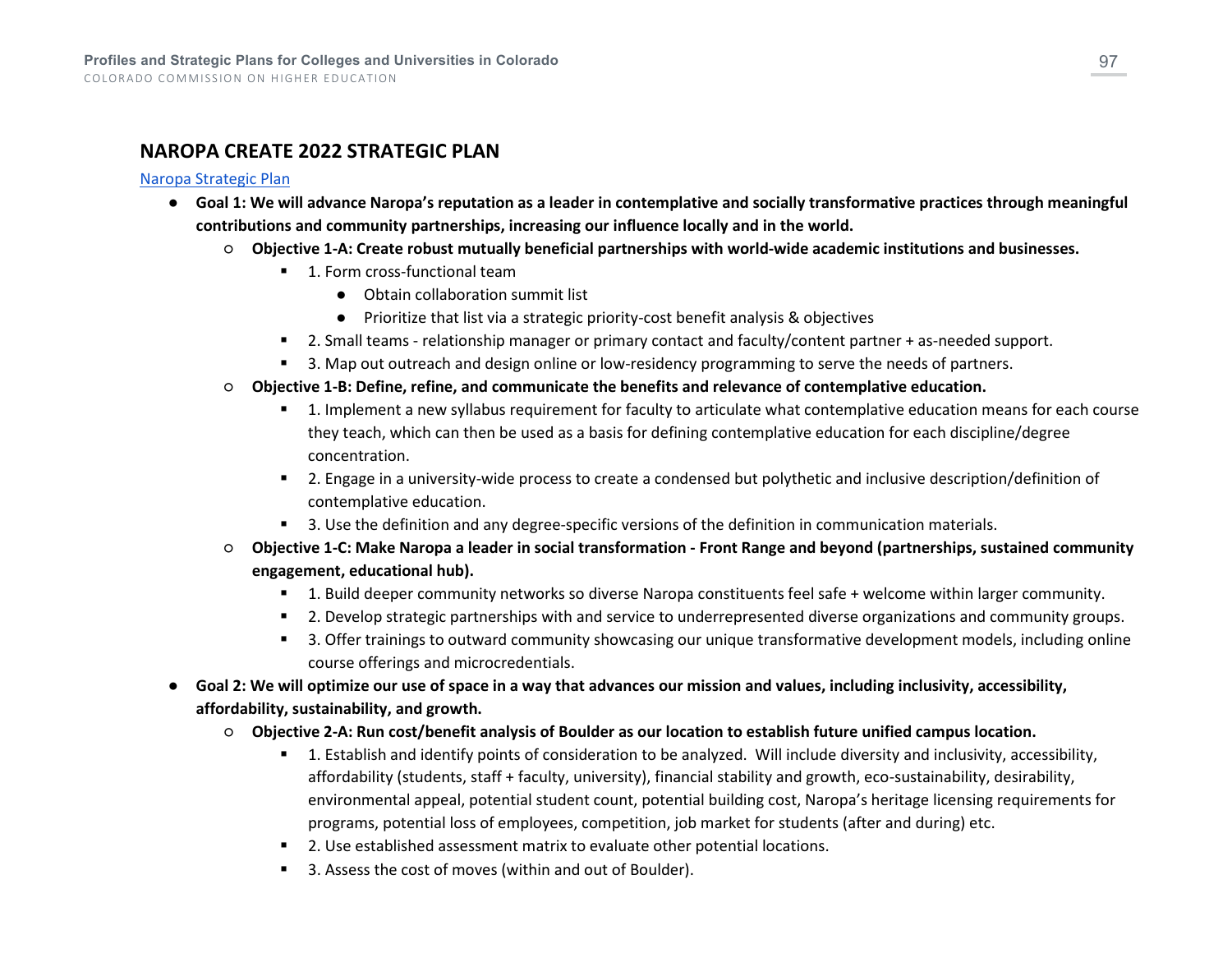- **Objective 2-B: Assess current space and usage based on student experience/need, university curriculum, eco-sustainability, and inclusivity priorities to set appropriate and achievable goals for our facilities and space utilization.**
	- **1.** Define space priorities based on academic sustainability and inclusivity priorities and Naropa's ethos.
	- **2.** Analyze current and prospective student experience and related space needs and preferences.
	- 3. Review/compare current use of space with findings and make recommendations for action informed by our sustainability values.
- Goal 3: We will create a smooth functioning university that embodies contemplative administration and supports collaboration and **inclusion.**
	- **Objective 3-A: Create efficient and well communicated university-wide processes and policies that support collaborative leadership and collaborative operations.**
		- 1. Overhaul our data systems management to provide a consistently user-friendly experience that allows for interdepartmental collaboration, document tracking, and integrated student and administrative services.
		- 2. Decision-making is based on transparent, evaluative, and effective mechanisms for determining resource allocation tied to vision and goals. We are empowered through transparency and communication.
		- 3. Policies, procedures documented and communicated. Roles, responsibilities define along with a handbook for every position.
	- **Objective 3-B: We will establish sustainable and ethical compensation for all Naropa staff and faculty including cost of living, retirement, benefits, professional development, career development.**
		- 1. Maintain an updated, periodic review of compensation benchmarking and implementation methods.
		- 2. Establish systematic evaluation and reward structure as a basis for compensation policies that are aligned with best practices in higher education.
		- 3. Establish clear and equitable workload guidelines that are tied to reward structures and compensation.
	- **Objective 3-C: We will build a culture of diversity and inclusivity that explicitly recognizes, appreciates, and respects all employee identities.**
		- 1. Articulate the variety of staff and faculty positions, roles and relationships, creating a more diverse community.
		- **2.** Establish innovative structures and processes that support cross-fertilization across diverse positions and roles.
		- **5** 3. Establish authentic development and mentoring processes for faculty and staff over the course of their Naropa careers.
- **Goal 4: We will create and enhance a vibrant culture of student support.**
	- **Objective 4-A: We will expand and improve affordable, supportive housing options.**
		- **1.** Working group to determine housing scholarship strategy.
		- 2. Develop programmatic/thematic plan for housing.
		- 3. Working group to look at current infrastructure/facilities to determine what areas need to be addressed and explore option for additional potential housing options.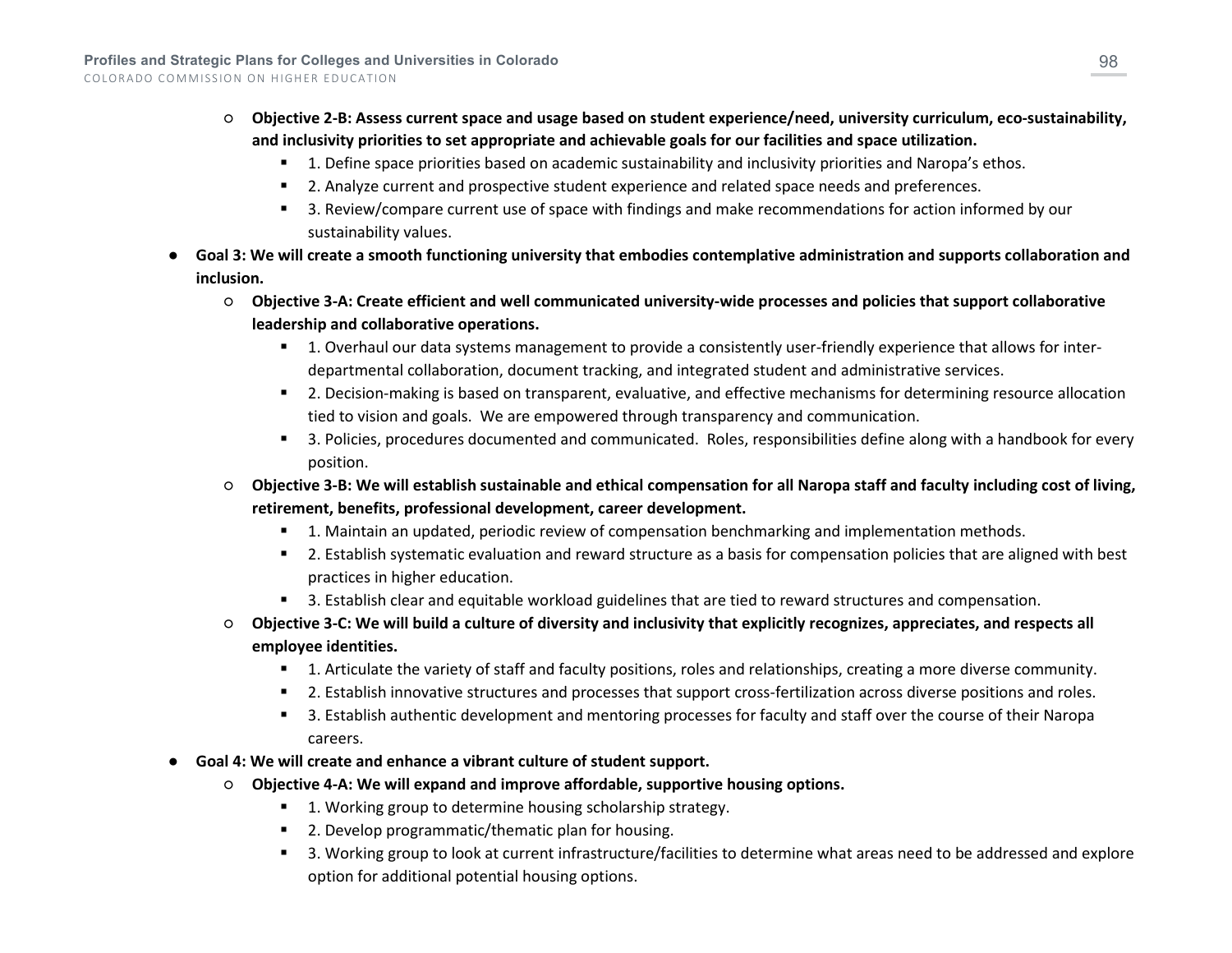- 4. Hire part-time off-campus housing coordinator to build relationships with property managers and owners. This role would work with students to find housing based on need.
- **Objective 4-B: We will build or create a student center.**
	- **1.** Develop student focus groups to determine what the most important elements of a student would be.
	- **2. Finding appropriate space to meet the needs addressed in #1.**
	- 3. Obtain funding and plan how to develop student space.
- **Objective 4-C: We will increase the recruitment and retention of a diverse student body.**
	- 1. Implement programs designed to recruit and retain underrepresented students (e.g., bride program, peer mentorship, expansion of Office for Inclusive Community identity groups, scholarships).
	- 2. Establish identity-informed policies and procedures responsive to the needs and experiences of underrepresented students.
	- 3. Create institutional accountability for faculty and staff to develop in the area of cultural responsiveness while offering continued workshops and trainings and establishing institutional measures to acknowledge development.
- **Goal 5: We will educate our students to meet the world's needs with a relevant and socially transformative curriculum delivered residentially, online, and in other hybrid formats to make the curriculum broadly accessible.**
	- **Objective 5-A: We will expand, promote, and integrate into the curriculum our student services.**
		- 1. Assess current services, levels of utilization, where are gaps?
		- **2.** Develop a plan for how to integrate services and student affairs staff/training into curriculum.
		- 3. Develop outreach/relationships with employers to further inform curriculum and student service support needed to prepare students for career.
	- **Objective 5-B: Develop a transformative curriculum which integrates inclusivity capacities and skills, awareness and skills related to eco-sustainability, and applied competencies within each respective field.**
		- 1. Developing assessment rubric to inventory academic offerings across the university, ensuring that diversity and inclusion, eco-sustainability, and applied competencies are included.
		- 2. Train faculty in research curriculum design and implementation.
		- 3. Build assessment of the elements listed above into program reviews, hiring/promoting, and other means of accountability.
	- **Objective 5-C: Launch online and/or low-residency degrees from our existing residential degrees and create new online or low-residency degree programs.**
		- 1. Identify existing residential programs that are good candidates for conversion to online/low residency.
		- **2.** Conduct market research on existing and potential new programs to decide if there is enough promising demand to warrant going to a full program proposal. Provide funding for this research, either for internal or external staff.
		- 3. Solicit degree program ideas from Naropa faculty, staff, students, and alumni, in addition to ideas already submitted.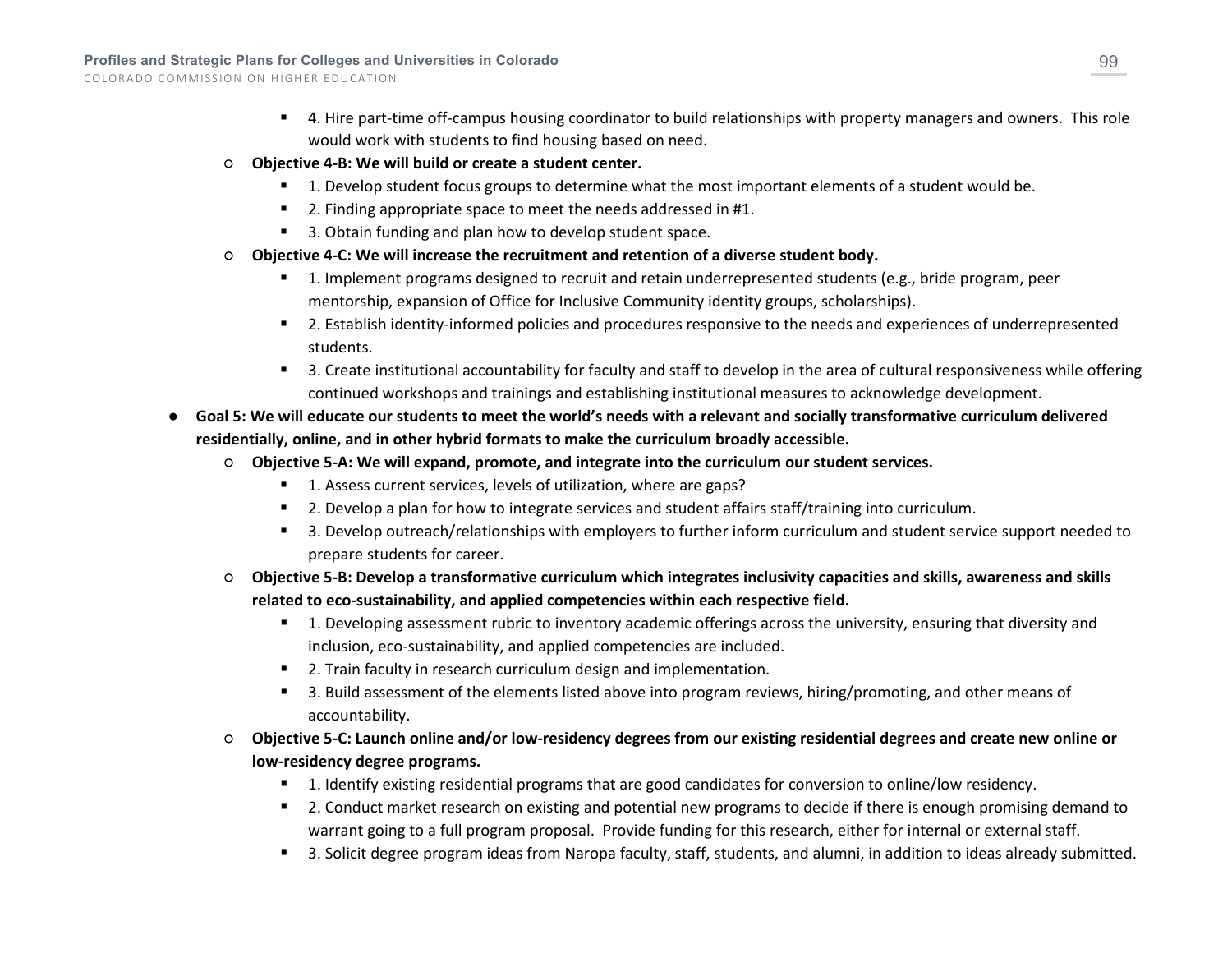COLORADO COMMISSION ON HIGHER EDUCATION

## **4. Regis University (Denver)**

<span id="page-99-0"></span>*Regis Rising* 

| # of Students Enrolled          | Total Enrollment: 6,310 (Fall 2020)<br>Undergraduate: 3,056<br>$\bullet$<br>Undergraduate transfer in: 141<br>$\bullet$<br>Graduate: 3,113                                                                                                                                                                                                  |
|---------------------------------|---------------------------------------------------------------------------------------------------------------------------------------------------------------------------------------------------------------------------------------------------------------------------------------------------------------------------------------------|
| <b>Student Demographics</b>     | Undergraduate race/ethnicity (Fall 2020)<br>American Indian or Alaska Native: 0%<br>Asian: 5%<br>$\bullet$<br><b>Black or African American: 4%</b><br>Hispanic or Latino: 24%<br>$\bullet$<br>Native Hawaiian or other Pacific Islander: 0%<br>White: 50%<br>Two or more races: 4%<br>Race/ethnicity unknown: 10%<br>Non-resident alien: 1% |
| <b>Faculty</b>                  | Total Faculty: 746 (Fall 2020)<br>Full-time: 287<br>$\bullet$<br>Part-time: 459<br>Total number of faculty who are members of minority groups: 98 (Fall 2020)<br>Full-time: 37<br>$\bullet$<br>Part-time: 61                                                                                                                                |
| <b>Bachelor Degrees Awarded</b> | Total Bachelor's Degrees Conferred (7/1/19-6/30/20): 846 <sup>23</sup><br>Registered Nursing/Registered Nurse: 271<br>1.<br>Business Administration and Management, General: 84<br>2.<br>Computer Science: 49 <sup>d</sup><br>3.<br>Accounting: 46 <sup>d</sup><br>4.<br>Speech Communication and Rhetoric: 34 <sup>d</sup><br>5.           |

<sup>&</sup>lt;sup>23 d</sup> identifies programs and award levels that are offered as a distance education program. For program category totals, <sup>d</sup> is shown if one or more programs in the category are offered as a distance education program.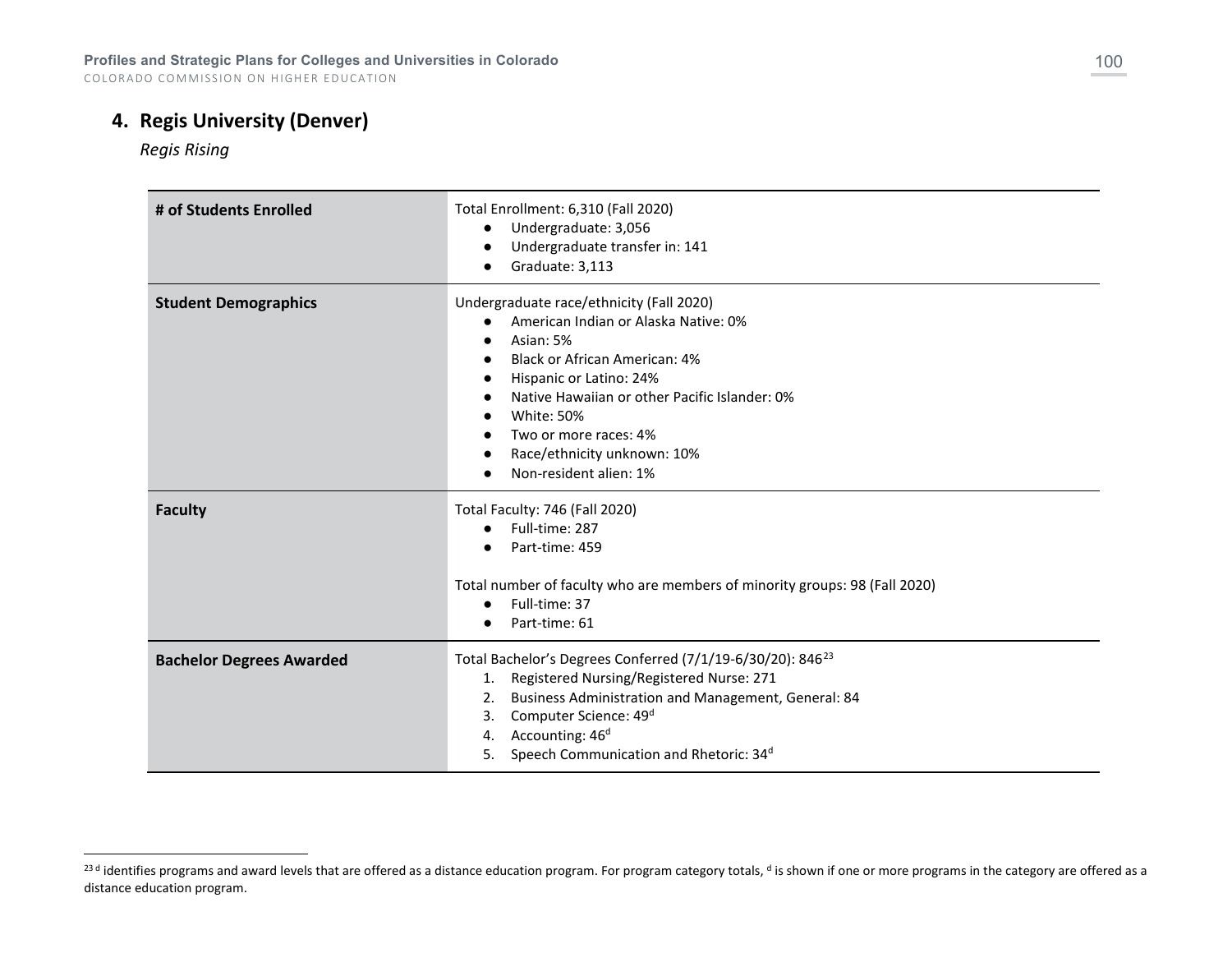### **REGIS RISING STRATEGIC PLANNING**

#### [Regis University Strategic Planning](https://www.regis.edu/_documents/about/Regis_StrategicPlan_ExecutiveSummary_2014.pdf)

- **Invigorating Business Education: Examine strategies to re-invigorate Regis University business programs, recommend whether to form an independent College of Business, and recommend new degree offerings that respond to student interests and workforce opportunities.**
	- **Primary Recommendations:**
		- **EXP** Create an Independent College of Business that combines the School of Management in the College of Professional Studies and the Division of Business in Regis College and prepares graduates to live purposeful lives bringing Jesuit values into free market and social enterprises for the betterment of society.
		- Create a University-wide Center for Economic, Environmental, and Social Justice that promotes collaboration among faculty throughout the University to design educational experiences on complex issues that cross disciplines such as climate change, sustainable development, and micro-financing for the poor.
		- Create a University-wide innovative Business Solutions Center that develops strategic partnerships with the business community, engages external stakeholders, including alumni, incubates and supports innovative projects, and advises and supports academic units within the University in the development of new revenue-generating ideas.
		- Expand and enhance academic programs with strong growth potentials, including accounting, particularly in combination with other fields, socially responsible entrepreneurship, project management, non-profit management, media and marketing, human resource management, health services management, and business intelligence/data management.
- **Investing in Computer Science and Computer Information Sciences: Recommend areas for further investment in computer and information sciences, examine whether to create an independent College of Computer and Information Sciences and examine opportunities to develop new degree offerings that respond to student interests and workforce opportunities.**
	- **Primary Recommendations:**
		- Create an independent College of Computer and Information Sciences that includes the existing School of Computer Information Sciences in the College for Professional Studies, the Computer Science major in Regis College, and the programs in Health Information Management and Health Informatics in the Rueckart-Hartman College for Health Professions.
		- Invest in computer and information sciences through expansion of existing graduate programs in Information Assurance and Computer Security; developing a new graduate degree in Data Science/Predictive Analytics; expanding offerings for traditional-age students; exploring a new doctoral program in Computer Science; and expanding the existing graduate program in Healthcare Informatics.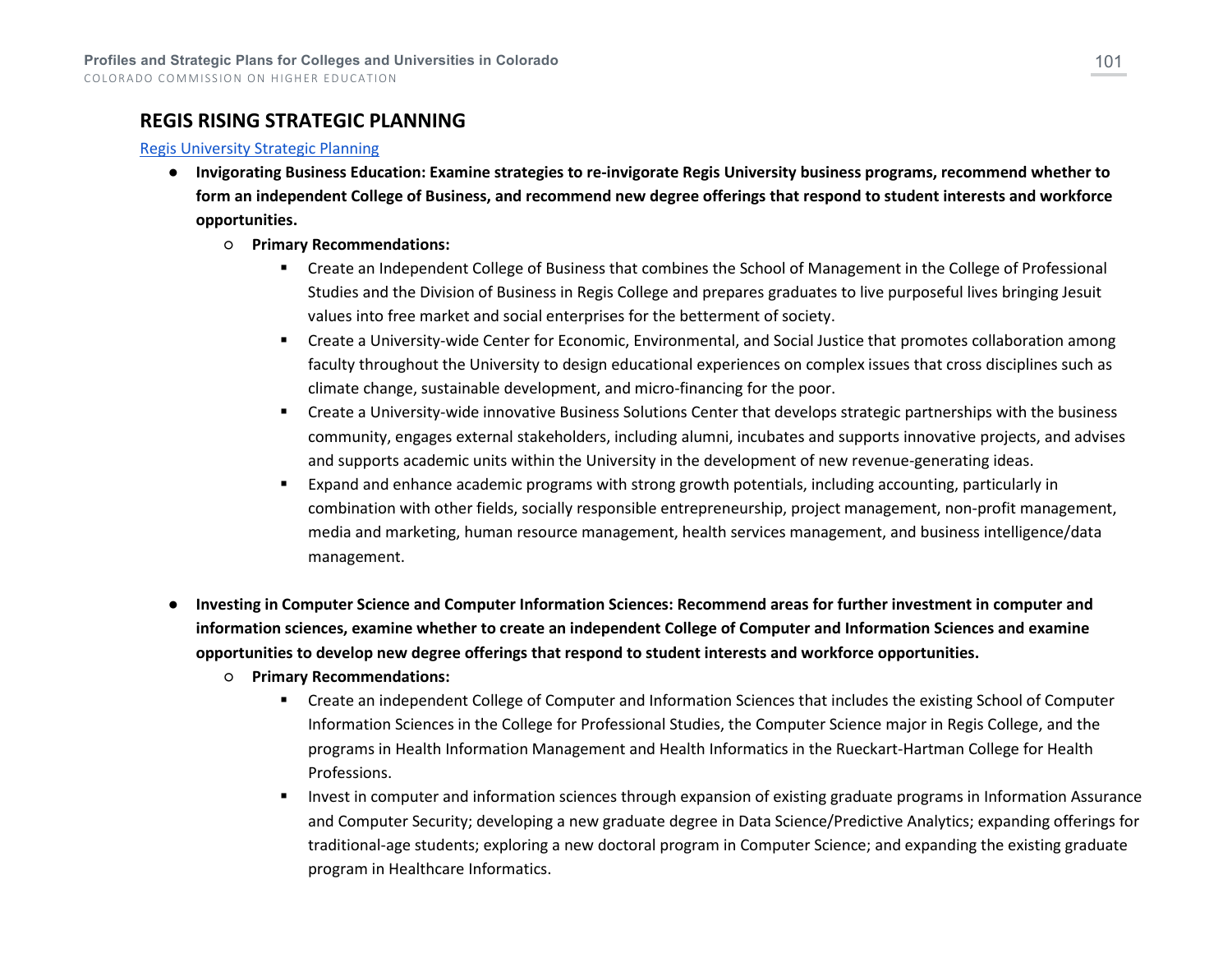- **Promote Jesuit values throughout the curriculum by increasing faculty development and application of Jesuit values,** incorporating the Jesuit learning themes of the new CPS Humanities course, "Leading Lives that Matter," into capstone courses, practicum experiences, and research projects.
- Build strategic partnerships with industry, government, and academic entities to remain responsive to market needs in computer and information sciences.
- **Promoting Growth and Innovation: Recommend new growth, innovation initiatives, and structures for future exploration of growth opportunities.**
	- **Primary Recommendations:**
		- **Intensifying marketing to existing undergraduates to encourage seamless progression to Regis graduate programs.**
		- **Incorporating employer needs into design of academic offerings.**
		- Developing "stackable" certificate programs that are responsive emerging employment opportunities, especially in under-utilized courses.
		- Creating "fast tracks" for high school students into Regis.
		- Completing "degree refresh" reviews of existing programs.
		- Offering credit and non-credit courses for lifelong learning to engage alumni.
		- Invest in programs that have clear markets for growth, including Health and Rehabilitation Sciences, Global Sustainability, Environmental Sciences, Urban Agriculture, Entrepreneurship, Disaster Response, Business Analytics, Ph.D. programs, and professional doctorates.
		- Foster a culture of innovation and develop a Center for Innovation that incentivizes new investment opportunities.
- **Strengthening Experiential Learning for Our Students: Recommend expanded experiential learning opportunities across all three colleges that will help students connect their education to careers and service and clearly articulate the impact of their Regis experiences.**
	- **Primary Recommendations:**
		- Create a standing institutional Committee for Experiential Education (EE). This committee will be responsible for: defining EE, developing student learning outcomes with assessment rubrics, approving EE designated courses, EE faculty development, identifying EE graduation requirements, developing an EE database resource, and coordinating effective partnerships in the community.
		- Initiate a task force to create a new community partnership program that integrates the three colleges in partnering with the community by fostering deeply rooted, ethical, long-term reciprocal relationships that include offering services and resources requested by the community.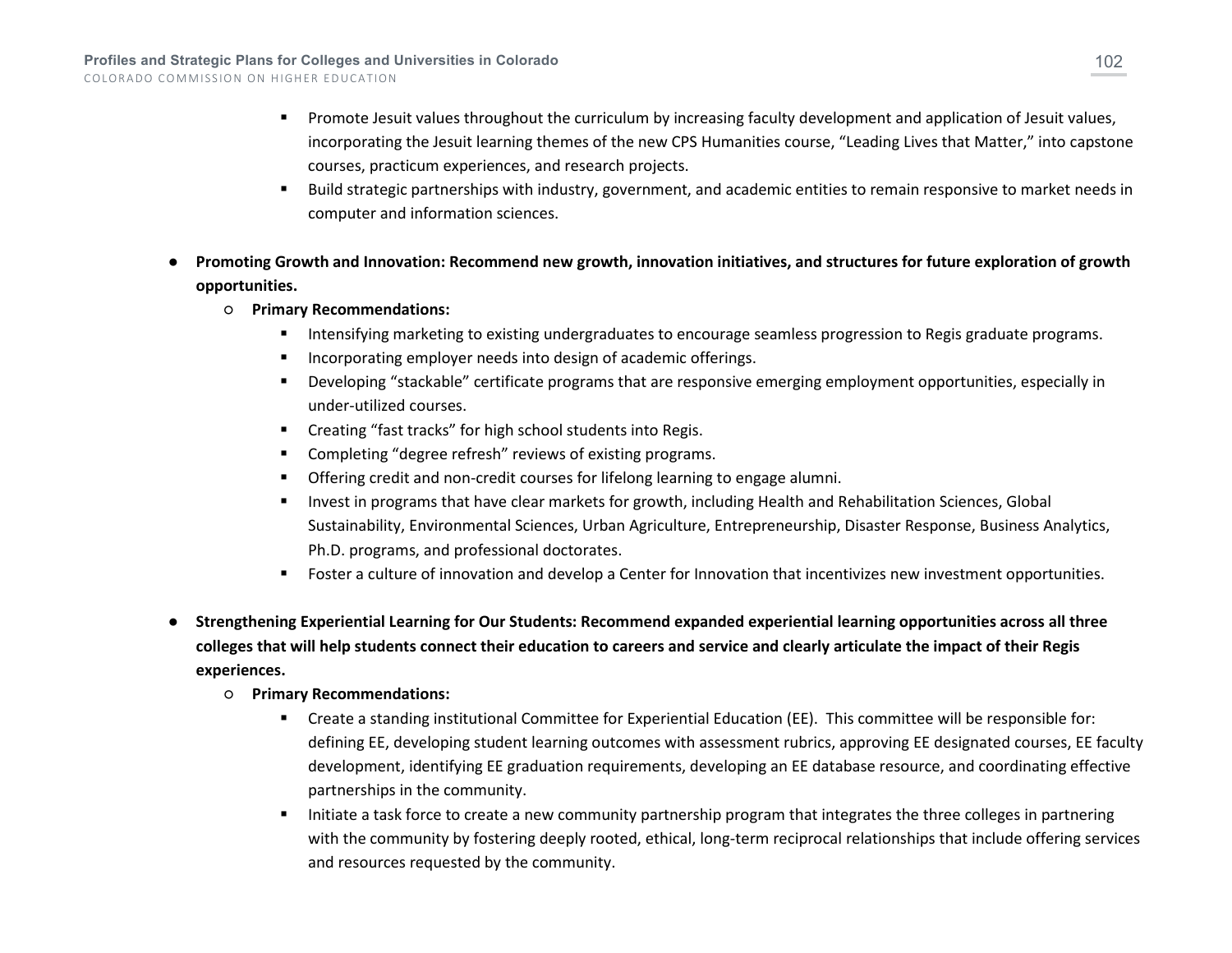- Develop distinct Career Education offerings for undergraduate and graduate students, including a required, non-credit, co-curricular career preparation program for undergraduates. Recommend students employ an "e-portfolio" or comparable resource to demonstrate their learning experiences and record completion of these requirements. Recommend that graduate students attend at least one career education webinar in their field of study.
- Create a Regis Alumni Mentor Program that develops a Jesuit collegial network to promote professional connections among students and alumni.
- Base all aspects of EE in the ideals of Jesuit education. We must not only transform students; we must graduate students who desire to change the world. Through collaborations that promote dignity and self-determination, experiential learning at Regis must seek the greater good of our community and world. To accomplish this, we must commit to pursue the needs of the community and provide purposeful opportunities for our students to confront, examine, and seek answers to the question, "How ought we to live?"
- **Examining Opportunities in Science, Technology, Engineering, and Math (STEM): Identify emerging career trends in science, technology, engineering, and math fields, including teacher education in these fields.**
	- **Primary Recommendations:**
		- Expand the scope and capacity of STEM programs grounded in Jesuit education fundamentals, including Environmental Science, lower-division STEM-related courses to yield increases in traditional STEM majors and pre-health science students, and secondary science and math teacher education programs.
		- Begin new undergraduate degrees in Actuarial Science, Technical Writing, and Secondary Education career and technical education licensure.
		- Build capacity for Regis to prepare students for engineering through introductory courses, collaboration with local schools, and existing dual-degree programs. Consider the future possibility for an engineering degree, but do not invest in an engineering school or college.
		- Develop new collaborative structures across colleges to facilitate seamless student access to course work across disciplines and departments.
		- Expand the current Pomponio Family Science Center to allow for growth in STEM fields.
- **Exploring Opportunities in International Education and Internationalizing Our University: Identify opportunities for recruiting and supporting international students and for enhancing international learning experiences for all Regis students.**
	- **Primary Recommendations:**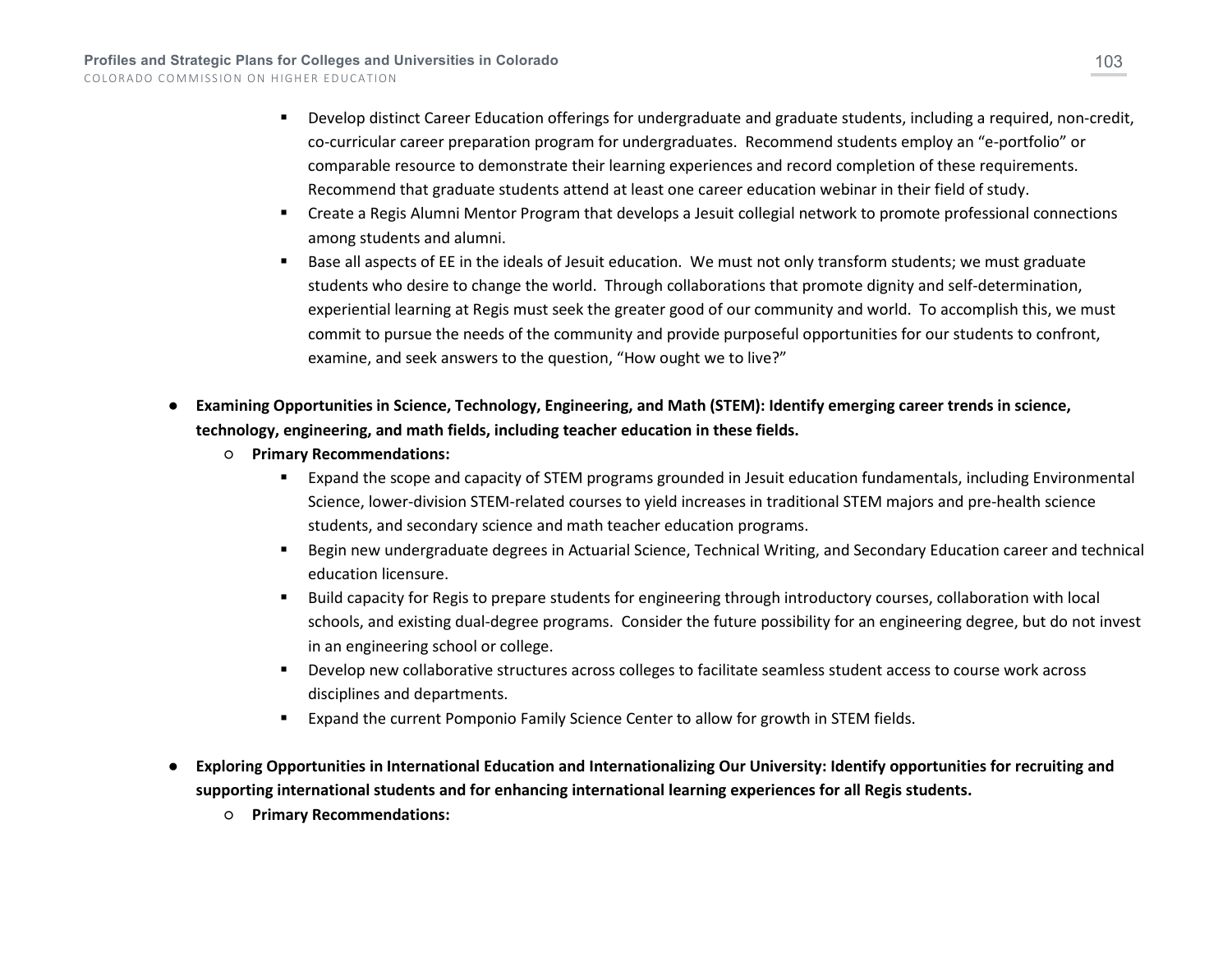- Examine key University mission statements, policies, and structures to demonstrate the importance of international learning experiences, including creation of an Office of Global Education that provides international Student Services, Study Abroad support, and other potential global programs.
- Encourage Regis students to become citizens of the world through internationalizing University programs, including added support for research and faculty development activities, study abroad opportunities for students, greater integration of global issues and international experiences into the curriculum and co-curricular activities; and development of targeted majors of interest to international students.
- Promote and support international student recruitment, retention, and alumni services once the foundation to support them noted above is in place.
- Expand outreach activities that support the internationalization efforts, including funding for study abroad, grants for low-income students, guest professorships, collaboration with organizations such as Jesuit universities in the U.S. and abroad, and partnerships with other universities to provide online degree completion opportunities for their students.
- **The Thinking Heart of Jesuit Education: Strengthening our Core for the 21st Century: Regis College will be distinguished nationally for** its liberating Jesuit spirituality, its distinctive pedagogies in integrative and engaged learning, and the ethical, intellectual, and civically responsible lives of its graduates. We want to prepare our students for careers, but we also want to educate them for a life of human flourishing, dedicated to the service of others and characterized by ethical responsibility and spiritual awareness. Such an education can only be achieved where the liberal arts are the heart of the endeavor. To give our students the best preparation for their 21st-century lives, Regis must reflect on our Jesuit tradition and origins in Ignatian humanism.
	- **Primary Recommendations:**
		- Strengthen interdisciplinary curricula in concert with the Center for Excellence in Teaching and Learning through collaborative options such as learning communities that combine service learning with academic work, interdisciplinary faculty "pods" that link distributive or integrative core requirements, student "genius" grants, and expanding University wide events like the Inspired Thinker series.
		- Develop integrative centers and institutes, such as a Center for Economic, Environmental and Social Justice (see "Invigorating Business Education"); Center for Urban Agriculture (see "Cultivate Health"); Center for Southwest Studies or Center for Ignatian Humanism.
		- Strengthen support for diversity efforts by promoting the spirit and practices consistent with becoming a Hispanic Serving Institution (HSI) and by expanding support for assisting and retaining first-generation students.
		- Develop and enhance innovative liberal arts programs, such as Global Studies/Development Practice, Social Work, Environmental Science/Studies (see "Examining Opportunities in STEM"); holistic personal and professional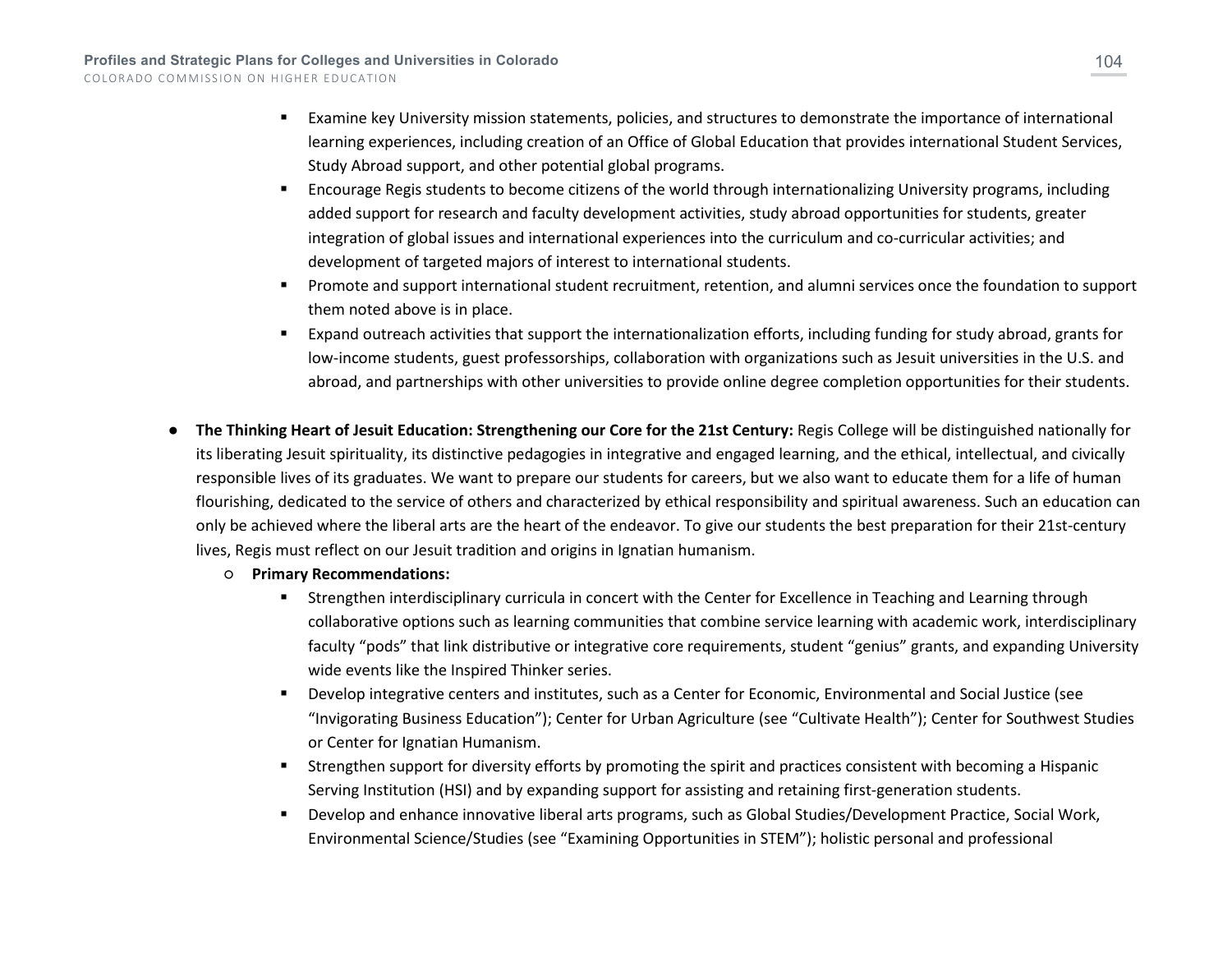development; E-Portfolios that include experiential learning (see "Strengthening Experiential Learning")

- **Cultivate Health: A Unique Resident-Centered Health Neighborhood: In keeping with the President's vision of developing strong community partnerships to give Regis more opportunities for visibility and service, this project represents a unique chance to design, build, and test a comprehensive neighborhood health program that represents the future of health care in partnership with Urban Ventures/Perry Rose, and potentially with the Colorado Health Foundation. In addition, the project will also meet a strategic goal for the Rueckert-Hartman College for Health Professions to expand experiential education possibilities for students and faculty.**
	- **Primary Recommendations:**
		- Design and operate a community-based mid-level provider primary health service ("Regis Cares") and teaching clinic to serve the residents of the surrounding neighborhood, residents of the Aria Denver housing development, Regis University faculty and staff, Warren Village First Step program for homeless women and children, and Marycrest Assisted Living residents.
		- Develop initiatives to improve health and reduce childhood obesity in the neighborhood, including a health impact assessment of the neighborhood, "Cooking Matters" classes for residents, operation of a community garden and gardening education, development of a Permaculture Certificate program by Regis College, creation of a healthy living coordinator for the community, development of a pilot wholesome nutrition program through the clinic, and initiation of childhood fitness assessments in area schools by the Physical Therapy program.
		- Promote physical infrastructure improvements for resident health, including right-of-way improvements on Federal Boulevard, sidewalk installations along 52nd Avenue to improve neighborhood walkability, walkways on the Regis campus to improve access, neighborhood signage and exercise stations, and enhancements to Zuni park to promote physical activity and access to local food.
- **Investing in Student Access and Their Learning Experience: The University has made significant, multi-year commitments to provide a Jesuit education for those students least able to afford it and most able to benefit from it, such as those students from Arrupe Jesuit High School, the Porter-Billups Leadership Academy, and the Sociology of College Success program. Similar efforts for non-traditional adult learners have included the CHOICE Nursing program and other efforts to assist students re-starting their education. Strengthening these and similar efforts in a financially sustainable way for students and the University community that supports them will require a significant increase in giving to Regis, including endowment gifts.**
	- **Primary Recommendations:**
		- Increase scholarship support for students in partner organizations such as Arrupe Jesuit High School, the Porter-Billups Leadership Academy, and other local foundations that serve first-generation, low-income students of great promise.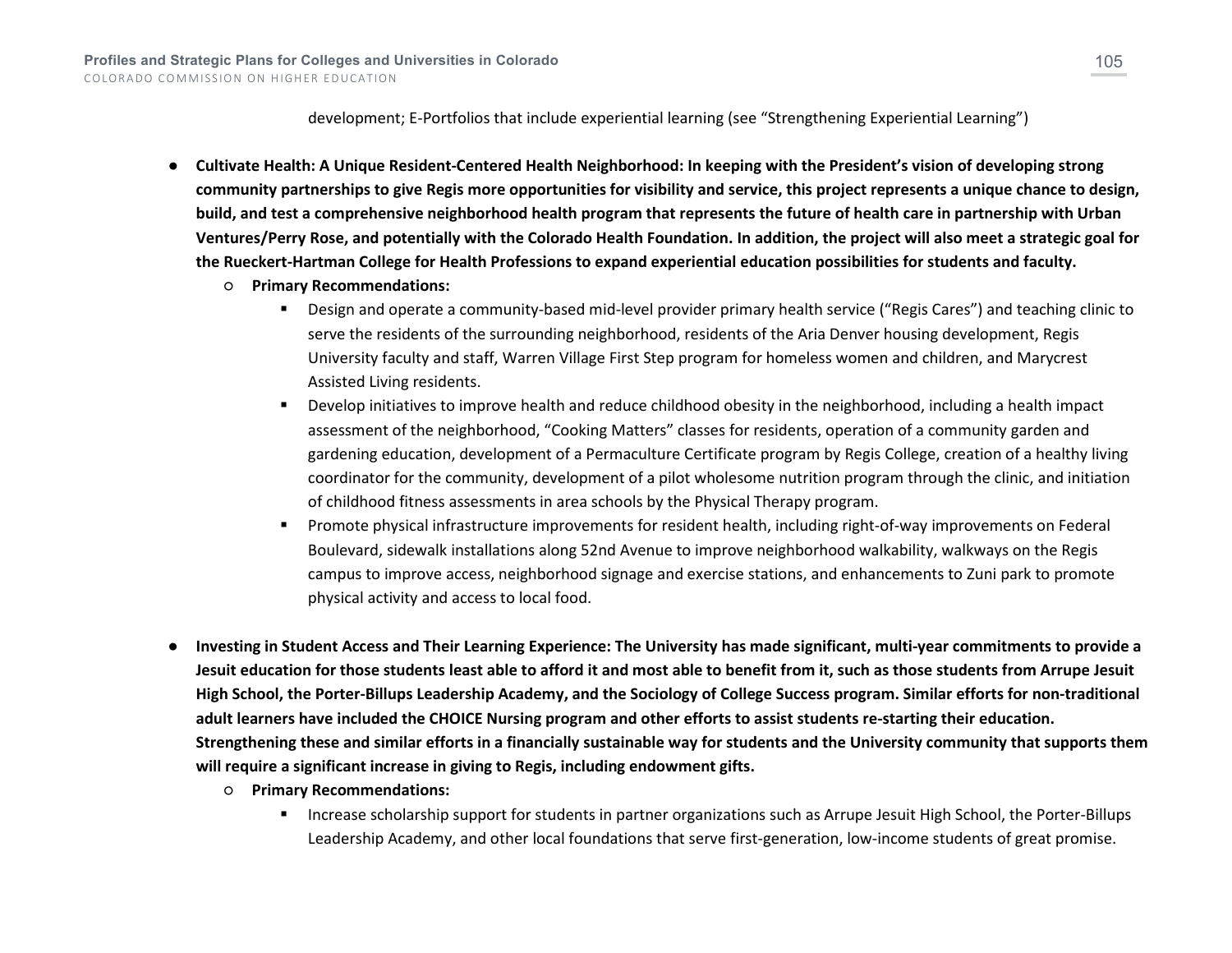- **Increase scholarship support for talented students to participate in signature academic programs such as Honors,** Peace/Justice Studies, and natural sciences.
- Provide scholarships for non-traditional learners, including veterans, CHOICE Nursing students, and other students who desire to re-start their education at Regis.
- Provide stipends for low-income students to participate in experiential learning opportunities such as internships, service-learning immersions, and mentoring programs.
- **Endow continuing investments in faculty excellence, including the Center for Excellence in Teaching and Learning, the** Integrative Teaching Institute, learning communities to support first-generation students, and similar projects to engage faculty in collaborative research, innovative teaching projects, and interdisciplinary teaching teams.
- **Enhancing Our Campus: The first phase of Goals and Initiatives in the Strategic Planning process, completed in May 2013, identified a number of possible additions or improvements to the Northwest Denver Campus facilities. In addition, the University recently updated its Campus Facilities Master Plan to identify possible locations for new buildings and other enhancements.** 
	- **Primary Recommendations:**
		- Renovation of the current Fieldhouse (Arena Project) to include upgraded sports medicine facility clinic, expanded locker rooms, showers, and training center, replacement of outdated HVAC utilities and infrastructure, addition of a two-story entrance to the arena to include new team training/exercise spaces, performance testing area, concessions, storage space, and ticket window. (Note: This project was approved by the Trustees in 2011.)
		- New residence apartments, either south of the existing Residence Village or on off-campus land owned by the University in partnership with private developers.
		- An academic building to replace Loyola Hall. Location likely at the southwest corner of the Northwest Denver Campus.
		- Expansion of the Felix Pomponio Family Science Center with a 26,000 square foot, three-story addition containing new classrooms, labs, faculty offices, greenhouse, and a rooftop observatory.
		- A new University Student Center on the site of the current art gallery, plus renovation of the current Student Center for fine arts facility and gallery space.
		- Parking /campus roadways, including a parking deck over the current Lot 5 and completion of the perimeter roadway.
		- Athletic field enhancements, including conversion of one field on the south edge of campus to artificial turf, lighting fields, and possible enhancements to the green space north of the softball field.
		- **Incorporation of the newly acquired Regis Square and strategic plan final projects into the long-term Facilities Master** Plan.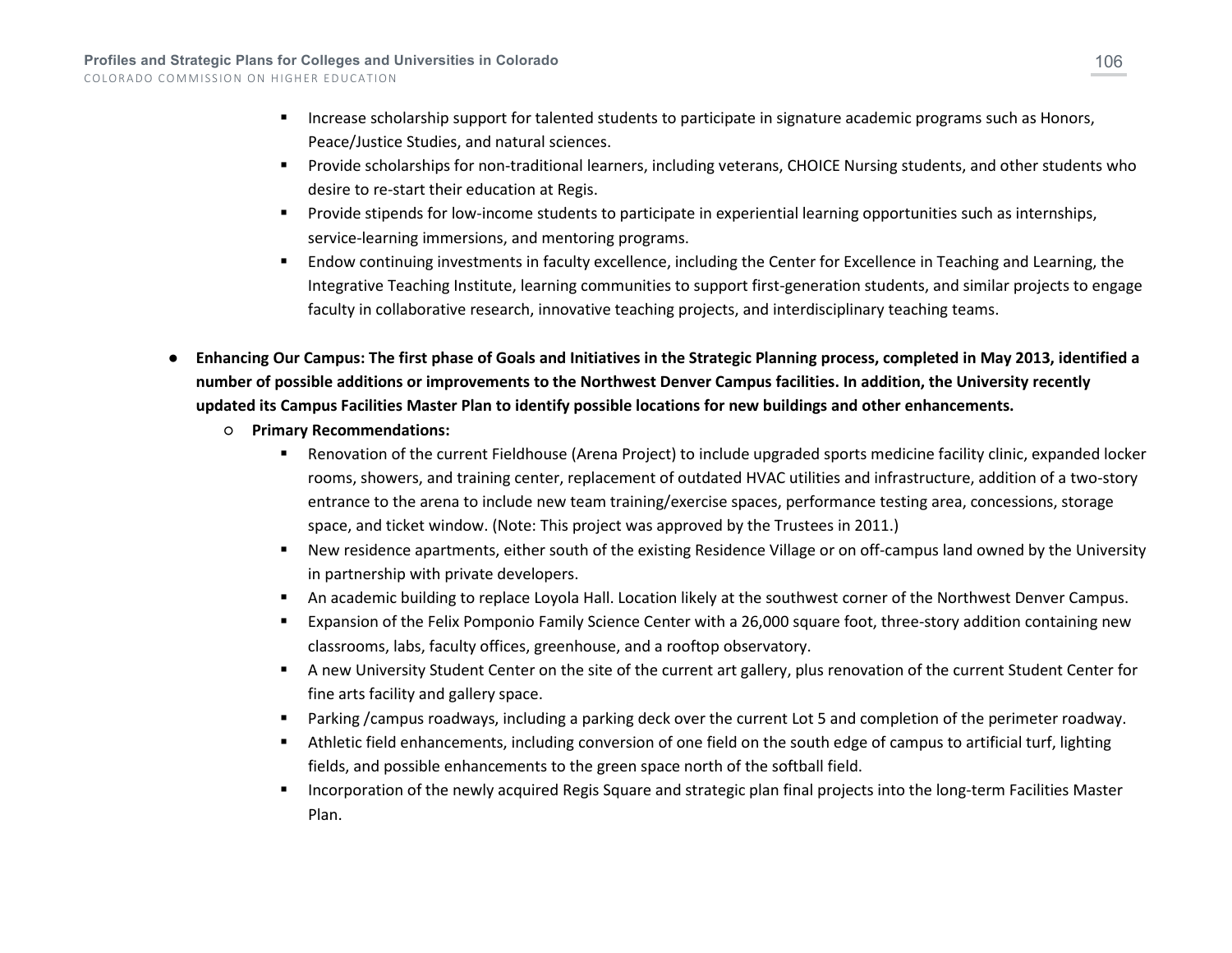**Profiles and Strategic Plans for Colleges and Universities in Colorado** COLORADO COMMISSION ON HIGHER EDUCATION

## **5. The University of Denver (Denver)**

*Built for Change. Built to Last. Built for Good.*

| # of Students Enrolled          | Total Enrollment: 13,856 (Fall 2020)<br>Undergraduate: 5,499<br>Undergraduate transfer in: 200<br>Graduate: 8,157                                                                                                                                                                                                       |
|---------------------------------|-------------------------------------------------------------------------------------------------------------------------------------------------------------------------------------------------------------------------------------------------------------------------------------------------------------------------|
| <b>Student Demographics</b>     | Undergraduate race/ethnicity (Fall 2020)<br>American Indian or Alaska Native: 0%<br>Asian: 4%<br><b>Black or African American: 2%</b><br>Hispanic or Latino: 13%<br>Native Hawaiian or other Pacific Islander: 0%<br><b>White: 68%</b><br>Two or more races: 6%<br>Race/ethnicity unknown: 2%<br>Non-resident alien: 5% |
| <b>Faculty</b>                  | Total Faculty: 1,511 (Fall 2020)<br>Full-time: 740<br>Part-time: 771<br>Total number of faculty who are members of minority groups: 303 (Fall 2020)<br>Full-time: 166<br>$\bullet$<br>Part-time: 137                                                                                                                    |
| <b>Bachelor Degrees Awarded</b> | Total Bachelor's Degrees Conferred (7/1/19-6/30/20): 1,308<br>Finance, General: 121<br>1.<br>International Relations and Affairs: 104<br>2.<br>Psychology, General: 103<br>3.<br>Marketing/Marketing Management, General: 95<br>4.<br>Biology/Biological Sciences, General: 65<br>5.                                    |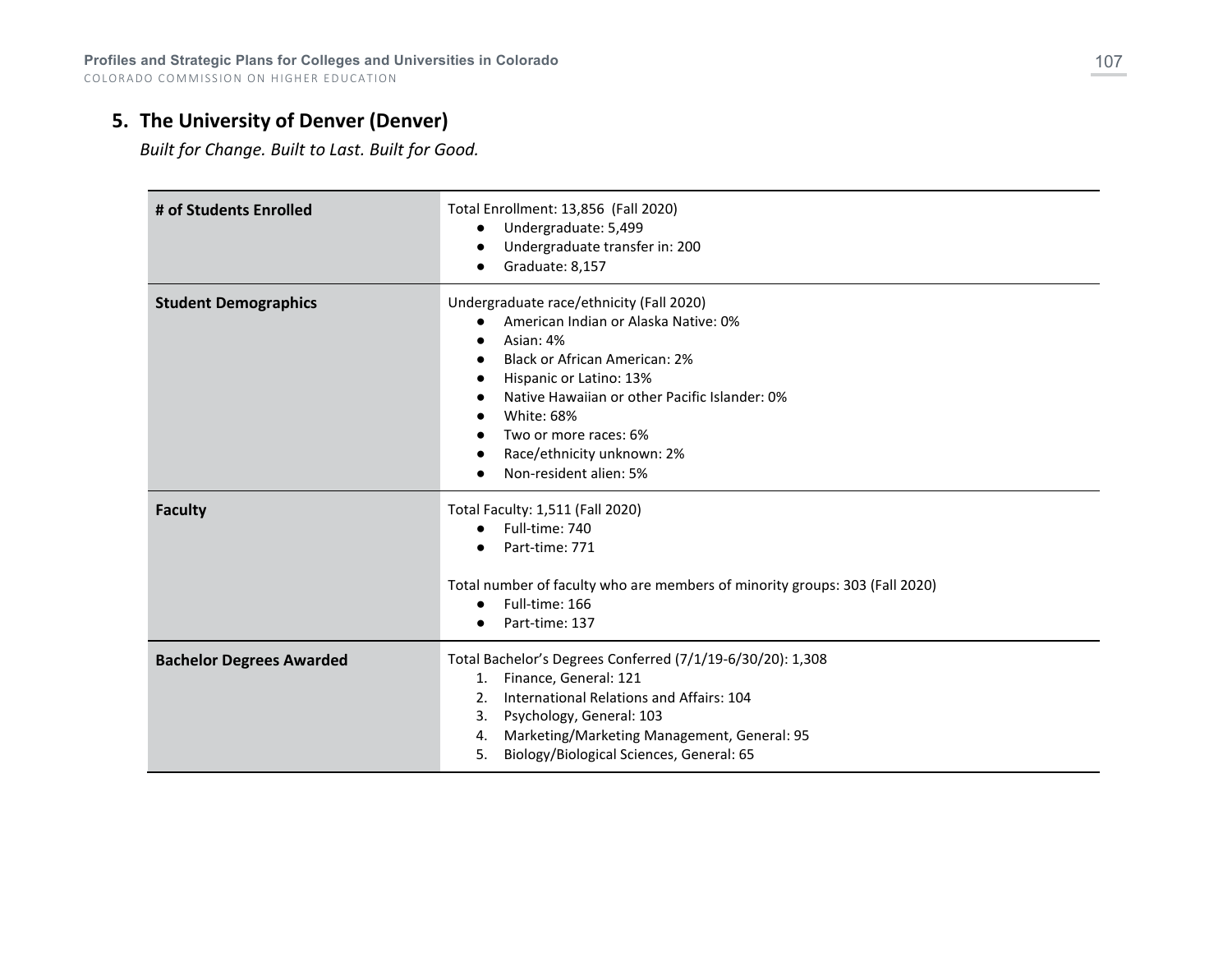## **DU IMPACT 2025: NEW DIRECTIONS TO TRANSFORM OUR FUTURE**

#### [DU Impact 2025](http://impact.du.edu/wp-content/uploads/2018/09/DU-IMPACT-2025-010516-LoRes.pdf)

- **Transformative Direction One: Students Learning and Leading in a Diverse and Global 21st Century**
	- **Strategic Initiative 1: Financial Support for Students:** DU will financially support a talented and diverse student body at the undergraduate, graduate, and professional levels.
	- **Strategic Initiative 2: Enhancing and Expanding our Learning Environment:** DU will continue its signature tradition of providing a rigorous, stimulating, and holistic academic experience by leveraging its resources to create a collaborative learning environment on campus and continuing to provide innovative and traditional resources for teaching and learning.
	- **Strategic Initiative 3: Navigating DU, Navigating Life:** DU will encourage academic engagement by supporting students holistically in their personal and professional development. At DU, students will acquire the skills they need to navigate their lives and careers as they learn to take charge of their educational journey and develop the knowledge base and competencies they need to thrive in life and work in the 21st Century.
	- **Strategic Initiative 4: Learning, Living and Leading in Community:** Our residential campus will provide a multifaceted environment that encourages students to live and work with individuals of all backgrounds, learn the skills of cultural competency, develop common purpose with others, and practice building organizations and communities as they engage in campus groups.
	- **Strategic Initiative 5: Preparing for Careers and Lives of Purpose:** DU will foster a global network that provides multidimensional personal, professional, and career development throughout a student's time at DU and beyond.
- **Transformative Direction Two: Discovery and Design in an Age of Collaboration**
	- **Strategic Initiative 1: Faculty Talent, Excellence, and Diversity Initiative:** DU will recruit and retain outstanding scholars and teachers who contribute to an increasingly diverse and academically distinguished faculty. We will support all faculty members to continue to expand their scholarship, teaching, and engagement skills.
	- **Strategic Initiative 2: Supporting Research, Scholarship, and Creative Expression:** DU must invest in research, scholarship, and creative expression to support the discovery and design of knowledge both for long-term societal use as well as immediate application. This investment requires that we strategically select and support the approaches, methods, and topics our faculty and students use to discover and design knowledge as well.
	- **Strategic Initiative 3: International Impact:** DU will broaden its substantial international profile to include new forms of collaboration among faculty researchers and teachers across the globe, as well as among students, alumni and international business, non-governmental organizations, and cultural institutions.
	- **Strategic Initiative 4: Knowledge Bridges:** DU will develop knowledge bridges structures to link and integrate various parts of our academic programs - to address complex problems and issues in-depth and produce multidisciplinary educational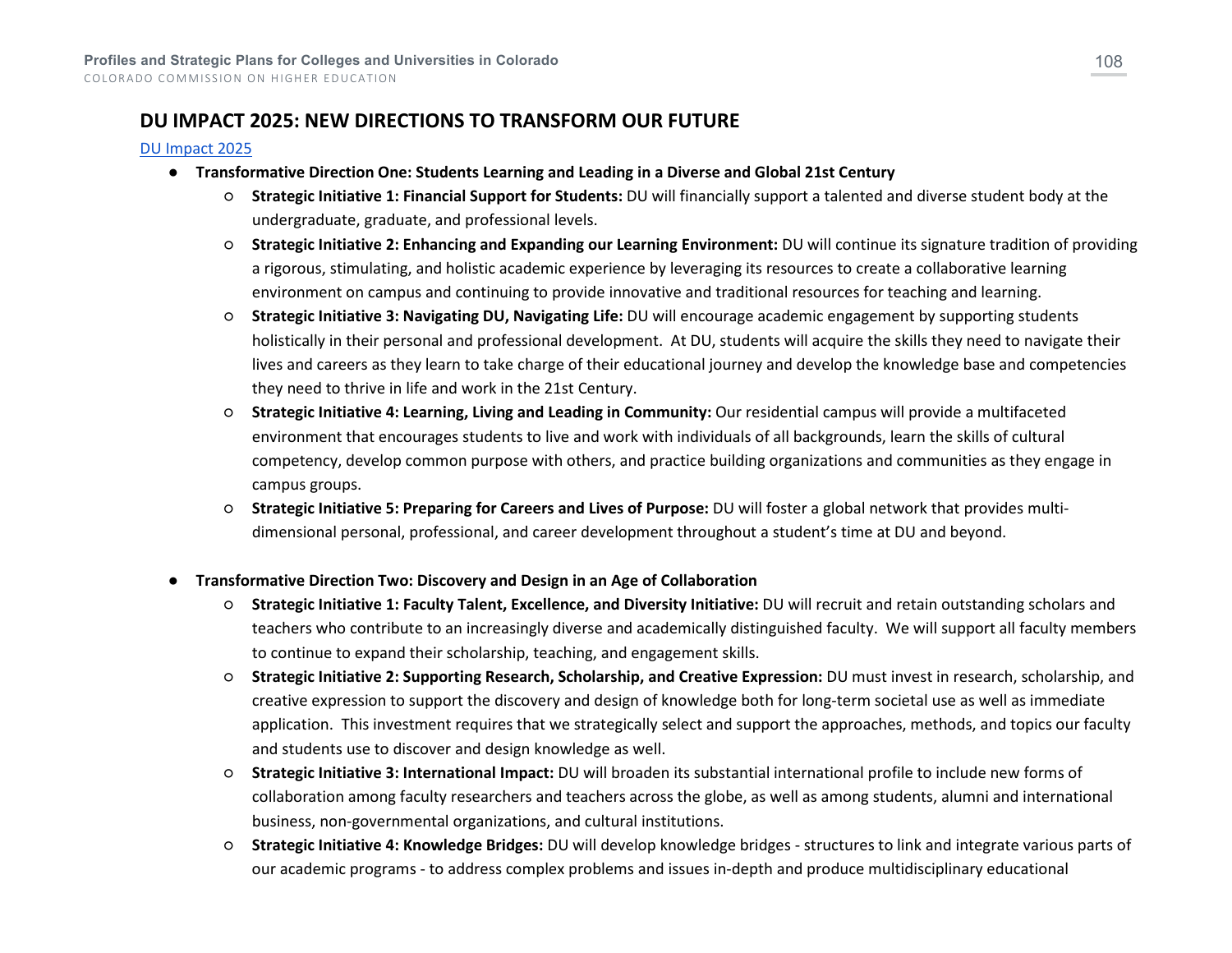opportunities for students. While specific topics will define these flexible initiatives, some might develop into enduring centers and institutes over time.

- **Strategic Initiative 5: Initiative on Social Policy Research:** DU will explore the creation of a University-wide social policy research initiative, a hub to address pressing social issues that range from local to international in scope.
- **Strategic Initiative 6: Project for Innovation, Entrepreneurship, and Technology:** DU will create a Project for Innovation, Entrepreneurship, and Technology (X-ITE) to foster innovation and entrepreneurship across disciplines and schools and, where applicable, with off-campus partners in industry and elsewhere. In addition, economic and cultural value. Students will be prepared to envision and create their futures - as well as the futures of organizations and communities.

## ● **Transformative Direction Three: Engagement and Empowerment in Denver and the Rocky Mountain West**

- **Strategic Initiative 1: Collaboration for the Public Good:** DU will enhance mutually reciprocal opportunities for universitycommunity collaboration to serve the public good and to promote social change, with special attention to underserved communities. We will expand our support for faculty and students who learn, serve and benefit from community-engaged methods of teaching, research, and civic engagement.
- **Strategic Initiative 2: DU as an Anchor Institution:** DU will expand our work and impact in our immediate area, Denver and the Rocky Mountain West, by using our presence, space, and intellectual capital to promote economic and cultural development and serving as a place of active, inviting engagement.
- **Strategic Initiative 3: DU as an Open Door to Engagement and Vitality:** DU will do much more to open our campus to our local community. We will encourage and support a DU District in our area.
- **Strategic Initiative 4: Partner in Innovation and Entrepreneurship in Denver:** DU will promote a culture that emphasizes the public good and encourages innovation and entrepreneurial activity. We will expand partnerships that contribute to these efforts and take active steps to engage and support faculty, staff, alumni, and friends.
- **Transformative Direction Four: One DU**
	- **Strategic Initiative 1: Advance and Celebrate One DU:** We will advance and cultivate One DU by supporting and developing common events, rituals, practices, and traditions and by optimizing our workforce, and cultivating an intentional community anchored by our core values.
	- **Strategic Initiative 2: A Community of Diversity, Equity, and Inclusive Excellence:** Building on our strong foundation, we will develop a University plan for diversity and inclusion and become a national leader in culture, practices, and structures that encourage inclusivity.
	- **Strategic Initiative 3: Sustainable DU:** We will expand DU's focus on a just and sustainable future.
	- **Strategic Initiative 4: Engaging Alumni and Friends:** DU will develop and sustain life-long relationships with alumni and friends